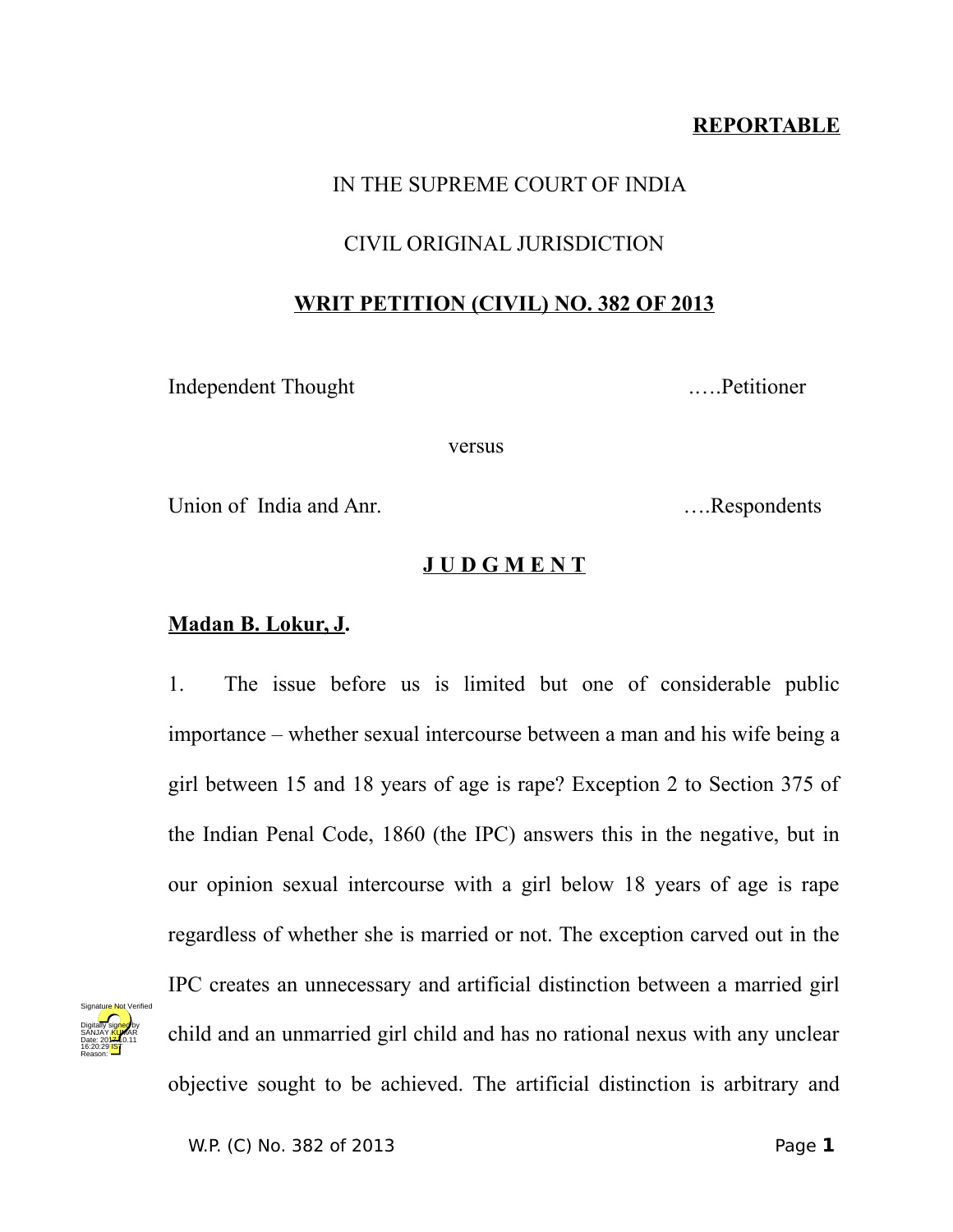discriminatory and is definitely not in the best interest of the girl child. The artificial distinction is contrary to the philosophy and ethos of Article 15(3) of the Constitution as well as contrary to Article 21 of the Constitution and our commitments in international conventions. It is also contrary to the philosophy behind some statutes, the bodily integrity of the girl child and her reproductive choice. What is equally dreadful, the artificial distinction turns a blind eye to trafficking of the girl child and surely each one of us must discourage trafficking which is such a horrible social evil.

2. We make it clear that we have refrained from making any observation with regard to the marital rape of a woman who is 18 years of age and above since that issue is not before us at all. Therefore we should not be understood to advert to that issue even collaterally.

#### **The writ petition**

3. The petitioner is a society registered on  $6<sup>th</sup>$  August, 2009 and has since been working in the area of child rights. The society provides technical and hand-holding support to non-governmental organizations as also to government and multilateral bodies in several States in India. It has also been involved in legal intervention, research and training on issues concerning children and their rights. The society has filed a petition under Article 32 of the Constitution in public interest with a view to draw attention W.P. (C) No. 382 of 2013 Page **2**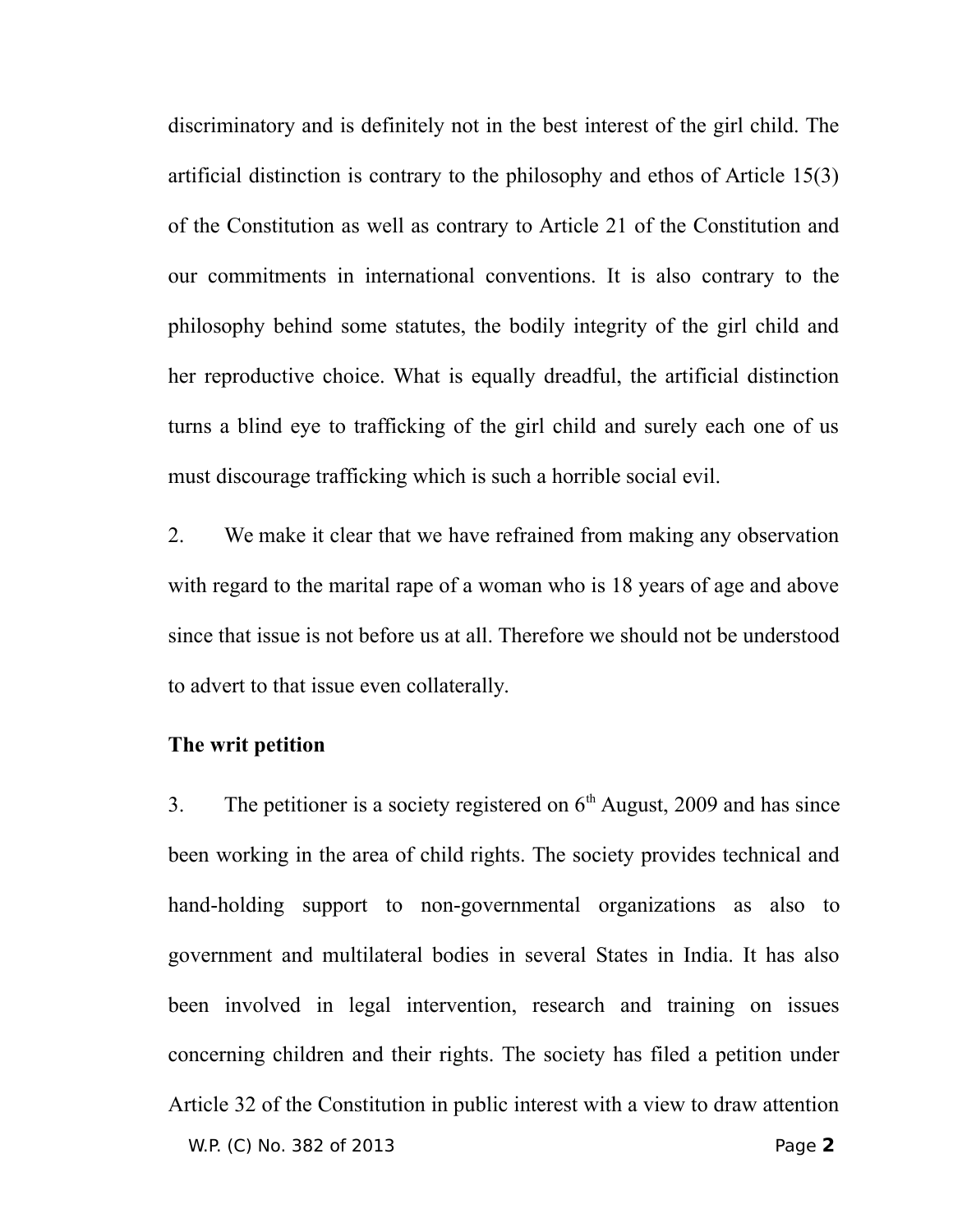to the violation of the rights of girls who are married between the ages of 15 and 18 years.

4. According to the petitioner, Section 375 of the IPC prescribes the age of consent for sexual intercourse as 18 years meaning thereby that any person having sexual intercourse with a girl child below 18 years of age would be statutorily guilty of rape even if the sexual activity was with her consent. Almost every statute in India recognizes that a girl below 18 years of age is a child and it is for this reason that the law penalizes sexual intercourse with a girl who is below 18 years of age. Unfortunately, by virtue of Exception 2 to Section 375 of the IPC, if a girl child between 15 and 18 years of age is married, her husband can have non-consensual sexual intercourse with her, without being penalized under the IPC, only because she is married to him and for no other reason. The right of such a girl child to bodily integrity and to decline to have sexual intercourse with her husband has been statutorily taken away and non-consensual sexual intercourse with her husband is not an offence under the IPC.

5. Learned counsel for the petitioner submitted that absolutely nothing is achieved by entitling the husband of a girl child between 15 and 18 years of age to have non-consensual sexual intercourse with her. It was also submitted that whatever be the (unclear) objective sought to be achieved by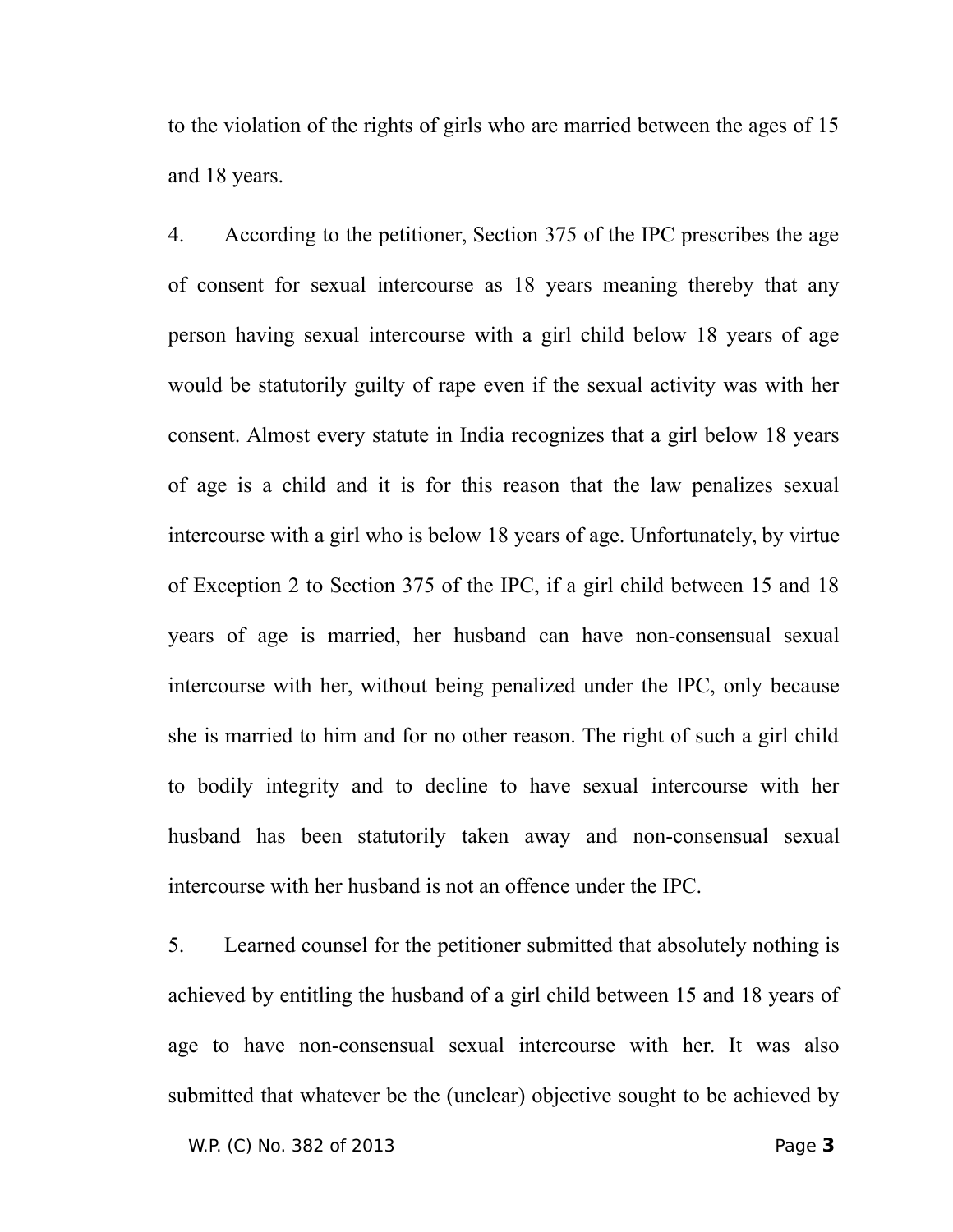this, the marital status of the girl child between 15 and 18 years of age has no rational nexus with that unclear object. Moreover, merely because a girl child between 15 and 18 years of age is married does not result in her ceasing to be a child or being mentally or physically capable of having sexual intercourse or indulging in any other sexual activity and conjugal relations. It was submitted that to this extent Exception 2 to Section 375 of the IPC is not only arbitrary but is also discriminatory and contrary to the beneficial intent of Article 15(3) of the Constitution which enables Parliament to make special provision for women and children. In fact, by enacting Exception 2 to Section 375 of the IPC in the statute book, the girl child is placed at a great disadvantage, contrary to the visionary and beneficent philosophy propounded by Article 15(3) of the Constitution.

# **Law Commission of India – 84th Report**

6. Learned counsel for the petitioner drew our attention to the  $84<sup>th</sup>$  report of the Law Commission of India (LCI) presented on  $25<sup>th</sup>$  April, 1980 dealing with the rape of a girl child below the prescribed minimum age. The report considered the anomalies in the law relating to rape, particularly in the context of the age of consent for sexual intercourse with a girl child. The view expressed by the LCI is quite explicit and is to be found in paragraph 2.18, 2.19 and 2.20 of the report. The view is that since the Child Marriage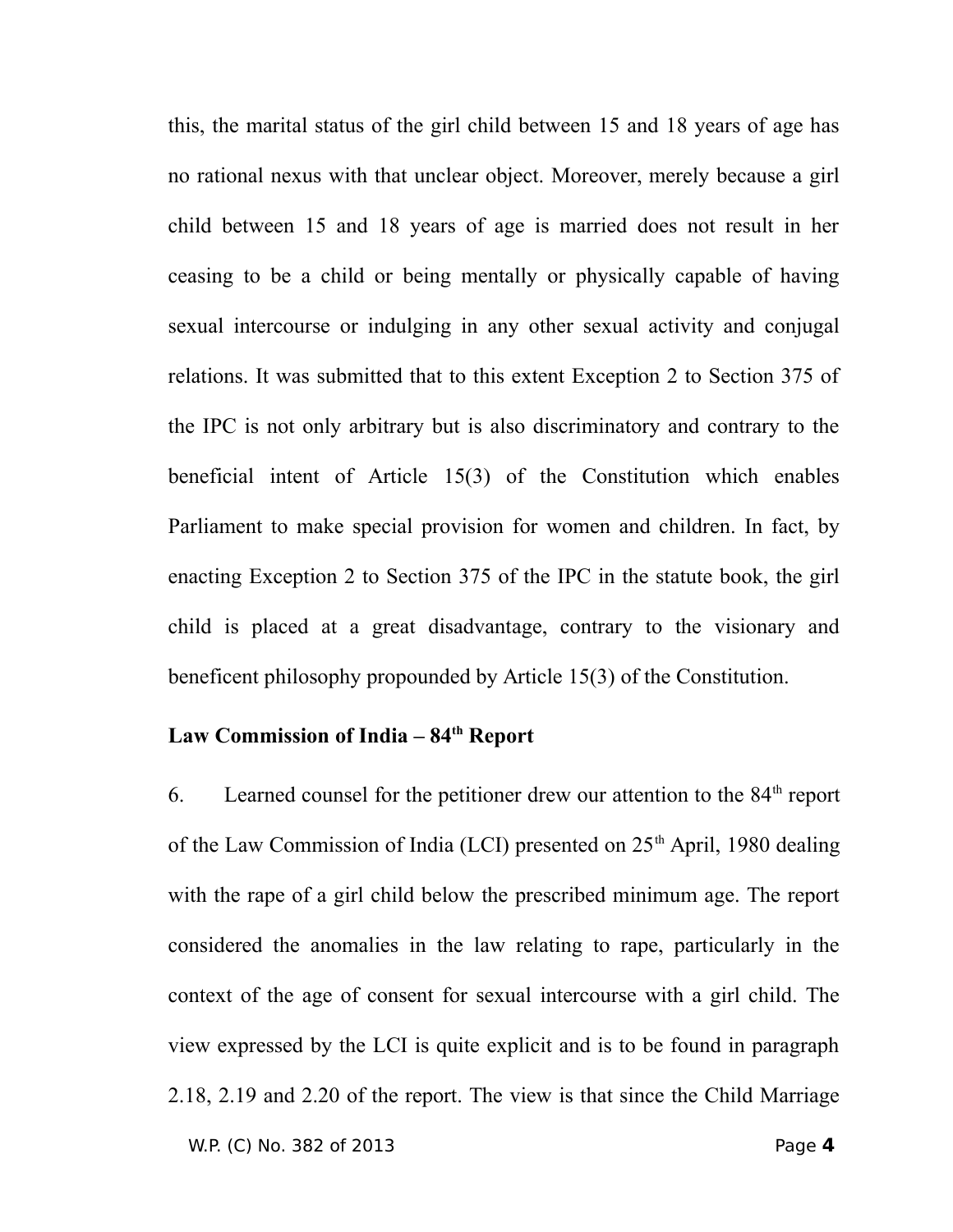Restraint Act, 1929 prohibits the marriage of a girl below 18 years of age, sexual intercourse with a girl child below 18 years of age should also be prohibited and the IPC should reflect that position thereby making sexual intercourse with a girl child below 18 years of age an offence. These paragraphs read as follows:

> **2.18. Section 375, fifth clause.** – The discussion in the few preceding paragraphs was concerned with rape constituted by sexual intercourse without consent. The fifth clause of section 375 may now be considered. It is concerned with sexual intercourse with a woman under 16 years of age. Such sexual intercourse is an offence irrespective of the consent of the woman.

**2.19. History.** – The age of consent has been subjected to increase more than once in India. The historical development may, for convenience, be indicated in the form of a chart as follows:-

| Year                                                                             | <b>of</b><br>Age<br>consent<br>under<br>sec.<br>$5^{\text{th}}$<br>375,<br>clause, I.P.C. | Age<br>mentioned in<br>the Exception<br>to sec. 375,<br>I.P.C | <b>Minimum</b><br>age of<br>marriage<br>under<br><b>Child</b><br>the<br><b>Marriage</b><br><b>Restraint</b><br>Act,<br>1929 |
|----------------------------------------------------------------------------------|-------------------------------------------------------------------------------------------|---------------------------------------------------------------|-----------------------------------------------------------------------------------------------------------------------------|
| 1860                                                                             | 10 years                                                                                  | 10 years                                                      |                                                                                                                             |
| 1891 (Act 10 of 1891)<br>(after the amendment of<br>I.P.C.                       | 12 years                                                                                  | 12 years                                                      |                                                                                                                             |
| 1925 (after the<br>amendment of I.P.C.)                                          | 14 years                                                                                  | 13 years                                                      |                                                                                                                             |
| 1929 (after the passing<br>of the Child Marriage<br>Act)                         | 14 years                                                                                  | 13 years                                                      | 14 years                                                                                                                    |
| 1940 (after the<br>amendment of the Penal<br>Code and the Child<br>Marriage Act) | 16 years                                                                                  | 15 years                                                      | 15 years                                                                                                                    |
| 1978                                                                             | 16 years                                                                                  | 15 years                                                      | 18 years                                                                                                                    |
| [as of $2017$ ]*<br>*The bracketed portion                                       | [Age of<br>consent under                                                                  | $[15 \text{ years}]$                                          | [Minimum age of<br>marriage under the                                                                                       |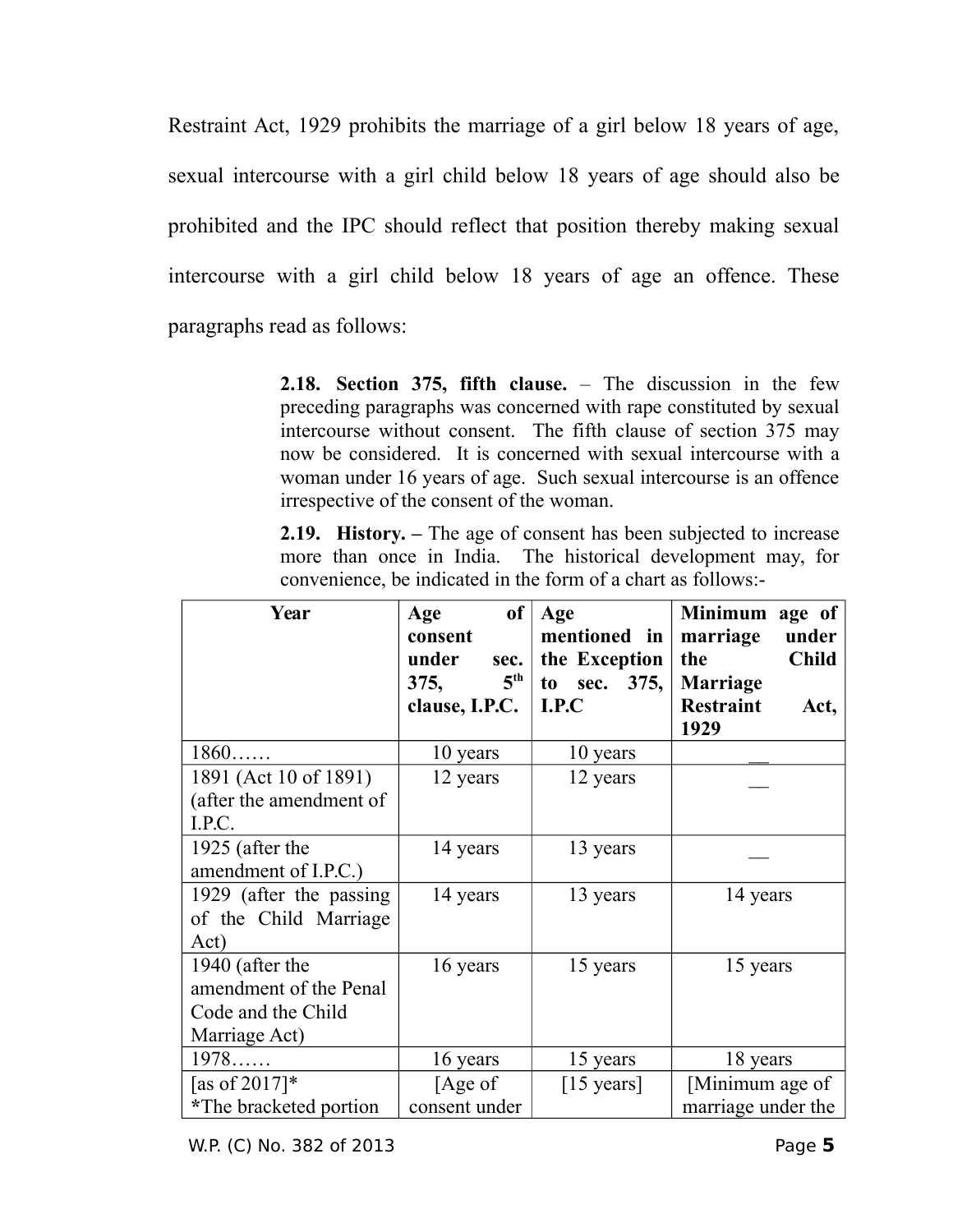| in this row has been | Sec. 375,      | $PCMA$ , 2006 – |
|----------------------|----------------|-----------------|
| inserted by us.      | Sixthly of the | 18(F)/21(M)     |
|                      | $IPC - 18$     | years           |
|                      | years          |                 |

**2.20. Increase in minimum age. –** The question to be considered is whether the age should be increased to 18 years. The minimum age of marriage now laid down by law (after 1978) is 18 years in the case of females and the relevant clause of Section 375 should reflect this changed attitude. **Since marriage with a girl below 18 years is prohibited (though it is not void as a matter of personal law), sexual intercourse with a girl below 18 years should also be prohibited.** (Emphasis supplied by us).

#### **Law Commission of India – 172nd Report**

7. The issue was re-considered by the LCI in its  $172<sup>nd</sup>$  report presented on  $25<sup>th</sup>$  March, 2000. In that report, it is recommended that an exception be added to Section 375 of the IPC to the effect that sexual intercourse by a man with his own wife, the wife not being under 16 years of age, is not sexual assault. In other words, the earlier recommendation made by the LCI was not approved.

8. Apparently at the stage of discussions, the recommendation of the LCI (still at the stage of proposal) did not find favour with an NGO called Sakshi who suggested deletion of the exception. According to the NGO, "where a husband causes some physical injury to his wife, he is punishable under the appropriate offence and the fact that he is the husband of the victim is not an extenuating circumstance recognized by law." Therefore, there is no reason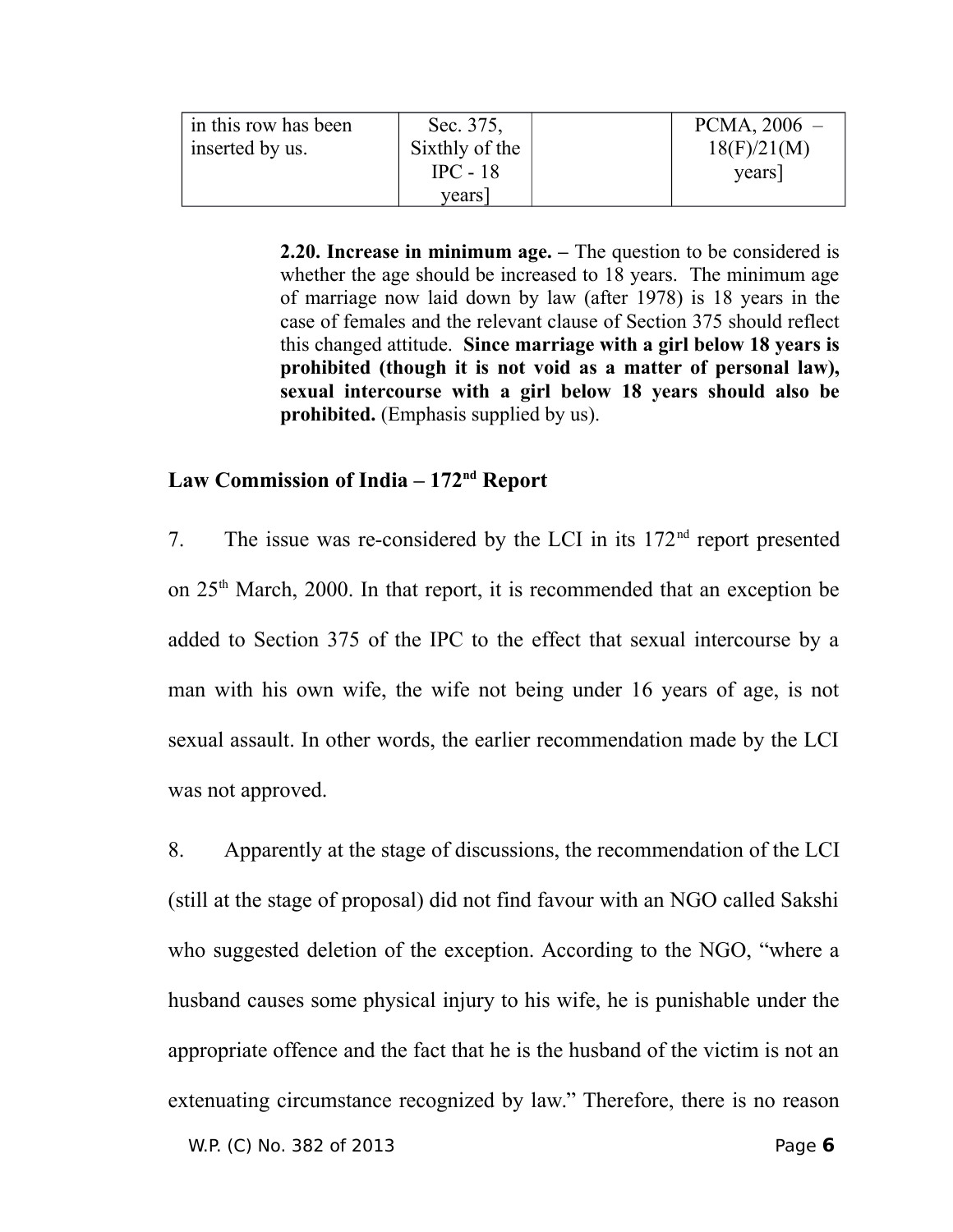why a concession should be made in the matter of an offence of rape/sexual assault only because the wife happens to be above 15/16 years of age. The LCI did not agree with the NGO and the reason given is that if the exception that is recommended is deleted, it "may amount to excessive interference with the marital relationship." In other words, according to the LCI the husband of a girl child who is not below 16 years of age can sexually assault and even rape his wife and the assault or rape would not be punishable - and if it is made punishable, then it would amount to excessive interference with the marital relationship. (It may be mentioned that Exception 2 to Section 375 of the IPC has not increased the age to 16 years from 15 years as recommended by the LCI but has retained it at 15 years. According to the counter affidavit filed on behalf of the Union of India, the age of 15 years has been kept to give protection to the husband and the wife against criminalizing the sexual activity between them).

#### **Counter affidavit of the Union of India**

9. Since we have adverted to the counter affidavit filed by the Union of India opposing the writ petition, we propose to make a very brief reference to it. A somewhat more detailed reference is made to the counter affidavit of the Union of India at a later stage.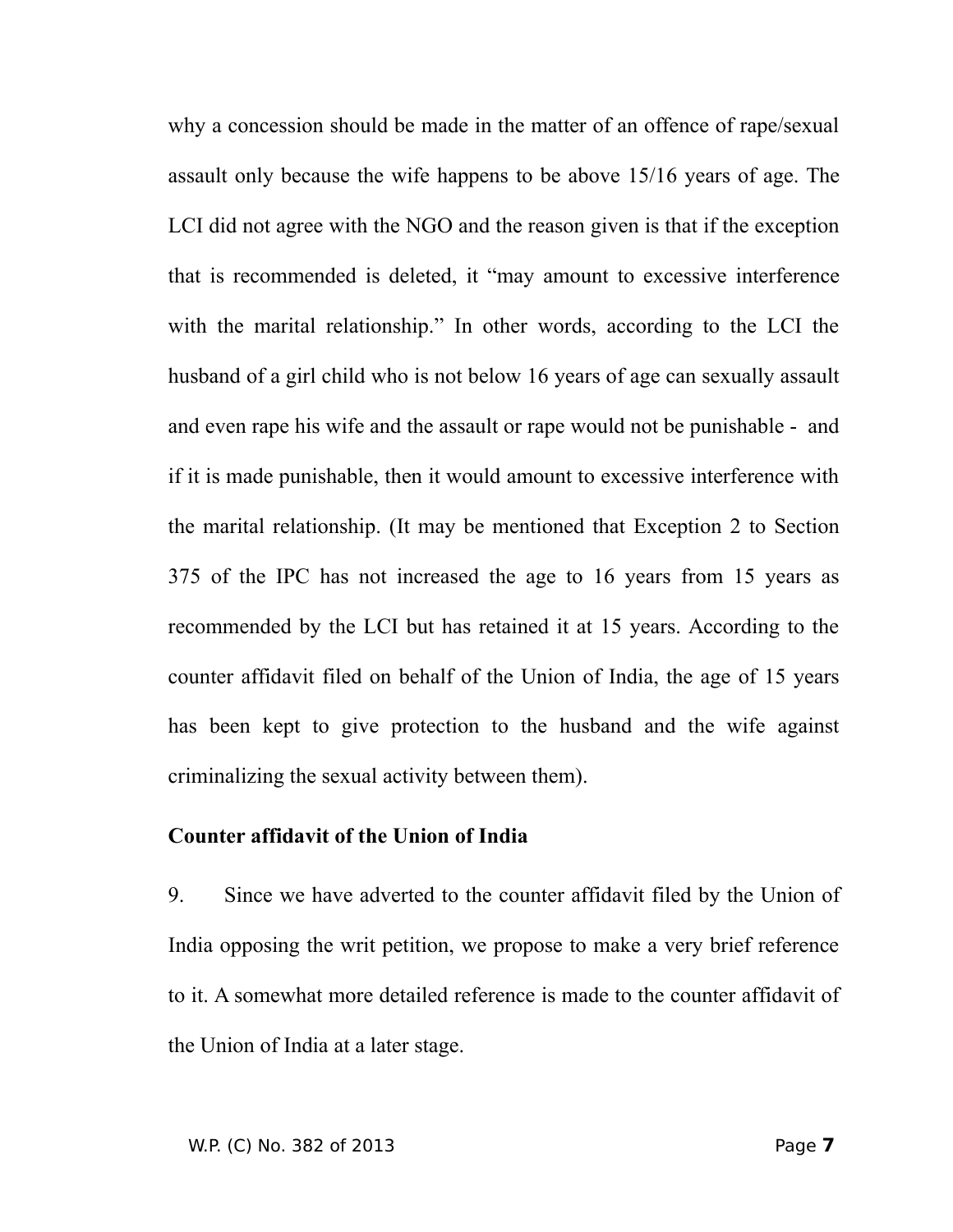10. For the present, the counter affidavit of the Union of India refers to the National Family Health Survey - 3 (of 2005) in which it is stated that 46% of women in India between the ages of 18 and 29 years were married before the age of 18 years. It is also estimated, interestingly but disturbingly, that there are about 23 million child brides in the country. As far as any remedy available to a child bride is concerned, the counter affidavit draws attention to Section 3 of the Prohibition of Child Marriage Act, 2006 (the PCMA). Under Section 3(1) of the PCMA a child marriage is voidable at the option of any contracting party who was a child at the time of the marriage. The marriage can be declared a nullity in terms of the proviso to Section 3(1) of the PCMA through an appropriate petition filed by the child within two years of attaining majority and by approaching an appropriate court of law. It is also stated that in terms of Section 13(2)(iv) of the Hindu Marriage Act, 1955 a child bride can petition for a divorce on the ground that her marriage (whether consummated or not) was solemnized before she attained the age of 15 years and she has repudiated the marriage after attaining that age but before attaining 18 years of age. In other words a child marriage is sought to be somehow 'legitimized' by the Union of India and the onus for having it declared voidable or a nullity is placed on the child bride or the child groom.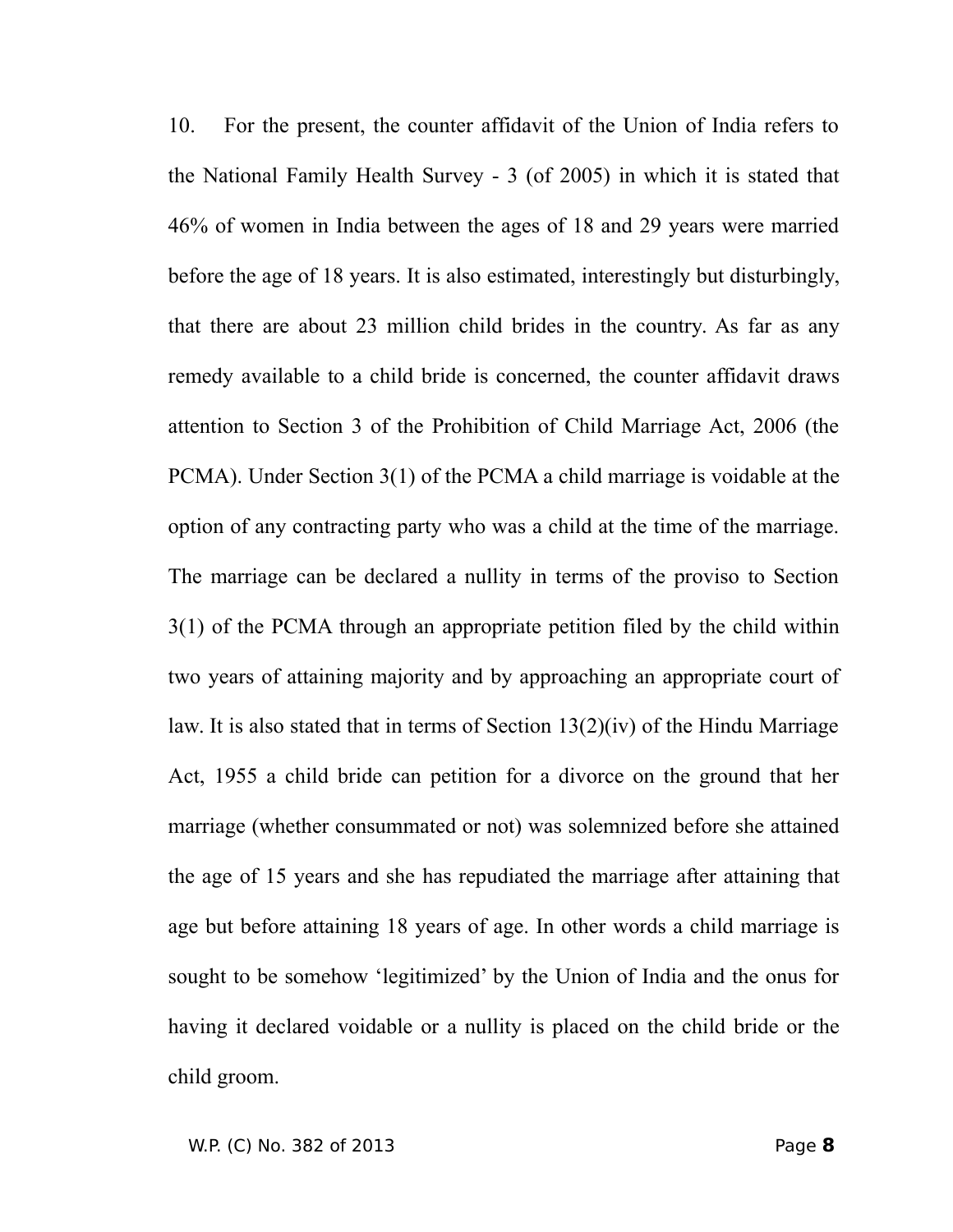#### **Documentary material**

11. Apart from but in addition to the legal issue, learned counsel for the petitioner and learned counsel for the intervener (The Child Rights Trust) relied on a large amount of documentary material to highlight several adverse challenges that a girl child might face on her physical and mental health and some of them could even have an inter-generational impact if a girl child is married below 18 years of age. The girl child could also face adverse social consequences that might impact her for the rest of her life.

- (a) Reference was made to a report "**Delaying Marriage for Girls in India: A Formative Research to Design Interventions for Changing Norms**". This report was prepared in March 2011 under the supervision of UNICEF India.
- (b) Reference was also made to a report "**Reducing Child Marriage in India: A Model to Scale up Results**". This report was prepared in January 2016 and also under the supervision and guidance of UNICEF India. The report contains statistics of widowed, separated and divorced girls who were married between 10 and 18 years of age based on Census 2011.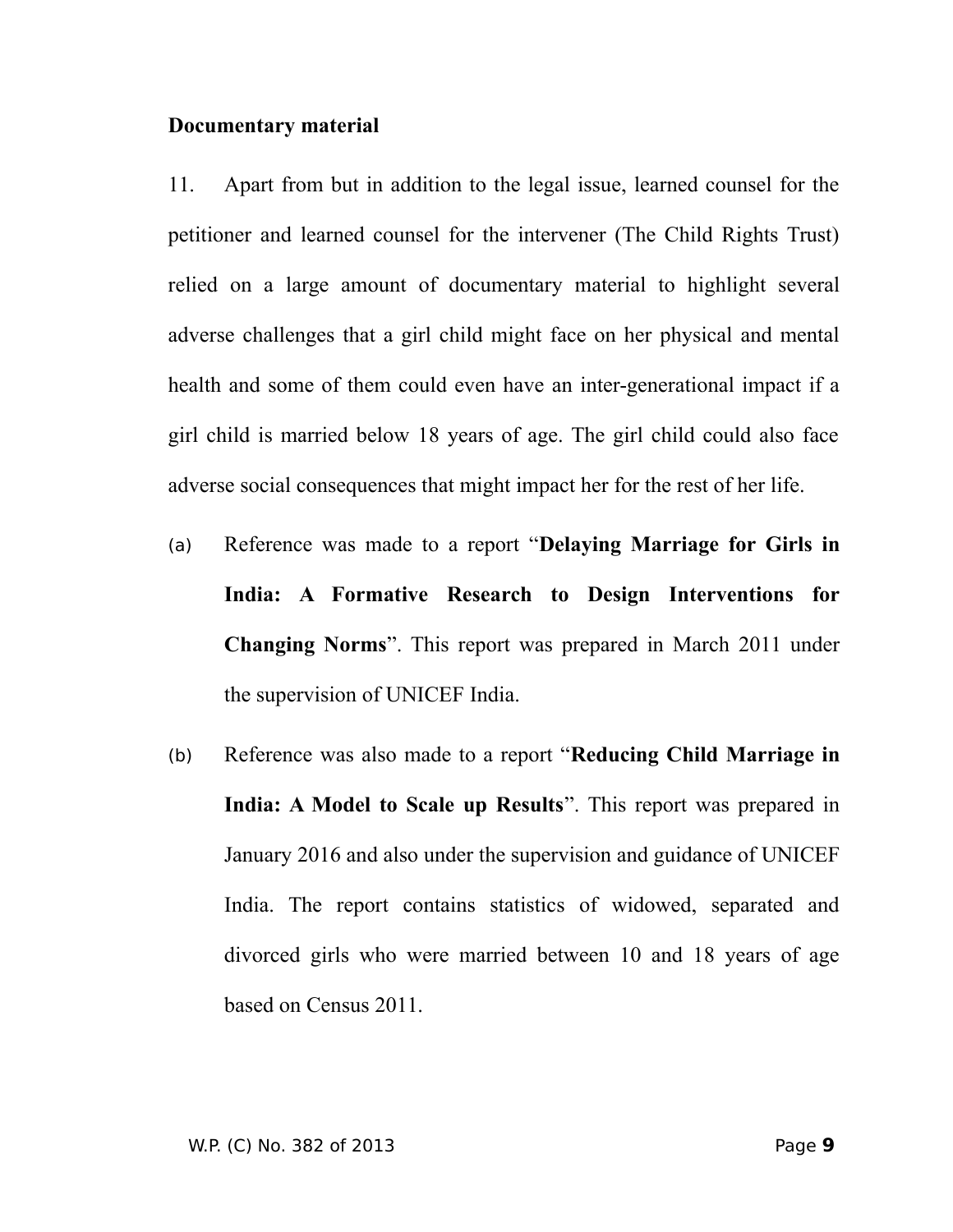- (c) Reference was also made to a useful study "**Economic Impacts of Child Marriage: Global Synthesis Report**" released in June 2017. This report is a collaborative effort by the International Centre for Research on Women and the World Bank and it deals with the impact of child marriages on (i) fertility and population growth; (ii) health, nutrition, and intimate partner violence; (iii) educational attainment; (iv) labour force participation, earnings and welfare, and (v) women's decision-making and other impacts. The economic cost of child marriages and implications has also been discussed in detail in the report. A child marriage is defined as a marriage or union taking place before the age of 18 years and this definition has been arrived at by relying on a number of conventions, treaties and international agreements as well as resolutions of the UN Human Rights Council and the UN General Assembly.
- (d) Another extremely useful report referred to is "**A Statistical Analysis of Child Marriage in India based on Census 2011**". This report is prepared by a collaborative organization called Young Lives and the National Commission for the Protection of Child Rights and was released quite recently in June 2017.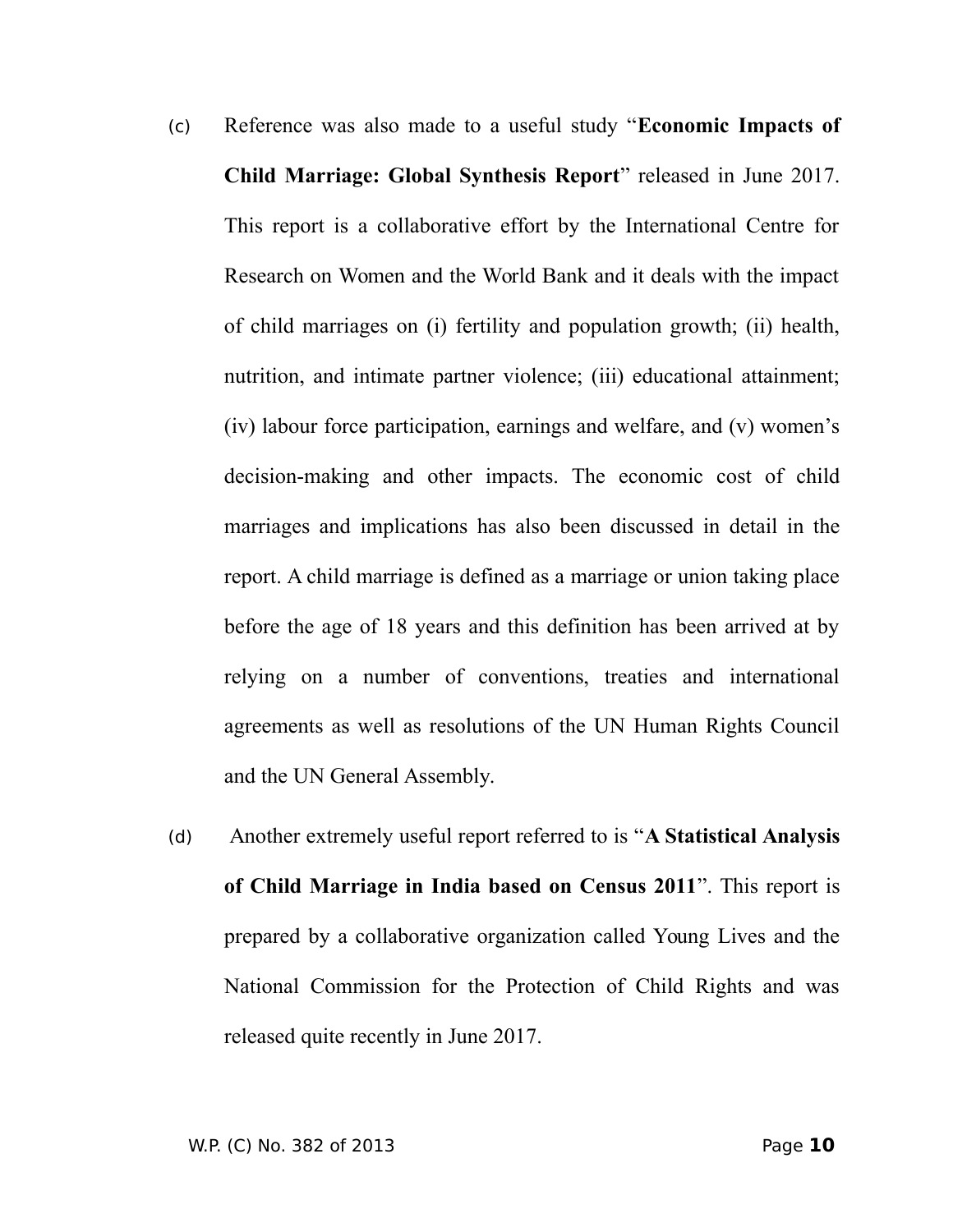12. This refers to the consequences of child marriage in Chapter 5.

Broadly, it is stated :

"Child marriage is not only a violation of human rights, but is also recognized as an obstacle to the development of young people. The practice of child marriage cut shorts a critical stage of self-discovery and exploring one's identity. Child marriage is an imposition of a marriage partner on children or adolescents who are in no way ready and matured, and thus, are at a loss to understand the significance of marriage. Their development gets comprised due to being deprived of freedom, opportunity for personal development, and other rights including health and well-being, education, and participation in civic life and nullifies their basic rights as envisaged in the United Nation's Convention on the Right of the Child ratified by India in 1989. Marriage at a young age prevents both girls and boys from exercising agency in making important life decisions and securing basic freedoms, including pursuing opportunities for education, earning a sustainable livelihood and accessing sexual health and rights." ………..

"**The key consequences of child marriage of girls** may include early pregnancy; maternal and neonatal mortality; child health problems; educational setbacks; lower employment/livelihood prospects; exposure to violence and abuse, including a range of controlling and inequitable behaviours, leading to inevitable negative physical and psychological consequences; and limited agency of girls to influence decisions about their lives.

Census data have demonstrated an **upswing of female deaths** in the age group of 15-19 years. This high mortality rate could be attributed to the deaths of teenage mothers. Child marriage virtually works like a double-edged sword; lower age at marriage is significantly associated with worse outcomes for the child and worse pregnancy outcomes for the mother. All these factors push girls and their families into perpetuation of intergenerational poverty and marginalization. The impact of early marriage on girls - and to a lesser extent on boys - is wide-ranging, opines the Innocenti Digest on child marriage. Child brides often experience overlapping vulnerabilities - they are young, often poor and undereducated. This affects the resources and assets they can bring into their marital household, thus reducing their decision-making ability. Child marriage places a girl under the control of her husband and often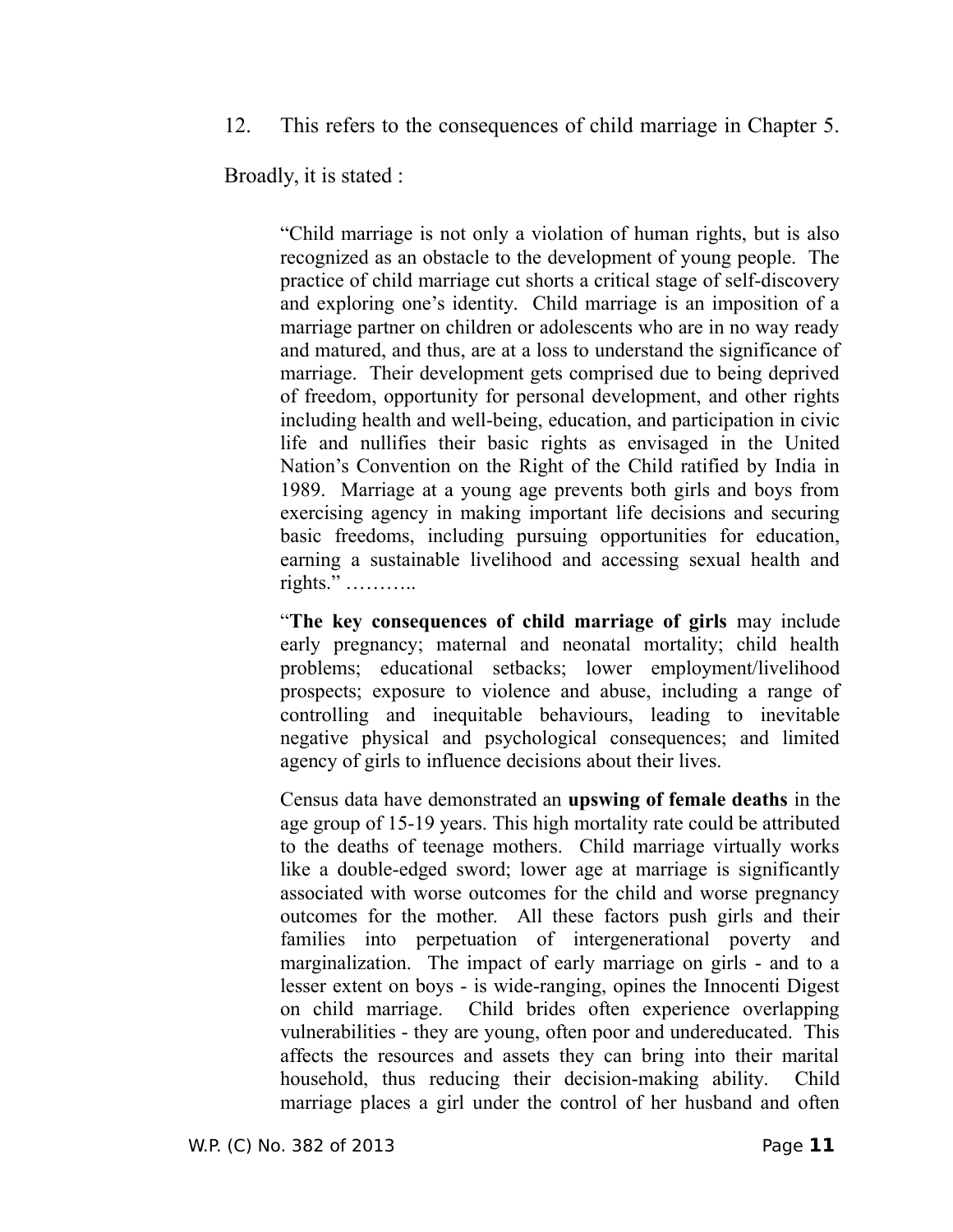in-laws, limiting her ability to voice her opinions and form and pursue her own plans and aspirations. While child marriage is bound to have a detrimental effect on boys who would need to shoulder the responsibility of a wife and in most cases, have to also discontinue their education, there is very little research evidence to capture the long term economic and psychological effect on boys who are married early. The Lancet 2015 acknowledges that adolescent boys are not important and neglected part of the equation. The assumption that girls need more attention than boys is now being challenged.

Looking at the impact of early marriage from rights perspective, it can be said that the key concerns are denial of childhood and adolescence, curtailment of personal freedom, deprivation of opportunities to develop a full sense of selfhood and denial of psychosocial and emotional well-being reproductive health and educational opportunity along with consequences described earlier." (Emphasis supplied by us).

13. There is a specific discussion in the Statistical Analysis on the impact of early child birth on health in which it is stated that "girls aged 15 to 19 [years] are twice more likely than older women to die from childbirth and pregnancy, making pregnancy the leading cause of death in poor countries for these age groups. Girls from the Scheduled Castes and Scheduled Tribes were on an average 10 per cent more likely (after accounting for other variables) to give birth earlier than girls from the other castes." It has been found that girls most likely to have had a child by 19 years (as compared with all other married and unmarried girls) were from the poorest groups; were more likely to live in rural areas; had the least educated mothers; had earlier experiences of menarche; had lower education aspirations; and were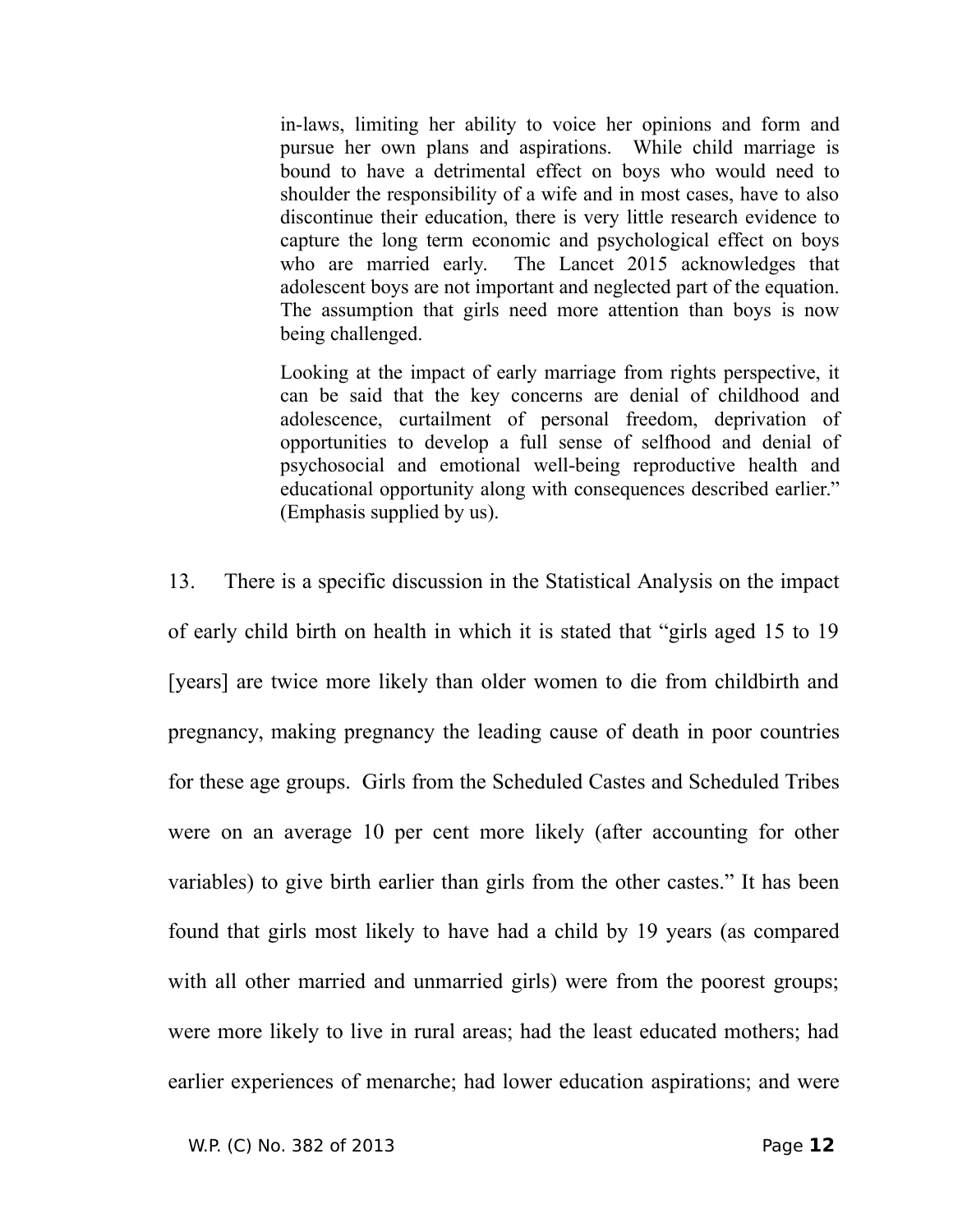less likely to be enrolled in school between the age of 12 and 15 years. Being young and immature mothers, they have little say in decision-making about the number of children they want, nutrition, health-care etc. Lack of self-esteem or of a sense of ownership of her own body exposes a woman to repeated unwanted pregnancies.

14. There is also a useful discussion on violence, neglect and abandonment; psychosocial disadvantage; low self-esteem; low education and limited employability; human trafficking and under-nutrition, all of which are of considerable importance for the well-being of a girl child.

We are not dealing with these reports in any detail but draw attention to them since they support the view canvassed by learned counsel. All that we need say is that a reading of these reports gives a good idea of the variety and magnitude of problems that a girl child who is married between 15 and 18 years of age could ordinarily encounter, including those caused by having sexual intercourse and child-bearing at an early age.

#### **In-depth Study on all forms of violence against women**

15. On  $6<sup>th</sup>$  July, 2006 the Secretary-General of the United Nations submitted a report to the General Assembly called the "**In-depth Study on all forms of violence against women**". In the chapter relating to violence against women within the family and harmful traditional practices, early W.P. (C) No. 382 of 2013 Page **13**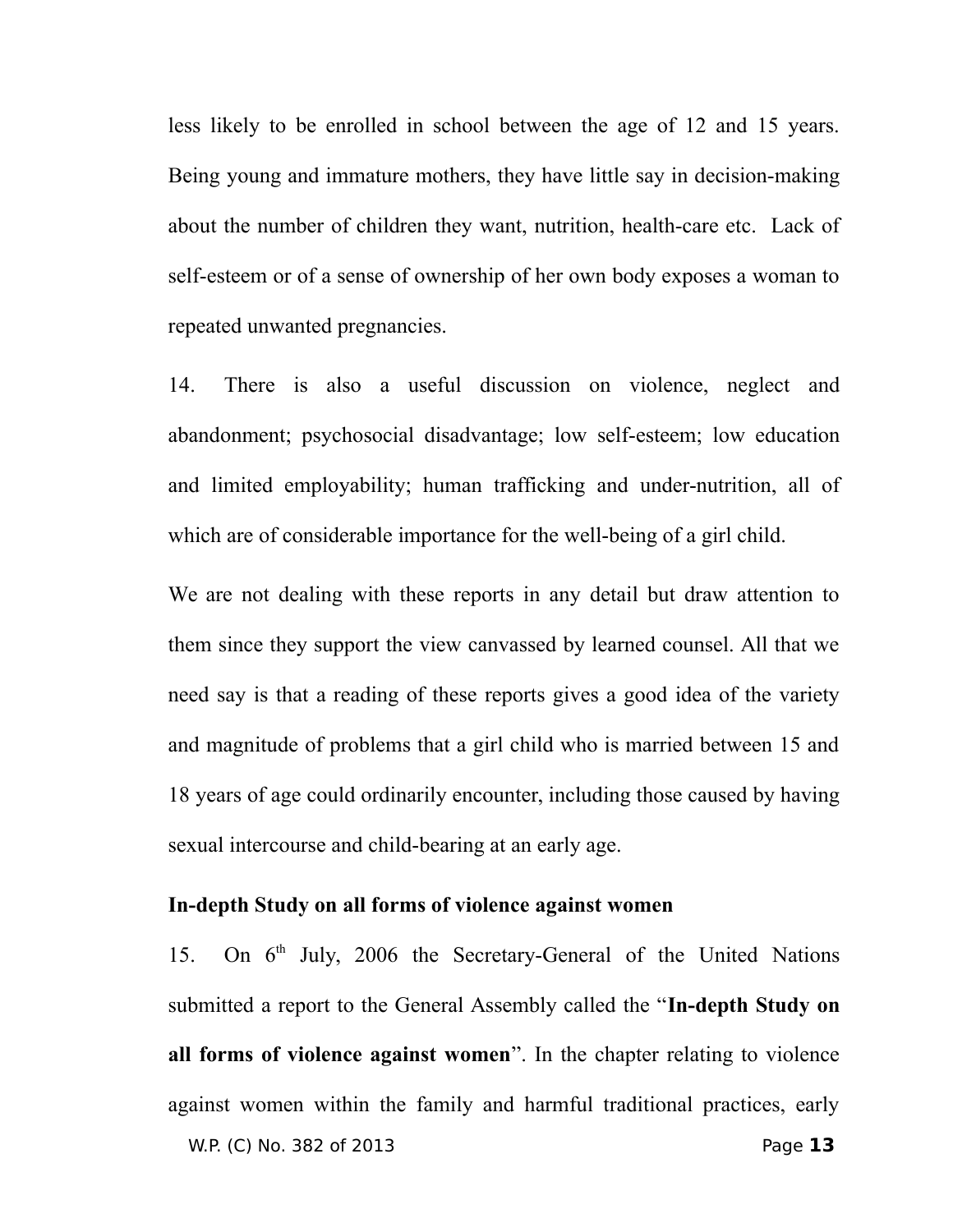marriage was one of the commonly identified forms of violence.<sup>[1](#page-13-0)</sup> Similarly, early marriage was considered a harmful traditional practice<sup>[2](#page-13-1)</sup> - a thought echoed a year later in the **Study on Child Abuse: India 2007** (referred to later) by the Government of India.

16. An early marriage is explained as involving the marriage of a child, that is, a person below the age of 18 years. It is stated that "Minor girls have not achieved full maturity and capacity to act and lack ability to control their sexuality. When they marry and have children, their health can be adversely affected, their education impeded and economic autonomy restricted. Early marriage also increases the risk of HIV infection." Among the under-documented forms of violence against women are included traditional harmful practices, prenatal sex selection, early marriage, acid throwing and dowry or "honour" related violence etc.<sup>[3](#page-13-2)</sup>

17. On the concern of appropriate legislation to deal with issues of violence against women, the right of a woman to bodily integrity and legislations that allow early marriages, the Secretary General had this to say:

> "**The treaty bodies have expressed concerns about the scope and coverage of existing legislation**, in particular in regard to:

<span id="page-13-0"></span><sup>1</sup> Paragraph 111

<span id="page-13-1"></span><sup>2</sup> Paragraph 118

<span id="page-13-2"></span><sup>3</sup> Paragraph 222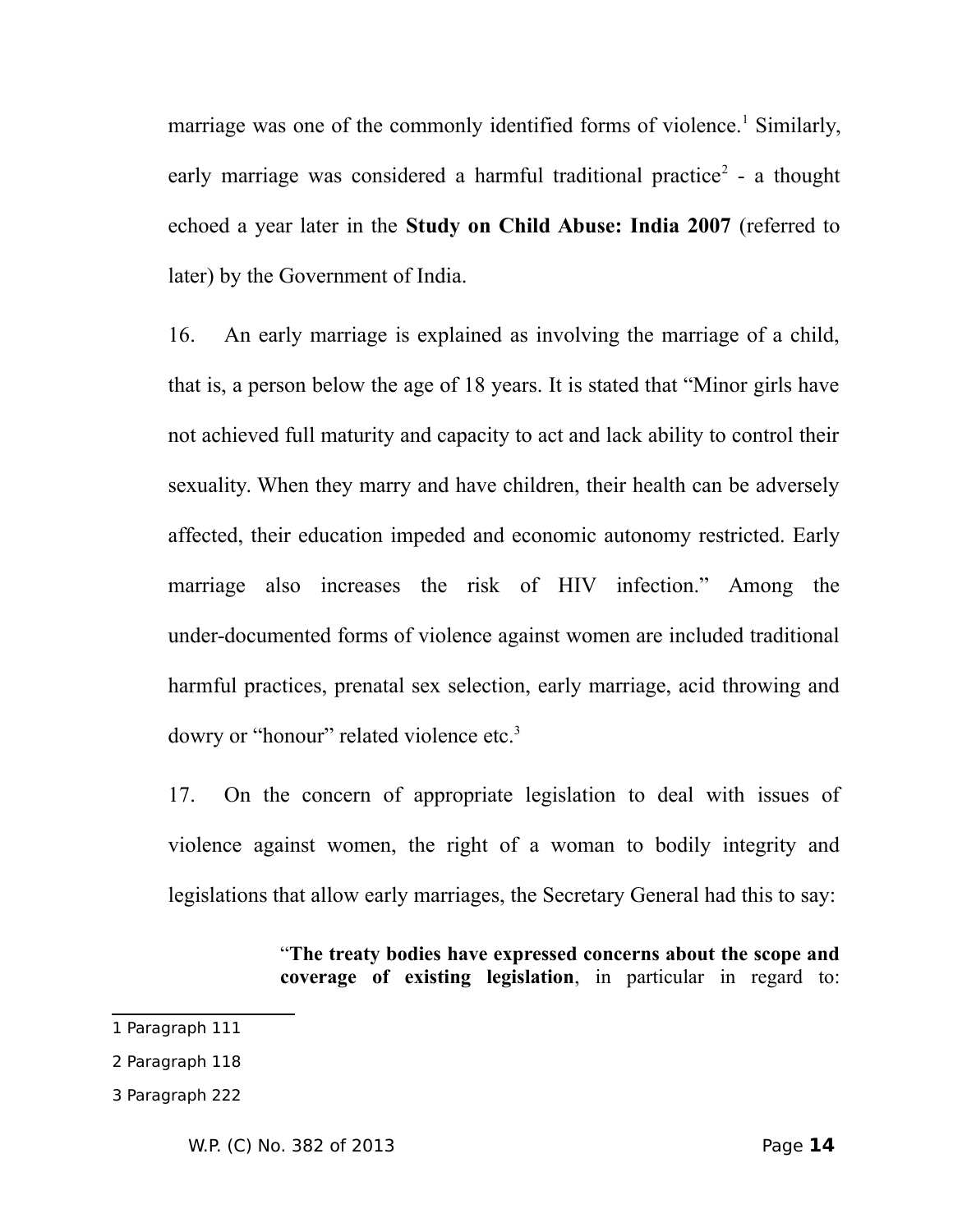definitions of rape that require use of force and violence rather than lack of consent; **definitions of domestic violence that are limited to physical violence**; treatment of sexual violence against women as crimes against the honour of the family or crimes against decency rather than violations of **women's right to bodily integrity**; use of the defence of "honour" in cases of violence against women and the related mitigation of sentences; provisions allowing mitigation of sentences in rape cases where the perpetrator marries the victim; inadequacy of protective measures for trafficked women, as well as their treatment as criminals rather than victims; termination of criminal proceedings upon withdrawal of a case by the victim; penalization of abortion in rape cases; **laws that allow early or forced marriage**; inadequate penalties for acts of violence against women; and discriminatory penal laws."<sup>[4](#page-14-0)</sup> (Emphasis supplied by us)

# **National Policy and National Plan**

18. What has been the response of the Government of India to studies carried out from time to time and views expressed? The National Charter for Children, 2003 was notified on  $9<sup>th</sup>$  February, 2004. While it failed to define a child, we assume that it was framed keeping in mind the generally accepted definition of a child as being someone below 18 years of age. Proceeding on this basis, for the present purposes, Clause 11 of the National Charter is of relevance in the context of child marriages. It recognized that child marriage is a crime and an atrocity committed against the girl child. It also provided for taking "serious measures" to speedily abolish the practice of child marriage. Clause 11 reads:

<span id="page-14-0"></span><sup>4</sup> Paragraph 277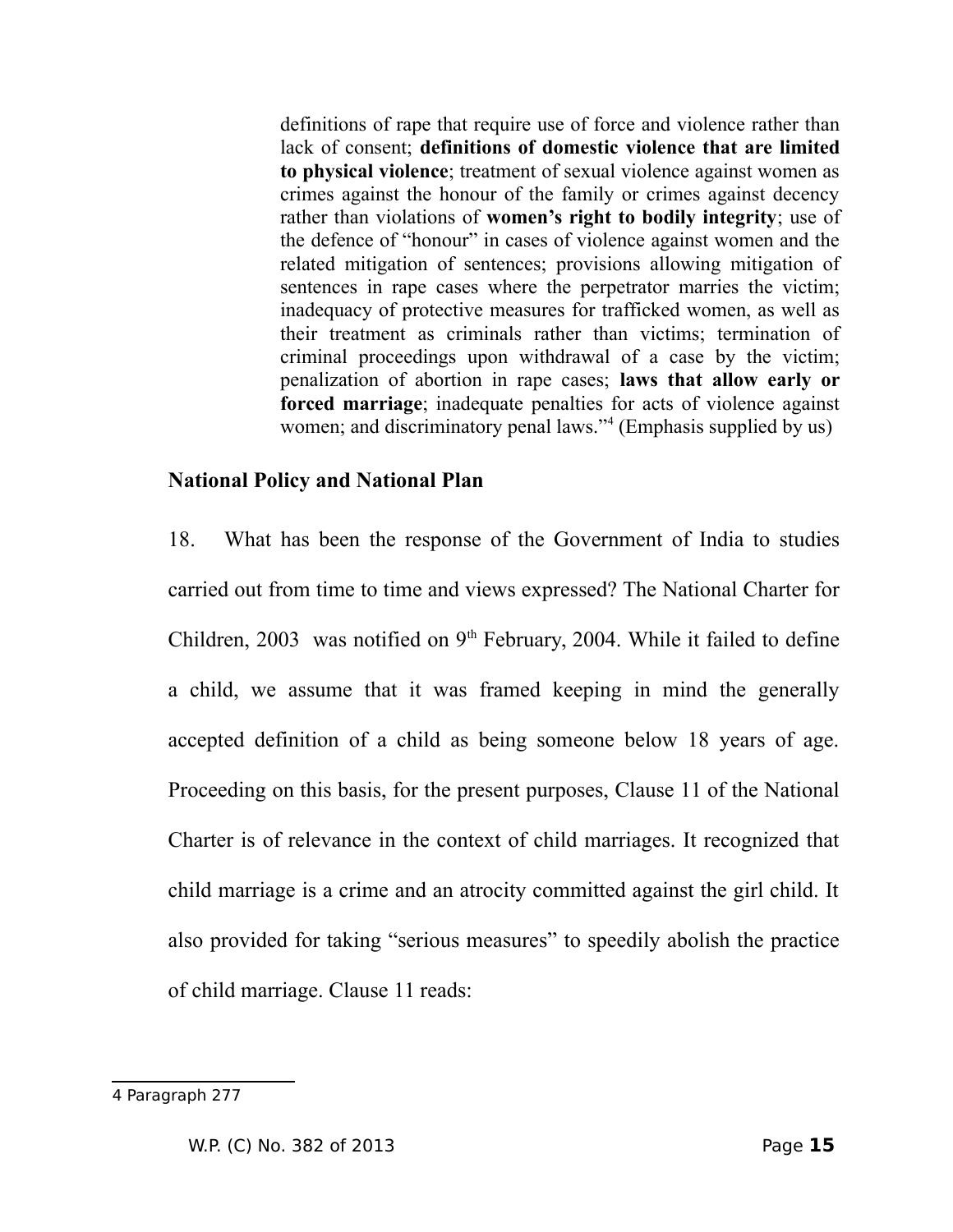"11. a. The State and community shall ensure that crimes and atrocities committed against the girl child, including child marriage, discriminatory practices, forcing girls into prostitution and trafficking are speedily eradicated.

b. The State shall in partnership with the community undertake measures, including social, educational and legal, to ensure that there is greater respect for the girl child in the family and society.

c. The State shall take serious measures to ensure that the practice of child marriage is speedily abolished."

19. As a first step in this direction, child marriages were criminalized by enacting the PCMA in 2006 but no corresponding amendment was made in Section 375 of the IPC, as it existed in 2006, to decriminalize marital rape of a girl child.

20. The National Charter was followed by the **National Policy for** Children notified on 26<sup>th</sup> April, 2013. The National Policy explicitly recognized in Clause 2.1 that every person below the age of 18 years is a child. Among the Guiding Principles for the National Policy was the recognition that every child has universal, inalienable and indivisible human rights; every child has the right to life, survival, development, education, protection and participation; the best interest of a child is the primary concern in all decisions and actions affecting the child, whether taken by legislative bodies, courts of law, administrative authorities, public, private, social, religious or cultural institutions.

21. The large 'to do list' in the National Policy led to the **National Plan** W.P. (C) No. 382 of 2013 Page **16**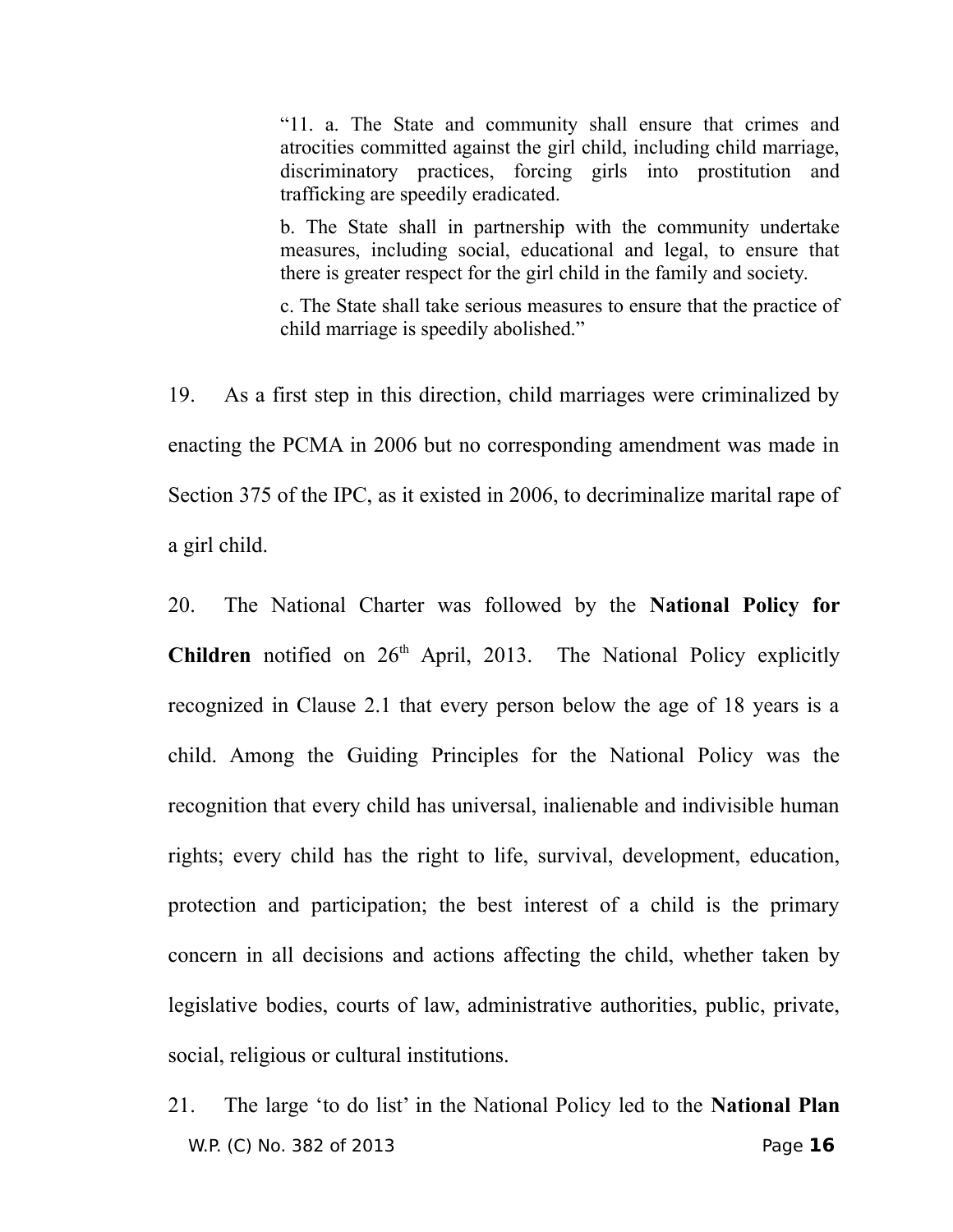# **of Action for Children, 2016: Safe Children – Happy Childhood**. The

National Plan appears to have been made available on  $24<sup>th</sup>$  January, 2017.

While dealing with child marriage, it is stated as follows:

"In India, between NFHS-3  $(2005-06)$  to RSOC  $(2013-14)$ , there has been a considerable decline in the percentage of women, between the ages 20-24, who were married before the age of 18 (from 47.4% to 30.3%). The incidence is higher among SC (34.9%) and ST (31%) and in families with lowest wealth index (44.1%). Child marriage violates children's basic rights to health, education, development, and protection and is also used as a means of trafficking of young girls.

Child marriage leads to pregnancy during adolescence, posing life-threatening risks to both mother and child. It is indicated by the Age-specific Marital Fertility Rate (ASMFR) which is measured as a number of births per year in a given age group to the total number of married women in that age group. SRS 2013 reveals that in the age group of 15-19 years; there has been an upward trend during the period 2001-2013. ASMFR is higher in the age group 15-19 years in comparison to 25-29 years."

22. The National Plan of Action for Children recognizes that the early marriage of girls is one of the factors for neo-natal deaths; early marriage poses various risks for the survival, health and development of young girls and to children born to them and most unfortunately it is also used as a means of trafficking.

23. A reading of the National Policy and the National Plan of Action for Children reveals, quite astonishingly, that even though the Government of India realizes the dangers of early marriages, it is merely dishing out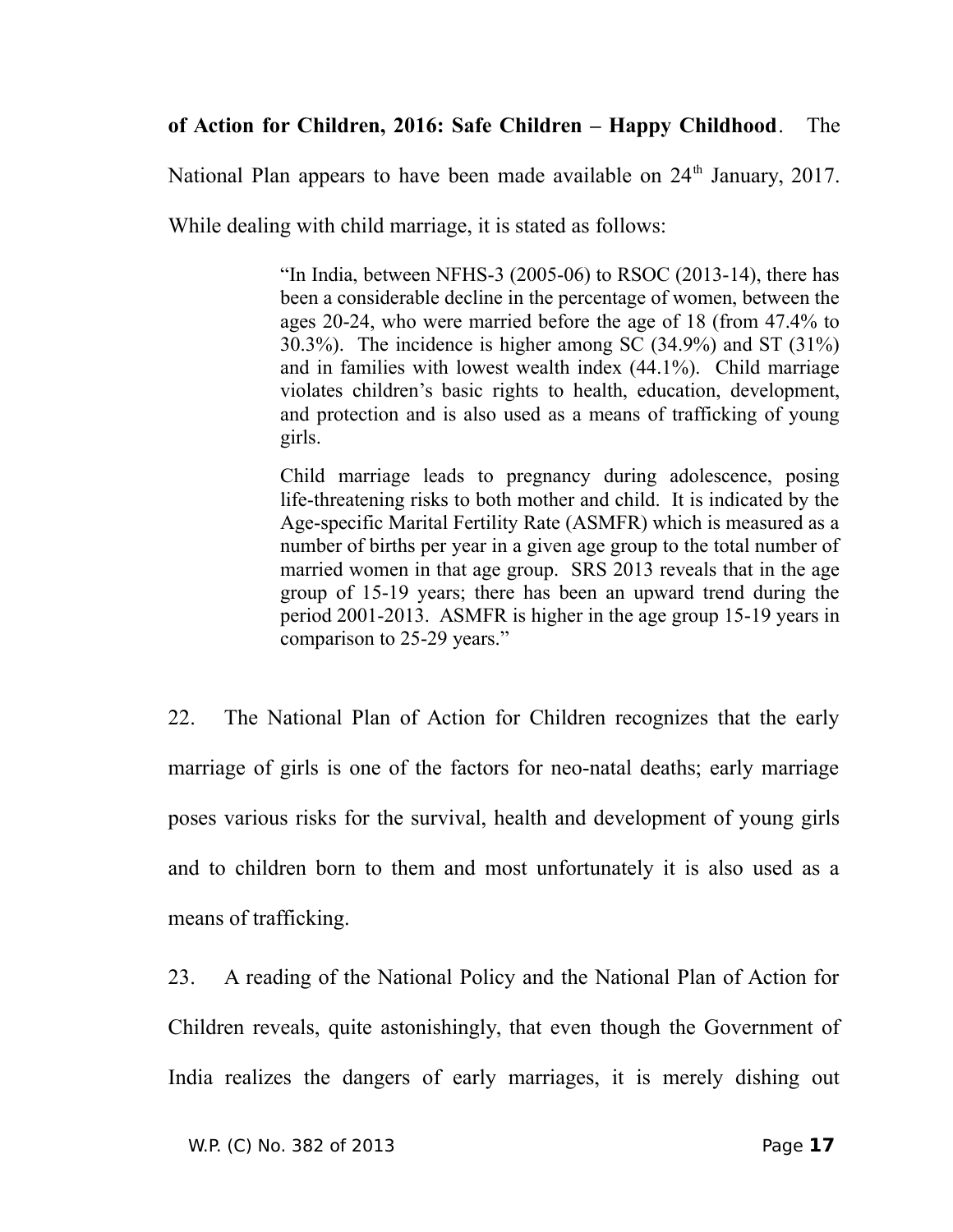platitudes and has not taken any concrete steps to protect the girl child from marital rape, except enacting the Protection of Children from Sexual Offences Act, 2012.

#### **Human Rights Council**

24. The Report of the Working Group on the Universal Periodic Review for India (issued on  $17<sup>th</sup>$  July, 2017 without formal editing) for the  $36<sup>th</sup>$ Session of the Human Rights Council refers to recommendations made by several countries to remove the exception relating to marital rape from the definition of rape in Section 375 of the I.P.C. In other words, the issue raised by the petitioner has attracted considerable international attention and discussion and ought to be taken very seriously by the Union of India.

25. In our opinion, it is not necessary to detail the contents of every report or study placed before us except to say that there is a strong established link between early marriage and sexual intercourse with a married girl child between 15 and 18 years of age. There is a plethora of material to clearly indicate that sexual intercourse with a girl child below the age of 18 years (even within marriage) is not at all advisable for her for a variety of reasons, including her physical and mental well-being and her social standing – all of which should ordinarily be of paramount importance to everybody, particularly the State.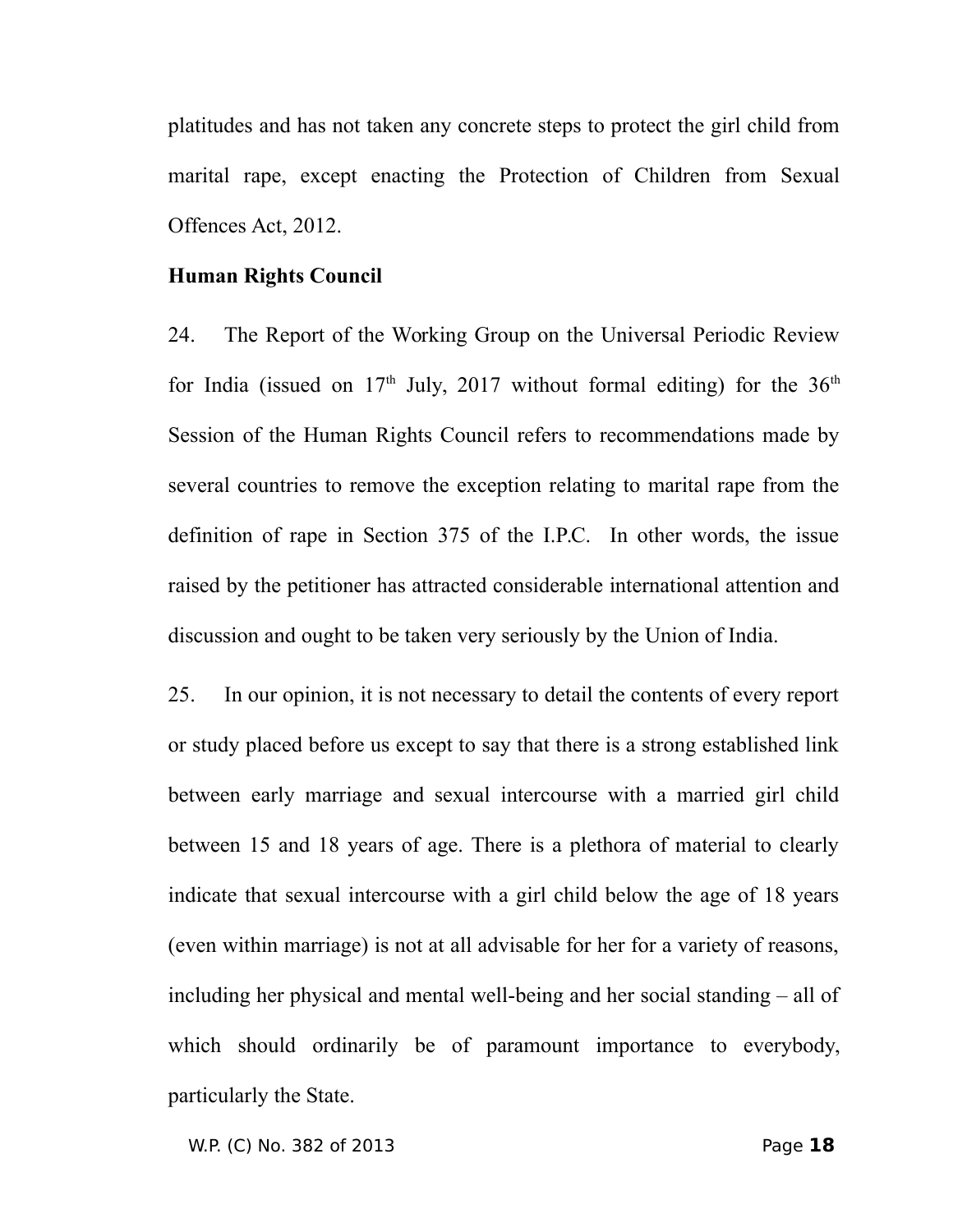26. The social cost of a child marriage (and therefore of sexual intercourse with a girl child) is itself quite enormous and in the long run might not even be worth it. This is in addition to the economic cost to the country which would be obliged to take care of infants who might be malnourished and sickly; the young mother of the infant might also require medical assistance in most cases. All these costs eventually add up and apparently only for supporting a pernicious practice.

27. We can only express the hope that the Government of India and the State Governments intensively study and analyze these and other reports and take an informed decision on the effective implementation of the PCMA and actively prohibit child marriages which 'encourages' sexual intercourse with a girl child. Welfare schemes and catchy slogans are excellent for awareness campaigns but they must be backed up by focused implementation programmes, other positive and remedial action so that the pendulum swings in favour of the girl child who can then look forward to a better future.

## **Provisions of the Indian Penal Code (IPC)**

28. Section 375 of the IPC defines 'rape'. This section was inserted in the IPC in its present form by an amendment carried out on  $3<sup>rd</sup>$  February, 2013 and it provides that a man is said to commit rape if, broadly speaking, he has sexual intercourse with a woman under circumstances falling under any of W.P. (C) No. 382 of 2013 Page **19**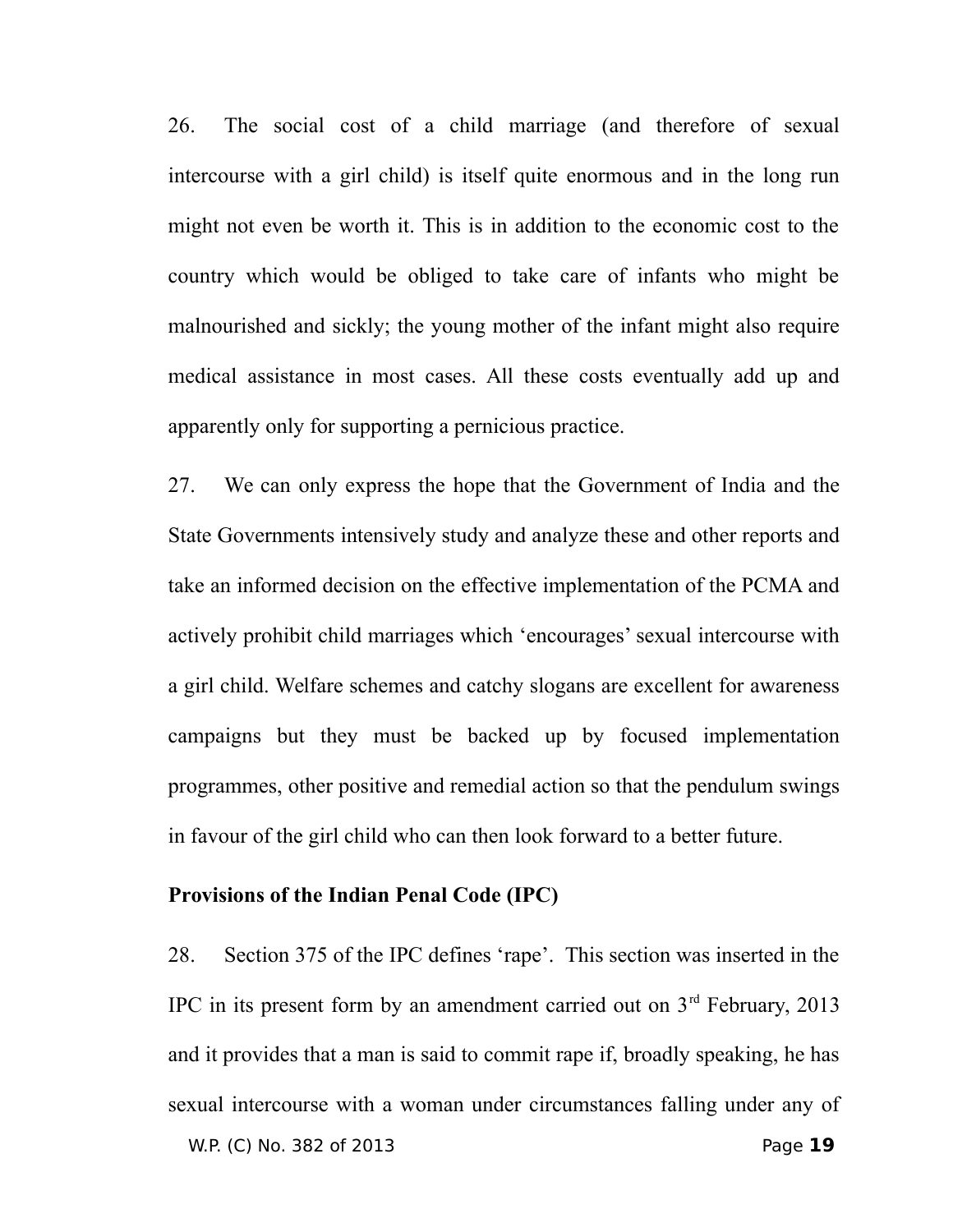the seven descriptions mentioned in the section. (A woman is defined under Section 10 of the IPC as a female human being of any age). Among the seven descriptions is sexual intercourse against the will or without the consent of the woman; clause 'Sixthly' of Section 375 makes it clear that if the woman is under 18 years of age, then sexual intercourse with her - with or without her consent - is rape. This is commonly referred to as 'statutory rape' in which the willingness or consent of a woman below the age of 18 years for having sexual intercourse is rendered irrelevant and inconsequential.

29. However, Exception 2 to Section 375 of the IPC provides that it is not rape if a man has sexual intercourse with a girl above 15 years of age and if that girl is his wife. In other words, a husband can have sexual intercourse with his wife provided she is not below 15 years of age and this is not rape under the IPC regardless of her willingness or her consent.

30. However, sexual intercourse with a girl under 15 years of age is rape, whether it is with or without her consent, against her will or not, whether it is by her husband or anybody else. This is clear from a reading of Section 375 of the IPC including Exception 2.

31. Therefore, Section 375 of the IPC provides for three circumstances relating to 'rape'. **Firstly** sexual intercourse with a girl below 18 years of W.P. (C) No. 382 of 2013 Page **20**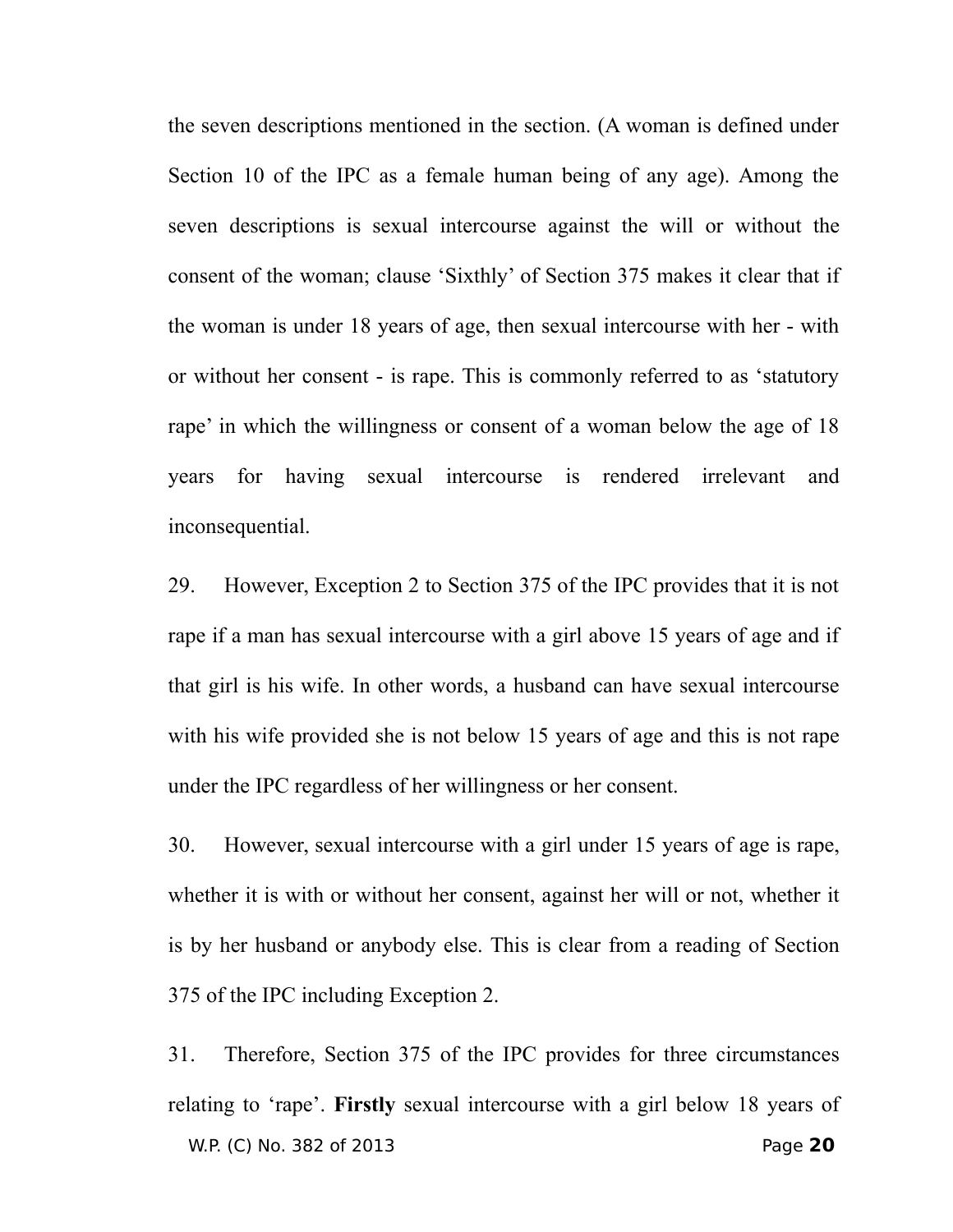age is rape (statutory rape). **Secondly** and by way of an exception, if a woman is between 15 and 18 years of age then sexual intercourse with her is not rape if the person having sexual intercourse with her is her husband. Her willingness or consent is irrelevant under this circumstance. **Thirdly** sexual intercourse with a woman above 18 years of age is rape if it is under any of the seven descriptions given in Section 375 of the IPC (non-consensual sexual intercourse).

32. The result of the above three situations is that the husband of a girl child between 15 and 18 years of age has blanket liberty and freedom to have non-consensual sexual intercourse with his wife and he would not be punishable for rape under the IPC since such non-consensual sexual intercourse is not rape for the purposes of Section 375 of the IPC. Very strangely, and as pointed out by Sakshi before the LCI, the husband of a girl child does not have the liberty and freedom under the IPC to commit a lesser 'sexual' act with his wife, as for example, if the husband of a girl child assaults her with the intention of outraging her modesty, he would be punishable under the provisions of Section 354 of the IPC. In other words, the IPC permits a man to have non-consensual sexual intercourse with his wife if she is between 15 and 18 years of age but not to molest her. This view is surprisingly endorsed by the LCI in its 172nd report adverted to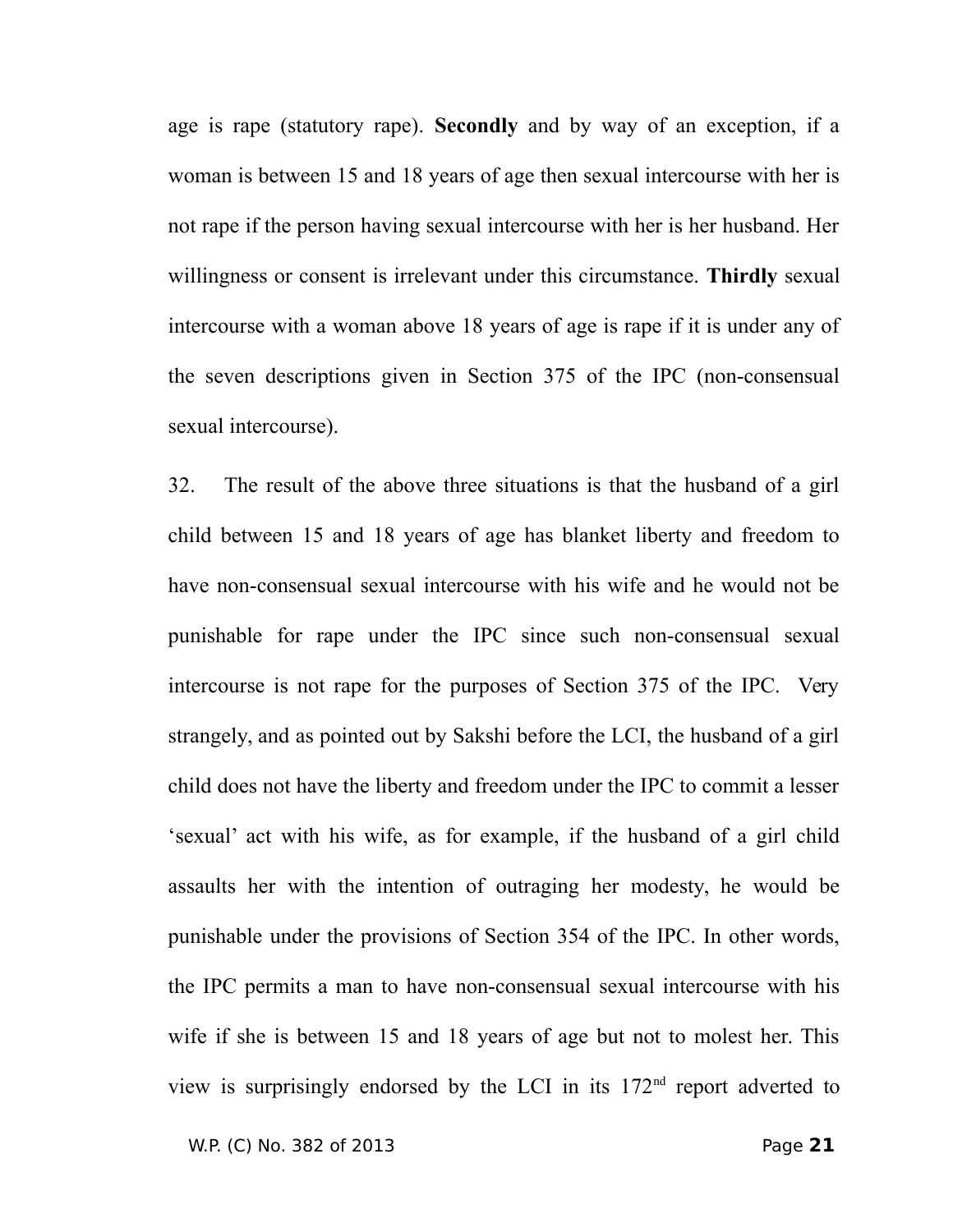above.

#### **Protection of Human Rights Act, 1993**

33. The Protection of Human Rights Act, 1993 defines "human rights" in Section 2(d) as meaning the rights relating to life, liberty, equality and dignity of the individual guaranteed by the Constitution or embodied in international covenants and enforceable by courts in India. There can be no doubt that if a girl child is forced by her husband into sexual intercourse against her will or without her consent, it would amount to a violation of her human right to liberty or her dignity guaranteed by the Constitution or at least embodied in international conventions accepted by India such as the Convention on the Rights of the Child (the CRC) and the Convention on the Elimination of All Forms of Discrimination Against Women (the CEDAW).

# **Protection of Women from Domestic Violence Act, 2005 (DV Act)**

34. Section 3 of the Protection of Women from Domestic Violence Act, 2005 (for short 'the DV Act') provides that if the husband of a girl child harms or injures or endangers the health, safety, life, limb or well being, whether mental or physical, of his wife including by causing physical abuse and sexual abuse, he would be liable to have a protection order issued against him and pay compensation to his wife. Explanation I (ii) of Section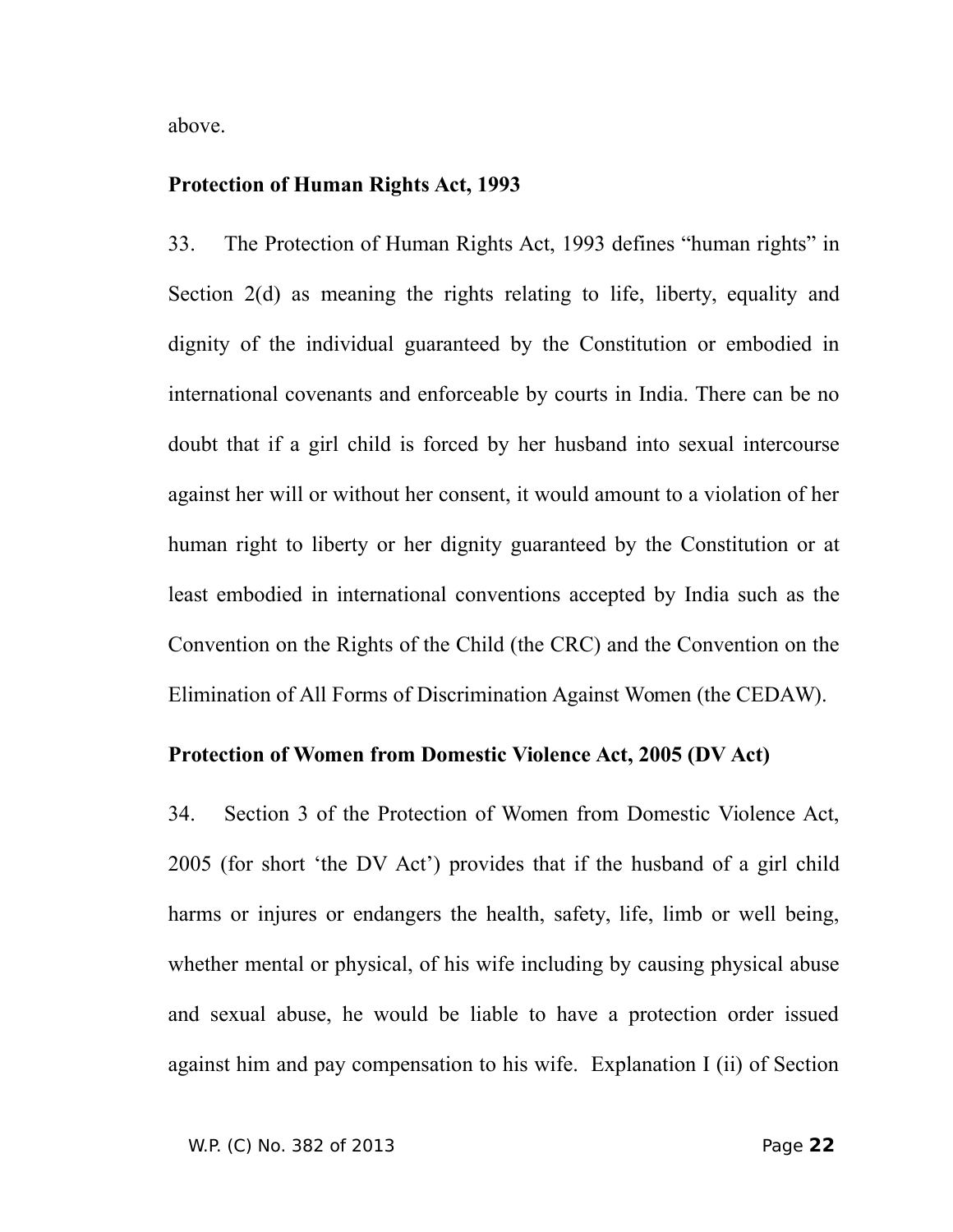3 defines 'sexual abuse' as including any conduct of a sexual nature that abuses, humiliates, degrades or otherwise violates the dignity of a woman.

### **Prohibition of Child Marriage Act, 2006 (PCMA)**

35. One of the more important legislations on the subject of protective rights of children is the Prohibition of Child Marriage Act, 2006 (for short 'the PCMA'). For the purposes of the PCMA, a 'child' is a male who has not completed 21 years of age and a female who has not completed 18 years of age and a 'child marriage' means a marriage to which either contracting party is a child.

36. Section 3 of the PCMA provides that a child marriage is voidable at the option of any one of the parties to the child marriage – a child marriage is not void, but only voidable. Interestingly, and notwithstanding the fact that a child marriage is only voidable, Parliament has made a child marriage an offence and has provided punishments for contracting a child marriage. For instance, Section 9 of the PCMA provides that any male adult above 18 years of age marrying a child shall be punishable with rigorous imprisonment which may extend to two years or with fine which may extend to one lakh rupees or with both. Therefore regardless of his age, a male is penalized under this section if he marries a girl child. Section 10 of the PCMA provides that whoever performs, conducts, directs or abets any child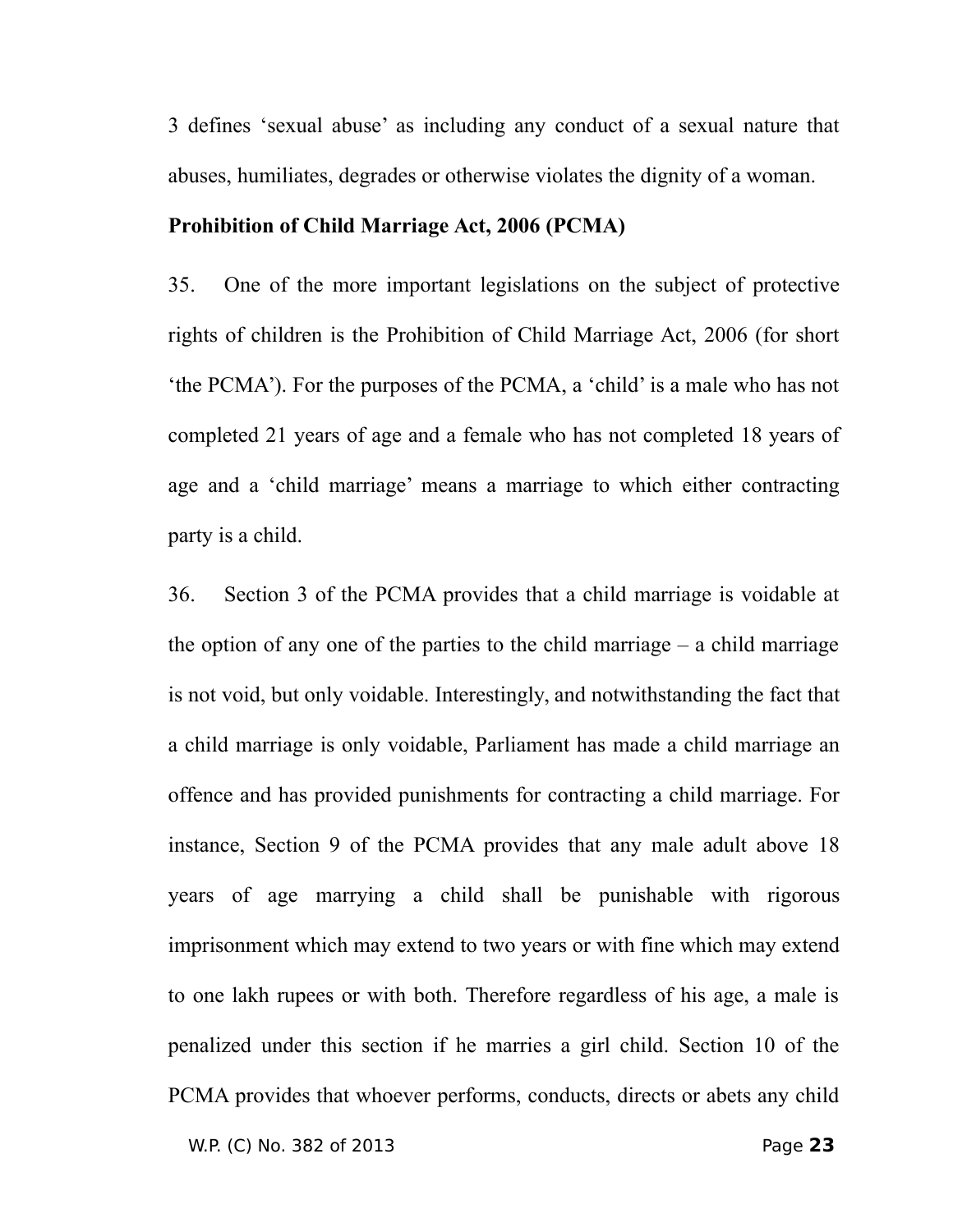marriage shall be punishable with rigorous imprisonment which may extend to two years and shall be liable to fine which may extend to one lakh rupees; Section 11 of the PCMA provides punishment for promoting or permitting solemnization of a child marriage; and finally Section 13 of the PCMA provides that the jurisdictional judicial officer may injunct the performance of a child marriage while Section 14 of the PCMA provides that any child marriage solemnized in violation of an injunction under Section 13 shall be void.

37. It is quite clear from the above that Parliament is not in favour of child marriages *per se* but is somewhat ambivalent about it. However, Parliament recognizes that although a child marriage is a criminal activity, the reality of life in India is that traditional child marriages do take place and as the studies (referred to above) reveal, it is a harmful practice. Strangely, while prohibiting a child marriage and criminalizing it, a child marriage has not been declared void and what is worse, sexual intercourse within a child marriage is not rape under the IPC even though it is a punishable offence under the Protection of Children from Sexual Offences Act, 2012.

#### **Protection of Children from Sexual Offences Act, 2012 (POCSO)**

38. The Protection of Children from Sexual Offences Act, 2012 (for short 'the POCSO Act') is an important statute for the purposes of our discussion. W.P. (C) No. 382 of 2013 Page **24**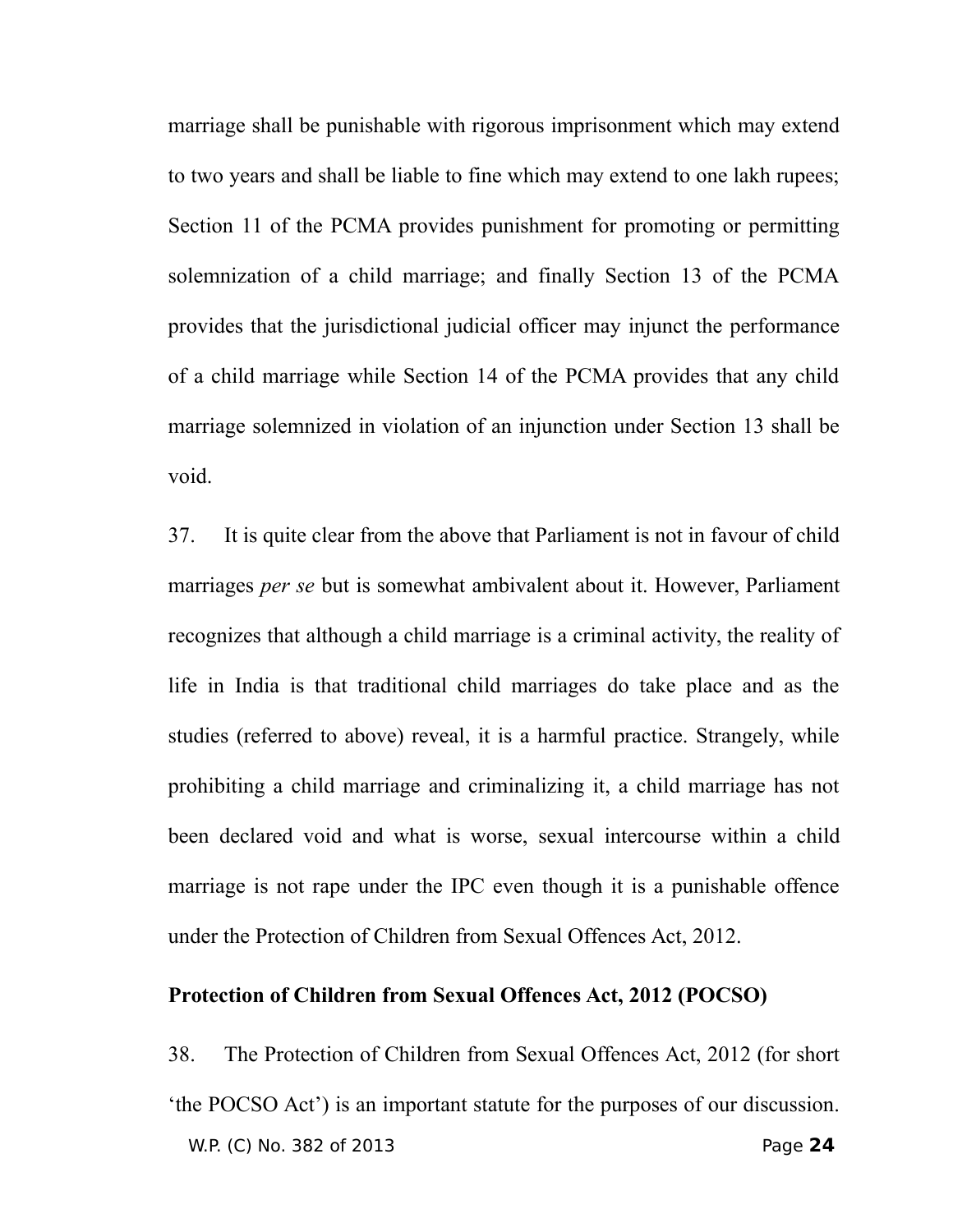The Statement of Objects and Reasons necessitating the enactment of the POCSO Act makes a reference to data collected by the National Crime Records Bureau (NCRB) which indicated an increase in sexual offences against children. The data collected by the NCRB was corroborated by the **Study on Child Abuse: India 2007** conducted by the Ministry of Women and Child Development of the Government of India.

39. While the above Study focuses on child abuse, it does refer to the harmful traditional practice of child marriage and in this context adverts to child marriage as being a subtle form of violence against children. The Study notes that there is a realization that if issues of child marriage are not addressed, it would affect the overall progress of the country.

40. The above Study draws attention to the **Convention on the Elimination of All Forms of Discrimination Against Women** (CEDAW) to which India is a signatory. Article 16.2 thereof provides "The betrothal and the marriage of a child shall have no legal effect, and all necessary action, including legislation, shall be taken to specify a minimum age for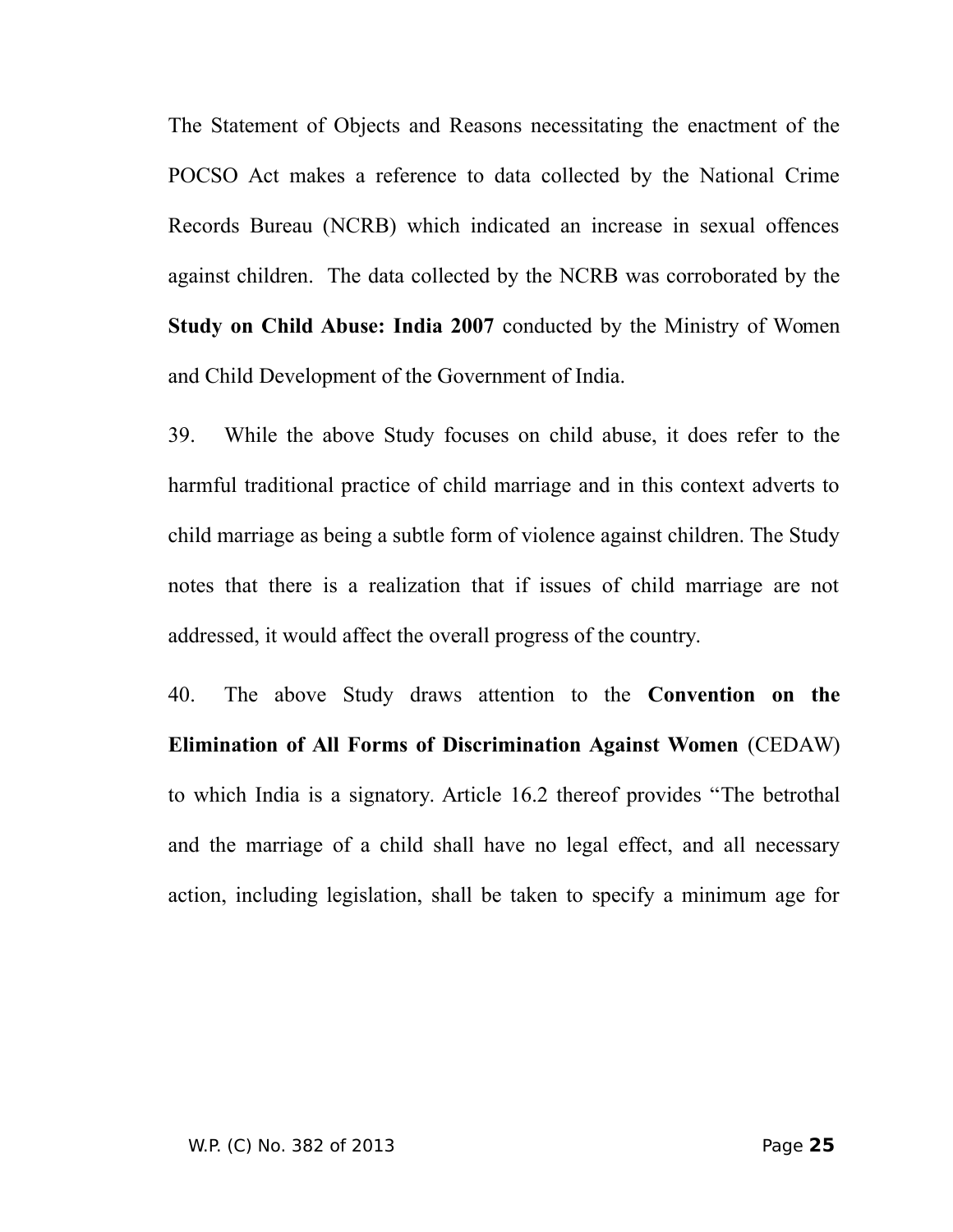marriage and to make the registration of marriages in an official registry compulsory."<sup>[5](#page-25-0)</sup>

41. The above Study also makes a reference to gender equity to the effect that discrimination against girls results in child marriages and such an imbalance needs to be addressed by bringing about attitudinal changes in people regarding the value of the girl child.

42. The Preamble to the POCSO Act states that it was enacted with reference to Article 15(3) of the Constitution. The Preamble recognizes that the best interest of a child should be secured, a child being defined under Section 2(d) as any person below the age of 18 years. In fact, securing the best interest of the child is an obligation cast upon the Government of India having acceded to the **Convention on the Rights of the Child** (the CRC). The Preamble to the POCSO Act also recognizes that it is imperative that the law should operate "in a manner that the best interest and well being of the child are regarded as being of paramount importance at every stage, to ensure the healthy, physical, emotional, intellectual and social development

<span id="page-25-0"></span><sup>5</sup> India became a signatory to the CEDAW Convention on 30th July, 1980 (ratified on 9th July, 1993) but with a reservation to the extent of making registration of marriage compulsory stating that it is not practical in a vast country like India with its variety of customs, religions and level of literacy. Nevertheless, the Supreme Court in the case of Seema (Smt.) v. Ashwani Kumar, (2006) 2 SCC 578 directed the States and Central Government to notify Rules making registration of marriages compulsory. However, the same has not been implemented in full.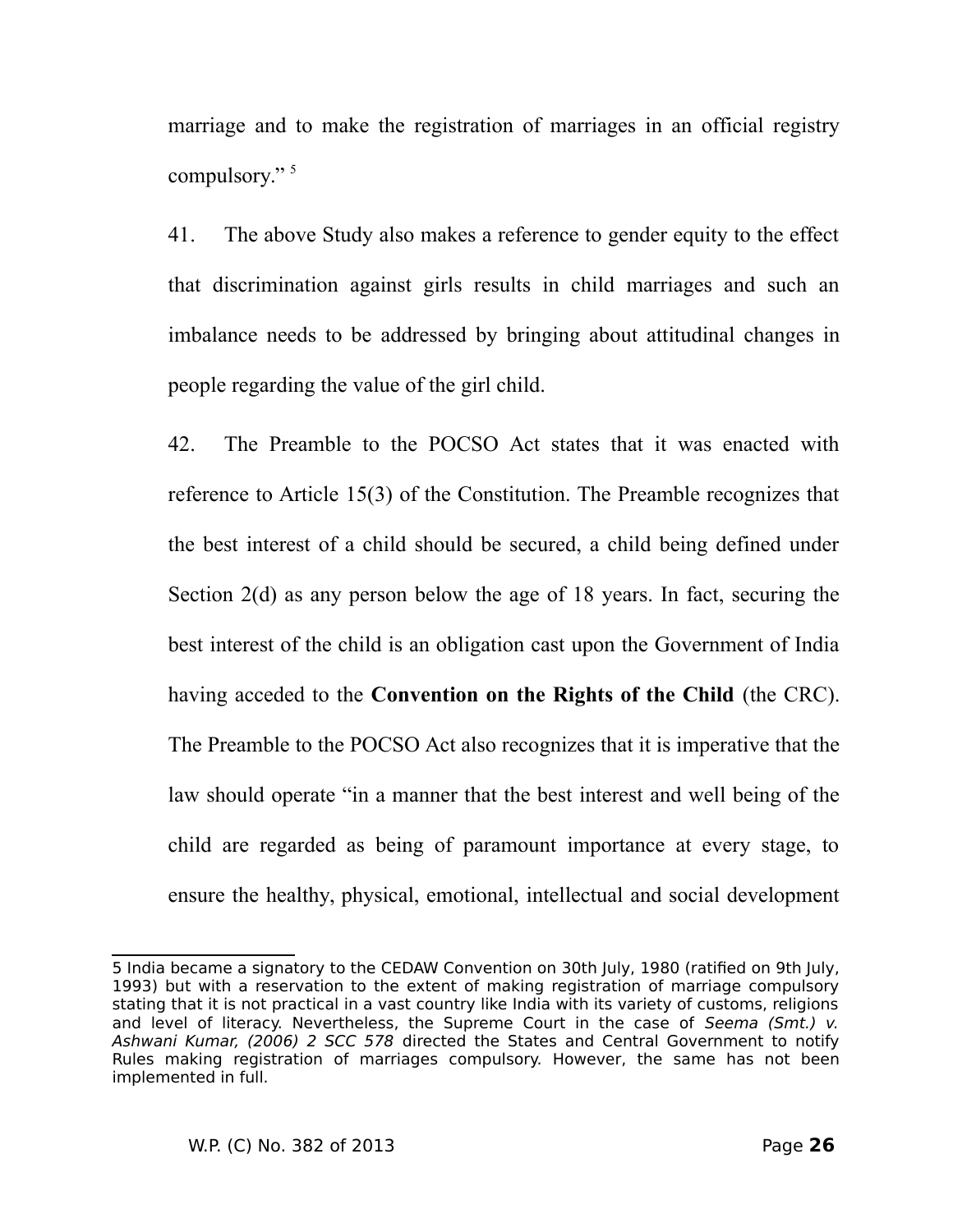of the child". Finally, the Preamble also provides that "sexual exploitation and sexual abuse of children are heinous crimes and need to be effectively addressed". This is directly in conflict with Exception 2 to Section 375 of the IPC which effectively provides that the sexual exploitation or sexual abuse of a girl child is not even a crime, let alone a heinous crime – on the contrary, it is a perfectly legitimate activity if the sexual exploitation or sexual abuse of the girl child is by her husband.

43. Under Article 34 of the CRC, the Government of India is bound to "undertake all appropriate national, bilateral and multi-lateral measures to prevent the coercion of a child to engage in any unlawful sexual activity". The key words are 'unlawful sexual activity' but the IPC declares that a girl child having sexual intercourse with her husband is not 'unlawful sexual activity' within the provisions of the IPC, regardless of any coercion. However, for the purposes of the POCSO Act, any sexual activity engaged in by any person (husband or otherwise) with a girl child is unlawful and a punishable offence. This dichotomy is certainly not in the spirit of Article 34 of the CRC.

44. Further, in terms of our international obligations under Article 1 and Article 34 of the CRC, the Government of India must undertake all appropriate measures to prevent the sexual exploitation or sexual abuse of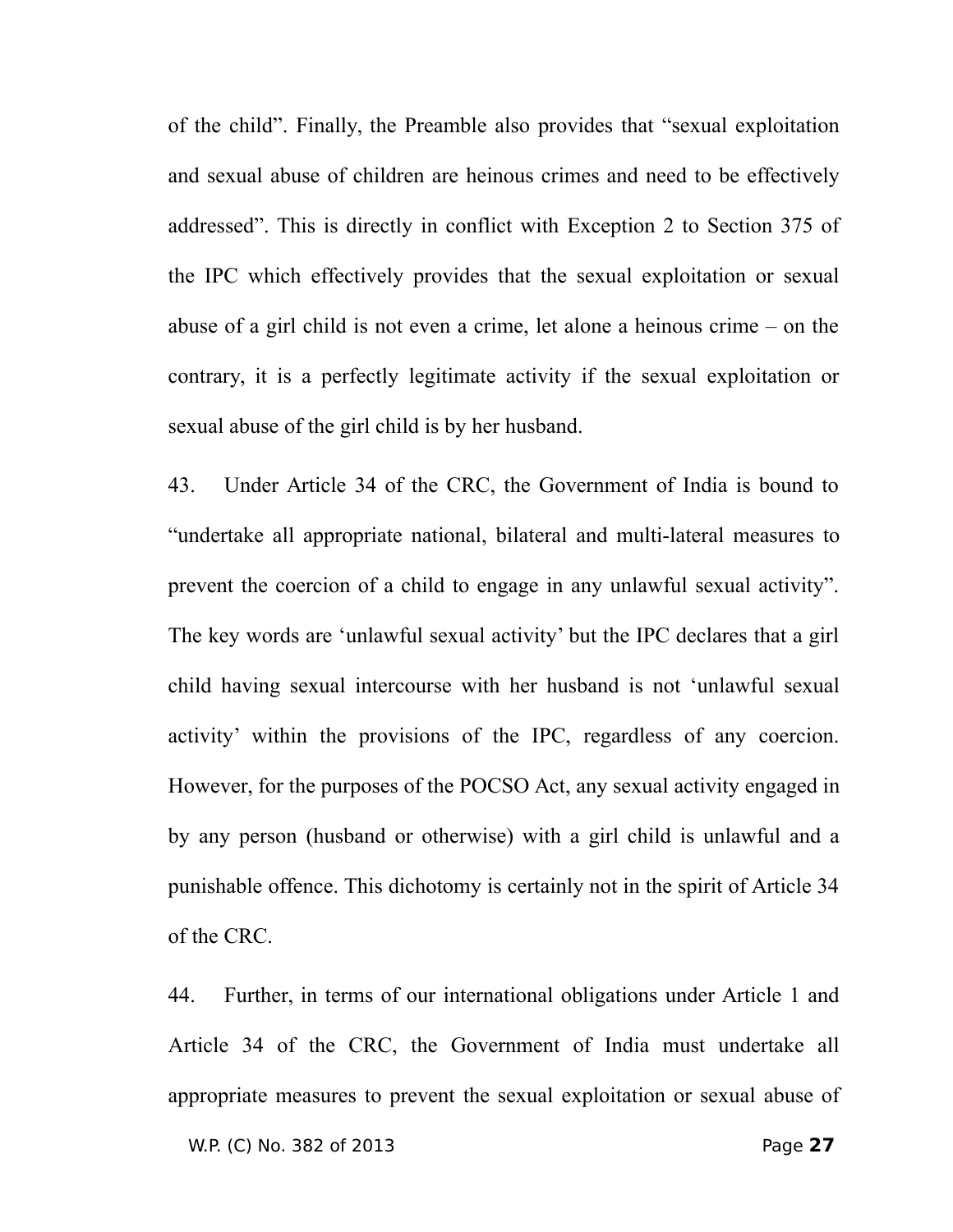any person below 18 years of age since such sexual exploitation or sexual abuse is a heinous crime. What has the Government of India done? It has persuaded Parliament to convert what is otherwise universally accepted as a heinous crime into a legitimate activity for the purposes of Section 375 of the IPC if the exploiter or abuser is the husband of the girl child. But, contrarily the rape of a married girl child (called 'aggravated penetrative sexual assault' in the POCSO Act) is made an offence for the purposes of the POCSO Act.

45. Section 3 of the POCSO Act defines "penetrative sexual assault". Clause (n) of Section 5 provides that if a person commits penetrative sexual assault with a child, then that person actually commits aggravated penetrative sexual assault if that person is related to the child, *inter alia,* through marriage. Therefore, if the husband of a girl child commits penetrative sexual assault on his wife, he actually commits aggravated penetrative sexual assault as defined in Section 5(n) of the POCSO Act which is punishable under Section 6 of the POCSO Act by a term of rigorous imprisonment of not less than ten years and which may extend to imprisonment for life and fine.

46. The duality therefore is that having sexual intercourse with a girl child between 15 and 18 years of age, the husband of the girl child is said to have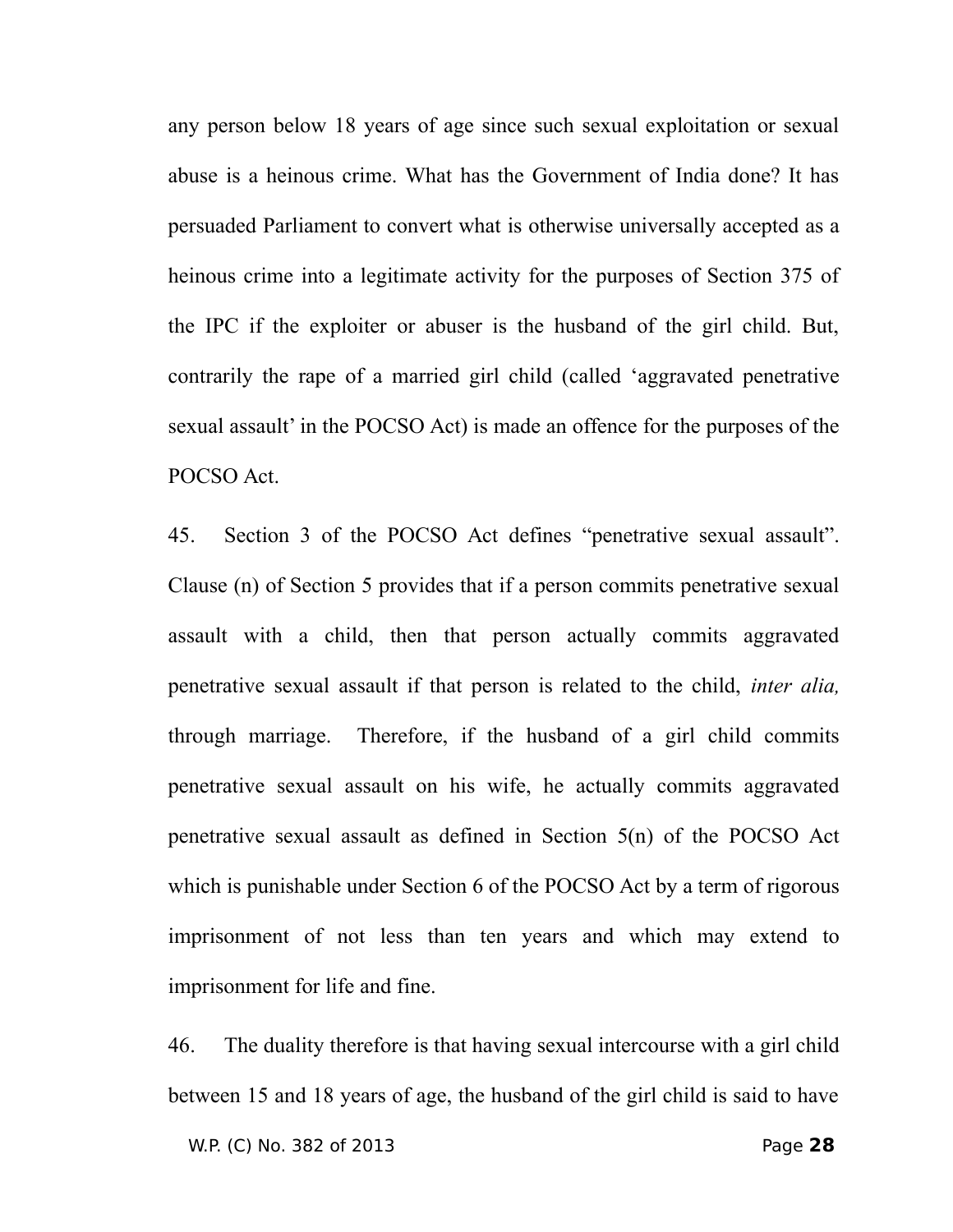not committed rape as defined in Section 375 of the IPC but is said to have committed aggravated penetrative sexual assault in terms of Section 5(n) of the POCSO Act.

47. There is no real or material difference between the definition of rape in the terms of Section 375 of the IPC and penetrative sexual assault in the terms of Section 3 of the POCSO Act. [6](#page-28-0) The only difference is that the definition of rape is somewhat more elaborate and has two exceptions but the sum and substance of the two definitions is more or less the same and the punishment (under Section 376(1) of the IPC) for being found guilty of committing the offence of rape is the same as for penetrative sexual assault (under Section 4 of the POCSO Act). Similarly, the punishment for

- (d) he applies his mouth to the penis, vagina, anus, urethra of the child or makes the child to do so to such person or any other person…….
- **375. Rape**.—A man is said to commit "rape" if he—
	- (a) penetrates his penis, to any extent, into the vagina, mouth, urethra or anus of a woman or makes her to do so with him or any other person; or
	- (b) inserts, to any extent, any object or a part of the body, not being the penis, into the vagina, the urethra or anus of a woman or makes her to do so with him or any other person; or
	- (c) manipulates any part of the body of a woman so as to cause penetration into the vagina, urethra, anus or any part of body of such woman or makes her to do so with him or any other person; or
	- (d) applies his mouth to the vagina, anus, urethra of a woman or makes her to do so with him or any other person,

<span id="page-28-0"></span><sup>6</sup> **3. Penetrative sexual assault**.—A person is said to commit "penetrative sexual assault" if—

<sup>(</sup>a) he penetrates his penis, to any extent, into the vagina, mouth, urethra or anus of a child or makes the child to do so with him or any other person; or

<sup>(</sup>b) he inserts, to any extent, any object or a part of the body, not being the penis, into the vagina, the urethra or anus of the child or makes the child to do so with him or any other person; or

<sup>(</sup>c) he manipulates any part of the body of the child so as to cause penetration into the vagina, urethra, anus or any part of body of the child or makes the child to do so with him or any other person; or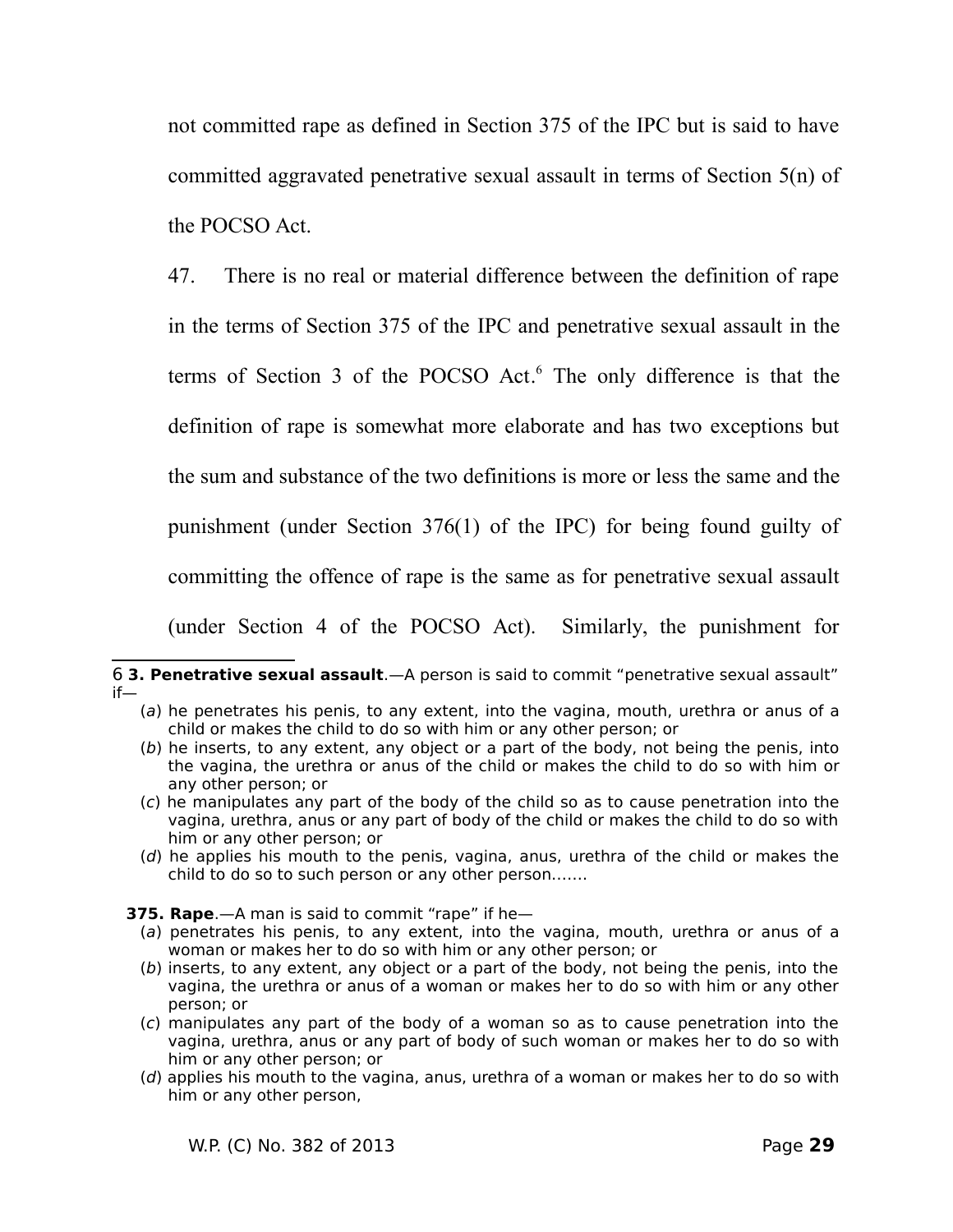'aggravated' rape under Section 376(2) of the IPC is the same as for aggravated penetrative sexual assault under Section 6 of the POCSO Act. Consequently, it is immaterial if a person is guilty of the same sexual activity under the provisions of the POCSO Act or the provisions of the IPC – the end result is the same and only the forum of trial changes. In a violation of the provisions of the POCSO Act, a Special Court constituted under Section 28 of the said Act would be the Trial Court but the ordinary criminal court would be the Trial Court for an offence under the IPC.

48. At this stage it is necessary to refer to Section 42-A inserted in the POCSO Act by an amendment made on  $3<sup>rd</sup>$  February, 2013. This section reads:

> **42-A. Act not in derogation of any other law**.—The provisions of this Act shall be in addition to and not in derogation of the provisions of any other law for the time being in force and, in case of any inconsistency, the provisions of this Act shall have overriding effect on the provisions of any such law to the extent of the inconsistency.

The consequence of this amendment is that the provisions of the POCSO Act will override the provisions of any other law (including the IPC) to the extent of any inconsistency.

49. One of the questions that arises for our consideration is whether there is any incongruity between Exception 2 to Section 375 of the IPC and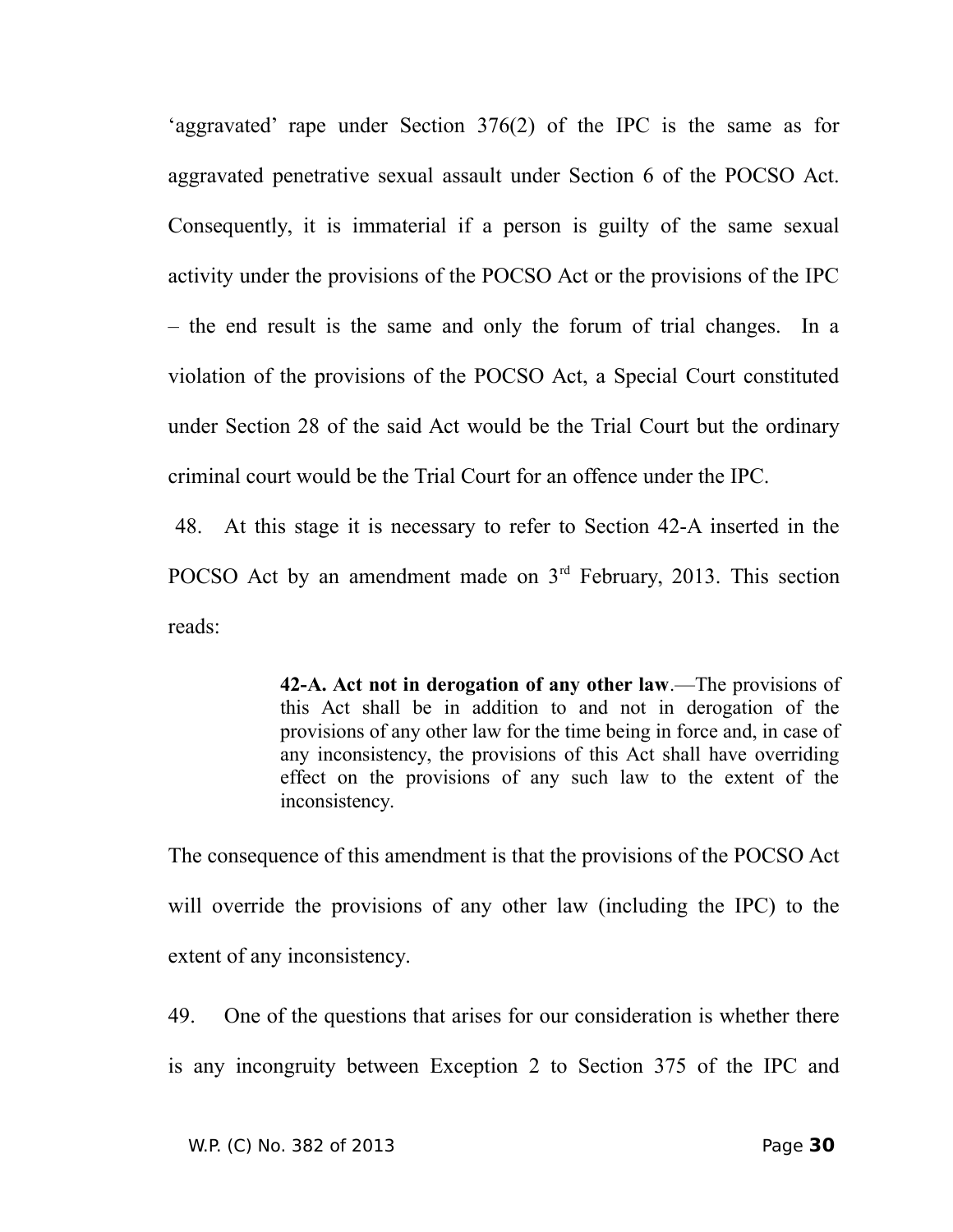Section 5(n) of the POCSO Act and which provision overrides the other. To decide this, it would be necessary to keep Section 42-A of the POCSO Act in mind as well as Sections 5 and 41 of the IPC which read:

> **5. Certain laws not to be affected by this Act.**—Nothing in this Act shall affect the provisions of any Act for punishing mutiny and desertion of officers, soldiers, sailors or airmen in the service of the Government of India or the provisions of any special or local law.

**41. "Special law".**—A "special law" is a law applicable to a particular subject.

50. These two provisions are of considerable importance in resolving the controversy and conflict presented before us.

#### **Juvenile Justice (Care and Protection of Children) Act, 2015 (JJ Act)**

51. The Juvenile Justice (Care and Protection of Children) Act, 2015 (the JJ Act) is also relatable to Article 15(3) of the Constitution. Section 2(12) of the JJ Act defines a child as a person who has not completed 18 years of age. A child in need of care and protection is defined in Section 2(14) of the JJ Act, *inter alia*, as a child "who is at imminent risk of marriage before attaining the age of marriage and whose parents, family members, guardian and any other persons are likely to be responsible for solemnization of such marriage". Clearly a girl child below 18 years of age and who is sought to be married is a child in need of care and protection. She is therefore, required to be produced before a Child Welfare Committee constituted under Section 27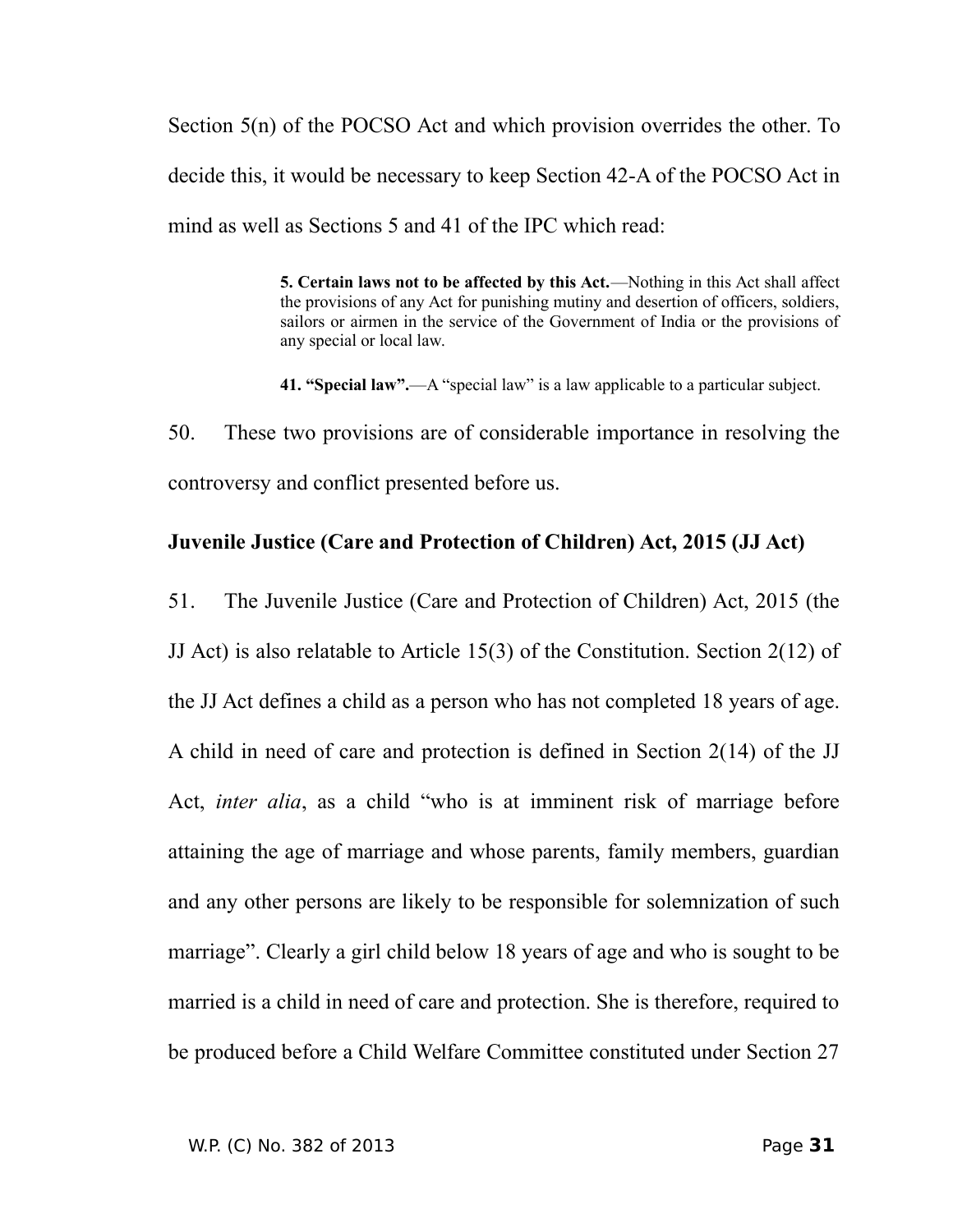of the JJ Act so that she could be cared for, protected and appropriately rehabilitated or restored to society.

# **Brief summary of the existing legislations**

52. It is obvious from a brief survey of the various statutes referred to above that a child is a person below 18 years of age who is entitled to the protection of her human rights including the right to live with dignity; if she is unfortunately married while a child, she is protected from domestic violence, both physical and mental, as well as from physical and sexual abuse; if she is unfortunately married while a child, her marriage is in violation of the law and therefore an offence and such a marriage is voidable at her instance and the person marrying her is committing a punishable offence; the husband of the girl child would be committing aggravated penetrative sexual assault when he has sexual intercourse with her and is thereby committing a punishable offence under the POCSO Act. The only jarring note in this scheme of the pro-child legislations is to be found in Exception 2 to Section 375 of the IPC which provides that sexual intercourse with a girl child between 15 and 18 years of age is not rape if the sexual intercourse is between the girl child and her husband. Therefore, the question of punishing the husband simply does not arise. A girl child placed in such circumstances is a child in need of care and protection and needs to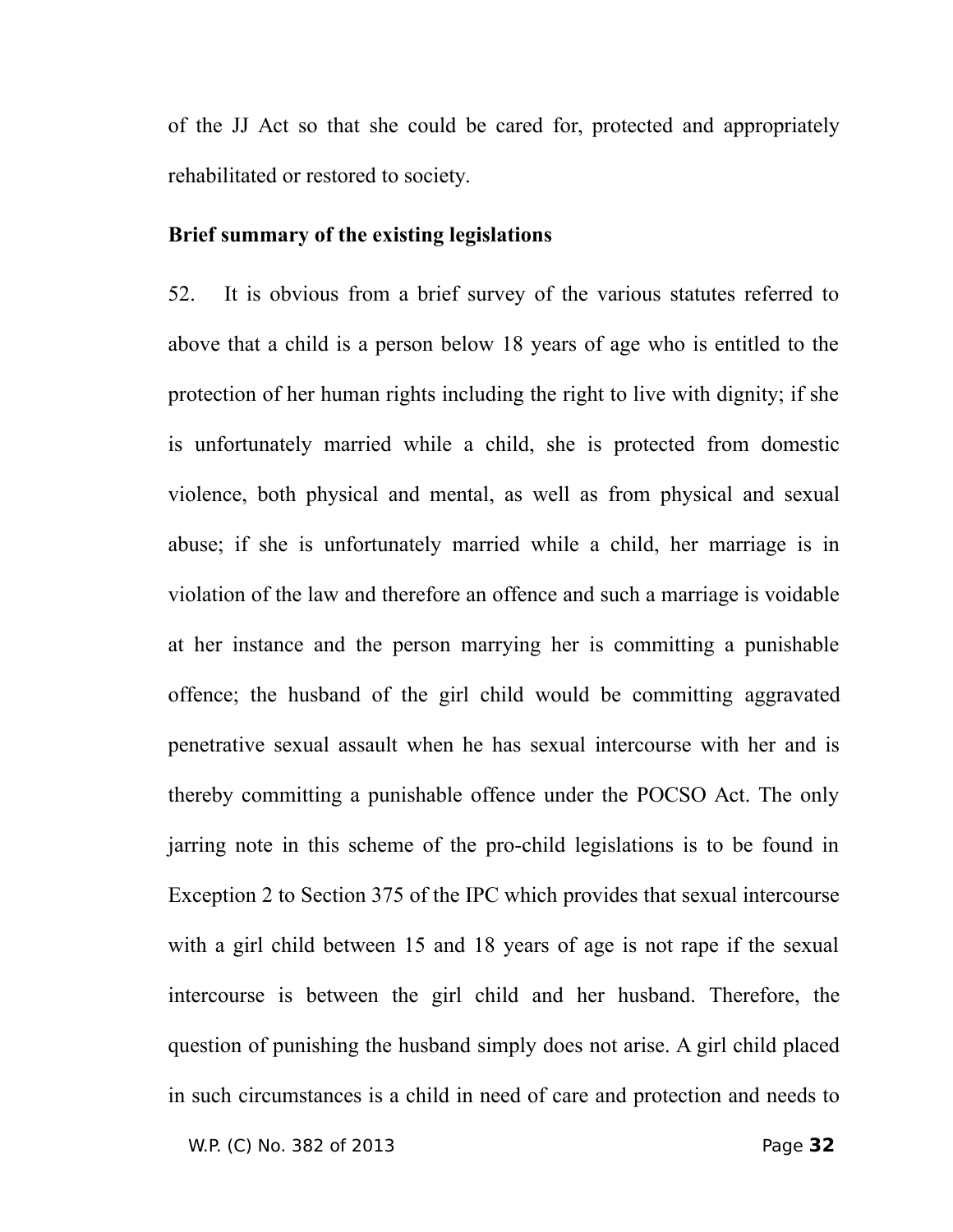be cared for, protected and appropriately rehabilitated or restored to society. All these 'child-friendly statutes' are essential for the well-being of the girl child (whether married or not) and are protected by Article 15(3) of the Constitution. These child-friendly statutes also link child marriages and sexual intercourse with a girl child and draw attention to the adverse consequences of both.

#### **Article 15(3) of the Constitution**

53. Article 15(3) of the Constitution enables and empowers the State to make special provision for the benefit of women and children. The Constituent Assembly debated this provision [then Article 9(2) of the draft Constitution] on  $29<sup>th</sup>$  November, 1948. Prof. K.T. Shah suggested an amendment to the said Article ("Nothing in this article shall prevent the State from making any special provision for women and children") so that it would read: "Nothing in this article shall prevent the State from making any special provision for women and children or for Scheduled Castes or backward tribes, for their advantage, safeguard or betterment." The view expressed was:

> "Sir, it must be distinguished from the preceding article. I read it, at any rate, that this is a provision for discrimination in favour of women and children, to which I have added the Scheduled Castes or backward tribes. This discrimination is in favour of particular classes of our society which, owing to an unfortunate legacy of the past,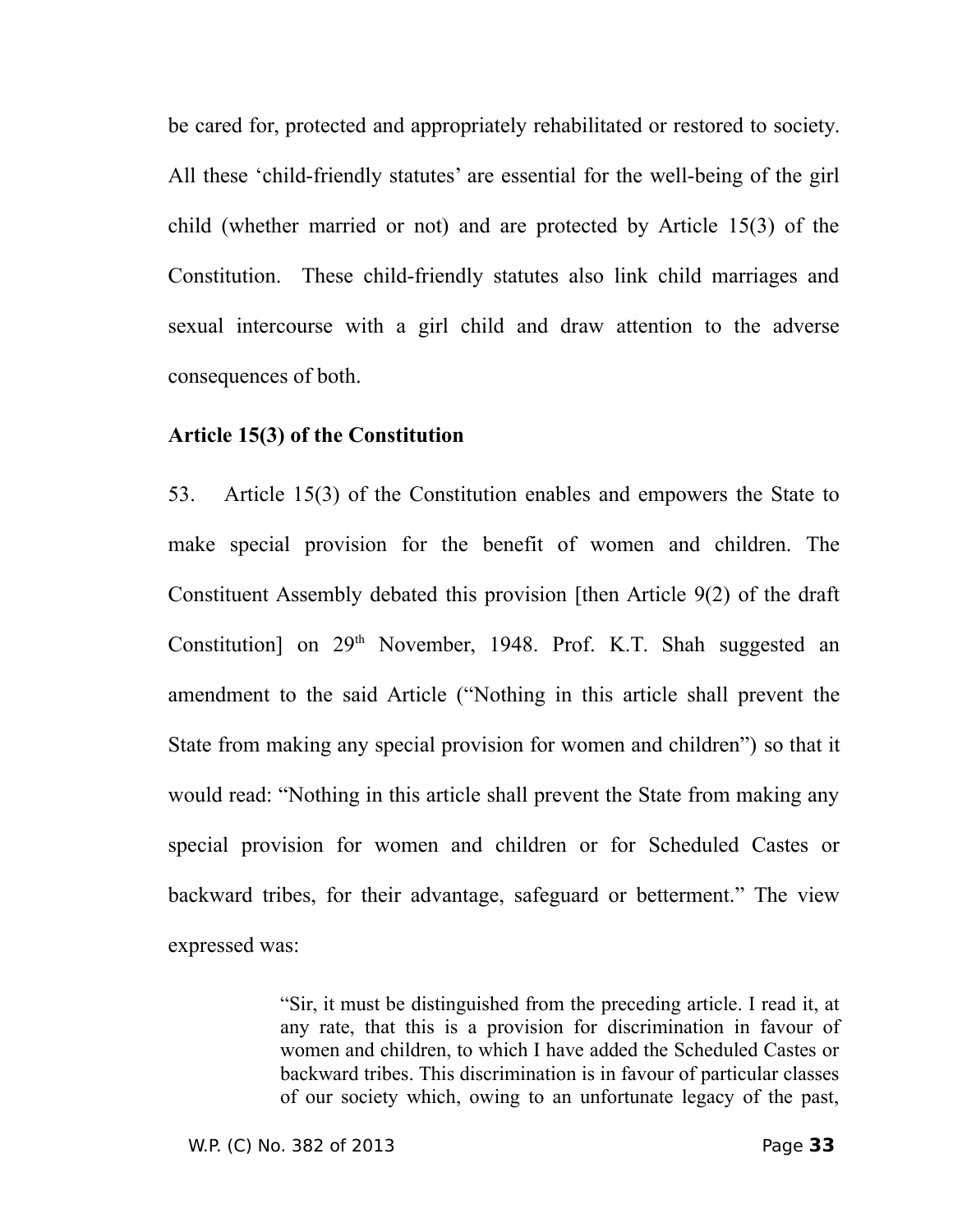suffer from disabilities or handicaps. Those, I think, may require special treatment; and if they do require it, they should be permitted special facilities for some time so that real equality of citizens be established.

The rage for equality which has led to provide equal citizenship and equal rights for women has sometimes found exception in regard to special provisions that, in the long range, in the interest of the country or of the race, exclude women from certain dangerous occupations, certain types of work. That, I take it, is not intended in any way to diminish their civic equality or status as citizens. It is only intended to safeguard, protect or lead to their betterment in general; so that the long-range interests of the country may not suffer."

The amendment was negatived by Dr. Ambedkar in the following manner:

"With regard to amendment No. 323 moved by Professor K.T. Shah, the object of which is to add "Scheduled Castes" and "Scheduled Tribes" along with women and children, I am afraid it may have just the opposite effect.

The object which all of us have in mind is that the Scheduled Castes and Scheduled Tribes should not be segregated from the general public.

For instance, none of us, I think, would like that a separate school should be established for the Scheduled Castes when there is a general school in the village open to the children of the entire community. If these words are added, it will probably give a handle for a State to say, 'Well, we are making special provision for the Scheduled Castes'. To my mind they can safely say so by taking shelter under the article if it is amended in the manner the Professor wants it. I therefore think that it is not a desirable amendment."

The response given by Dr. Ambedkar suggests that he certainly favoured special provisions for women and children with a view to integrate them into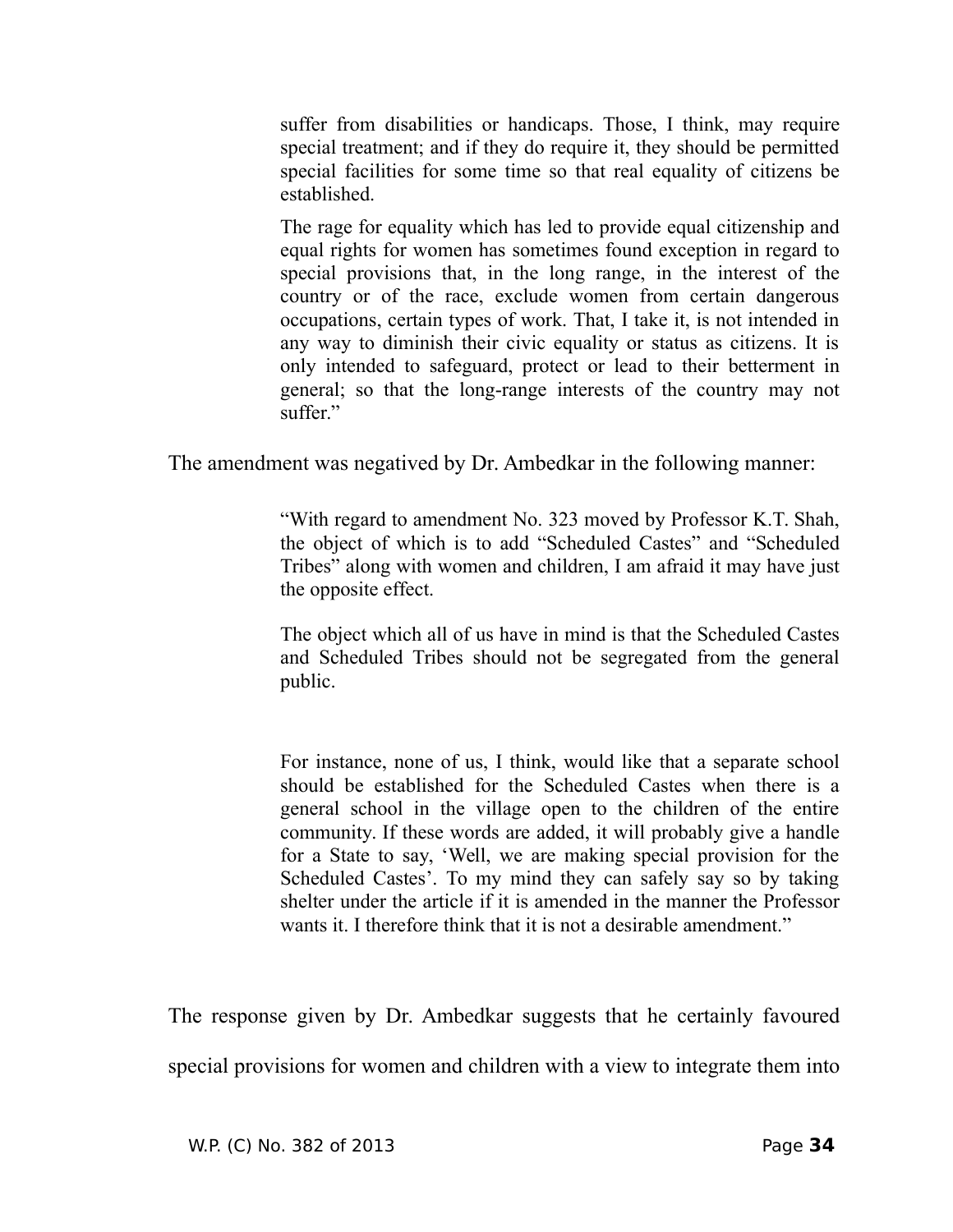society and to take them out of patriarchal control. But a similar integration could not be achieved by making special provisions for Scheduled Castes and Scheduled Tribes – it would have the opposite effect and further segregate them from the general public.

54. What clearly emerges from this discussion is that Article 9(2) of the draft Constitution [now Article 15(3)] was intended to discriminate in favour of women and children – a form of affirmative action to their advantage. This intention has been recognized by decisions of this Court and of some High Courts. The earliest such decision is of the Calcutta High Court in *Sri Mahadeb Jiew v. Dr. B.B. Sen[7](#page-34-0)* in which it was said that: "The special provision for women in Article 15(3) cannot be construed as authorizing a discrimination against women, and the word "for" in the context means "in favour of""

55. In *Government of A.P. v. P.B. Vijayakumar[8](#page-34-1)* affirmative action for women (and children) was recognized in paragraphs 7 and 8 of the Report in the following words:

> "The insertion of clause (3) of Article 15 in relation to women is a recognition of the fact that for centuries, women of this country have

<span id="page-34-0"></span><sup>7</sup> AIR 1951 Cal 563

<span id="page-34-1"></span><sup>8 (1995) 4</sup> SCC 520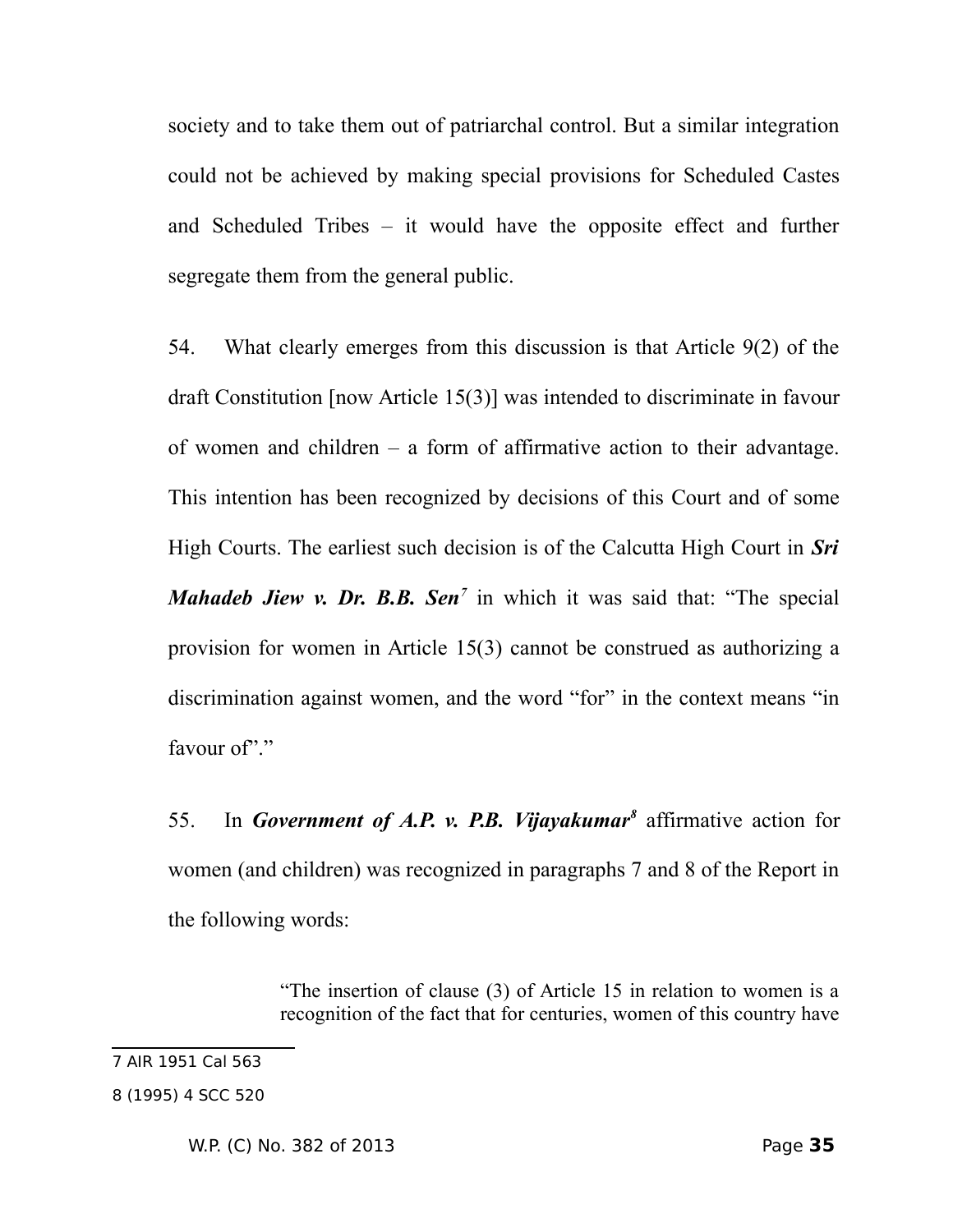been socially and economically handicapped. As a result, they are unable to participate in the socio-economic activities of the nation on a footing of equality. **It is in order to eliminate this socio-economic backwardness of women and to empower them in a manner that would bring about effective equality between men and women that Article 15(3) is placed in Article 15. Its object is to strengthen and improve the status of women**……

What then is meant by "any special provision for women" in Article 15(3)? **This "special provision"**, which the State may make to improve women's participation in all activities under the supervision and control of the State **can be in the form of either affirmative action or reservation**." .…(Emphasis supplied by us)

56. *Yusuf Abdul Aziz v. State of Bombay[9](#page-35-0)* is a Constitution Bench decision of this Court in which the constitutional validity of Section 497 of the IPC was challenged on the ground that it unreasonably 'exempts' a wife from being punishable for an offence of adultery and therefore should be interpreted restrictively. Rejecting the contention that Article 15(3) of the Constitution places any restriction on the legislative power of Parliament, it was said:

> "It was argued that clause (3) [of Article 15 of the Constitution] should be confined to provisions which are beneficial to women and cannot be used to give them a licence to commit and abet crimes. We are unable to read any such restriction into the clause; nor are we able to agree that a provision which prohibits punishment is tantamount to a licence to commit the offence of which punishment has been prohibited."

57. The view that Article 15(3) is intended to benefit women has also

<span id="page-35-0"></span><sup>9 1954</sup> SCR 930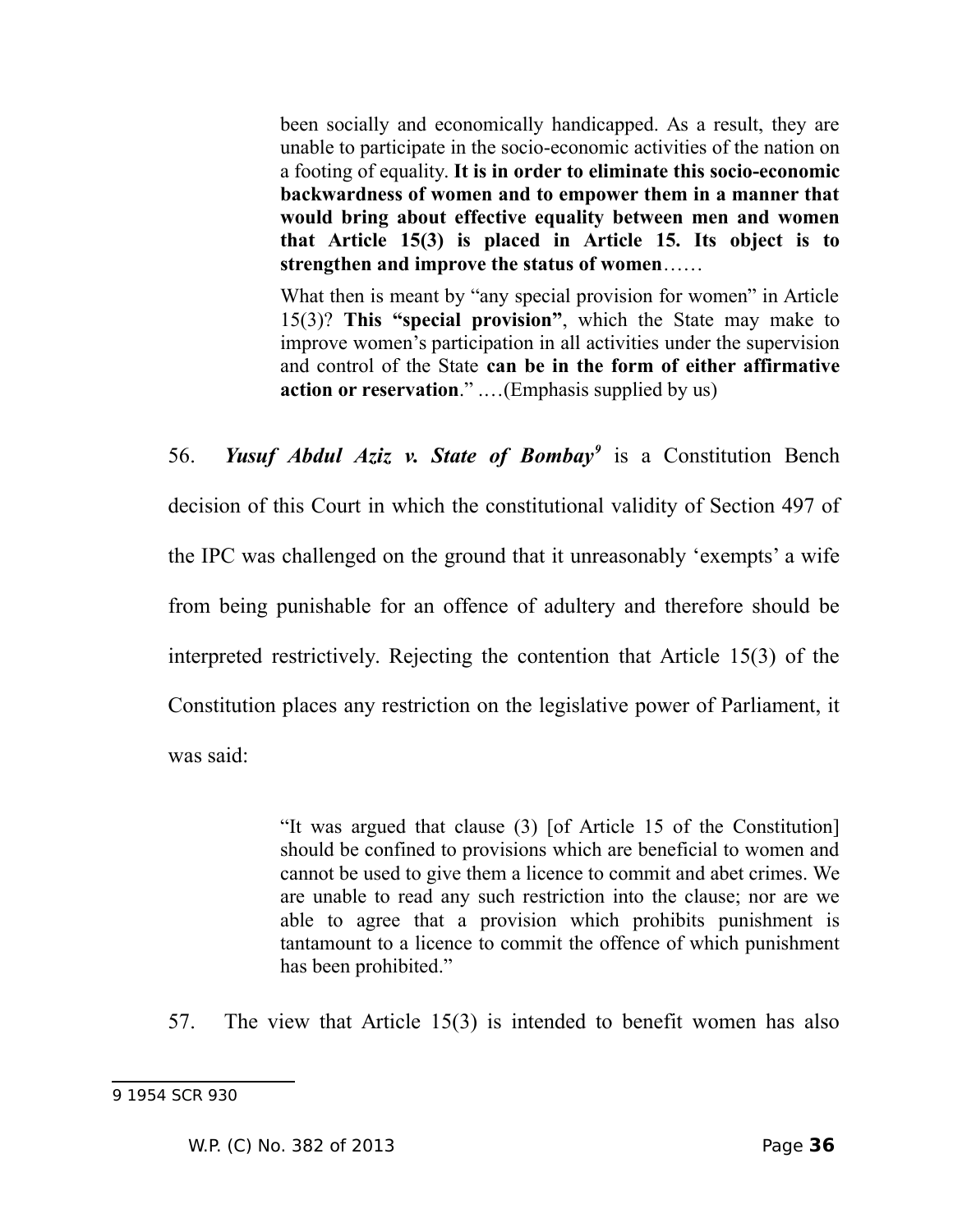been accepted in *Cyril Britto v. Union of India[10](#page-36-0)* wherein it was held that prohibition from arrest or detention of women in execution of a money decree under Section 56 of the Civil Procedure Code is a special provision calculated to ensure that a woman judgment-debtor is not put to the ignominy or arrest and detention in civil prison in execution of a money decree and that this provision is referable to Article 15(3) of the Constitution. A similar view was taken in respect of the same provision in the Civil Procedure Code in *Shrikrishna Eknath Godbole v. Union of India. [11](#page-36-1)*

58. It is quite clear therefore that Article 15(3) of the Constitution cannot and ought not to be interpreted restrictively but must be given its full play. Viewed from this perspective, it seems to us that legislation intended for affirmative action in respect of a girl child must not only be liberally construed and interpreted but must override any other legislation that seeks to restrict the benefit made available to a girl child. This would only emphasize the spirit of Article 15(3) of the Constitution.

# **Right to bodily integrity and reproductive choice**

<span id="page-36-0"></span><sup>10</sup> AIR 2003 Ker 259

<span id="page-36-1"></span><sup>11</sup> PIL No. 166/2016 decided on 21<sup>st</sup> October, 2016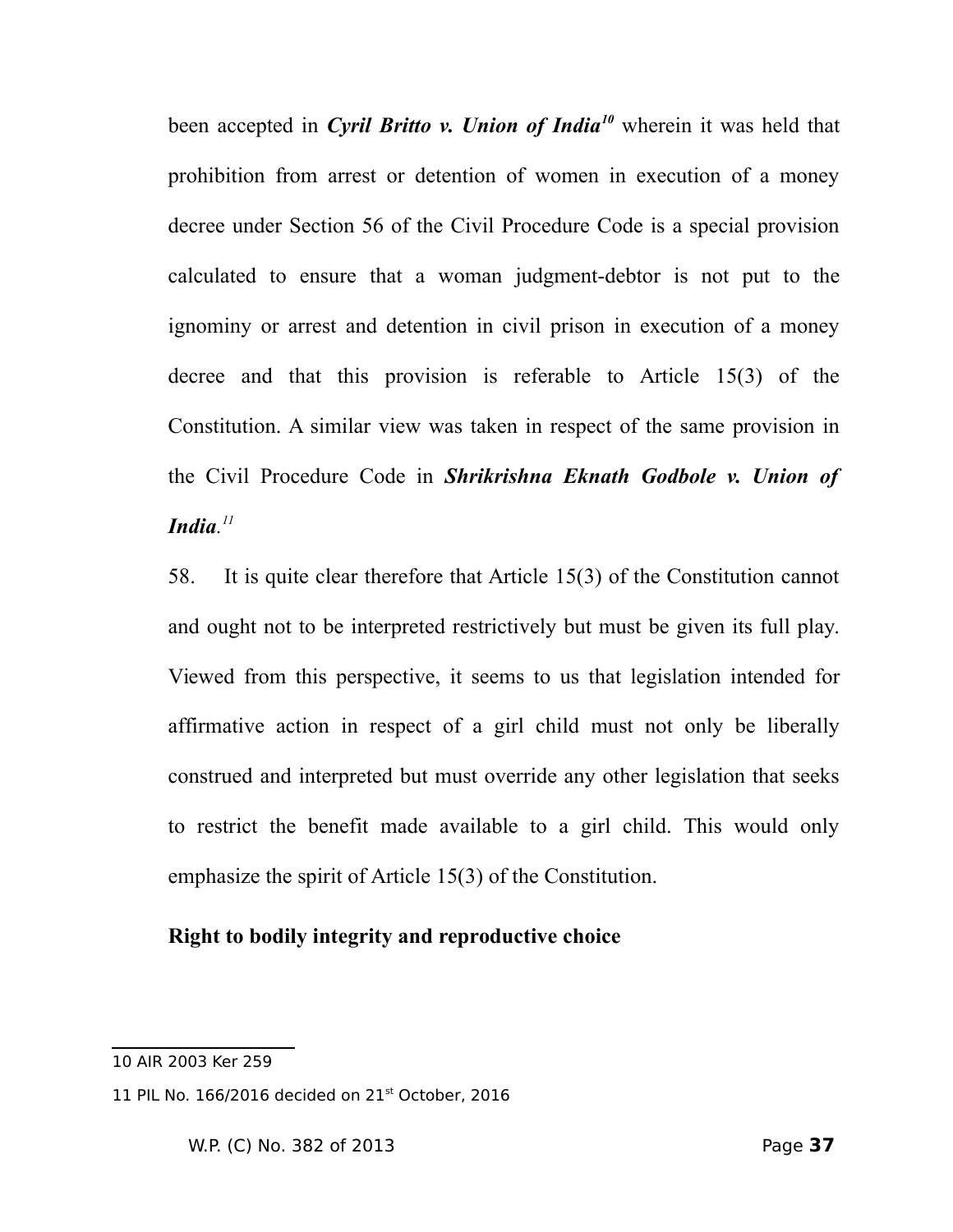59. The right to bodily integrity and the reproductive choice of any woman has been the subject of discussion in quite a few decisions of this Court. The discussion has been wide-ranging and several facets of these concepts have been considered from time to time. The right to bodily integrity was initially recognized in the context of privacy in *State of Maharashtra v. Madhukar Narayan Mardikar[12](#page-37-0)* wherein it was observed that no one has any right to violate the person of anyone else, including of an 'unchaste' woman. It was said:

> "The High Court observes that since Banubi is an unchaste woman it would be extremely unsafe to allow the fortune and career of a government official to be put in jeopardy upon the uncorroborated version of such a woman who makes no secret of her illicit intimacy with another person. She was honest enough to admit the dark side of her life. **Even a woman of easy virtue is entitled to privacy and no one can invade her privacy as and when he likes. So also it is not open to any and every person to violate her person as and when he wishes. She is entitled to protect her person if there is an attempt to violate it against her wish.** She is equally entitled to the protection of law." (Emphasis supplied by us)

60. In *Suchita Srivastava v. Chandigarh Administration[13](#page-37-1)* the right to make a reproductive choice was equated with personal liberty under Article 21 of the Constitution, privacy, dignity and bodily integrity. It includes the right to abstain from procreating. In paragraph 22 of the Report it was held:

<span id="page-37-0"></span><sup>12 (1991) 1</sup> SCC 57

<span id="page-37-1"></span><sup>13 (2009) 9</sup> SCC 1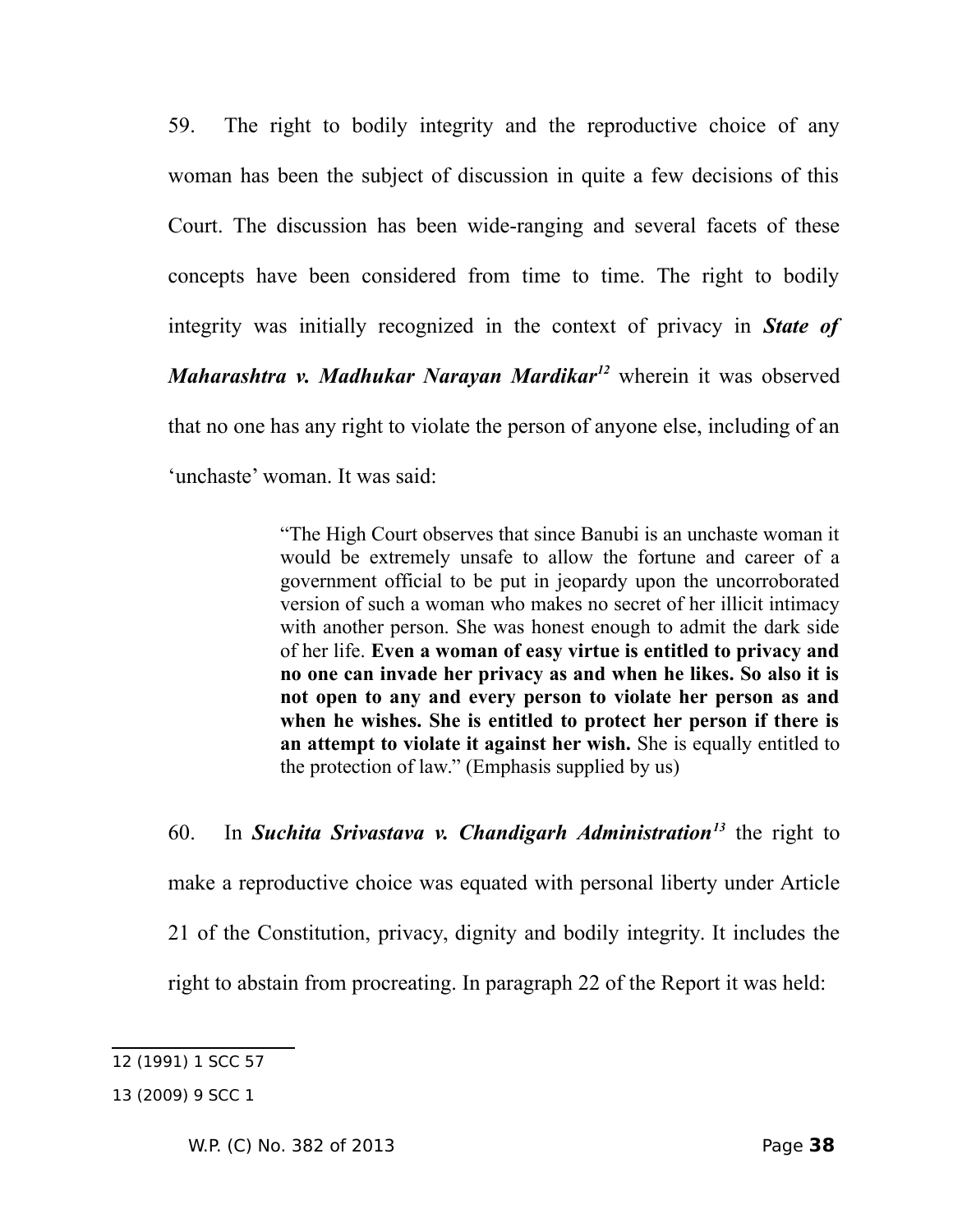"There is no doubt that a woman's right to make reproductive choices is also a dimension of "personal liberty" as understood under Article 21 of the Constitution of India. **It is important to recognise that reproductive choices can be exercised to procreate as well as to abstain from procreating. The crucial consideration is that a woman's right to privacy, dignity and bodily integrity should be respected. This means that there should be no restriction whatsoever on the exercise of reproductive choices such as a woman's right to refuse participation in sexual activity or alternatively the insistence on use of contraceptive methods**. Furthermore, women are also free to choose birth control methods such as undergoing sterilisation procedures. Taken to their logical conclusion, reproductive rights include a woman's entitlement to carry a pregnancy to its full term, to give birth and to subsequently raise children. However, in the case of pregnant women there is also a "compelling State interest" in protecting the life of the prospective child. Therefore, the termination of a pregnancy is only permitted when the conditions specified in the applicable statute have been fulfilled. Hence, the provisions of the MTP Act, 1971 can also be viewed as reasonable restrictions that have been placed on the exercise of reproductive choices." (Emphasis supplied by us)

61. In issues of criminal law, investigations and recording of statements,

the bodily integrity of a witness has been accepted by this Court in *Selvi v.*

*State of Karnataka<sup>[14](#page-38-0)</sup>wherein it was held in paragraph 103 of the Report:* 

"The concerns about the "voluntariness" of statements allow a more comprehensive account of this right. If involuntary statements were readily given weightage during trial, the investigators would have a strong incentive to compel such statements—often through methods involving coercion, threats, inducement or deception. Even if such involuntary statements are proved to be true, **the law should not incentivise the use of interrogation tactics that violate the dignity and bodily integrity of the person being examined**." (Emphasis supplied by us)

<span id="page-38-0"></span><sup>14 (2010) 7</sup> SCC 263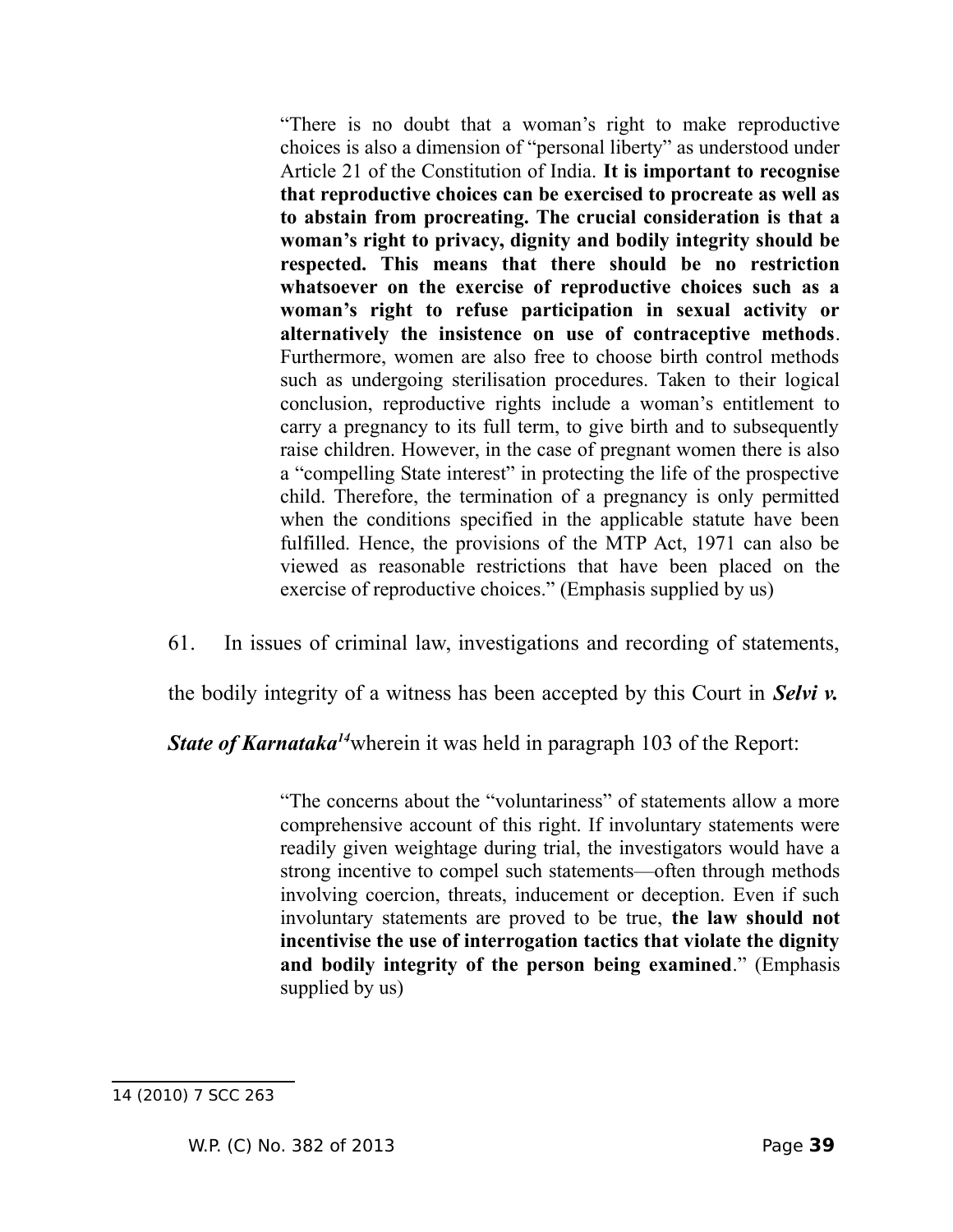62. *Ritesh Sinha v. State of Uttar Pradesh[15](#page-39-0)* was a case relating to the collection of a voice sample during the course of investigation by the police. Relying of *Selvi* it was held that: "In a country governed by the rule of law, police actions which are likely to affect the bodily integrity of a person or likely to affect his personal dignity must have legal sanction."

63. Finally, in *Devika Biswas v. Union of India[16](#page-39-1)* it was observed that "Over time, there has been recognition of the need to respect and protect the reproductive rights and reproductive health of a person." This is all the more so in the case of a girl child who has little or no say in reproduction after an early marriage. As observed in *Suchita Srivastava* "…. the "best interests" test requires the Court to ascertain the course of action which would serve the best interests of the person in question."

64. The discussion on the bodily integrity of a girl child and the reproductive choices available to her is important only to highlight that she cannot be treated as a commodity having no say over her body or someone who has no right to deny sexual intercourse to her husband. The human rights of a girl child are very much alive and kicking whether she is married or not and deserve recognition and acceptance.

<span id="page-39-1"></span><span id="page-39-0"></span><sup>15 (2013) 2</sup> SCC 357 16 (2016) 10 SCC 726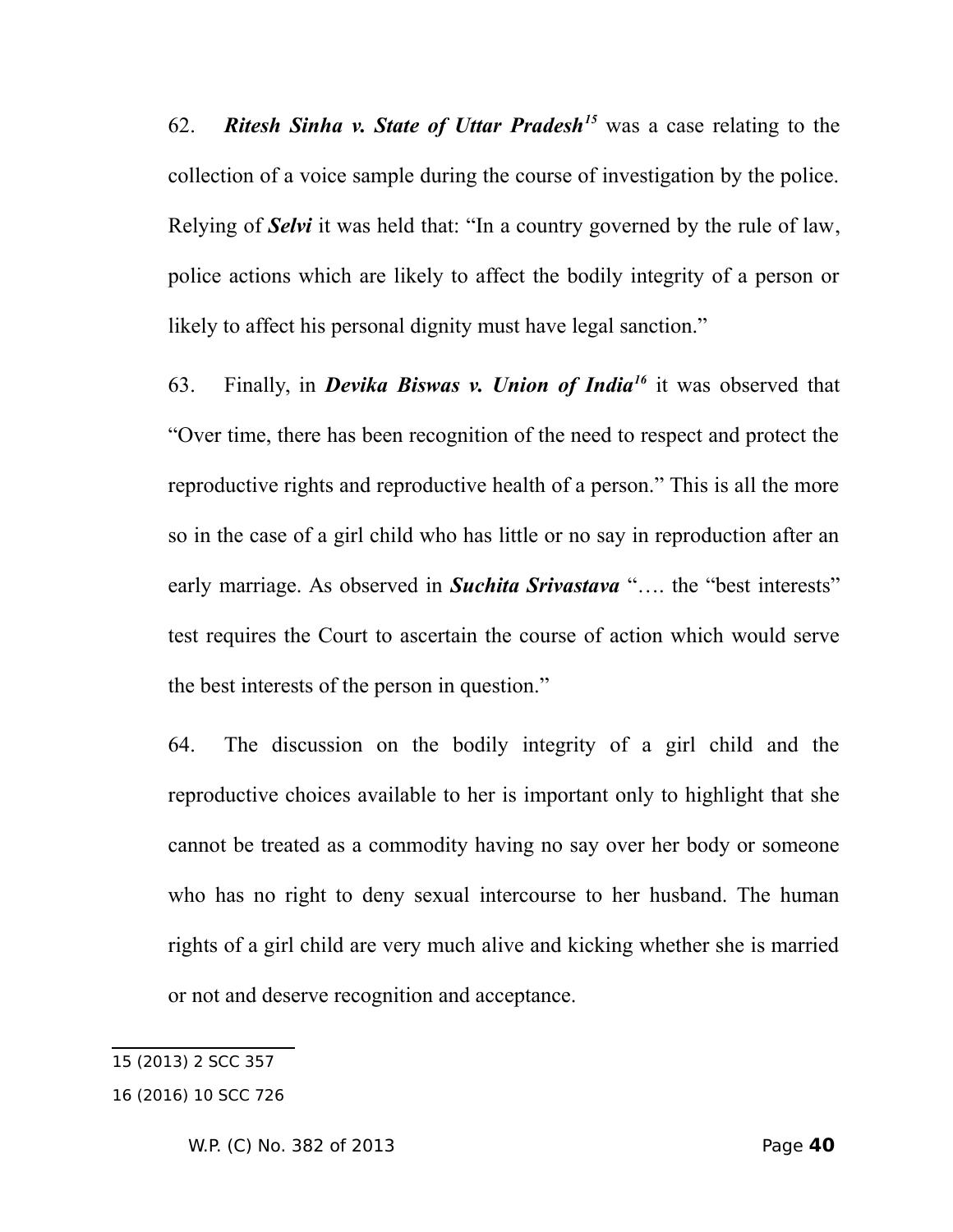#### **Rape or penetrative sexual assault**

65. Whether sexual intercourse that a husband has with his wife who is between 15 and 18 years of age is described as rape (not an offence under Exception 2 to Section 375 of the IPC) or aggravated penetrative sexual assault (an offence under Section 5(n) of the POCSO Act and punishable under Section 6 of the POCSO Act) the fact is that it is rape as conventionally understood, though Parliament in its wisdom has chosen to not recognize it as rape for the purposes of the IPC. That it is a heinous crime which also violates the bodily integrity of a girl child, causes trauma and sometimes destroys her freedom of reproductive choice is a composite issue that needs serious consideration and deliberation.

66. There have been several decisions rendered by this Court highlighting the horrors of rape. In *State of Karnataka v Krishnappa[17](#page-40-0)* an 8 year girl was raped and it was held in paragraph 15 of the Report:

> "Sexual violence apart from being a dehumanising act is an unlawful intrusion of the right to privacy and sanctity of a female. It is a serious blow to her supreme honour and offends her self-esteem and dignity - **it degrades and humiliates the victim and where the victim is a helpless innocent child, it leaves behind a traumatic experience**." (Emphasis supplied by us)

<span id="page-40-0"></span><sup>17 (2000) 4</sup> SCC 75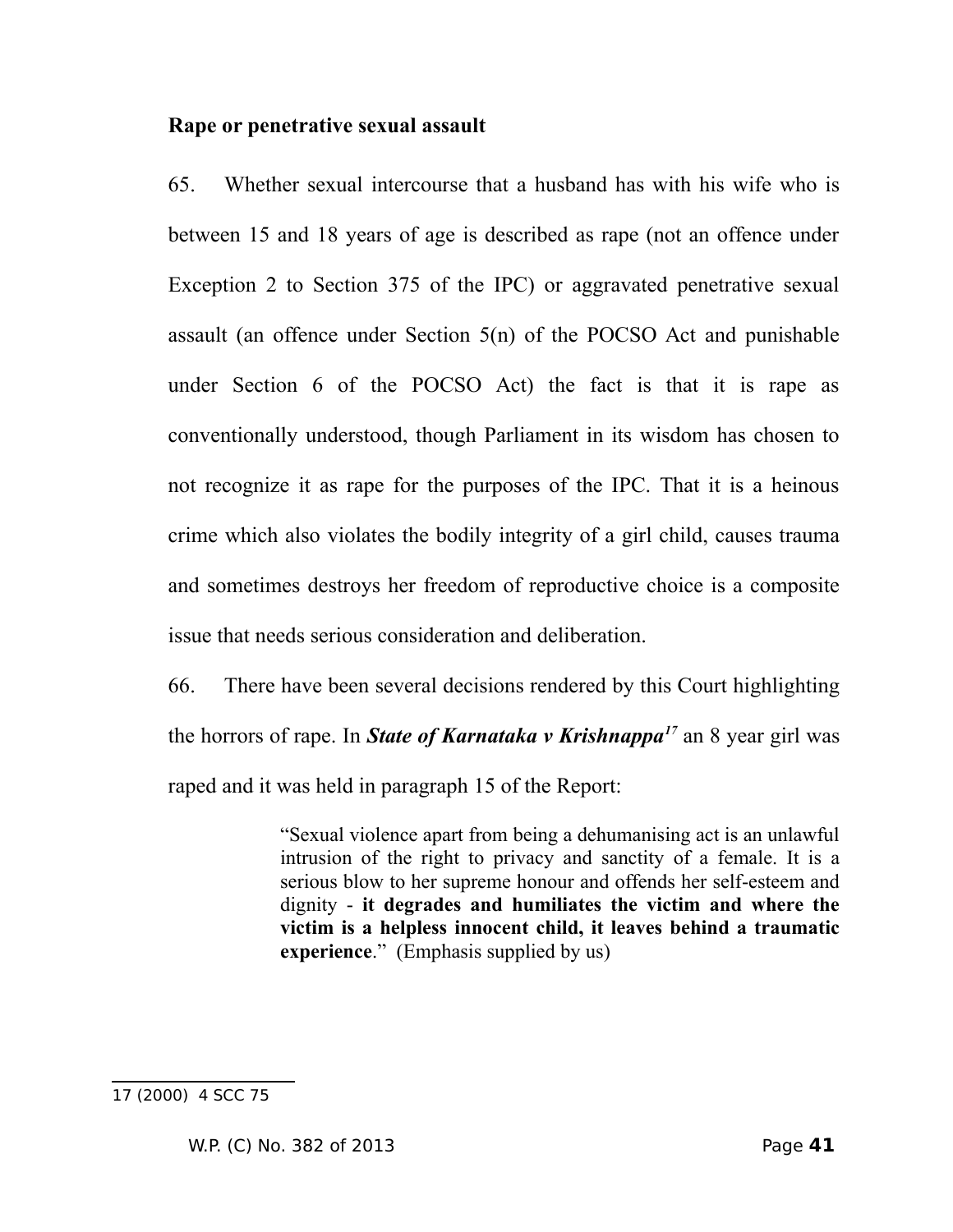this Court that rape is a crime not only against a woman but against society.

It was held in paragraph 10 of the Report that:

"Rape is thus not only a crime against the person of a woman (victim), it is a crime against the entire society. **It destroys the entire psychology of a woman and pushes her into deep emotional crisis.** It is only by her sheer will-power that she rehabilitates herself in the society which, on coming to know of the rape, looks down upon her in derision and contempt. Rape is, therefore, the most hated crime. It is a crime against basic human rights and is also violative of the victim's most cherished of the Fundamental Rights, namely, the Right to Life contained in Article 21. To many feminists and psychiatrists, rape is less a sexual offence than an act of aggression aimed at degrading and humiliating women. The rape laws do not, unfortunately, take care of the social aspect of the matter and are inept in many respects." (Emphasis supplied by us)

68. About a month later, it was pithily stated in *State of Punjab v. Gurmit*

*Singh[19](#page-41-1)*

"We must remember that a rapist not only violates the victim's privacy and personal integrity, but inevitably **causes serious psychological as well as physical harm in the process**. Rape is not merely a physical assault — it is often destructive of the whole personality of the victim. A murderer destroys the physical body of his victim, a rapist degrades the very soul of the helpless female." (Emphasis supplied by us)

69. There are several decisions in which similar observations have been

made by this Court and it is not necessary to multiply the cases. However,

<span id="page-41-0"></span>18 (1996) 1 SCC 490

<span id="page-41-1"></span><sup>19 (1996) 2</sup> SCC 384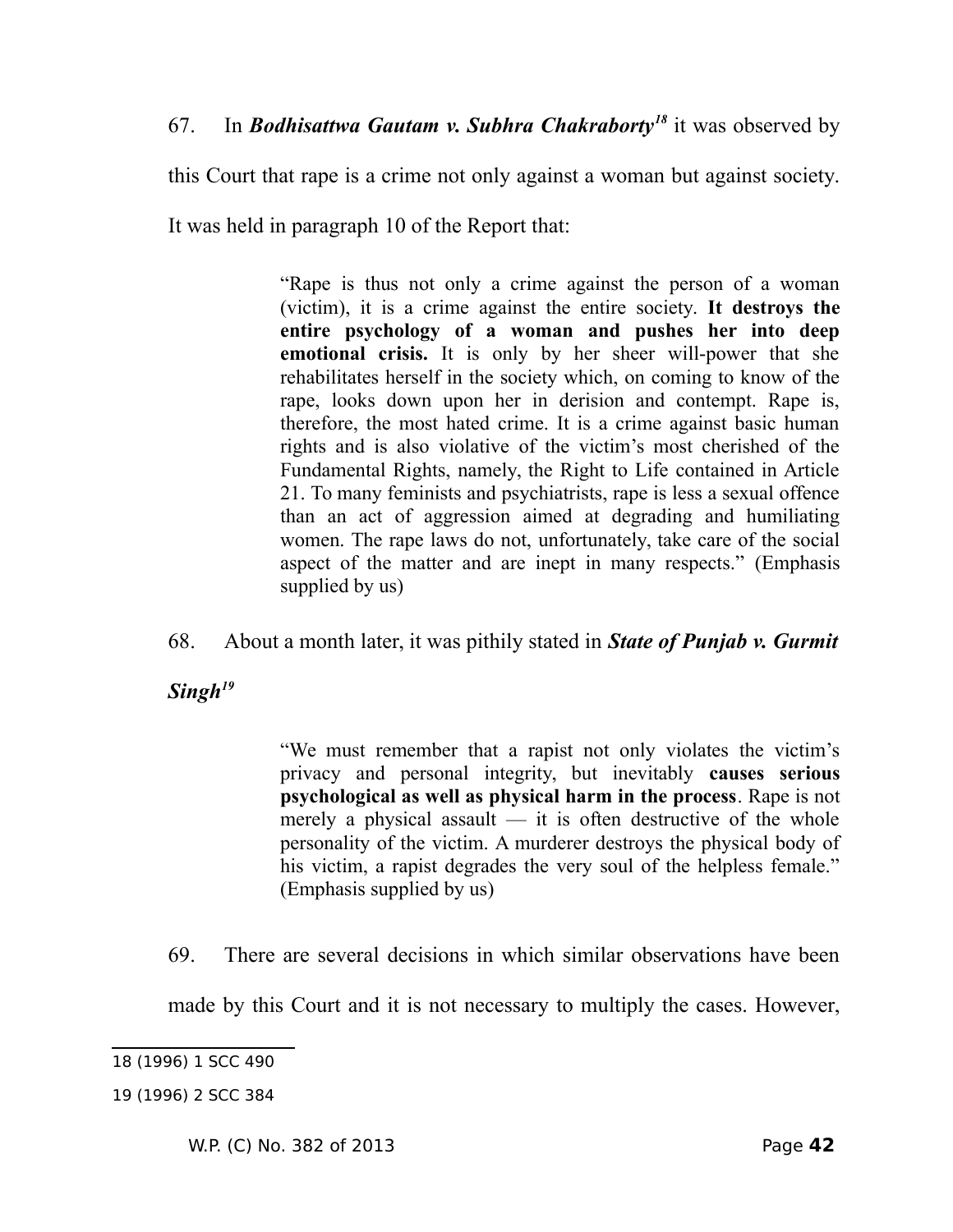reference may be made to a fairly recent decision in *State of Haryana v. Janak Singh[20](#page-42-0)* wherein reference was made to *Bodhisattwa Gautam* and it was observed in paragraph 7 of the Report:

> "Rape is one of the most heinous crimes committed against a woman. It insults womanhood. It violates the dignity of a woman and erodes her honour. **It dwarfs her personality and reduces her confidence level.** It violates her right to life guaranteed under Article 21 of the Constitution of India." (Emphasis supplied by us)

70. If such is the traumatic impact that rape could and does have on an adult victim, we can only guess what impact it could have on a girl child – and yet it is not a criminal offence in the terms of Exception 2 to Section 375 of the IPC but is an offence under the POCSO Act only. An anomalous state of affairs exists on a combined reading of the IPC and the POCSO Act. An unmarried girl below 18 years of age could be a victim of rape under the IPC and a victim of penetrative sexual assault under the POCSO Act. Such a victim might have the solace (if we may say so) of prosecuting the rapist. A married girl between 15 and 18 years of age could be a victim of aggravated penetrative sexual assault under the POCSO Act, but she cannot be a victim of rape under the IPC if the rapist is her husband since the IPC does not recognize such penetrative sexual assault as rape. Therefore such a girl child has no recourse to law under the provisions of the IPC notwithstanding that

<span id="page-42-0"></span><sup>20 (2013) 9</sup> SCC 431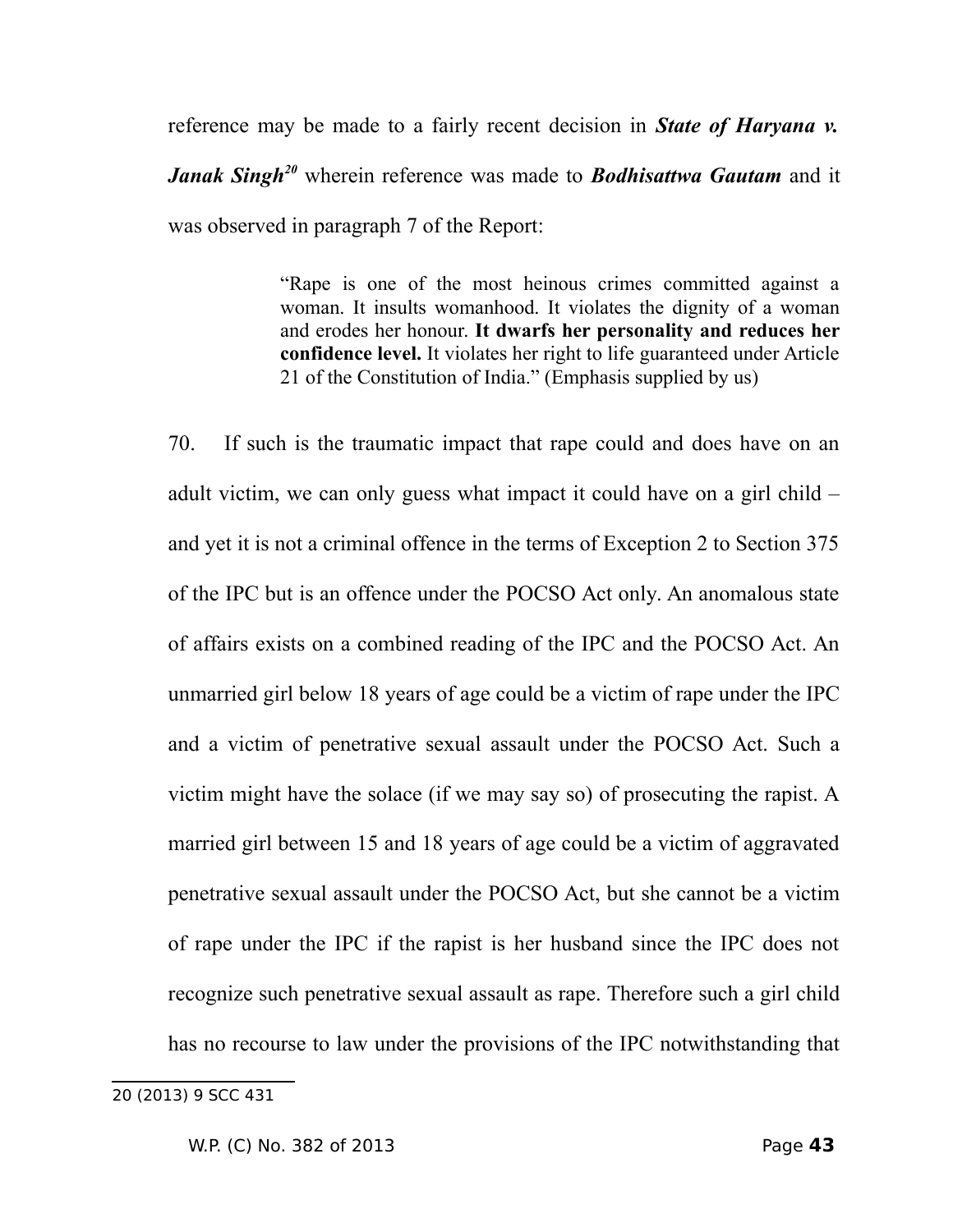the marital rape could degrade and humiliate her, destroy her entire psychology pushing her into a deep emotional crisis and dwarf and destroy her whole personality and degrade her very soul. However, such a victim could prosecute the rapist under the POCSO Act. We see no rationale for such an artificial distinction.

71. While we are not concerned with the general question of marital rape of an adult woman but only with marital rape of a girl child between 15 and 18 years of age in the context of Exception 2 to Section 375 of the IPC, it is worth noting the view expressed by the **Committee on Amendments to Criminal Law** chaired by Justice J.S. Verma (Retired). In paragraphs 72, 73 and 74 of the Report it was stated that the out-dated notion that a wife is no more than a subservient chattel of her husband has since been given up in the United Kingdom. Reference was also made to a decision of the European Commission of Human Rights which endorsed the conclusion that "a rapist remains a rapist regardless of his relationship with the victim." The relevant paragraphs of the Report read as follows:

> "72. The exemption for marital rape stems from a long out-dated notion of marriage which regarded wives as no more than the property of their husbands. According to the common law of coverture, a wife was deemed to have consented at the time of the marriage to have intercourse with her husband at his whim. Moreover, this consent could not be revoked. As far back as 1736, Sir Matthew Hale declared: '*The husband cannot be guilty of rape committed by himself upon his lawful wife, for by their mutual*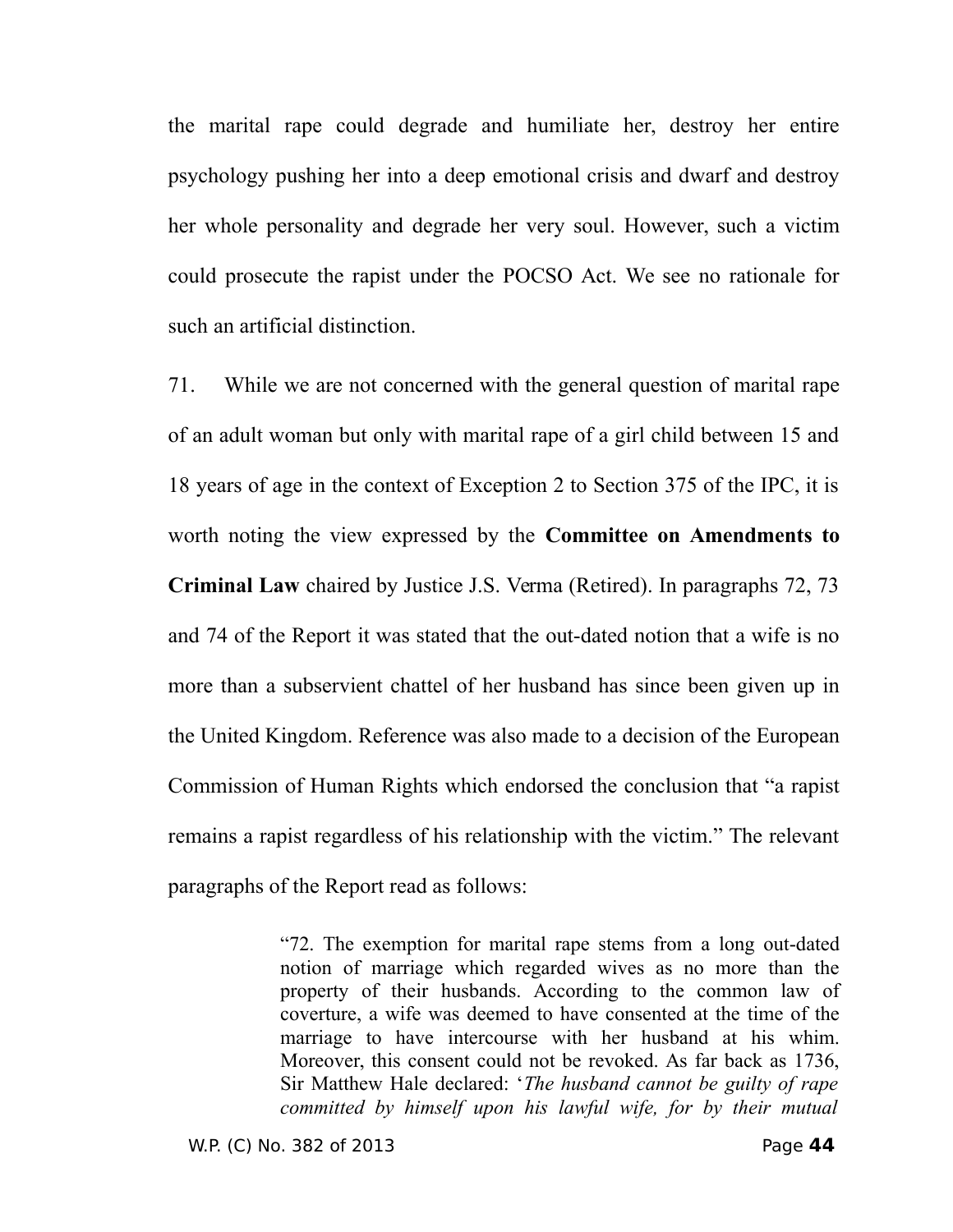*matrimonial consent and contract the wife hath given herself up in this kind unto her husband which she cannot retract*'.

73. This immunity has now been withdrawn in most major jurisdictions. In England and Wales, the House of Lords held in 1991 that the status of married women had changed beyond all recognition since Hale set out his proposition. Most importantly, Lord Keith, speaking for the Court, declared, '*marriage is in modern times regarded as a partnership of equals,* and no longer one in which the wife must be the subservient chattel of the husband.'

74. Our view is supported by the judgment of the European Commission of Human Rights in *C.R. v UK* [C.R. v UK Publ. ECHR, Ser.A, No. 335-C] which endorsed the conclusion that **a rapist remains a rapist regardless of his relationship with the victim**. Importantly, it acknowledged that this change in the common law was in accordance with the fundamental objectives of the Convention on Human Rights, the very essence of which is respect for human rights, dignity and freedom. This was given statutory recognition in the Criminal Justice and Public Order Act 1994." (Emphasis supplied by us)

72. In *Eisenstadt v. Baird[21](#page-44-0)* the US Supreme Court observed that a "marital couple is not an independent entity with a mind and heart of its own, but an association of two individuals each with a separate intellectual and emotional makeup."

73. On a combined reading of *C.R. v. UK* and *Eisenstadt v. Baird* it is quite clear that a rapist remains a rapist and marriage with the victim does not convert him into a non-rapist. Similarly, a rape is a rape whether it is described as such or is described as penetrative sexual assault or aggravated

<span id="page-44-0"></span><sup>21 405</sup> US 438, 31 L Ed 2d 349, 92 S Ct 1092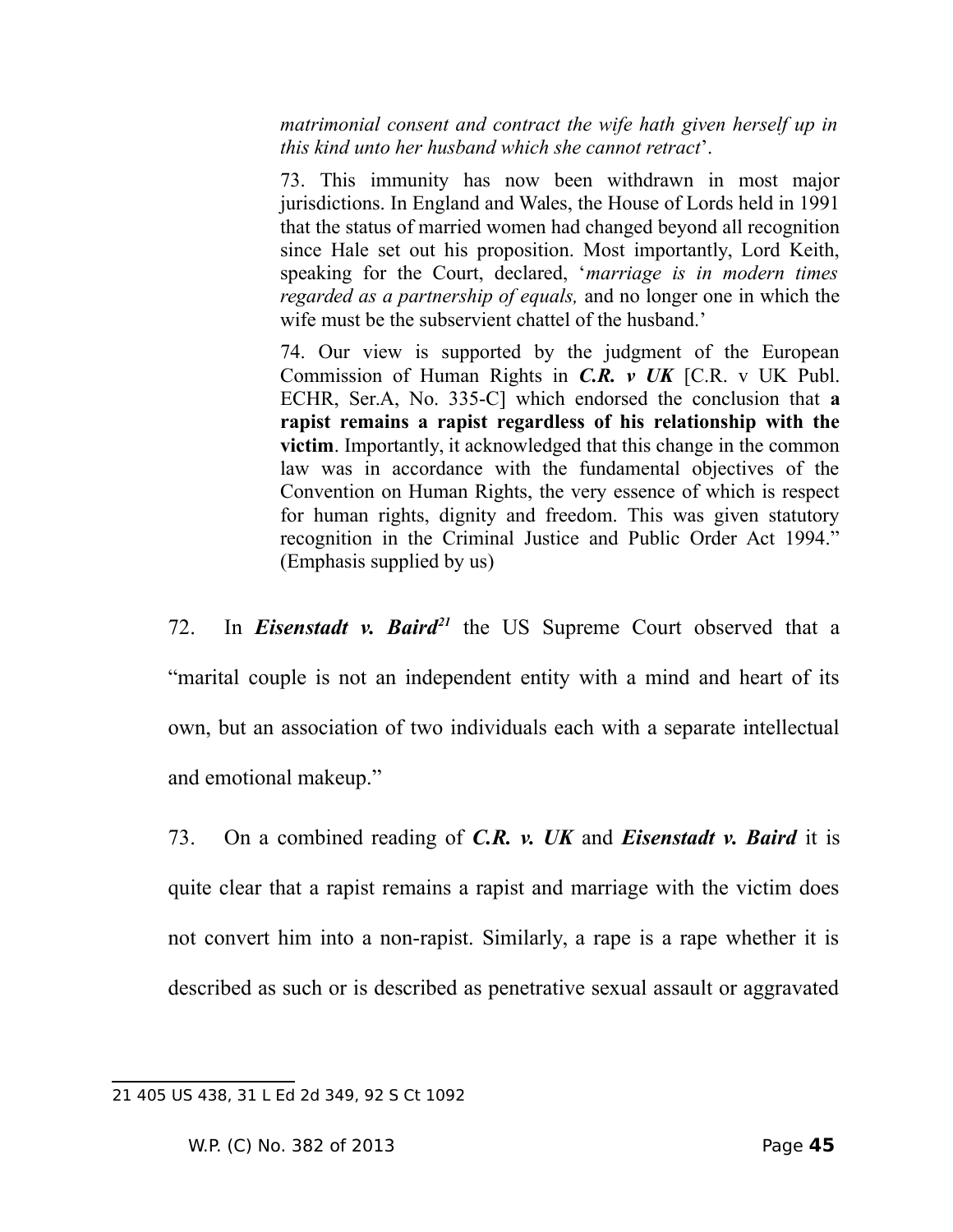penetrative sexual assault. A rape that actually occurs cannot legislatively be simply wished away or legislatively denied as non-existent.

# **Harmonizing the IPC, the POCSO Act, the JJ Act and the PCMA**

74. There is an apparent conflict or incongruity between the provisions of the IPC and the POCSO Act. The rape of a married girl child (a girl child between 15 and 18 years of age) is not rape under the IPC and therefore not an offence in view of Exception 2 to Section 375 thereof but it is an offence of aggravated penetrative sexual assault under Section 5(n) of the POCSO Act and punishable under Section 6 of that Act. This conflict or incongruity needs to be resolved in the best interest of the girl child and the provisions of various complementary statutes need to be harmonized and read purposively to present an articulate whole.

75. The most obvious and appropriate resolution of the conflict has been provided by the State of Karnataka – the State Legislature has inserted sub-Section (1A) in Section 3 of the PCMA (on obtaining the assent of the President on  $20<sup>th</sup>$  April, 2017) declaring that henceforth every child marriage that is solemnized is void *ab initio*. Therefore, the husband of a girl child would be liable for punishment for a child marriage under the PCMA, for penetrative sexual assault or aggravated penetrative sexual assault under the POCSO Act and if the husband and the girl child are living together in the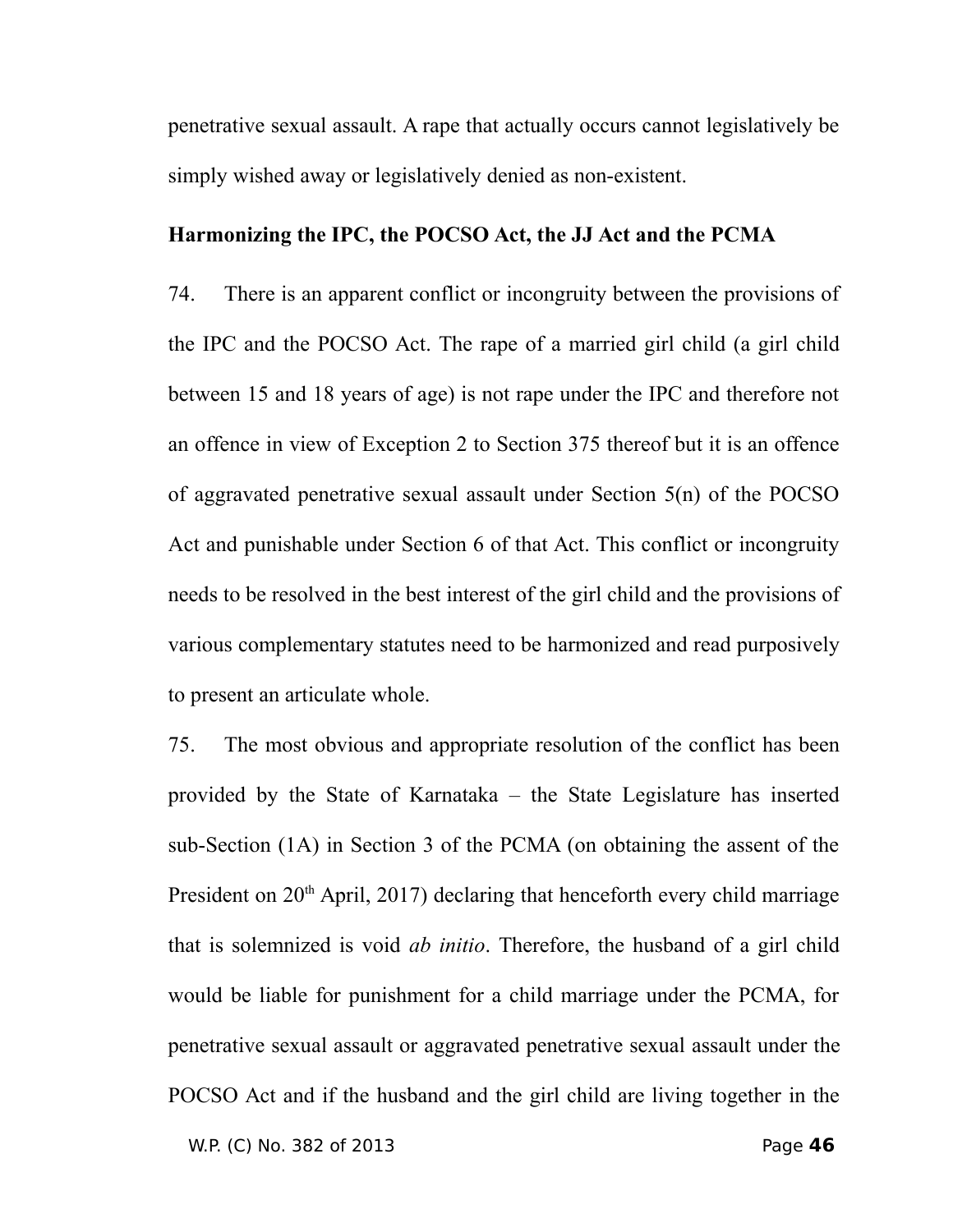same or shared household for rape under the IPC. The relevant extract of the Karnataka amendment reads as follows:

> "(1A) Notwithstanding anything contained in sub-section (1) [of Section of the PCMA] every child marriage solemnized on or after the date of coming into force of the Prohibition of Child Marriage (Karnataka Amendment) Act, 2016 shall be void ab initio".

76. It would be wise for all the State Legislatures to adopt the route taken by Karnataka to void child marriages and thereby ensure that sexual intercourse between a girl child and her husband is a punishable offence under the POCSO Act and the IPC. Assuming all other State Legislatures do not take the Karnataka route, what is the correct position in law?

77. There is no doubt that pro-child statutes are intended to and do consider the best interest of the child. These statutes have been enacted in the recent past though not effectively implemented. Given this situation, we are of opinion that a few facts need to be acknowledged and accepted. **Firstly**, a child is and remains a child regardless of the description or nomenclature given to the child. It is universally accepted in almost all relevant statutes in our country that a child is a person below 18 years of age. Therefore, a child remains a child whether she is described as a street child or a surrendered child or an abandoned child or an adopted child. Similarly, a child remains a child whether she is a married child or an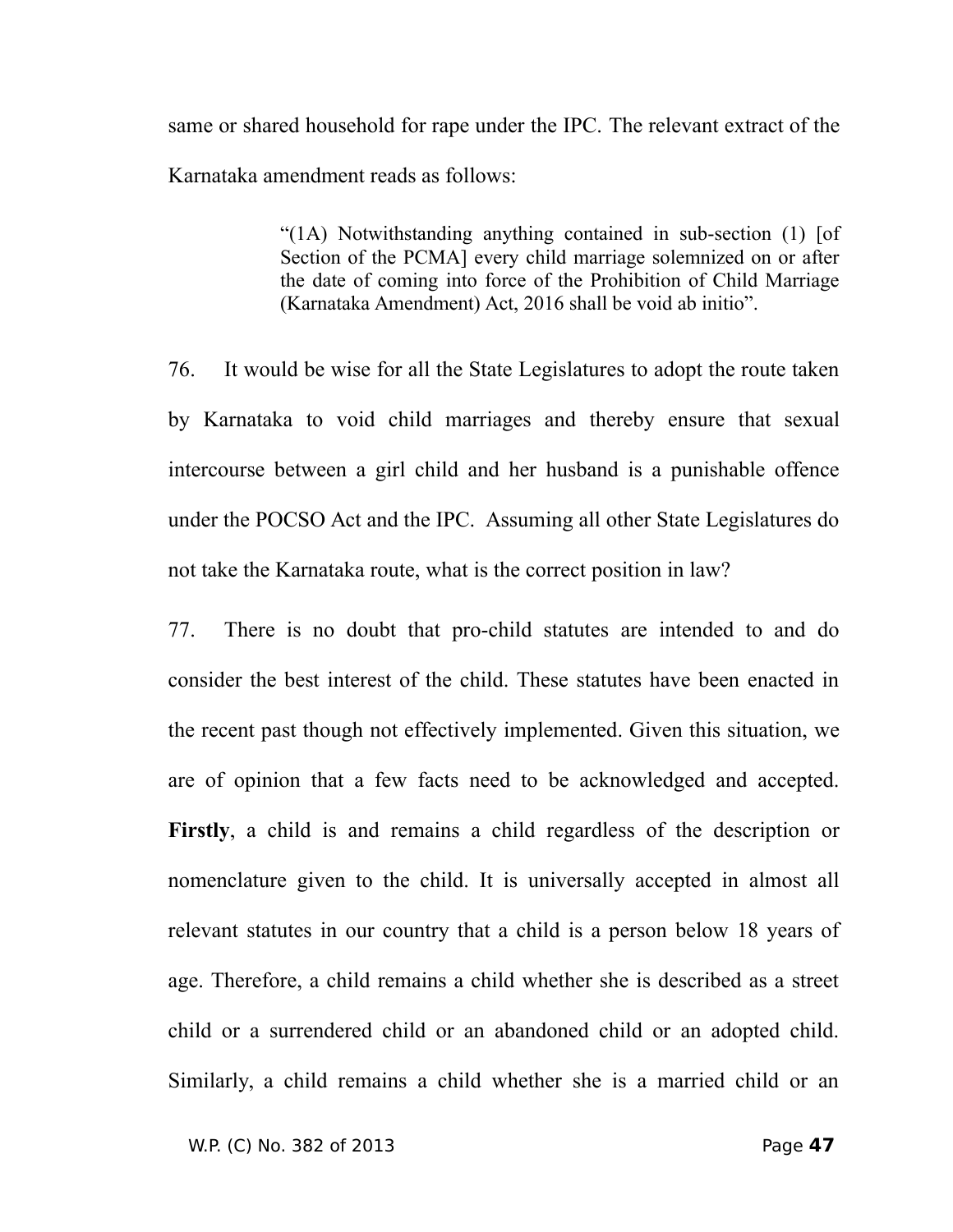unmarried child or a divorced child or a separated child or a widowed child. At this stage we are reminded of Shakespeare's eternal view that a rose by any other name would smell as sweet - so also with the status of a child, despite any prefix. **Secondly**, the age of consent for sexual intercourse is definitively 18 years and there is no dispute about this. Therefore, under no circumstance can a child below 18 years of age give consent, express or implied, for sexual intercourse. The age of consent has not been specifically reduced by any statute and unless there is such a specific reduction, we must proceed on the basis that the age of consent and willingness to sexual intercourse remains at 18 years of age. **Thirdly**, Exception 2 to Section 375 of the IPC creates an artificial distinction between a married girl child and an unmarried girl child with no real rationale and thereby does away with consent for sexual intercourse by a husband with his wife who is a girl child between 15 and 18 years of age. Such an unnecessary and artificial distinction if accepted can again be introduced for other occasions for divorced children or separated children or widowed children.

78. What is sought to be achieved by this artificial distinction is not at all clear except perhaps to acknowledge that child marriages are taking place in the country. Such child marriages certainly cannot be in the best interest of the girl child. That the solemnization of a child marriage violates the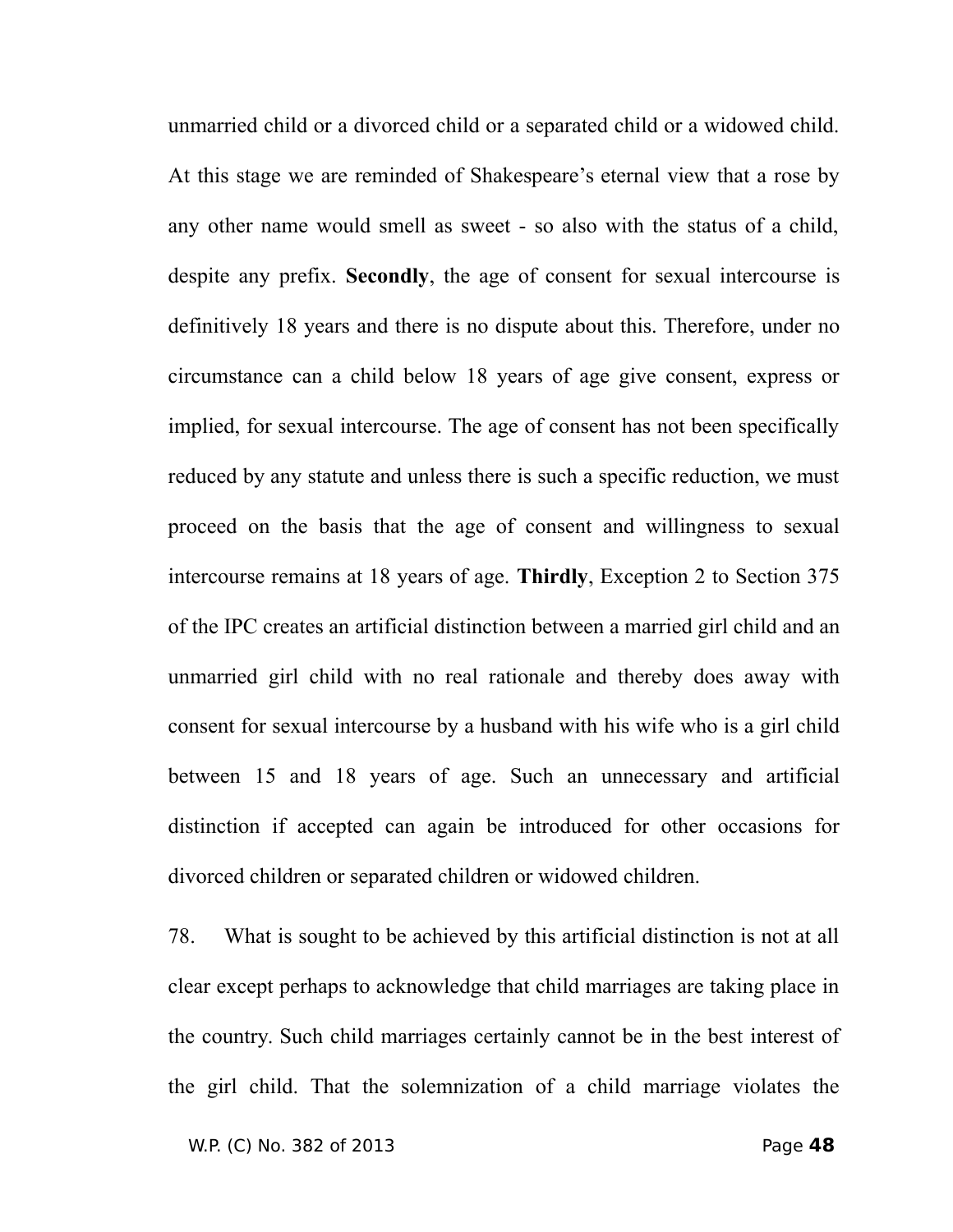provisions of the PCMA is well-known. Therefore, it is for the State to effectively implement and enforce the law rather than dilute it by creating artificial distinctions. Can it not be said, in a sense, that through the artificial distinction, Exception 2 to Section 375 of the IPC encourages violation of the PCMA? Perhaps 'yes' and looked at from another point of view, perhaps 'no' for it cannot reasonably be argued that one statute (the IPC) condones an offence under another statute (the PCMA). Therefore the basic question remains - what exactly is the artificial distinction intended to achieve?

## **Justification given by the Union of India**

79. The only justification for this artificial distinction has been culled out by learned counsel for the petitioner from the counter affidavit filed by Union of India. This is given in the written submissions filed by learned counsel for the petitioner and the justification (not verbatim) reads as follows:

- i) Economic and educational development in the country is still uneven and child marriages are still taking place. It has been, therefore, decided to retain the age of 15 years under Exception 2 of Section 375 of IPC so as to give protection to husband and wife against criminalizing the sexual activity between them.
- ii) As per National Family Health Survey-III, 46% of women between the ages 18-29 years in India were married before the age of 18. It is also estimated that there are 23 million child brides in the country. Hence, criminalizing the consummation of a marriage union with a serious offence such as rape would not be appropriate and practical.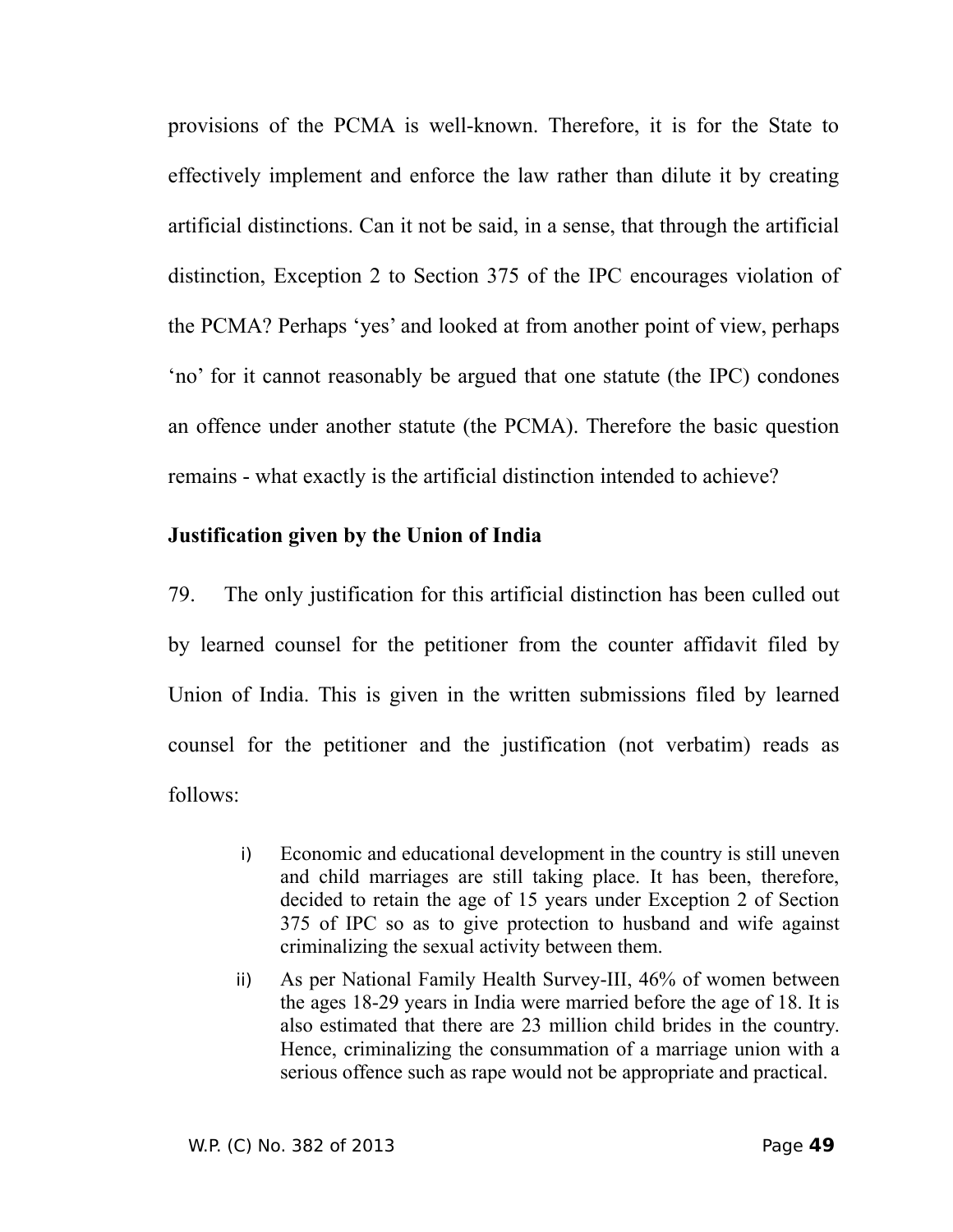- iii) Providing punishment for child marriage with consent does not appear to be appropriate in view of socio-economic conditions of the country. Thus, the age prescribed in Exception 2 of Section 375 of IPC has been retained considering the basic facts of the still evolving social norms and issues.
- iv) The Law Commission also recommended for raising the age from 15 years to 16 years and it was incorporated in the Criminal Law (Amendment) Ordinance, 2013. However, after wide ranging consultations with various stakeholders it was further decided to retain the age at 15 years.
- v) Exception 2 of Section 375 of IPC envisages that if the marriage is solemnized at the age of 15 years due to traditions, it should not be a reason to book the husband in the case of offence of rape under the IPC.
- vi) It is also necessary that the provisions of law should be in such a manner that it cannot affect a particular class of society. Retaining the age of 15 years in Exception 2 of Section 375 of IPC has been provided considering the social realities of the nation.

80. The above justifications given by the Union of India are really explanations for inserting Exception 2 in Section 375 of the IPC. Besides, they completely side track the issue and overlook the provisions of the PCMA, the provisions of the JJ Act as well as the provisions of the POCSO Act. Surely, the Union of India cannot be oblivious to the existence of the trauma faced by a girl child who is married between 15 and 18 years of age or to the three pro-child statutes and other human rights obligations. That these facts and statutes have been overlooked confirms that the distinction is artificial and makes Exception 2 to Section 375 of the IPC all the more arbitrary and discriminatory.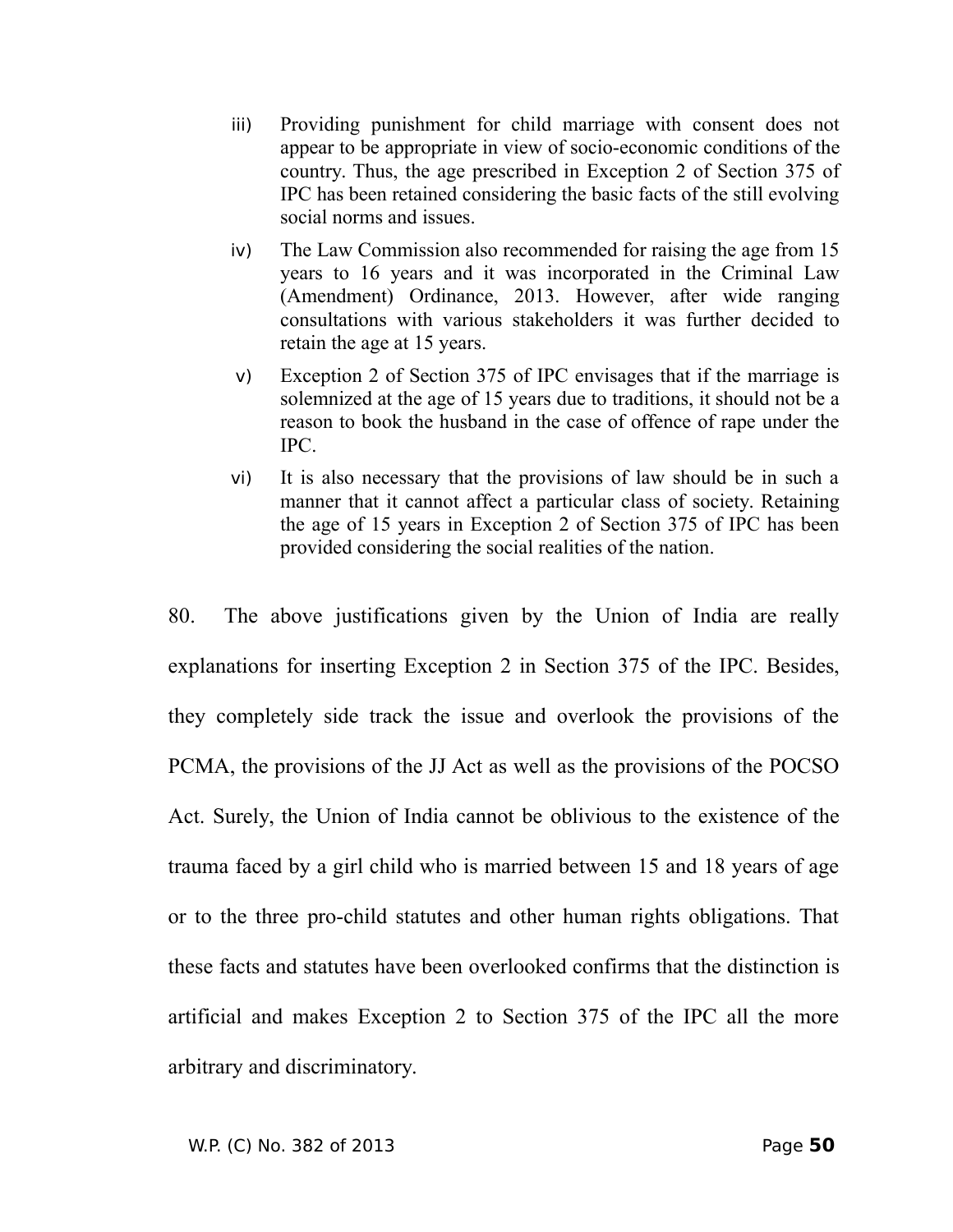81. During the course of oral submissions, three further but more substantive justifications were given by learned counsel for the Union of India for making this distinction. The **first** justification is that by virtue of getting married, the girl child has consented to sexual intercourse with her husband either expressly or by necessary implication. The **second** justification is that traditionally child marriages have been performed in different parts of the country and therefore such traditions must be respected and not destroyed. The **third** justification is that paragraph 5.9.1 of the  $167<sup>th</sup>$ report of the Parliamentary Standing Committee of the Rajya Sabha (presented in March 2013) records that several Members felt that marital rape has the potential of destroying the institution of marriage.

82. In law, it is difficult to accept any one of these justifications. There is no question of a girl child giving express or implied consent for sexual intercourse. The age of consent is statutorily and definitively fixed at 18 years and there is no law that provides for any specific deviation from this. Therefore unless Parliament gives any specific indication (and it has not given any such indication) that the age of consent could be deviated from for any rational reason, we cannot assume that a girl child who is otherwise incapable of giving consent for sexual intercourse has nevertheless given such consent by implication, necessary or otherwise only by virtue of being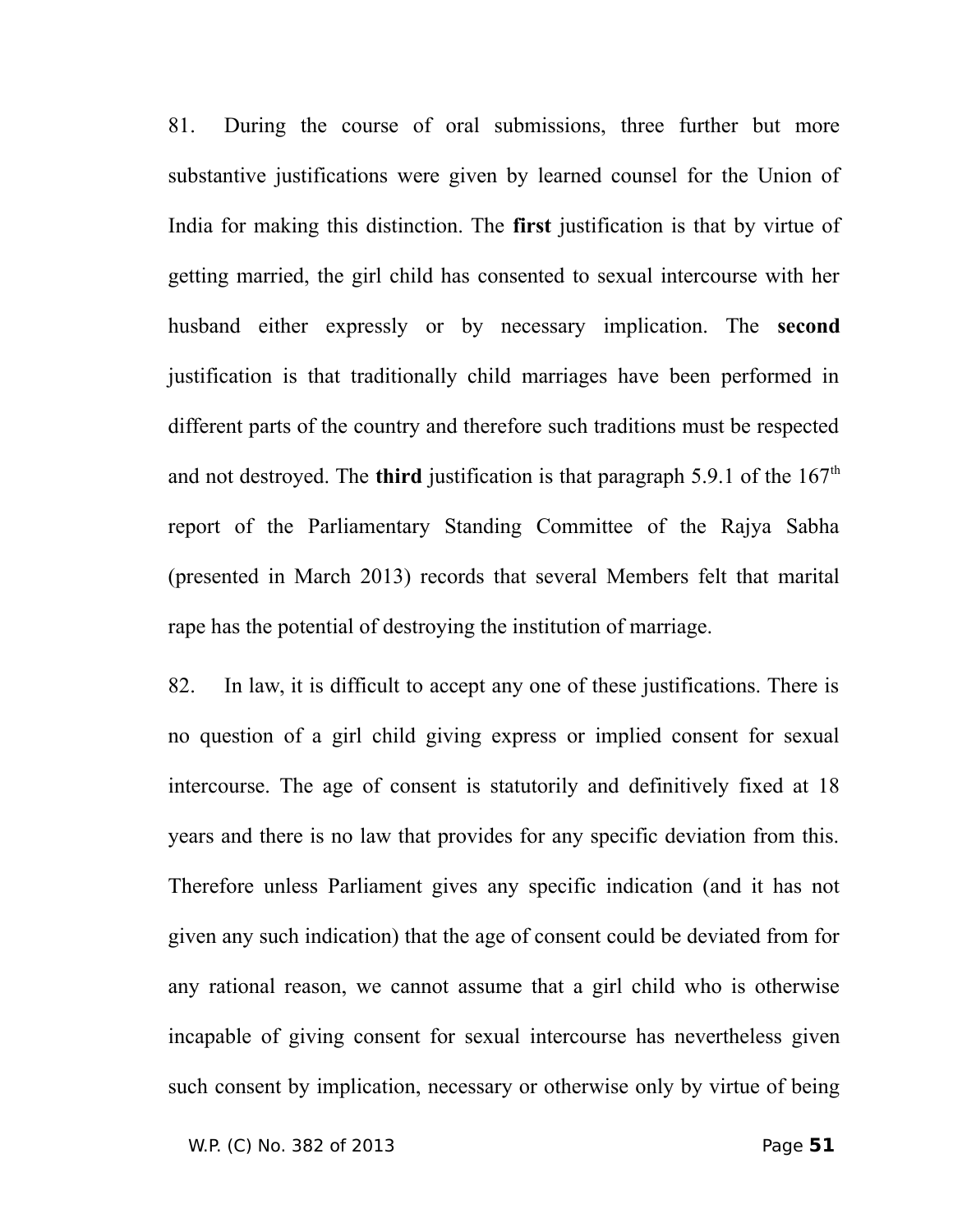married. It would be reading too much into the mind of the girl child and assuming a state of affairs for which there is neither any specific indication nor any warrant. It must be remembered that those days are long gone when a married woman or a married girl child could be treated as subordinate to her husband or at his beck and call or as his property. Constitutionally a female has equal rights as a male and no statute should be interpreted or understood to derogate from this position. If there is some theory that propounds such an unconstitutional myth, then that theory deserves to be completely demolished.

83. Merely because child marriages have been performed in different parts of the country as a part of a tradition or custom does not necessarily mean that the tradition is an acceptable one nor should it be sanctified as such. Times change and what was acceptable the few decades ago may not necessarily be acceptable today. This was noted by a Constitution Bench of this Court (though in a different context) in *State of Madhya Pradesh v. Bhopal Sugar Industries Ltd.[22](#page-51-0)* that:

> "But, by the passage of time, considerations of necessity and expediency would be obliterated, and the grounds which justified classification of geographical regions for historical reasons may cease to be valid."

<span id="page-51-0"></span><sup>22 [1964] 6</sup> SCR 846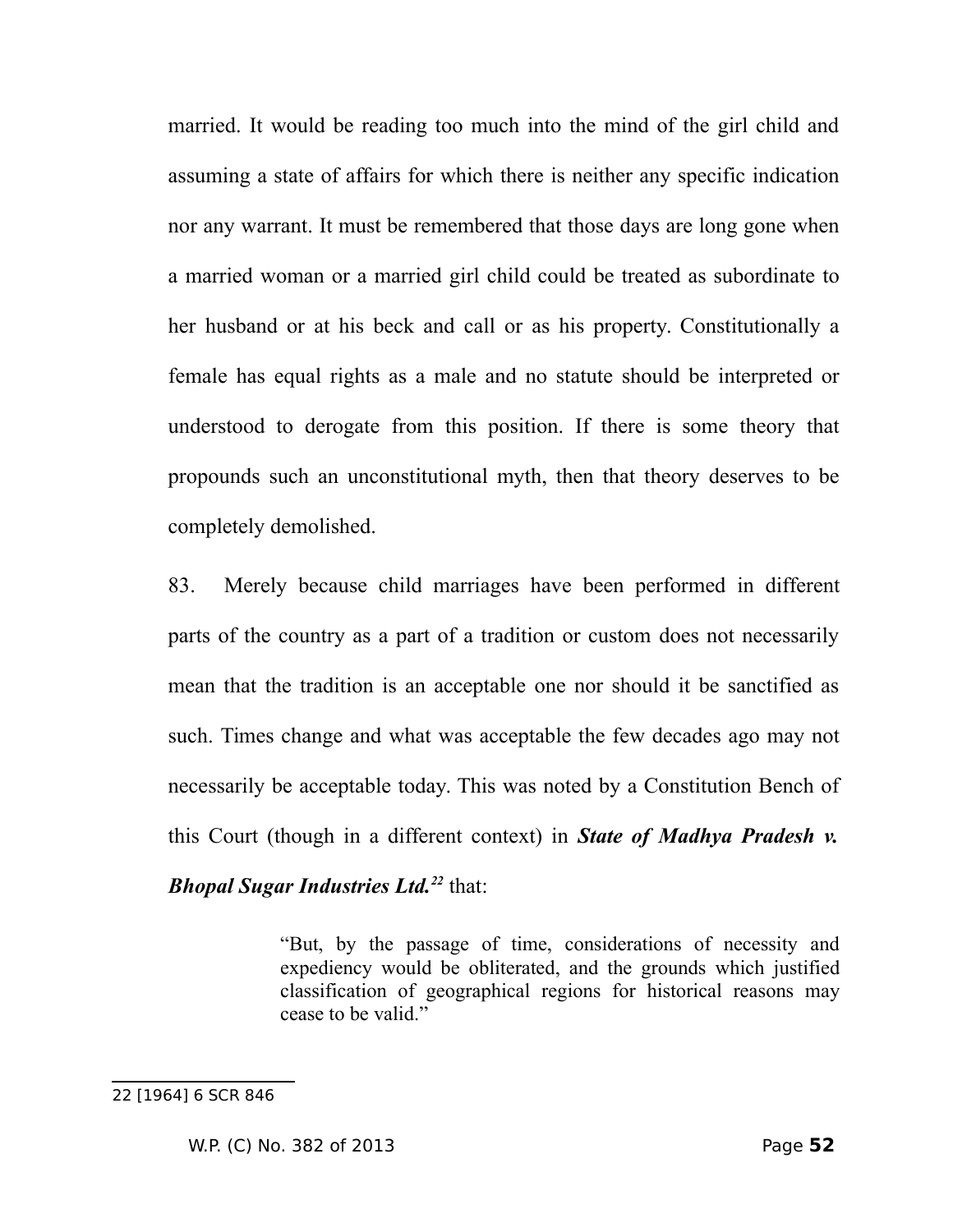judicial notice could be taken of a change in circumstances. It was held:

"It certainly cannot be pretended that the provision is intended to benefit the weaker sections of the people only. We must also observe here that whatever justification there may have been in 1973 when Section 30(*ii*) [of the Tamil Nadu Buildings (Lease and Rent Control) Act, 1960] was amended by imposing a ceiling of Rs 400 on rent payable by tenants of residential buildings to entitle them to seek the protection of the Act, the passage of time has made the ceiling utterly unreal. **We are entitled to take judicial notice of the enormous multifold increase of rents throughout the country, particularly in urban areas. It is common knowledge today that the accommodation which one could have possibly got for Rs 400 per month in 1973 will today cost at least five times more**. In these days of universal, day to day escalation of rentals any ceiling such as that imposed by Section 30(*ii*) in 1973 can only be considered to be totally artificial and irrelevant today. As held by this court in *Motor General Traders* v. *State of A.P.[24](#page-52-1)* a provision which was perfectly valid at the commencement of the Act could be challenged later on the ground of unconstitutionality and struck down on that basis. What was once a perfectly valid legislation, may in course of time, become discriminatory and liable to challenge on the ground of its being violative of Article 14." (Emphasis supplied by us)

85. In *Anuj Garg v. Hotel Association of India[25](#page-52-2)* this Court was

concerned with the constitutional validity of Section 30 of the Punjab Excise

Act, 1914 which prohibited employment of "any man under the age of 25

years" or "any woman" in any part of such premises in which liquor or an

intoxicating drug is consumed by the public. While upholding the view of

<span id="page-52-0"></span><sup>23 (1986) 3</sup> SCC 385

<span id="page-52-1"></span><sup>24 (1984) 1</sup> SCC 222

<span id="page-52-2"></span><sup>25 (2008) 3</sup> SCC 1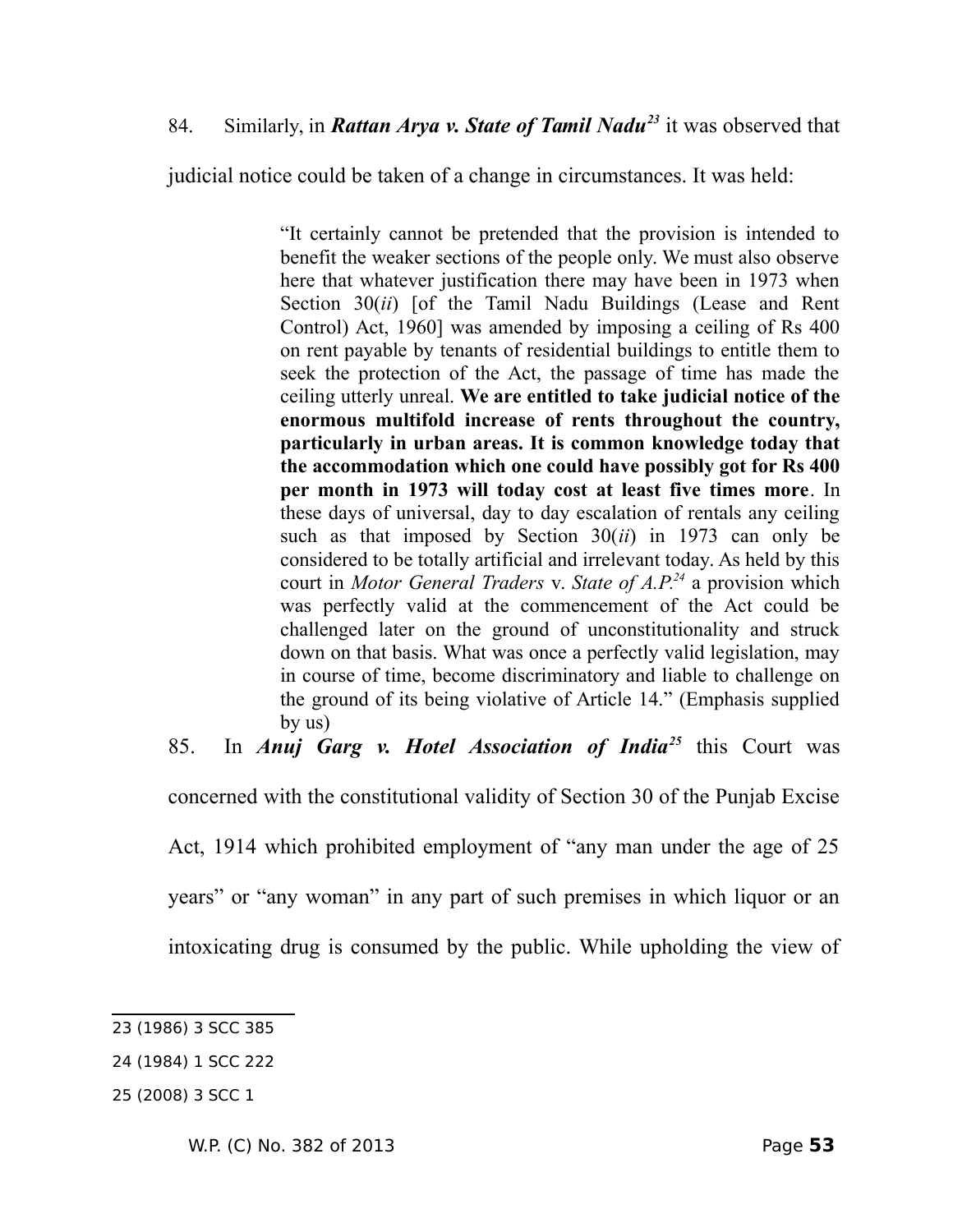the Delhi High Court striking down the provision as unconstitutional, this

Court held in paragraphs 46 and 47 of the Report:

"It is to be borne in mind that legislations with pronounced "protective discrimination" aims, such as this one, potentially serve as double-edged swords. Strict scrutiny test should be employed while assessing the implications of this variety of legislations. Legislation should not be only assessed on its proposed aims but rather on the implications and the effects. **The impugned legislation suffers from incurable fixations of stereotype morality and conception of sexual role. The perspective thus arrived at is outmoded in content and stifling in means**.

No law in its ultimate effect should end up perpetuating the oppression of women. Personal freedom is a fundamental tenet which cannot be compromised in the name of expediency until and unless there is a *compelling State purpose*. Heightened level of scrutiny is the normative threshold for judicial review in such cases." (Emphasis supplied by us)

86. Similarly, it was observed by this Court in *Satyawati Sharma v.*

*Union of India[26](#page-53-0)* in paragraph 32 of the Report that legislation which might

be reasonable at the time of its enactment could become unreasonable with

the passage of time. It was observed as follows:

"It is trite to say that **legislation which may be quite reasonable and rational at the time of its enactment may with the lapse of time and/or due to change of circumstances become arbitrary, unreasonable and violative of the doctrine of equality** and even if the validity of such legislation may have been upheld at a given point of time, the Court may, in subsequent litigation, strike down the same if it is found that the rationale of classification has become non-existent." (Emphasis supplied by us)

<span id="page-53-0"></span><sup>26 (2008) 5</sup> SCC 287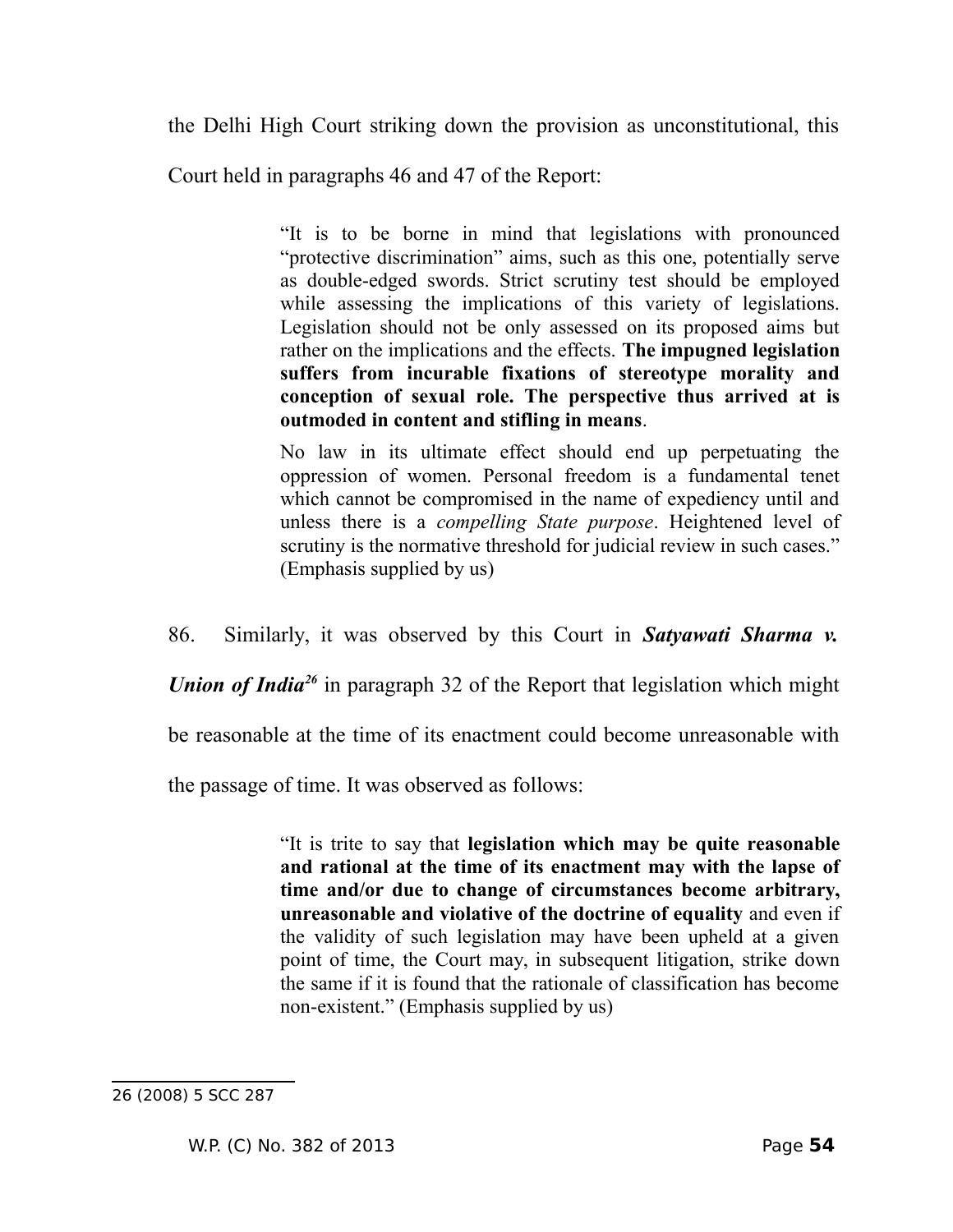There is therefore no doubt that the impact and effect of Exception 2 to Section 375 of the IPC has to be considered not with the blinkered vision of the days gone by but with the social realities of today. Traditions that might have been acceptable at some historical point of time are not cast in stone. If times and situations change, so must views, traditions and conventions.

87. We have adverted to the wealth of documentary material which goes to show that an early marriage and sexual intercourse at an early age could have detrimental effects on the girl child not only in terms of her physical and mental health but also in terms of her nutrition, her education, her employability and her general well-being. To make matters worse, the detrimental impact could pass on to the children of the girl child who may be malnourished and may be required to live in an impoverished state due to a variety of factors. An early marriage therefore could have an inter-generational adverse impact. In effect therefore the practice of early marriage or child marriage even if sanctified by tradition and custom may yet be an undesirable practice today with increasing awareness and knowledge of its detrimental effects and the detrimental effects of an early pregnancy. Should this traditional practice still continue? We do not think so and the sooner it is given up, it would be in the best interest of the girl child and for society as a whole.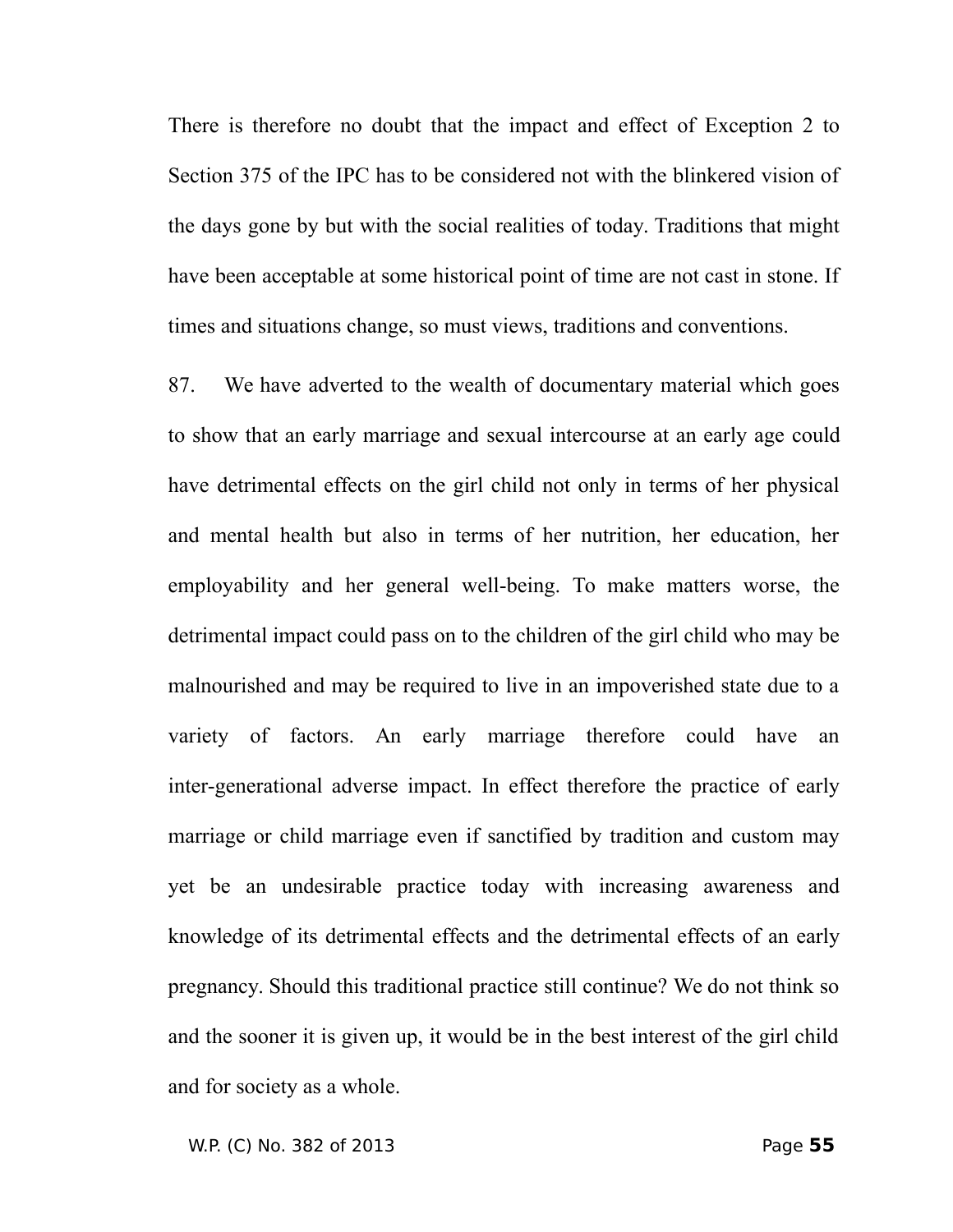88. We must not and cannot forget the existence of Article 21 of the Constitution which gives a fundamental right to a girl child to live a life of dignity. The documentary material placed before us clearly suggests that an early marriage takes away the self esteem and confidence of a girl child and subjects her, in a sense, to sexual abuse. Under no circumstances can it be said that such a girl child lives a life of dignity. The right of a girl child to maintain her bodily integrity is effectively destroyed by a traditional practice sanctified by the IPC. Her husband, for the purposes of Section 375 of the IPC, effectively has full control over her body and can subject her to sexual intercourse without her consent or without her willingness since such an activity would not be rape. Anomalously, although her husband can rape her but he cannot molest her for if he does so he could be punished under the provisions of the IPC. This was recognized by the LCI in its 172<sup>nd</sup> report but was not commented upon. It appears therefore that different and irrational standards have been laid down for the treatment of the girl child by her husband and it is necessary to harmonize the provisions of various statutes and also harmonize different provisions of the IPC inter-se.

89. We have also adverted to the issue of reproductive choices that are severely curtailed as far as a married girl child is concerned. There is every possibility that being subjected to sexual intercourse, the girl child might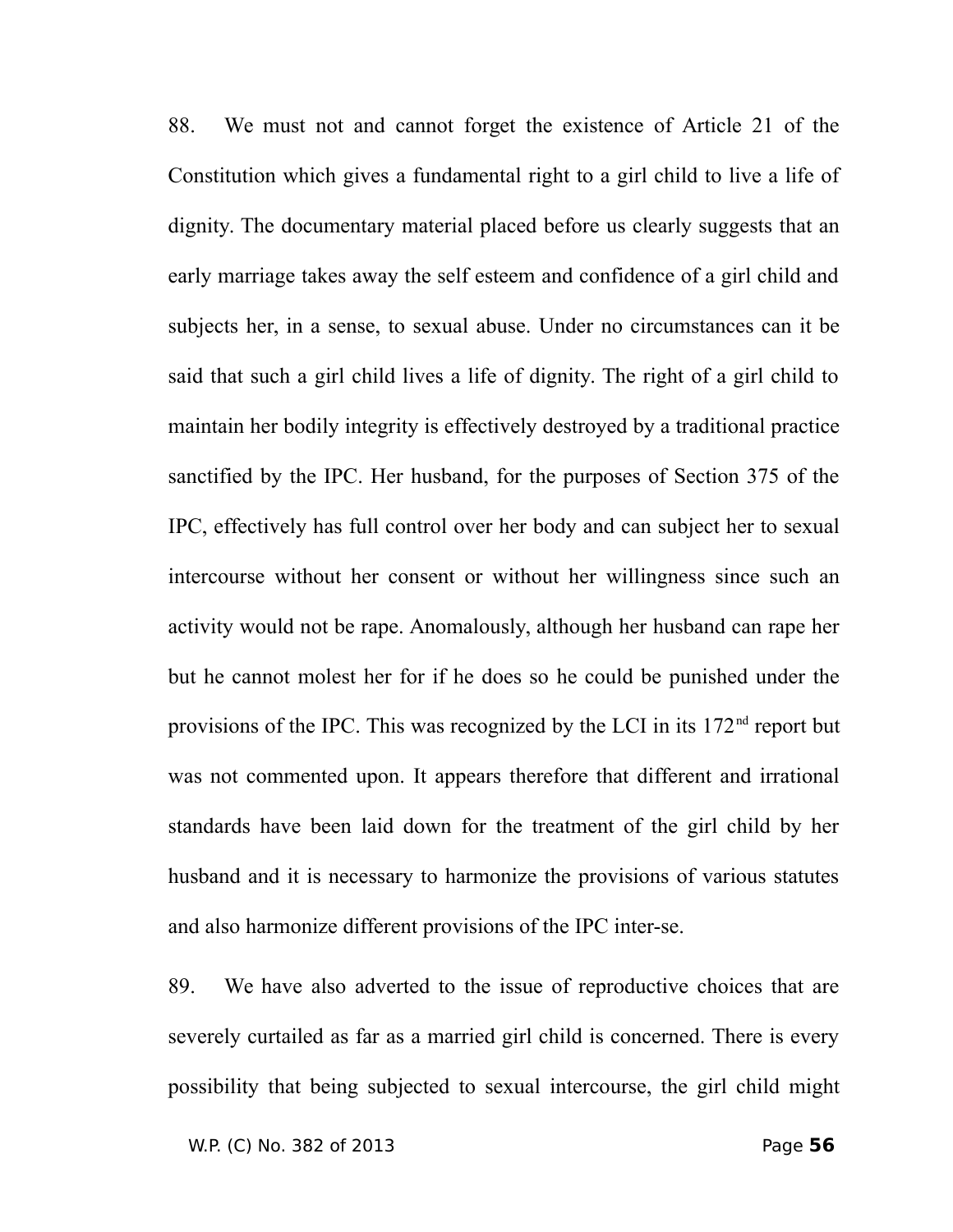become pregnant and would have to deliver a baby even though her body is not quite ready for procreation. The documentary material shown to us indicates that there are greater chances of a girl child dying during childbirth and there are greater chances of neonatal deaths. The results adverted to in the material also suggest that children born out of early marriages are more likely to be malnourished. In the face of this material, would it be wise to continue with a practice, traditional though it might be, that puts the life of a girl child in danger and also puts the life of the baby of a girl child born from an early marriage at stake? Apart from constitutional and statutory provisions, constitutional morality forbids us from giving an interpretation to Exception 2 to Section 375 of the IPC that sanctifies a tradition or custom that is no longer sustainable.

90. The view that marital rape of a girl child has the potential of destroying the institution of marriage cannot be accepted. Marriage is not institutional but personal – nothing can destroy the 'institution' of marriage except a statute that makes marriage illegal and punishable. A divorce may destroy a marriage but does it have the potential of destroying the 'institution' of marriage? A judicial separation may dent a marital relationship but does it have the potential of destroying the 'institution' of marriage or even the marriage? Can it be said that no divorce should be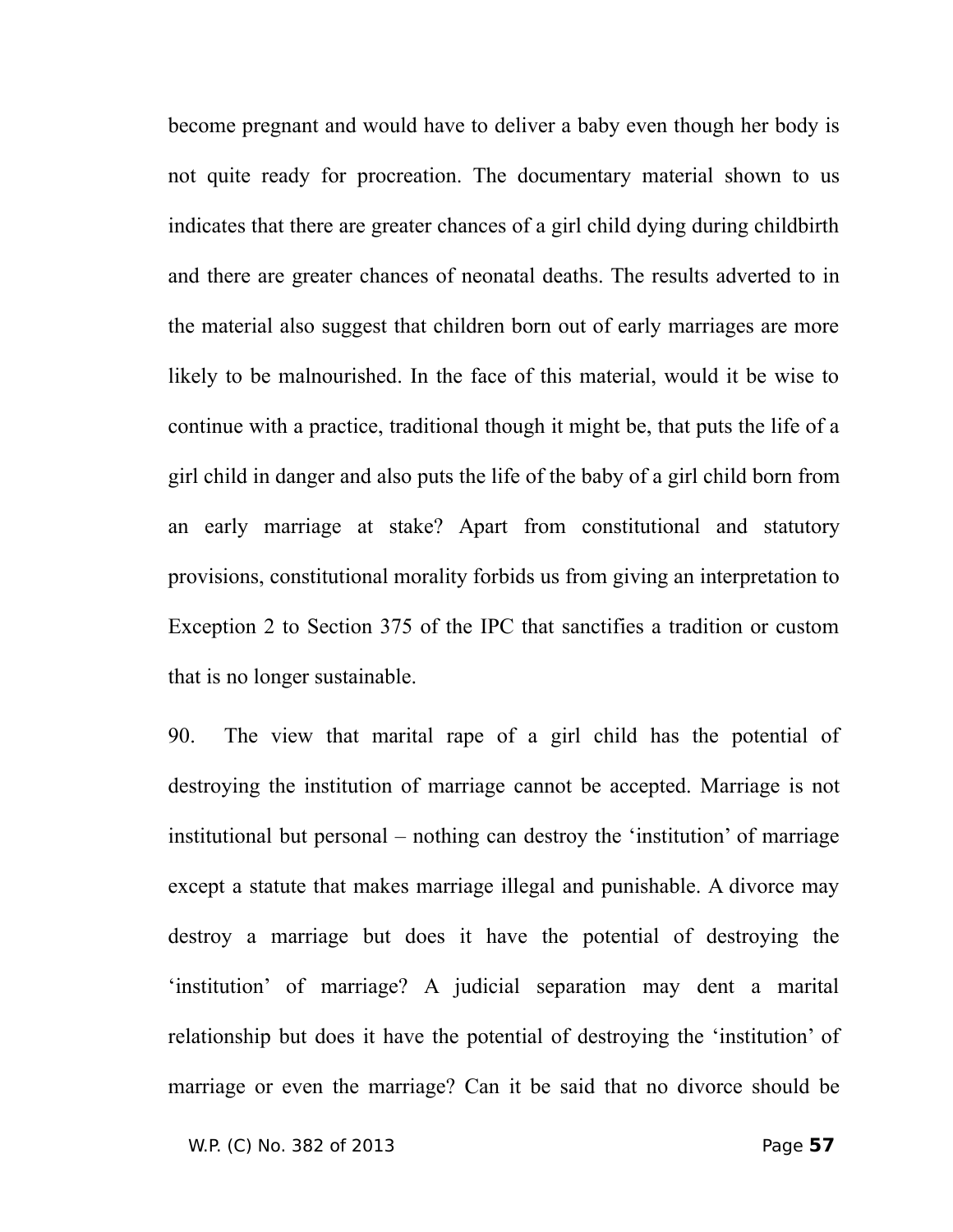permitted or that judicial separation should be prohibited? The answer is quite obvious.

91. Looked at from another perspective, the PCMA actually makes child marriages voidable and makes the parties to a child marriage (other than the girl child) punishable for an offence under the said Act. For someone who supports the institution of marriage, nothing could be more destructive of the institution of marriage than the PCMA which makes a child marriage voidable and punishable on the one hand and on the other, it otherwise collaterally legitimizes the pernicious practice of child marriages. It is doubtful if the Parliamentary Standing Committee intended such a situation along with its attendant adverse and detrimental impacts and so we leave it at that.

92. Assuming some objective is sought to be achieved by the artificial distinction, the further question is: what is the rational nexus between decriminalizing sexual intercourse under the IPC with a married girl child and an unclear and uncertain statutory objective? There is no intelligible answer to this question particularly since sexual intercourse with a married girl child is a criminal offence of aggravated penetrative sexual assault under the POCSO Act. Therefore, while the husband of a married girl child might not have committed rape for the purposes of the IPC but he would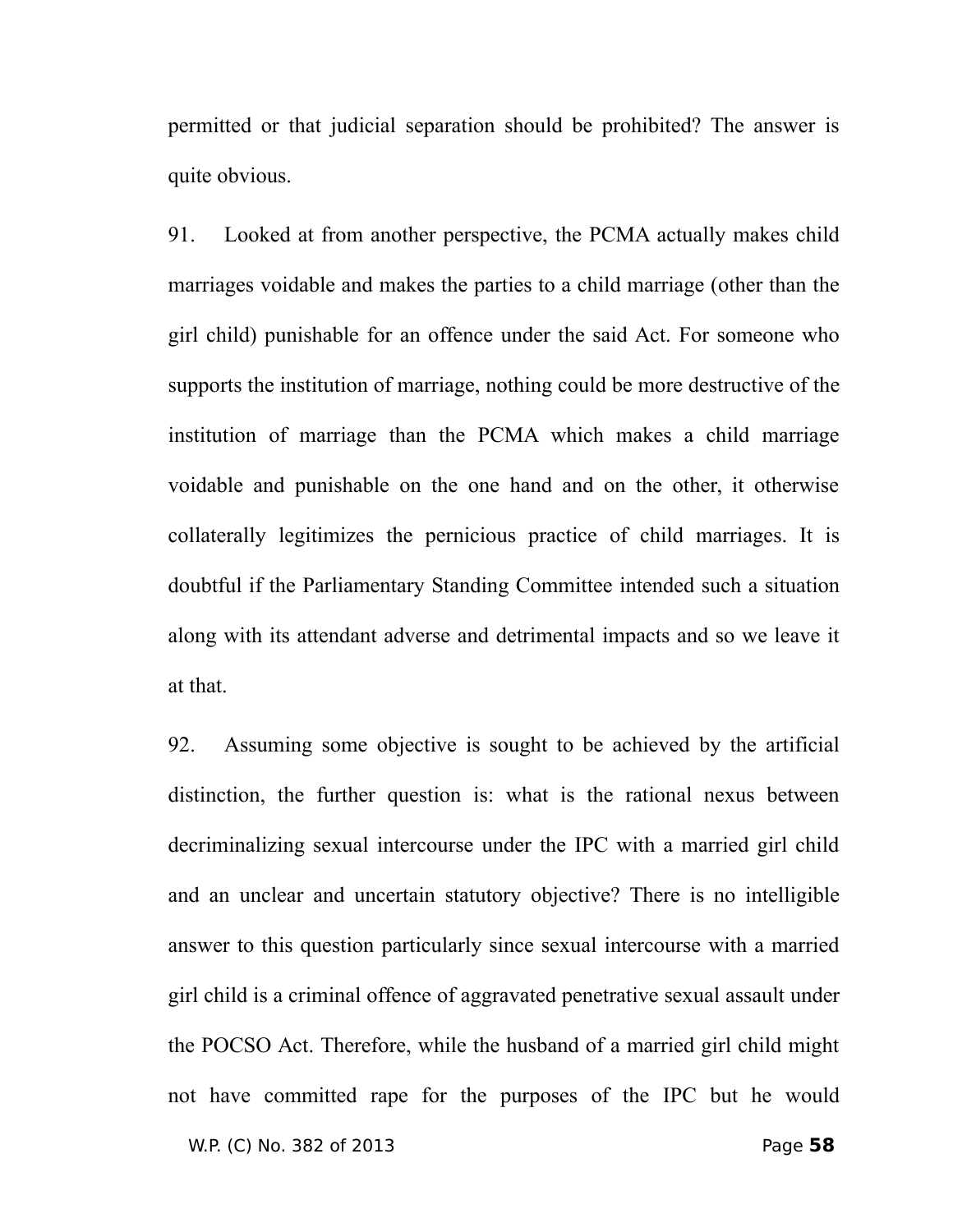nevertheless have committed aggravated penetrative sexual assault for the purposes of the POCSO Act. The punishment for rape (assuming it is committed) and the punishment for penetrative sexual assault is the same, namely imprisonment for a minimum period of 7 years which may extend to imprisonment for life. Similarly, for an 'aggravated' form of rape the punishment is for a minimum period of 10 years imprisonment which may extend to imprisonment for life (under the IPC) and the punishment for aggravated penetrative sexual assault (which is what is applicable in the case of a married girl child) is the same (under the POCSO Act). In other words, the artificial distinction merely takes the husband of the girl child out of the clutches of the IPC while retaining him within the clutches of the POCSO Act. We are unable to understand why this is so and no valid justification or explanation is forthcoming from the Union of India.

#### **Application of special laws**

93. Whatever be the explanation, given the context and purpose of their enactment, primacy must be given to pro-child statutes over the IPC as provided for in Sections 5 and 41 of the IPC. There are several reasons for this including the absence of any rationale in creating an artificial distinction, in relation to sexual offences, between a married girl child and an unmarried girl child. Statutes concerning the rights of children are special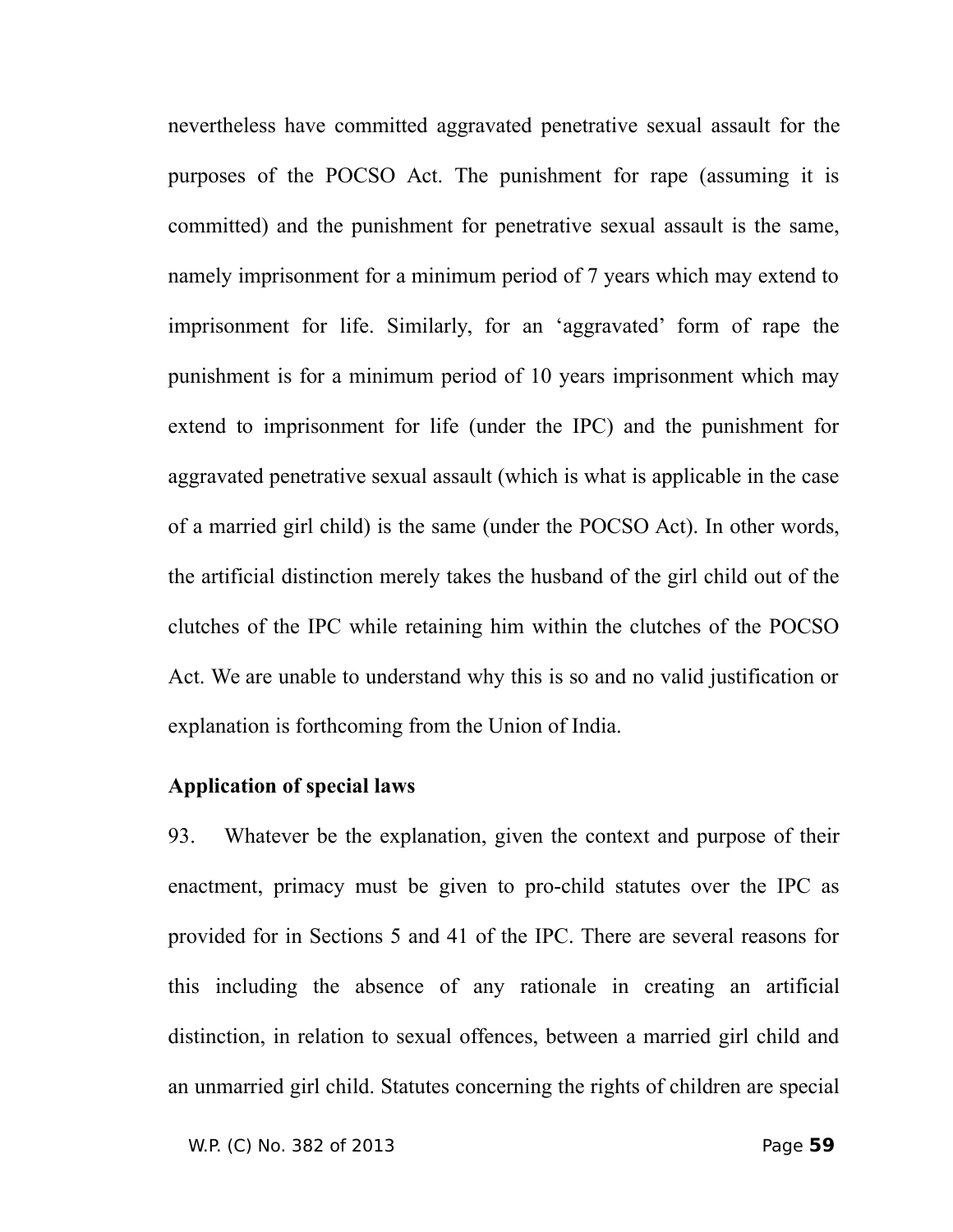laws concerning a special subject of legislation and therefore the provisions of such subject-specific legislations must prevail and take precedence over the provisions of a general law such as the IPC. It must also be remembered that the provisions of the JJ Act as well as the provisions of the POCSO Act are traceable to Article 15(3) of the Constitution which enables Parliament to make special provisions for the benefit of children. We have already adverted to some decisions relating to the interpretation of Article 15(3) of the Constitution in a manner that is affirmative, in favour of children and for children and we have also adverted to the discussion in the Constituent Assembly in this regard. There can therefore be no other opinion regarding the pro-child slant of the JJ Act as well as the POCSO Act.

94. A rather lengthy but useful discussion on this subject of special laws is to be found in *Life Insurance Corporation of India v. D.J. Bahadur[27](#page-59-0)* in paragraphs 52 and 53 of the Report. Briefly, it was held that the subject-matter and the perspective of the statute are determinative of the question whether a statute is a general law or a special law. Therefore, for certain purposes a statute might be a special law but for other purposes, as compared to another statute, it might be a general law. In respect of a dispute between the Life Insurance Corporation and its workmen qua workmen, the

<span id="page-59-0"></span><sup>27 (1981) 1</sup> SCC 315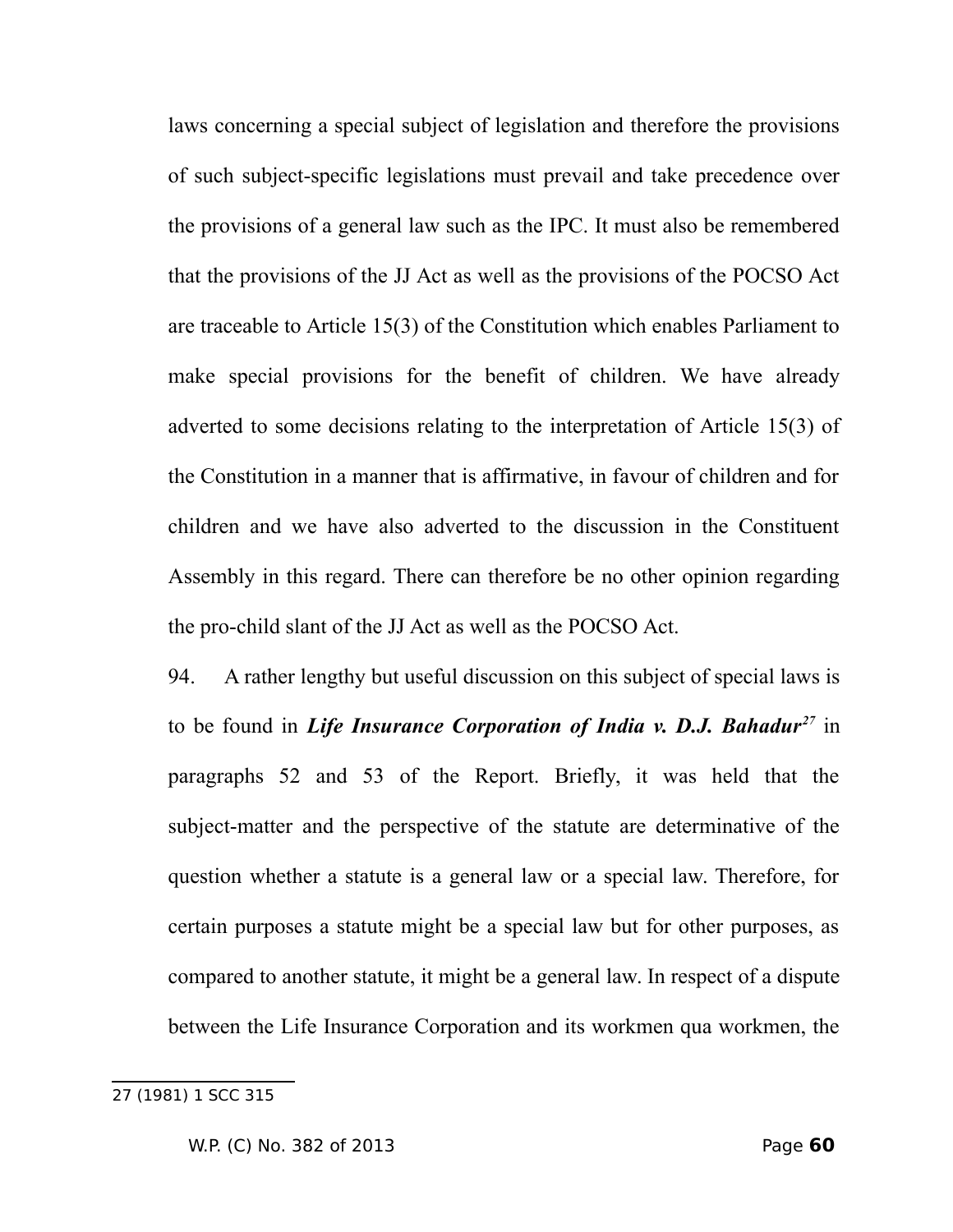Industrial Disputes Act, 1947 would be a special law vis-à-vis the Life Insurance Corporation Act, 1956; but, "when compensation on nationalisation is the question, the LIC Act is the special statute". It was held as follows:

> "In determining whether a statute is a special or a general one, the focus must be on the principal subject-matter plus the particular perspective. For certain purposes, an Act may be general and for certain other purposes it may be special and we cannot blur distinctions when dealing with finer points of law. In law, we have a cosmos of relativity, not absolutes — so too in life. The ID Act is a special statute devoted wholly to investigation and settlement of industrial disputes which provides definitionally for the nature of industrial disputes coming within its ambit. It creates an infrastructure for investigation into, solution of and adjudication upon industrial disputes. It also provides the necessary machinery for enforcement of awards and settlements. From alpha to omega the ID Act has one special mission — the resolution of industrial disputes through specialised agencies according to specialised procedures and with special reference to the weaker categories of employees coming within the definition of workmen. Therefore, with reference to industrial disputes between employers and workmen, the ID Act is a special statute, and the LIC Act does not speak at all with specific reference to workmen. On the other hand, its powers relate to the general aspects of nationalisation, of management when private businesses are nationalised and a plurality of problems which, incidentally, involve transfer of service of existing employees of insurers. The workmen qua workmen and industrial disputes between workmen and the employer as such, are beyond the orbit of and have no specific or special place in the scheme of the LIC Act. And whenever there was a dispute between workmen and management the ID Act mechanism was resorted to.

> What are we confronted with in the present case, so that I may determine as between the two enactments which is the special? The only subject which has led to this litigation and which is the bone of contention between the parties is *an industrial dispute between the Corporation and its workmen qua workmen*. If we refuse to be obfuscated by legal abracadabra and see plainly what is so obvious,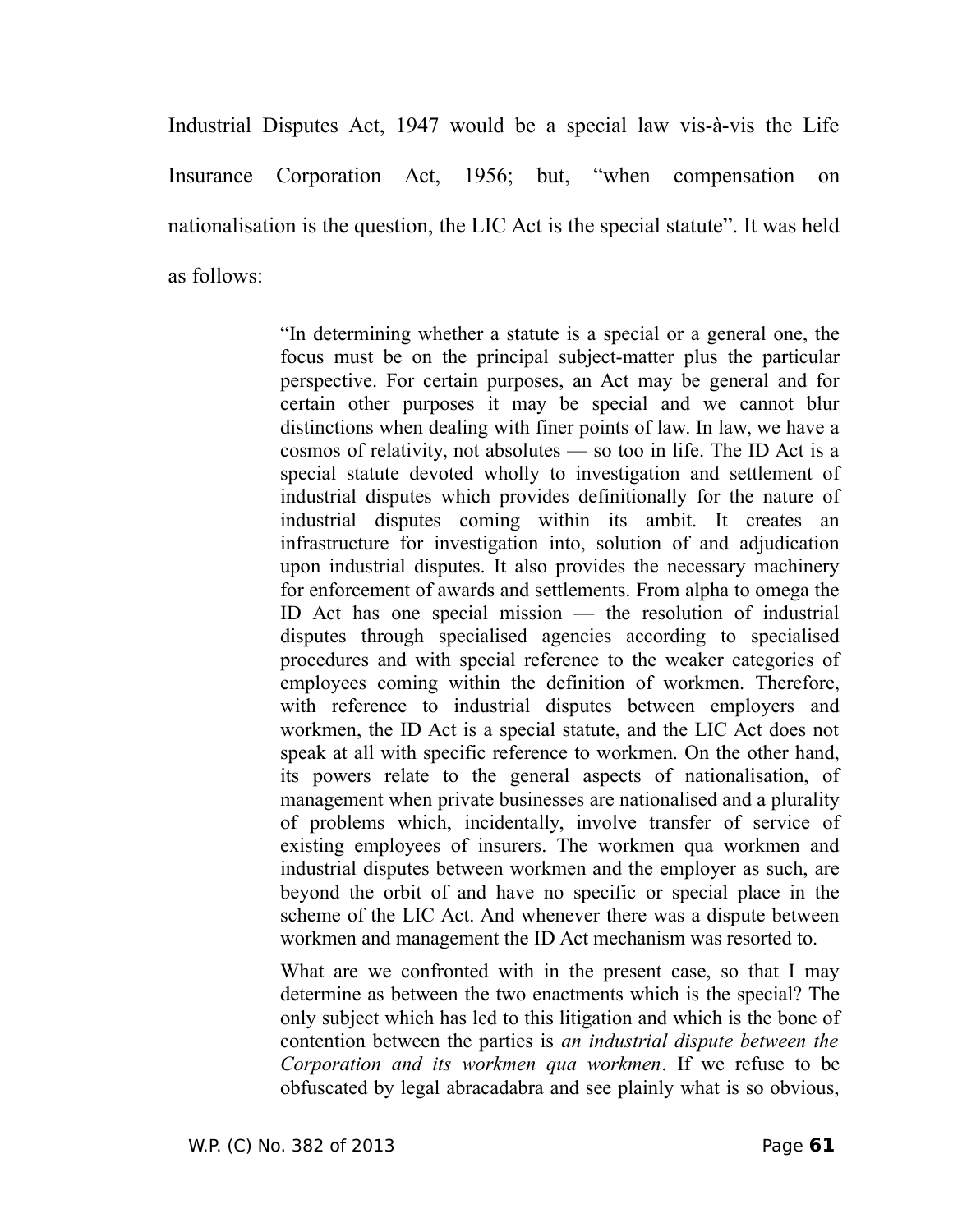the conclusion that flows, in the wake of the study I have made, is that vis-a-vis "industrial disputes" at the termination of the settlement as between the workmen and the Corporation, the ID Act is a special legislation and the LIC Act a general legislation. Likewise, when compensation on nationalisation is the question, the LIC Act is the special statute. An application of the generalia maxim as expounded by English textbooks and decisions leaves us in no doubt that the ID Act being special law, prevails over the LIC Act which is but general law."

The scope and amplitude of the two significant pro-child statutes may now be examined in light of the law laid down by this Court including Sections 5 and 41 of the IPC.

## **(i) The JJ Act**

95. A cursory reading of the JJ Act gives a clear indication that a girl child who is in imminent risk of marriage before attaining the age of 18 years of age is a child in need of care and protection (Section 2 (14) (xii) of the JJ Act). In our opinion, it cannot be said with any degree of rationality that such a girl child loses her status as a child in need of care and protection soon after she gets married. The JJ Act provides that efforts must be made to ensure the care, protection, appropriate rehabilitation or restoration of a girl child who is at imminent risk of marriage and therefore a child in need of care and protection. If this provision is ignored or given a go by, it would put the girl child in a worse off situation because after marriage she could be subjected to aggravated penetrative sexual assault for which she might not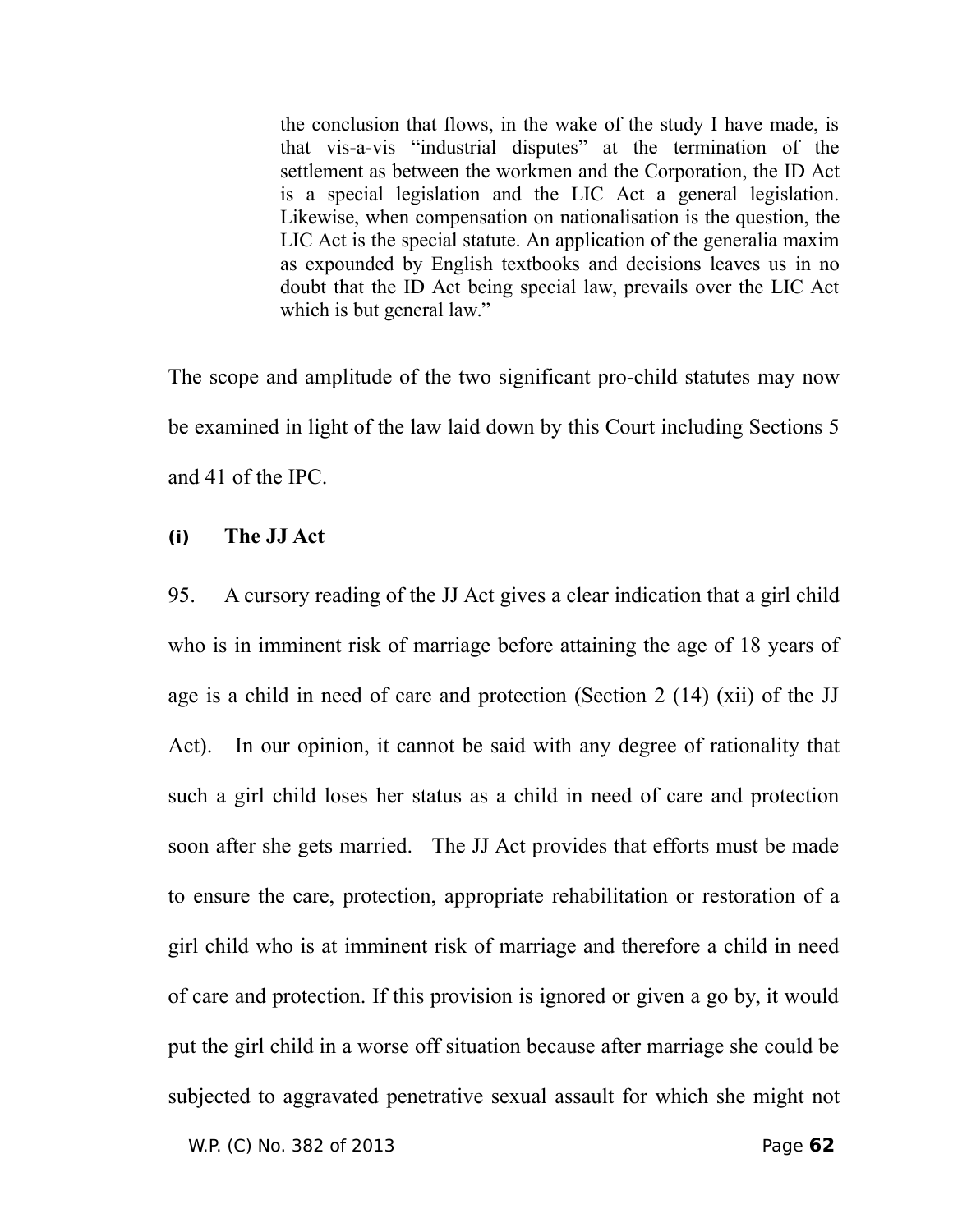be physically, mentally or psychologically ready. The intention of the JJ Act is to benefit a child rather than place her in difficult circumstances. A contrary view would not only destroy the purpose and spirit of the JJ Act but would also take away the importance of Article 15(3) of the Constitution. Surely, such an interpretation and understanding cannot be given to the provisions of the JJ Act.

#### **(ii) The POCSO Act**

96. Similarly, the provisions of the POCSO Act make it quite explicit that the dignity and rights of a child below 18 years of age must be recognized and respected. For this purpose, special provisions have been made in the POCSO Act as for example Section 28 thereof which provides for the establishment of a Special Court to try offences under the Act. Section 29 of the POCSO Act provides that where a person is prosecuted for committing or abetting or attempting to commit an offence under Section 3 (penetrative sexual assault) or under Section 5 (aggravated penetrative sexual assault) then the Special Court shall presume that such a person has committed or abetted or attempted to commit the offence unless the contrary is proved. Similarly, the procedure and powers of a Special Court have been delineated in Section 33 of the POCSO Act and this section provides for not only a child friendly atmosphere in the Special Court but also child friendly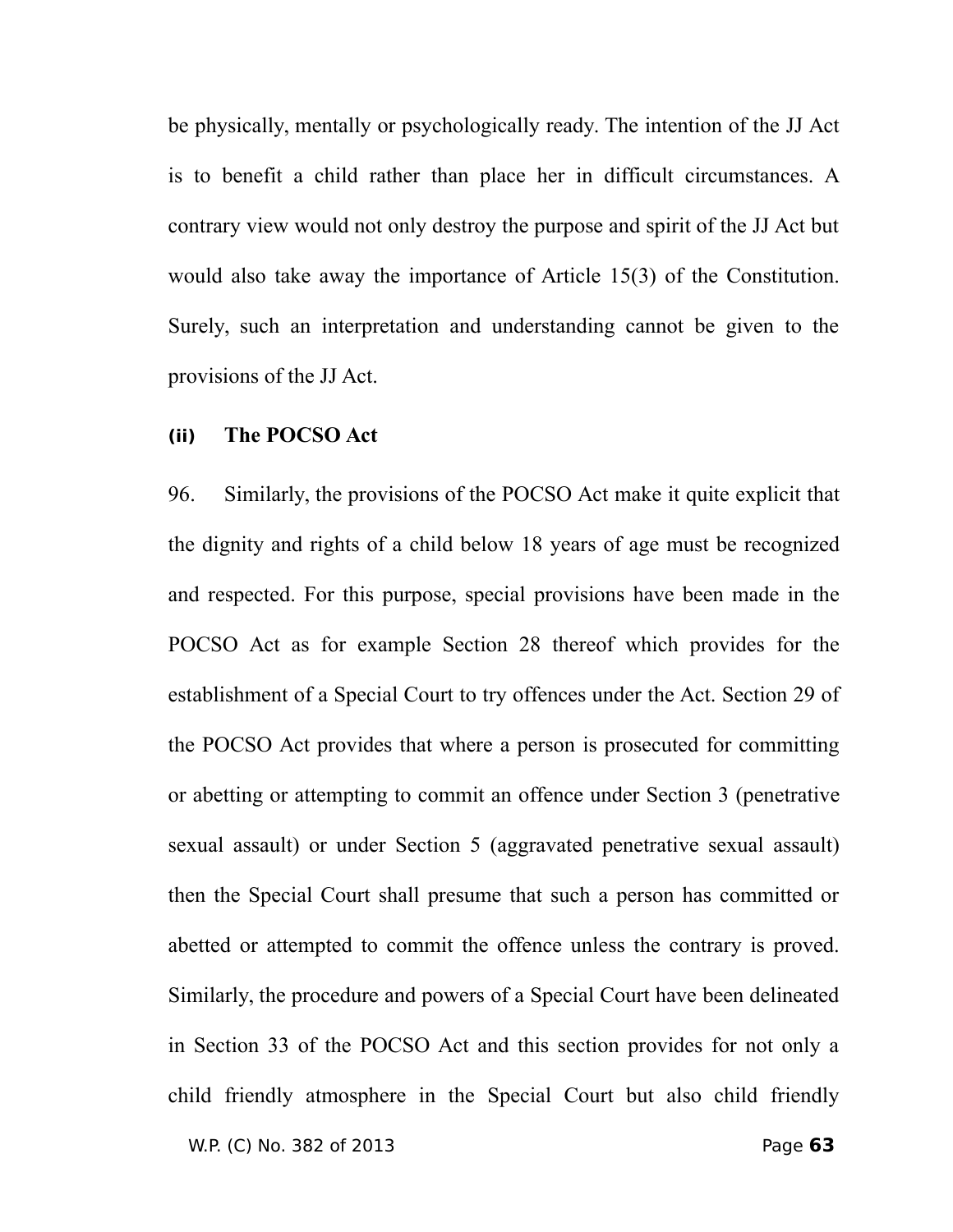procedures, some of which are given in subsequent sections of the statute. Once again the legislative slant is in favour of a child thereby giving substantive meaning to Article 15(3) of the Constitution.

97. However, of much greater importance and significance is Section 42-A of the POCSO Act. This section provides that the provisions of the POCSO Act are in addition to and not in derogation of the provisions of any other law in force which includes the IPC. Moreover, the section provides that in the event of any inconsistency between the provisions of the POCSO Act and any other law, the provisions of the POCSO Act shall have overriding effect. It follows from this that even though the IPC decriminalizes the marital rape of a girl child, the husband of the girl child would nevertheless be liable for punishment under the provisions of the POCSO Act for aggravated penetrative sexual assault.

98. *Prima facie* it might appear that since rape is an offence under the IPC (subject to Exception 2 to Section 375) while penetrative sexual assault or aggravated penetrative sexual assault is an offence under the POCSO Act and both are distinct and separate statutes, therefore there is no inconsistency between the provisions of the IPC and the provisions of the POCSO Act. However the fact is that there is no real distinction between the definition of rape under the IPC and the definition of penetrative sexual assault under the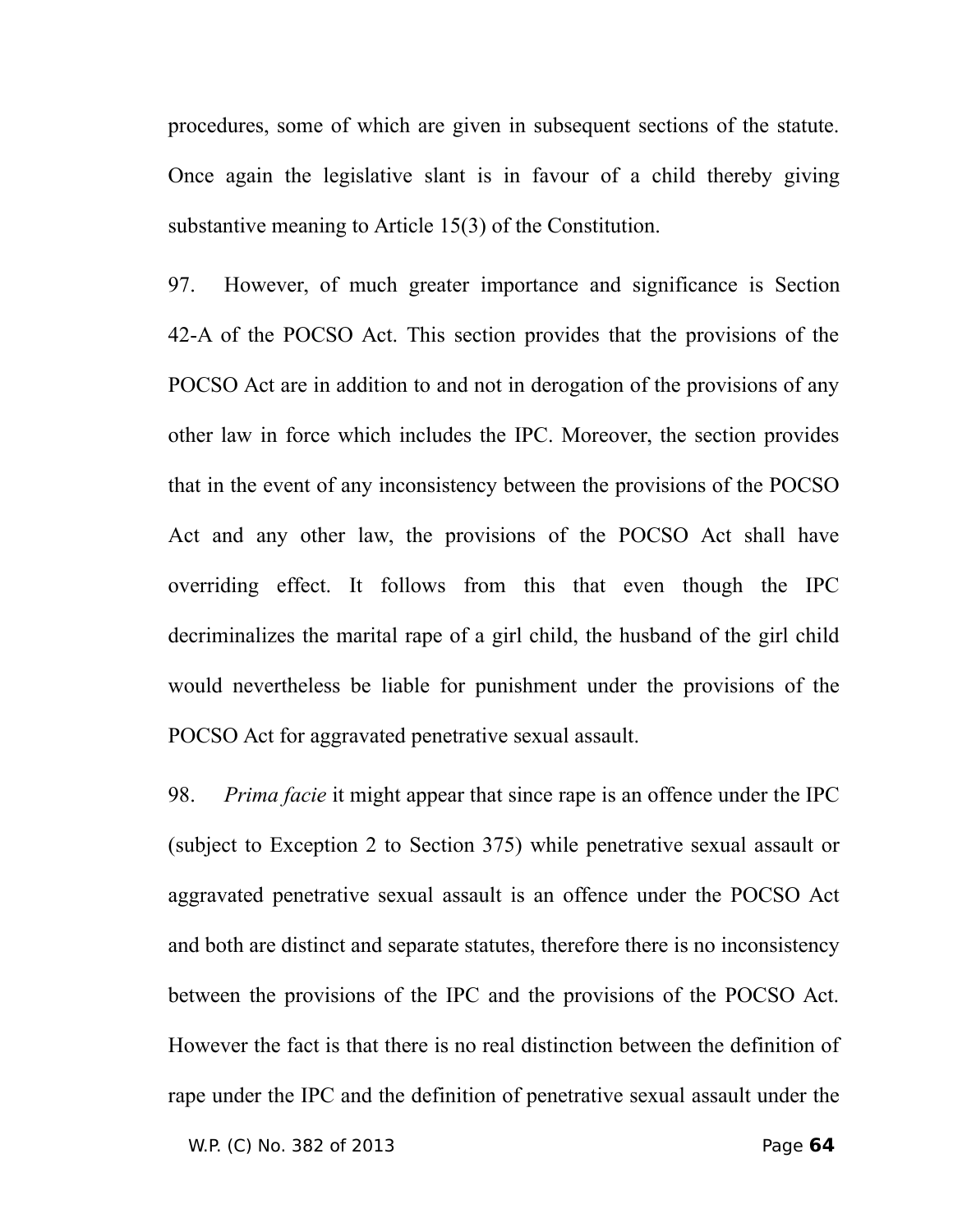POCSO Act. There is also no real distinction between the rape of a married girl child and aggravated penetrative sexual assault punishable under Section 6 of the POCSO Act. Additionally, the punishment for the respective offences is the same, except that the marital rape of a girl child between 15 and 18 years of age is not rape in view of Exception 2 to Section 375 of the IPC. In sum, marital rape of a girl child is effectively nothing but aggravated penetrative sexual assault and there is no reason why it should not be punishable under the provisions of the IPC. Therefore, it does appear that only a notional or linguistic distinction is sought to be made between rape and penetrative sexual assault and rape of a married girl child and aggravated penetrative sexual assault. There is no rationale for this distinction and it is nothing but a completely arbitrary and discriminatory distinction.

#### **Harmonious and purposive interpretation**

99. The entire issue of the interpretation of the JJ Act, the POCSO Act, the PCMA and Exception 2 to Section 375 of the IPC can be looked at from yet another perspective, the perspective of purposive and harmonious construction of statutes relating to the same subject matter. Long ago, it was said by Lord Denning that when a defect appears, a judge cannot fold his hands and blame the draftsman but must also consider the social conditions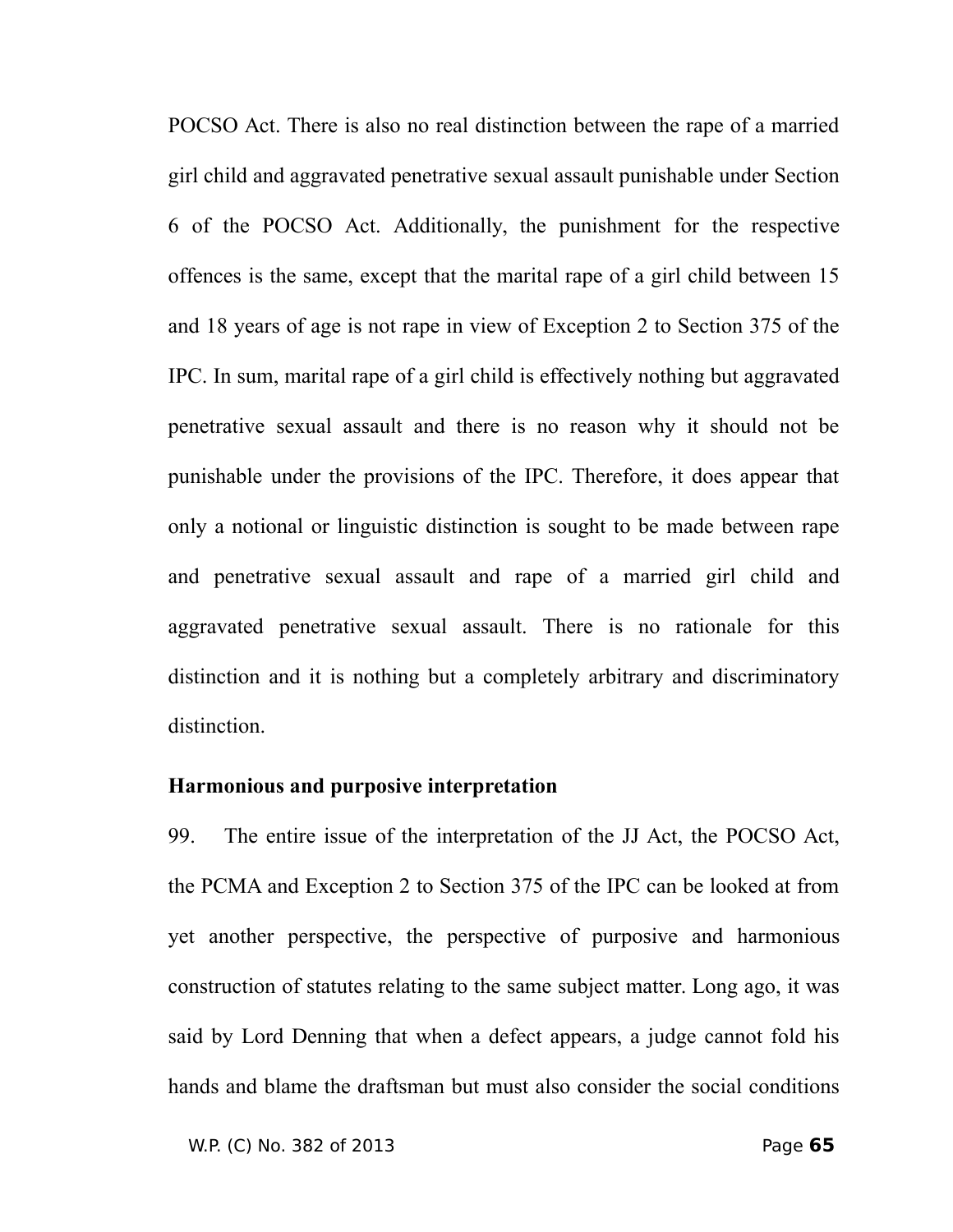and give force and life to the intention of the Legislature. It was said in

# *Seaford Court Estates Ltd. v. Asher[28](#page-65-0)* that:

"A judge, believing himself to be fettered by the supposed rule that he must look to the language and nothing else, laments that the draftsmen have not provided for this or that, or have been guilty of some or other ambiguity. It would certainly save the judges trouble if Acts of Parliament were drafted with divine prescience and perfect clarity. In the absence of it, when a defect appears a judge cannot simply fold his hands and blame the draftsman. He must set to work on the constructive task of finding the intention of Parliament, and he must do this not only from the language of the statute, but also from a consideration of the social conditions which gave rise to it, and of the mischief which it was passed to remedy, and then he must supplement the written word so as to give "force and life" to the intention of the legislature."

# 100. Similarly, in *Collector of Customs v. Digvijaya Singhji Spinning &*

*Weaving Mills<sup>[29](#page-65-1)</sup>* it was said that where an alternative construction is open,

that alternative should be chosen which is consistent with the smooth

working of the system which the statute purports to regulate. It was said that:

"It is one of the well-established Rules of construction that "if the words of a statute are in themselves precise and unambiguous no more is necessary than to expound those words in their natural and ordinary sense, the words themselves in such case best declaring the intention of the legislature". It is equally well-settled principle of construction that "Where alternative constructions are equally open that alternative is to be chosen which will be consistent with the smooth working of the system which the statute purports to be regulating; and that alternative is to be rejected which will introduce uncertainty, friction or confusion into the working of the system"."

<span id="page-65-0"></span><sup>28 [1949] 2</sup> K.B. 481 affirmed in [1950] A.C. 508

<span id="page-65-1"></span><sup>29</sup> AIR 1961 SC 1549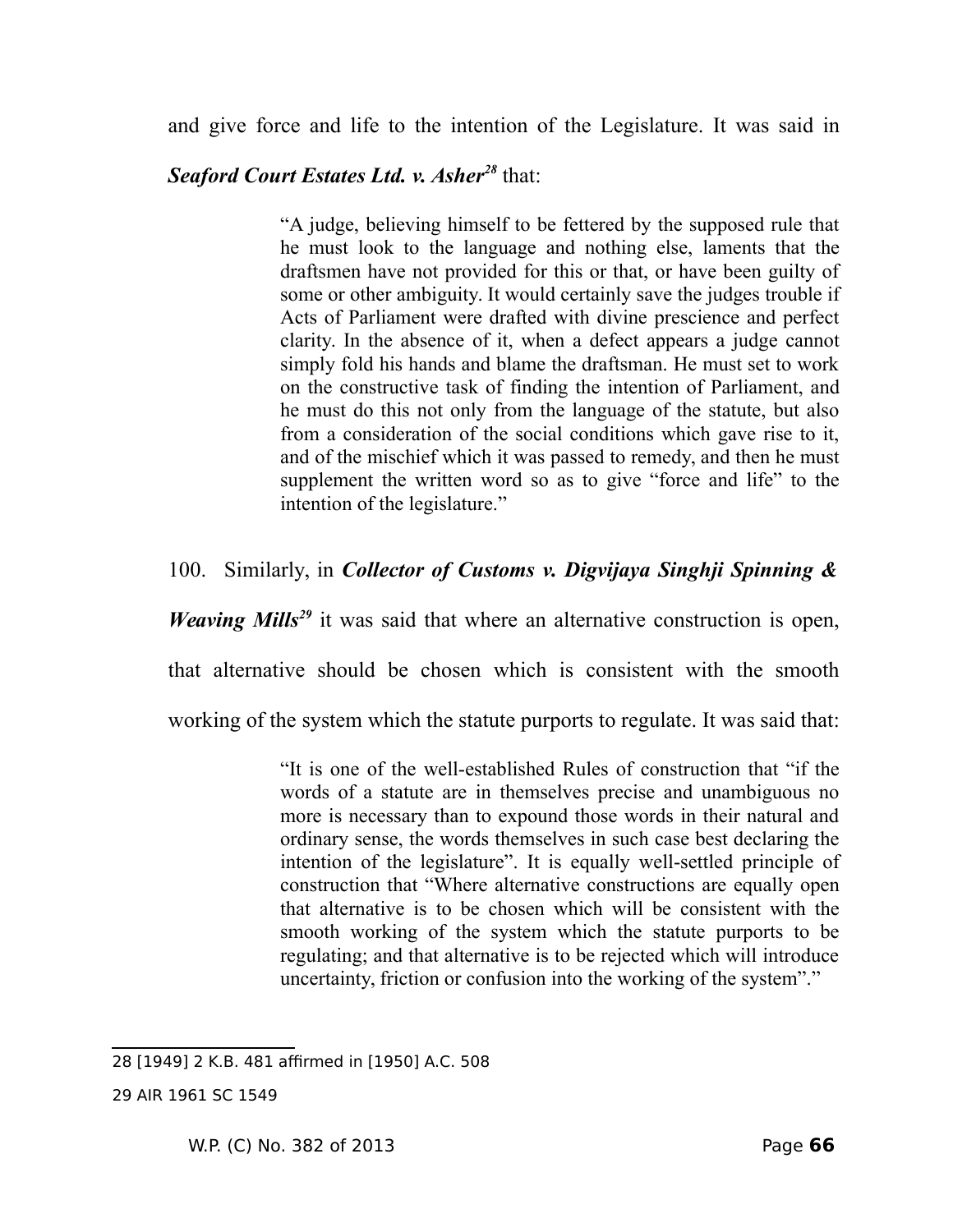101. That a constructive attitude should be adopted in interpreting statutes was endorsed in *Jugal Kishore v. State of Maharashtra[30](#page-66-0)* when it was said that:

> "….. Unless the Acts [Maharashtra Agricultural Land (Ceiling on Holdings) Act, 1961 and the Bombay Tenancy and Agricultural Lands (Vidarbha Region) Act, 1958], with the intention of implementing various socio-economic plans, are read in such complementary manner, the operation of the different Acts in the same field would create contradiction and would become impossible. It is, therefore, necessary to take a constructive attitude in interpreting provisions of these types and determine the main aim of the particular Act in question for adjudication before the court."

102. Finally, from the purposive and harmonious construction point of view as well as the social context point of view, we may only draw attention to the opinion expressed by the Constitution Bench in *Abhiram Singh v. C.D. Commachen[31](#page-66-1)* by one of us (Lokur, J) to supplement our view. It is not necessary to repeat the observations made and conclusions given therein.

103. Viewed from any perspective, there seems to be no reason to arbitrarily discriminate against a girl child who is married between 15 and 18 years of age. On the contrary, there is every reason to give a harmonious and purposive construction to the pro-child statutes to preserve and protect the human rights of the married girl child.

<span id="page-66-0"></span><sup>30 1989</sup> Supp (1) SCC 589

<span id="page-66-1"></span><sup>31 (2017) 2</sup> SCC 629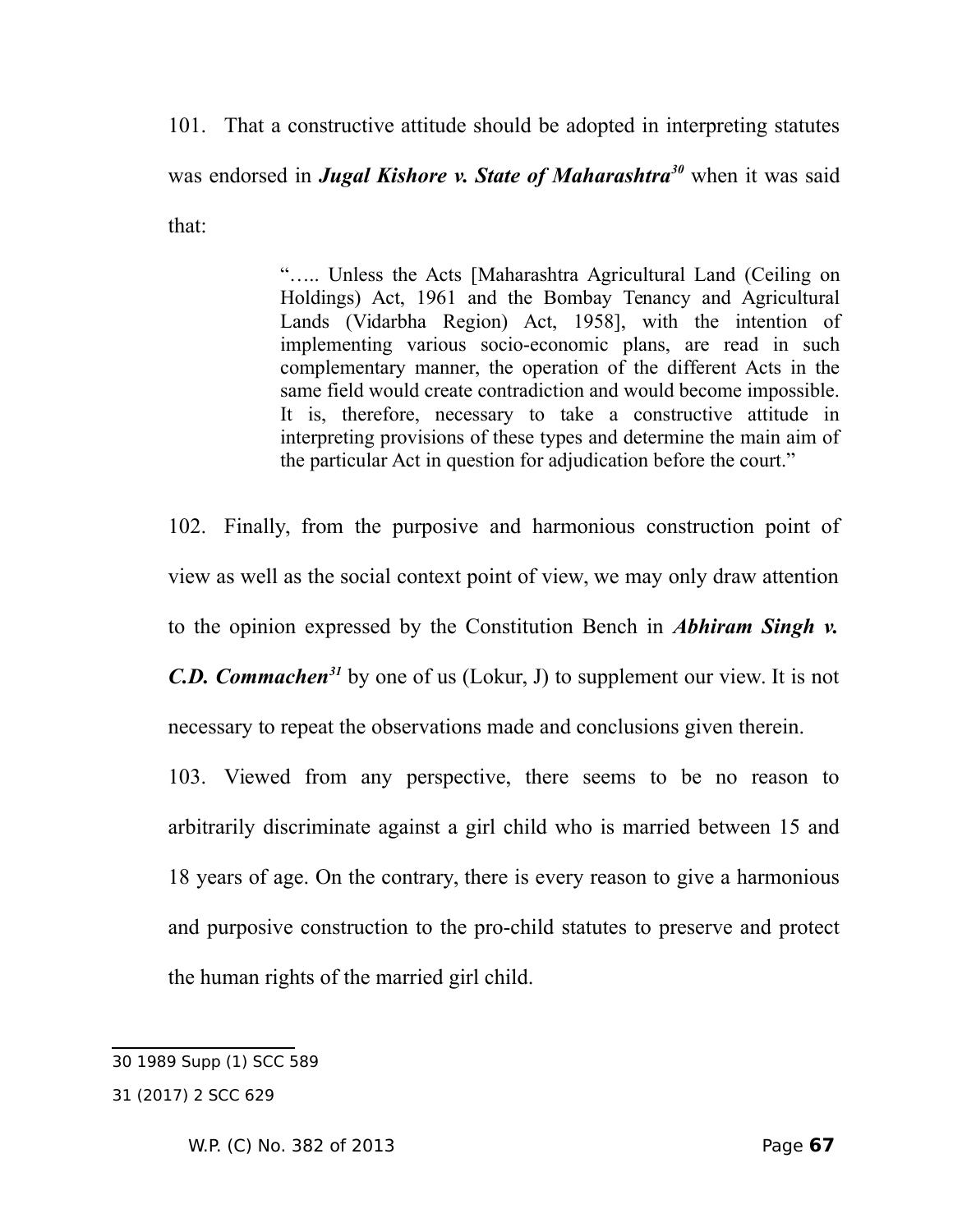#### **Implementation of laws**

104. The Preamble to our Constitution brings out our commitment to social justice, but unfortunately, this petition clearly brings out that social justice laws are not implemented in the spirit in which they are enacted by Parliament. Young girls are married in thousands in the country, and as Section 13 of the PCMA indicates, there is an auspicious day – *Akshaya Trutiya* - when mass child marriages are performed. Such young girls are subjected to sexual intercourse regardless of their health, their ability to bear children and other adverse social, economic and psychological consequences. Civil society can do just so much for preventing such child marriages but eventually it is for the Government of India and the State Governments to take proactive steps to prevent child marriages so that young girls in our country can aspire to a better and healthier life. We hope the State realizes and appreciates this.

#### **Conclusion**

105. On a complete assessment of the law and the documentary material, it appears that there are really five options before us: (i) To let the incongruity remain as it is – this does not seem a viable option to us, given that the lives of thousands of young girls are at stake; (ii) To strike down as unconstitutional Exception 2 to Section 375 of the IPC – in the present case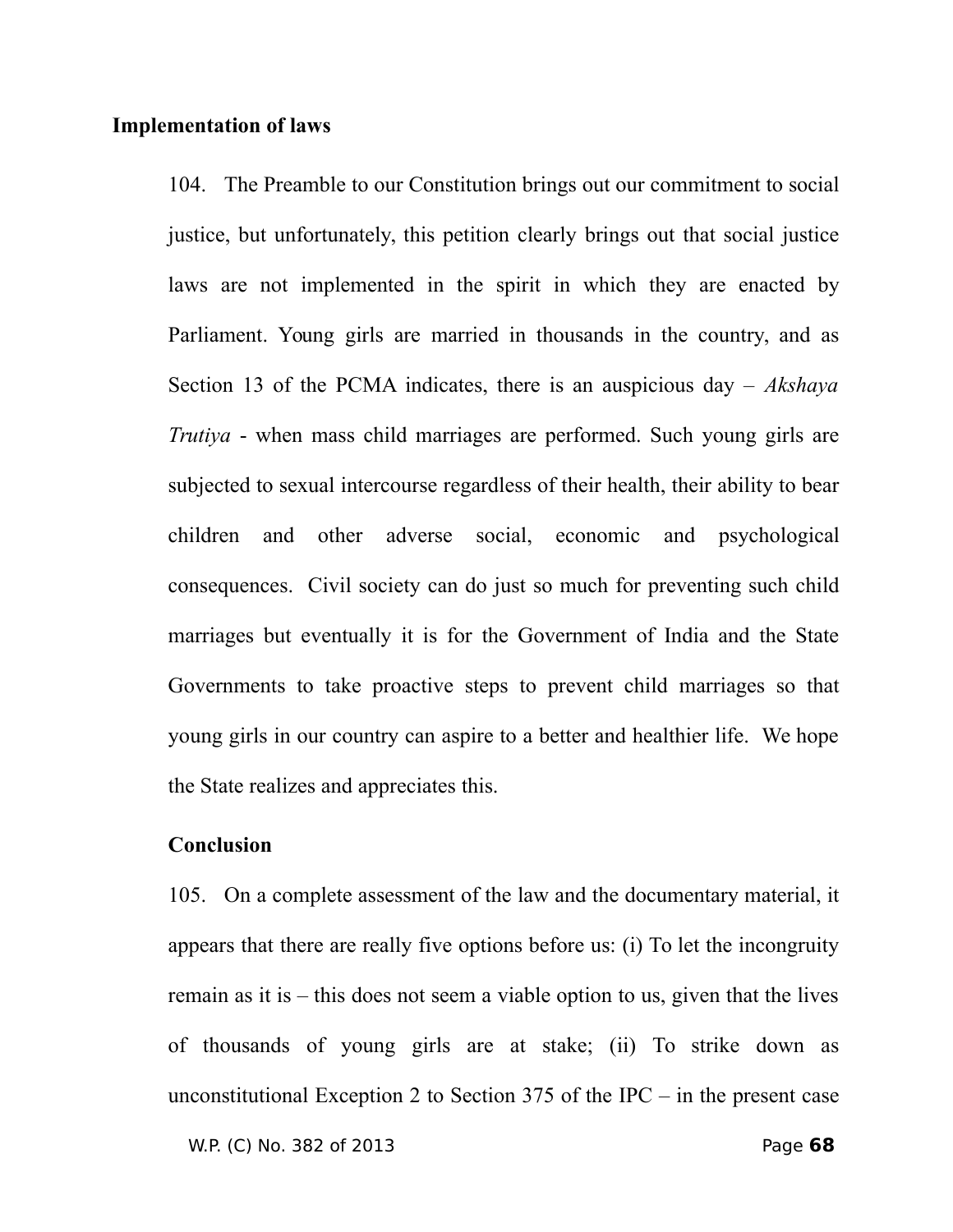this is also not a viable option since this relief was given up and no such issue was raised; (iii) To reduce the age of consent from 18 years to 15 years – this too is not a viable option and would ultimately be for Parliament to decide; (iv) To bring the POCSO Act in consonance with Exception 2 to Section 375 of the IPC – this is also not a viable option since it would require not only a retrograde amendment to the POCSO Act but also to several other pro-child statutes; (v) To read Exception 2 to Section 375 of the IPC in a purposive manner to make it in consonance with the POCSO Act, the spirit of other pro-child legislations and the human rights of a married girl child. Being purposive and harmonious constructionists, we are of opinion that this is the only pragmatic option available. Therefore, we are left with absolutely no other option but to harmonize the system of laws relating to children and require Exception 2 to Section 375 of the IPC to now be meaningfully read as: "Sexual intercourse or sexual acts by a man with his own wife, the wife not being under eighteen years of age, is not rape." It is only through this reading that the intent of social justice to the married girl child and the constitutional vision of the framers of our Constitution can be preserved and protected and perhaps given impetus.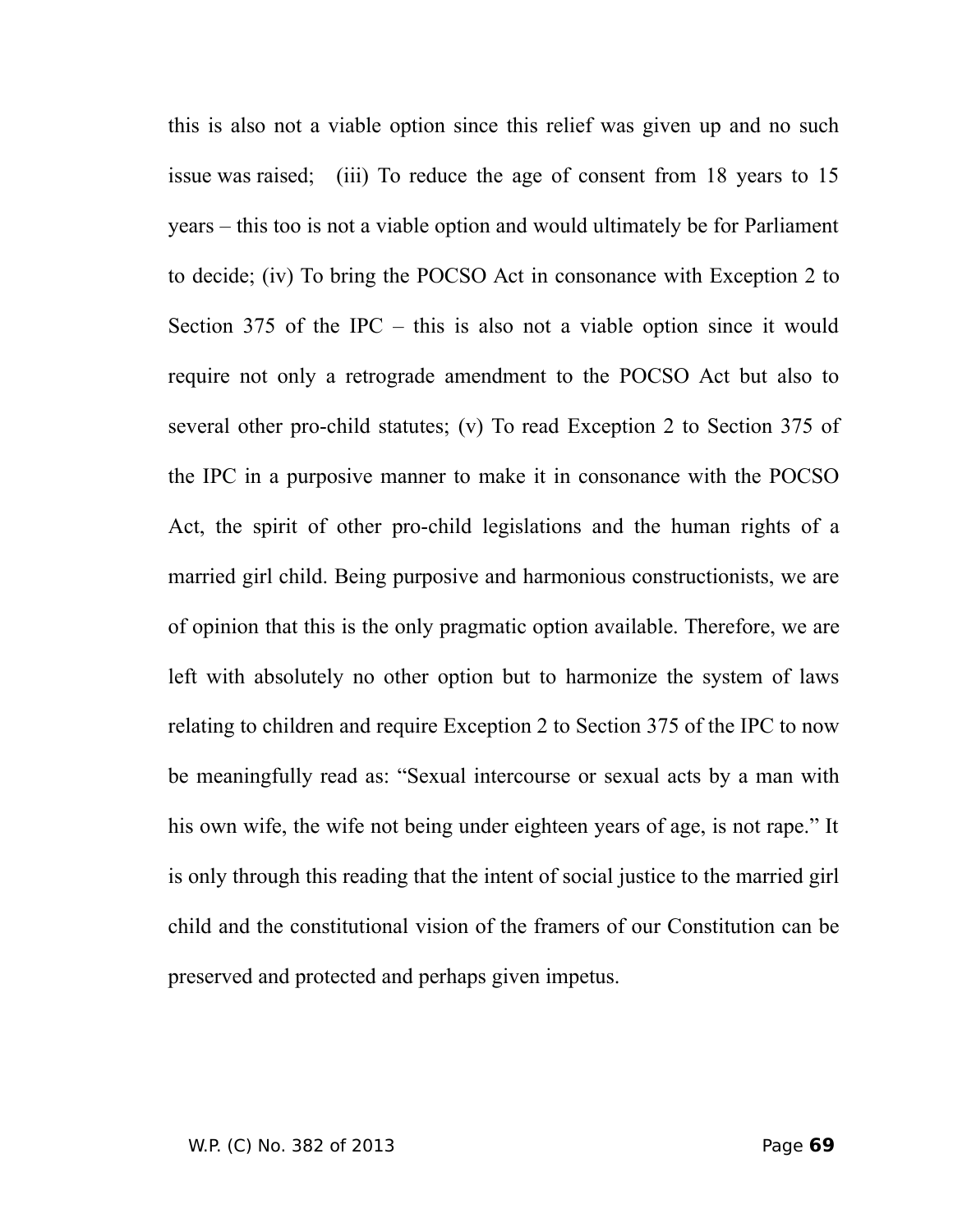106. We make it clear that we have not at all dealt with the larger issue of marital rape of adult women since that issue was not raised before us by the petitioner or the intervener.

107. We express our gratitude to Mr. Gaurav Agrawal, Advocate and Ms. Jayna Kothari, Advocate for the effort that they have put in and the able assistance that they have given us for the purpose of deciding this case.

 **October 11, 2017**

**…………………………J New Delhi; (Madan B. Lokur)**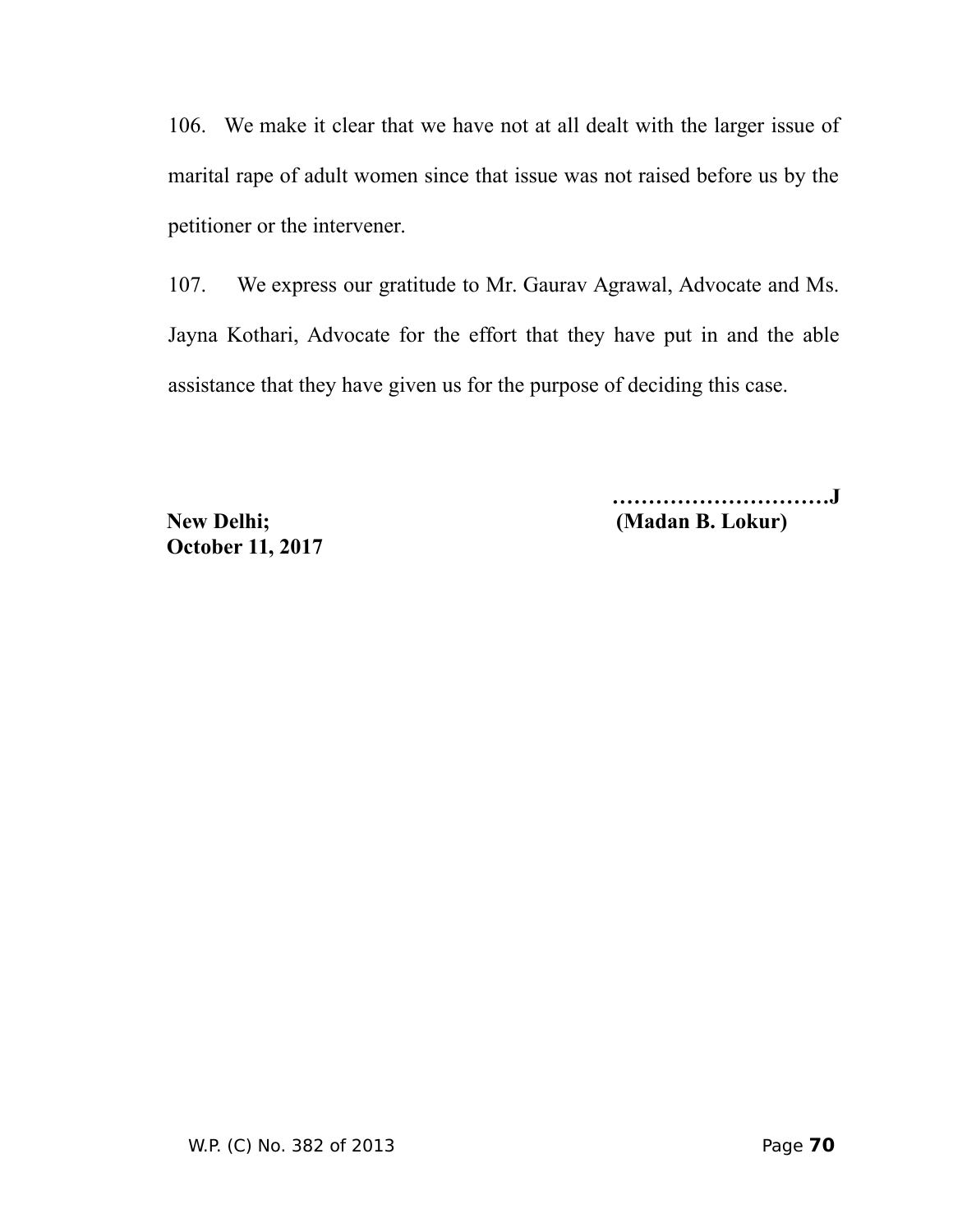## **REPORTABLE**

## IN THE SUPREME COURT OF INDIA CIVIL ORIGINAL JURISDICTION

## **WRIT PETITION (CIVIL) NO. 382 OF 2013**

INDEPENDENT THOUGHT ...PETITIONER(S)

**Versus** 

UNION OF INDIA & ANR. ...RESPONDENT(S)

# **J U D G M E N T**

### **Deepak Gupta, J.**

1. I have gone through the extremely erudite and well written judgment of my learned brother Lokur, J.. I fully agree with both the reasoning given by him and the conclusions arrived at. However, I am expressing my own views in this separate concurring judgment wherein I have given some other reasons while reaching the same conclusion.

2. "Whether Exception 2 to Section 375 of the Indian Penal Code, in so far as it relates to girls aged 15 to 18 years, is unconstitutional and liable to be struck down" is the question for consideration in this writ petition.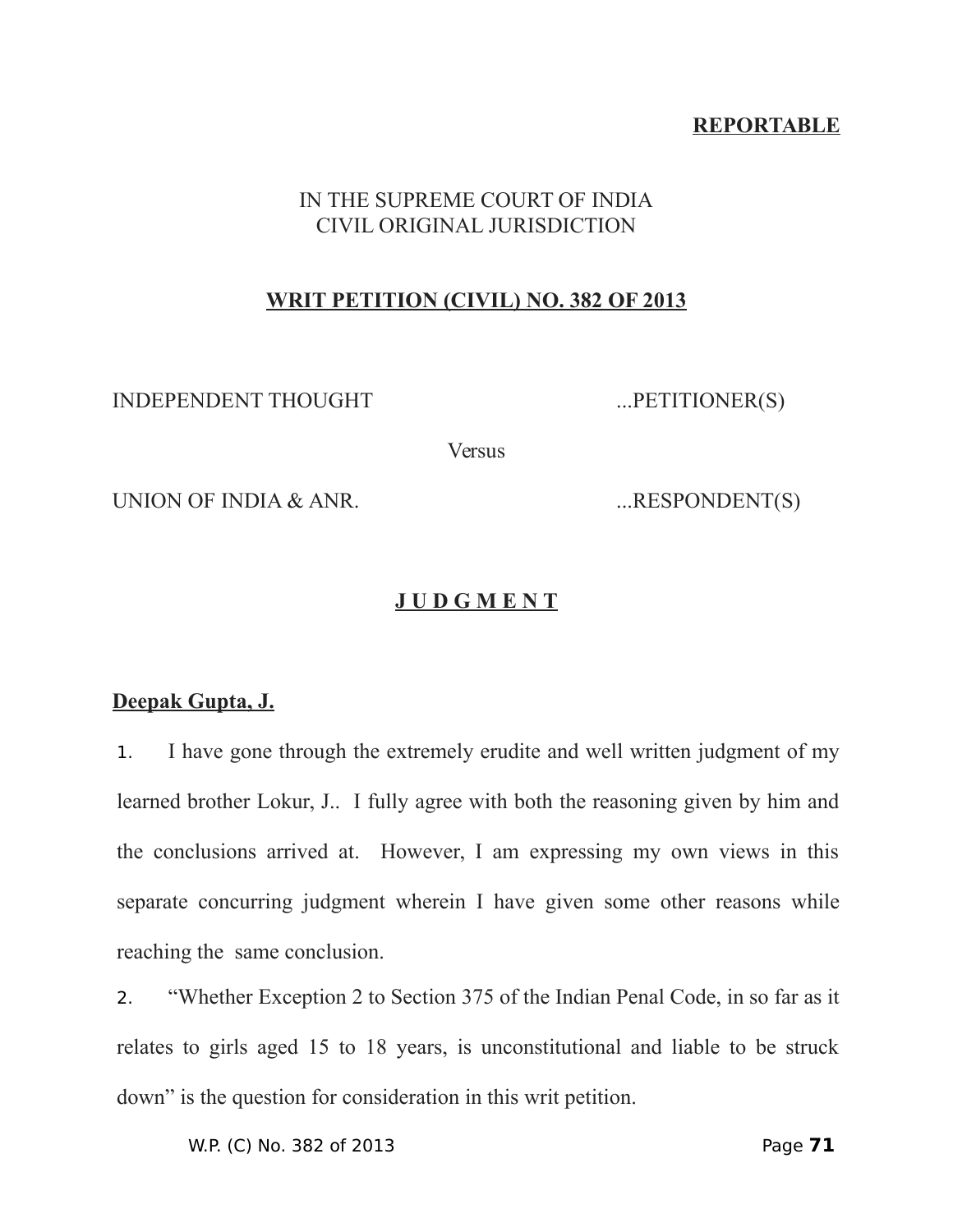3. At the outset, it may be mentioned that in the main petition the challenge is laid to the entire Exception 2. However, during the course of arguments Mr. Gaurav Agarwal, learned counsel for the petitioner, Independent Thought, a registered Society and Ms. Jayna Kothari, learned counsel for the intervener, the Child Rights Group, submitted that they are limiting their challenge to Exception 2 only in so far as it deals with the girl child aged 15 to 18 years.

4. Section 375 of the Indian Penal IPC (for short 'IPC') defines rape and reads as follows:

"**375. Rape**.- A man is said to commit "rape" if he-—

a. penetrates his penis, to any extent, into the vagina, mouth, urethra or anus of a woman or makes her to do so with him or any other person; or

b. inserts, to any extent, any object or a part of the body, not being the penis, into the vagina, the urethra or anus of a woman or makes her to do so with him or any other person; or

c. manipulates any part of the body of a woman so as to cause penetration into the vagina, urethra, anus or any part of body of such woman or makes her to do so with him or any other person; or

d. applies his mouth to the vagina, anus, urethra of a woman or makes her to do so with him or any other person,

under the circumstances falling under any of the following seven descriptions:—

First.—Against her will.

Secondly.—Without her consent.

Thirdly.—With her consent, when her consent has been obtained by putting her or any person in whom she is interested, in fear of death or of hurt.

Fourthly.—With her consent, when the man knows that he is not her husband and that her consent is given because she believes that he is another man to whom she is or believes herself to be lawfully married.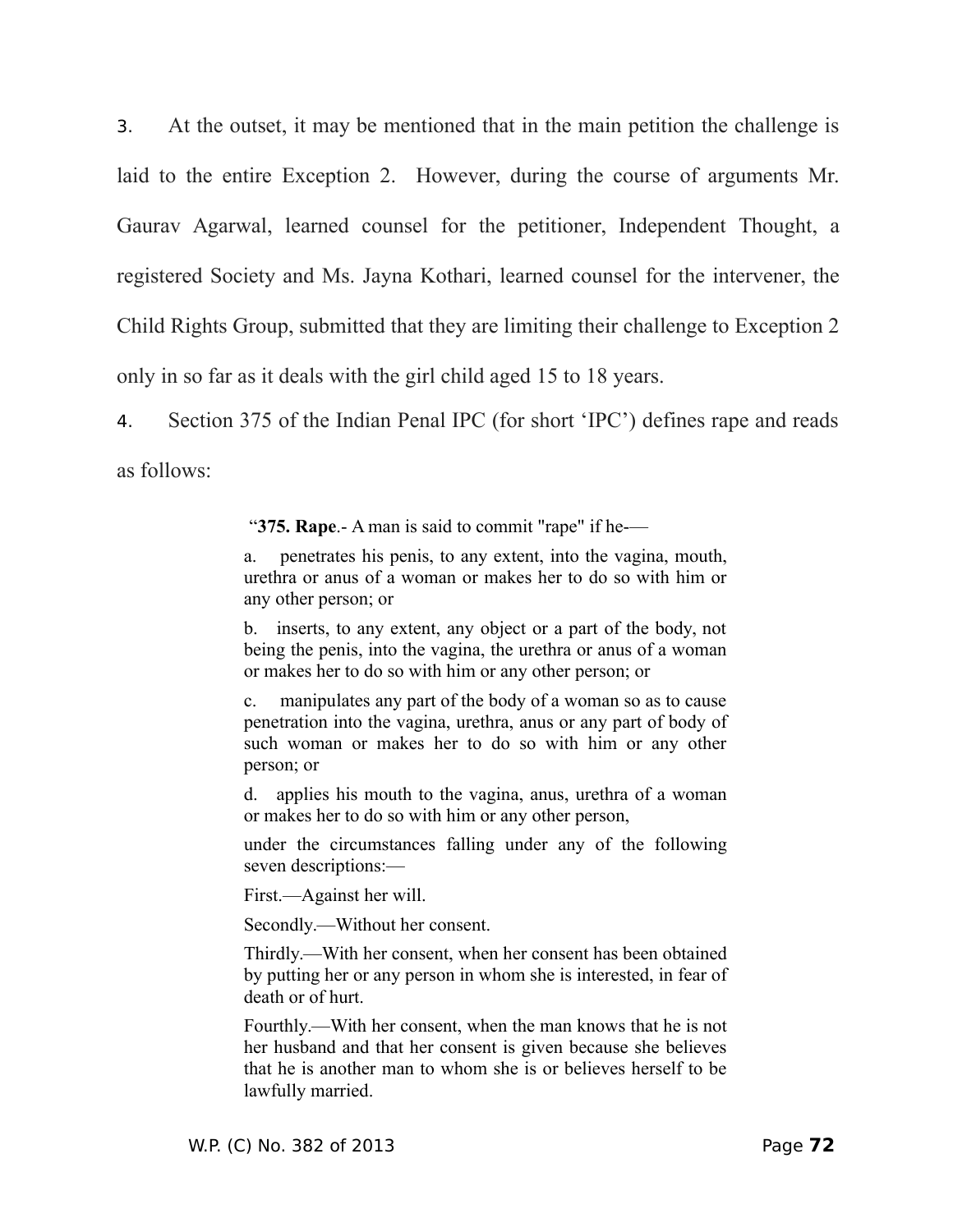Fifthly.—With her consent when, at the time of giving such consent, by reason of unsoundness of mind or intoxication or the administration by him personally or through another of any stupefying or unwholesome substance, she is unable to understand the nature and consequences of that to which she gives consent.

Sixthly.—With or without her consent, when she is under eighteen years of age.

Seventhly.—When she is unable to communicate consent.

Explanation 1.—For the purposes of this section, "vagina" shall also include *labia majora*.

Explanation 2.—Consent means an unequivocal voluntary agreement when the woman by words, gestures or any form of verbal or non-verbal communication, communicates willingness to participate in the specific sexual act:

Provided that a woman who does not physically resist to the act of penetration shall not by the reason only of that fact, be regarded as consenting to the sexual activity.

Exception 1.—A medical procedure or intervention shall not constitute rape.

Exception 2.—Sexual intercourse or sexual acts by a man with his own wife, the wife not being under fifteen years of age, is not rape."

5. A husband who commits rape on his wife, as defined under Section 375 of the IPC, cannot be charged with the said offence as long as the wife is over 15 years of age. It may be made clear that this Court is not going into the issue of "marital rape" of women aged 18 years and above and the discussion is limited only to "wives" aged 15 to 18 years. A man is guilty of rape if he commits any act mentioned in Section 375 IPC, without the consent of the women if she is above 18 years of age. If a man commits any of the acts mentioned in Section 375 IPC, with a girl aged less than 18 years, then the act will amount to rape even if done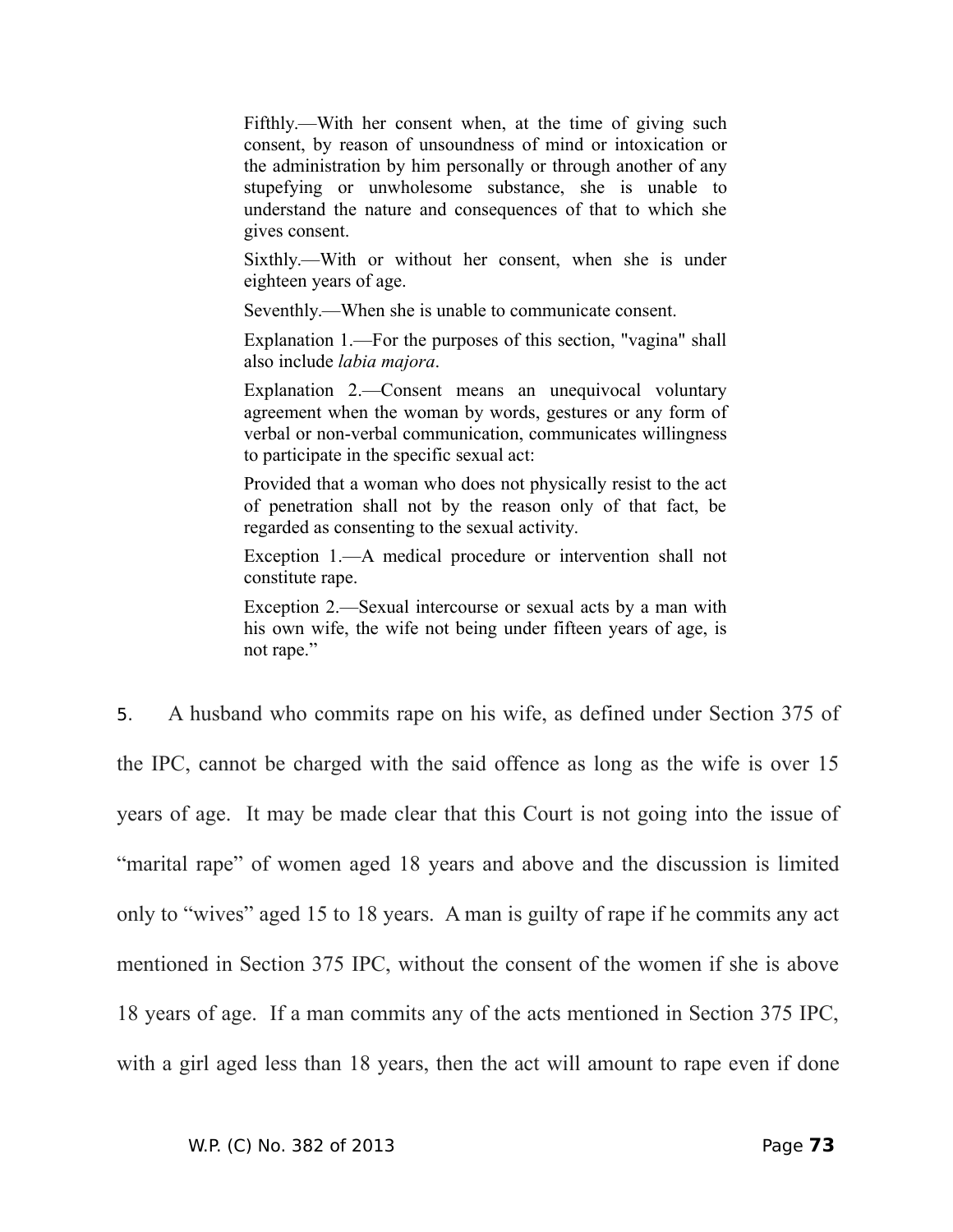with the consent of the victim. However, as per Exception 2 of Section 375 IPC, if the man is married to the woman and if the "wife" is aged more than 15 years then the man cannot be held guilty of commission of the offence defined under Section 375, whether the wife consented to the sexual act or not.

6. Section 375 of the IPC creates three classes of victims:

(i) The first class of victims are girls aged less than 18 years. In those cases, if the acts contemplated under Section 375 IPC are committed with or without consent of the victim, the man committing such an act is guilty of rape. (ii) The second class of victims are women aged 18 years or above. Such women can consent to having consensual sex. If the sexual act is done with the consent of the woman, unless the consent is obtained in circumstances falling under clauses thirdly, fourthly and fifthly of Section 375 IPC no offence is committed. The man can be held guilty of rape, only if the sexual act is done in absence of legal and valid consent.

(iii) The third category of victims is married women. The exception exempts a man from being charged and convicted under Section 375 IPC for any of the acts contemplated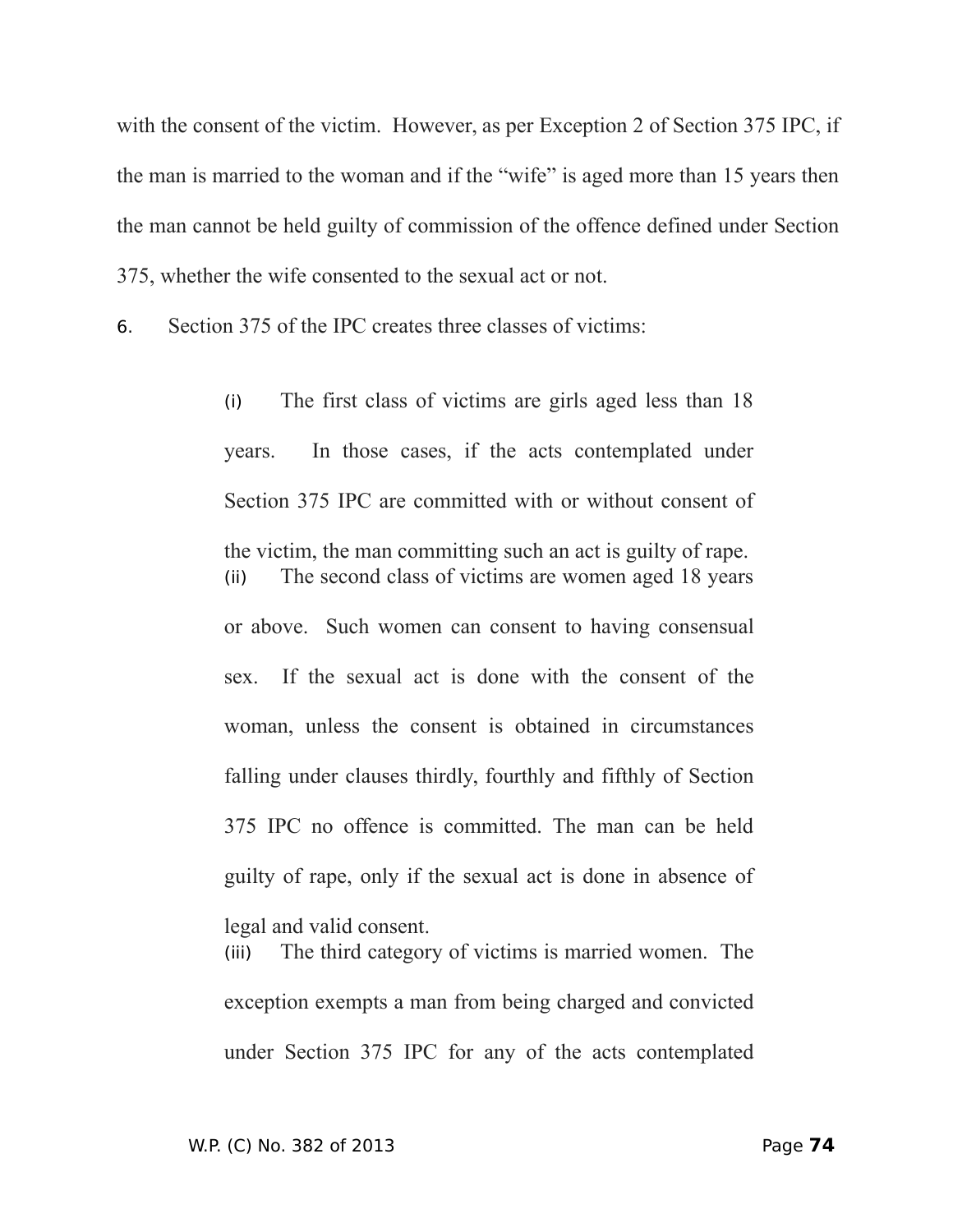under this section if the victim is his "wife" aged 15 years and above.

To put it differently, under Section 375 IPC a man cannot even have consensual sex with a girl if she is below the age of 18 years and the girl is by law deemed unable to give her consent. However, if the girl child is married and she is aged above 15 years, then such consent is presumed and there is no offence if the husband has sex with his "wife", who is above 15 years of age. If the "wife" is below 15 then the husband would be guilty of such an offence.

7. The issue is whether a girl below 18 years who is otherwise unable to give consent can be presumed to have consented to have sex with her husband for all times to come and whether such presumption in the case of a girl child is unconscionable and violative of Articles 14, 16 and 21 of the Constitution of India.

### **THE LEGISLATIVE BACKGROUND**

8. The IPC was enacted in the year 1860 and the age given in Exception 2 of Section 375 has been changed from time to time. Till 1929, no minimum age of marriage was legally fixed. It was only after passing of the Child Marriage Restraint Act, 1929 (for short 'the Restraint Act') that the minimum age for marriage was fixed. The Restraint Act was repealed by the Prohibition of Child Marriage Act, 2006 (for short 'the PCMA'). A chart showing the ages of consent,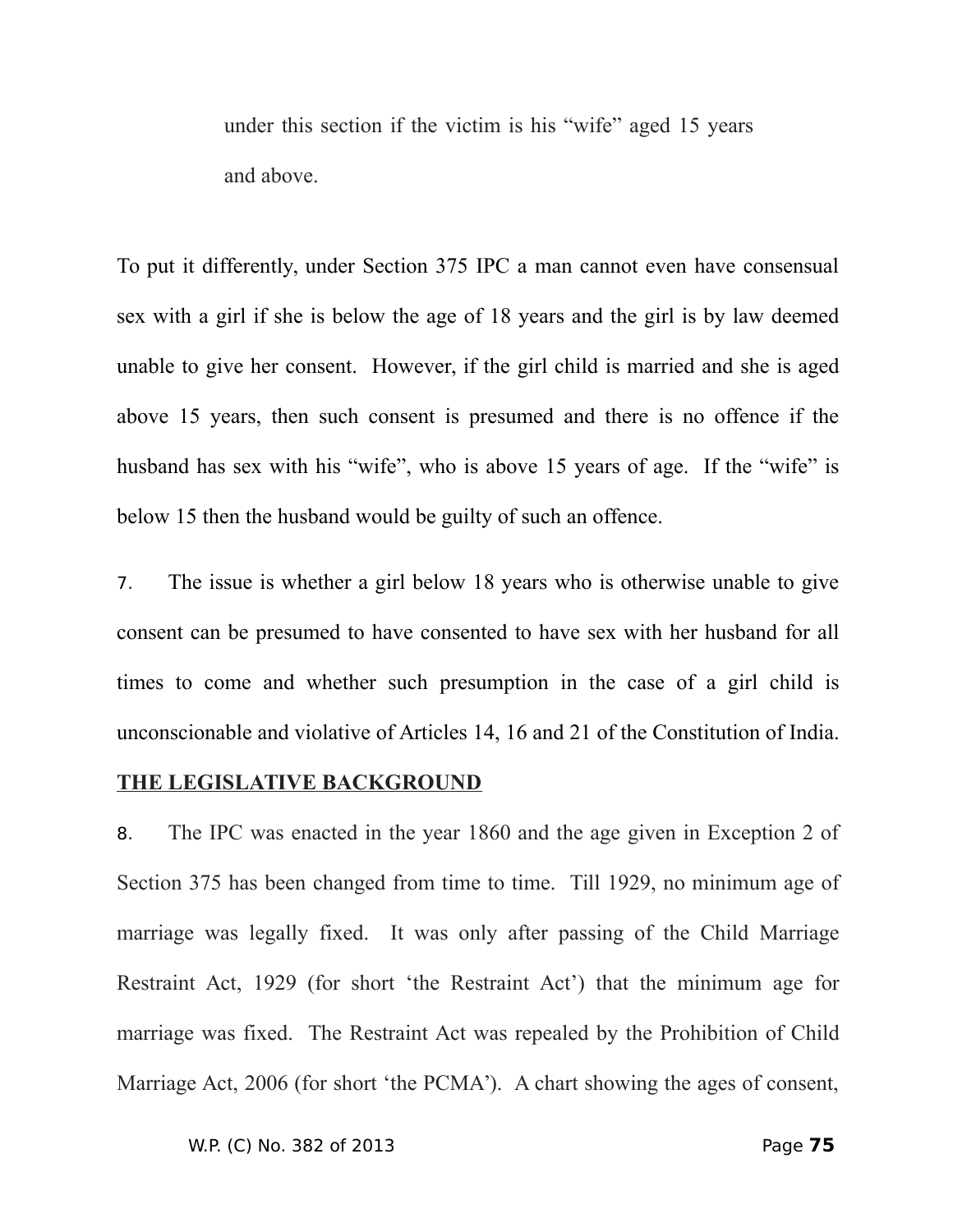from time to time, under clause Sixthly of Section 375 IPC, in Exception 2 to Section 375 IPC and the Restraint Act/PCMA is as follows:

| Year | <b>IPC</b>                                                       | Age of<br>Consent under<br>Section 375,<br>$6th$ Clause<br>I.P.C | Age under<br>Exception 2<br>to Sec. 375<br>I.P.C | Minimum<br>Age of<br>Marriage<br>under the<br>Restraint<br>Act/PCM<br>A |
|------|------------------------------------------------------------------|------------------------------------------------------------------|--------------------------------------------------|-------------------------------------------------------------------------|
| 1860 |                                                                  | 10 Years                                                         | 10 Years                                         |                                                                         |
| 1891 | Act 10 of 1891<br>(After the<br>Amendment of<br>IPC)             | 12 Years                                                         | 12 Years                                         |                                                                         |
| 1925 | (After the<br>Amendment of<br>IPC)                               | 14 Years                                                         | 13 Years                                         |                                                                         |
| 1929 | (After Passing of<br>Child Marriage<br>Restraint Act)            | 14 Years                                                         | 13 Years                                         | 14 Years                                                                |
| 1940 | After the<br>Amendment of the<br>I.P.C and Child<br>Marriage Act | 16 Years                                                         | 15 Years                                         | 15 Years                                                                |
| 1978 |                                                                  | 16 Years                                                         | 15 Years                                         | 18 Years                                                                |
| 2013 |                                                                  | 18 Years                                                         | 15 Years                                         | 18 Years                                                                |

9. A perusal of the aforementioned chart clearly shows that when the IPC was originally enacted in the year 1860, the age of consent under clause Sixthly of Section 375 IPC and under Exception 2 of Section 375 IPC was 10 years. In this regard, the IPC was amended in 1891 and the age under both the provisions was raised to 12 years. In 1925, the age of consent was raised under clause Sixthly to 14 years but under the Exception 2 the age was retained at 13 years. In 1929, the Child Marriage Restraint Act was enacted. Section 3 of this Act provided that the

W.P. (C) No. 382 of 2013 Page **76**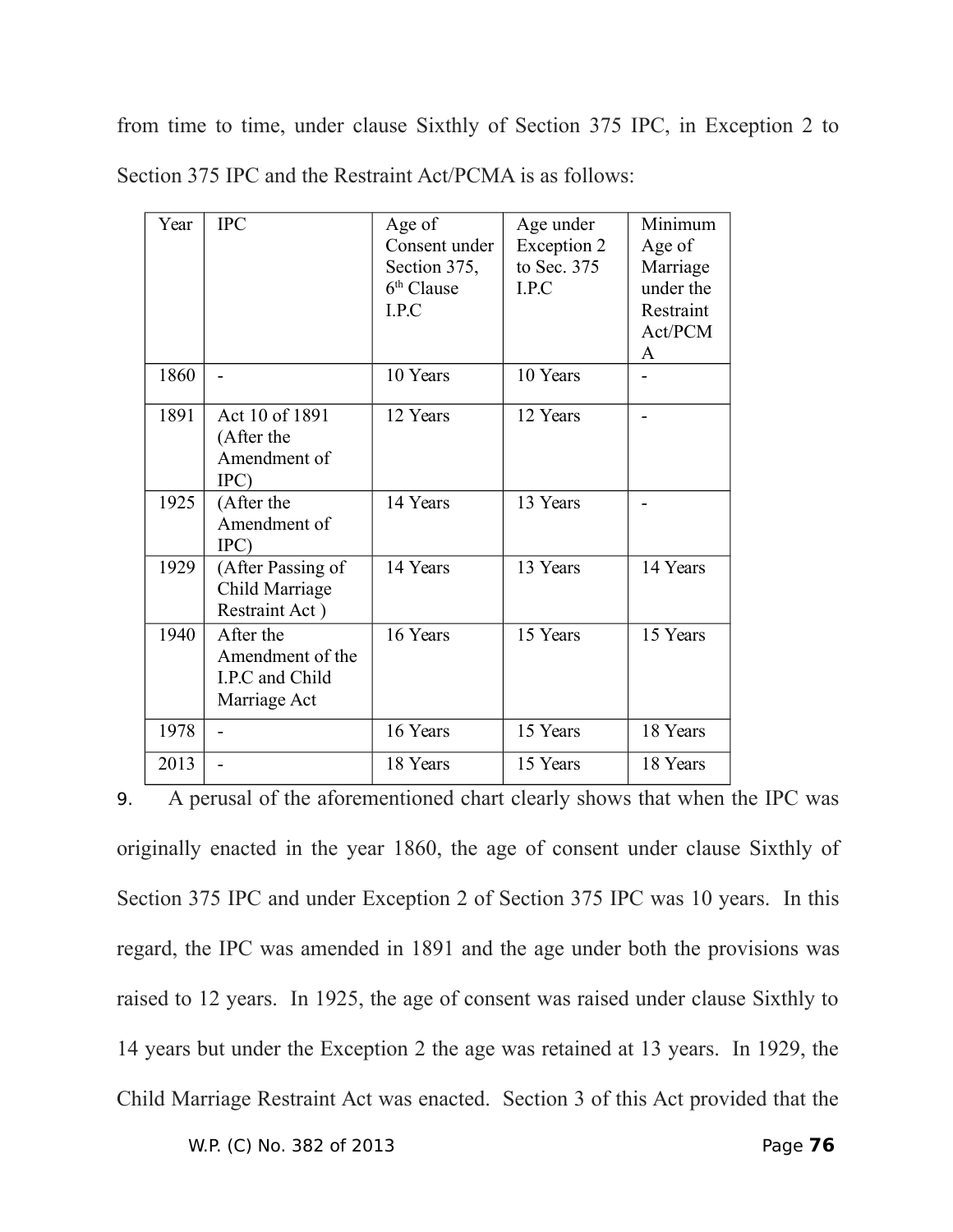minimum age of the girl child, to be eligible for marriage, was 14 years. In 1940, the IPC was again amended and the age of consent under clause Sixthly was raised to 16 years, but under Exception 2 to Section 375 IPC, the age was raised to 15 years and the minimum age of marriage under the Restraint Act was also 15 years. In 1978, the IPC was again amended and the age of consent was raised to 16 years but under Exception 2 to Section 375 IPC, no change was made. In 1978, the minimum age for marriage of the girl child was raised to 18 years but no consequential amendment was made in the IPC. In 2013, after the unfortunate "Nirbhaya" incident took place, the Parliament raised the age of consent under clause Sixthly to 18 years. The minimum age for marriage of a girl child remained at 18 years, but no change was made in Exception 2 to Section 375 IPC and a girl child who was married before the minimum age of marriage, could be subjected to sexual intercourse (forcible or otherwise) by her husband and if she was over 15 years of age, the husband could not be charged with any offence.

10. At this stage, reference may be made to the Hindu Marriage Act. In the Hindu Marriage Act, as originally enacted in 1955, the minimum age for marriage of a bride was 15 years and of a groom 18 years. The Hindu Marriage Act was amended in 1978 and the minimum age of marriage for a bride was enhanced to 18 years and for a groom to 21 years. Identical amendment was made in the Restraint Act.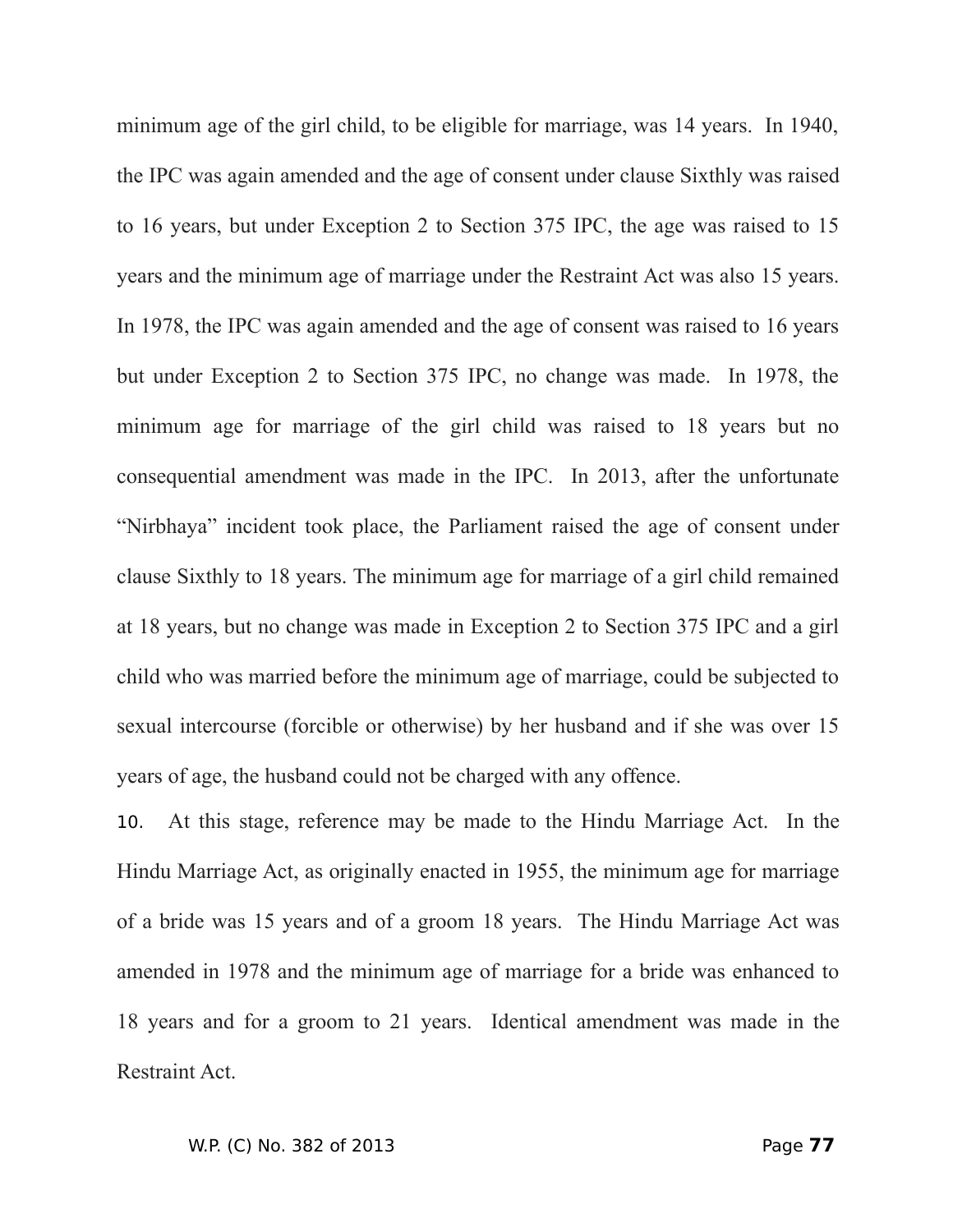11. The Child Marriage Restraint Act, 1929 was repealed by the Prohibition of

Child Marriage Act, 2006 and this Act defines a child as follows:

"**2. Definitions**.—In this Act, unless the context otherwise requires,—

(e) "child" means a person who, if a male, has not completed twenty-one years of age, and if a female, has not completed eighteen years of age."

12. Section 3 of the PCMA makes child marriages voidable at the option of the

contracting party who is a child and reads as follows:

"**3. Child marriages to be voidable at the option of contracting party being a child.**—(1) Every child marriage, whether solemnised before or after the commencement of this Act, shall be voidable at the option of the contracting party who was a child at the time of the marriage:

Provided that a petition for annulling a child marriage by a decree of nullity may be filed in the district court only by a contracting party to the marriage who was a child at the time of the marriage.

(2) If at the time of filing a petition, the petitioner is a minor, the petition may be filed through his or her guardian or next friend alongwith the Child Marriage Prohibition Officer.

(3) The petition under this section may be filed at any time but before the child filing the petition completes two years of attaining majority.

 (4) While granting a decree of nullity under this section, the district court shall make an order directing both the parties to the marriage and their parents or their guardians to return to the other party, his or her parents or guardian, as the case may be, the money, valuables, ornaments and other gifts received on the occasion of the marriage by them from the other side, or an amount equal to the value of such valuables, ornaments, other gifts and money:

Provided that no order under this section shall be passed unless the concerned parties have been given notices to appear before the district court and show cause why such order should not be passed."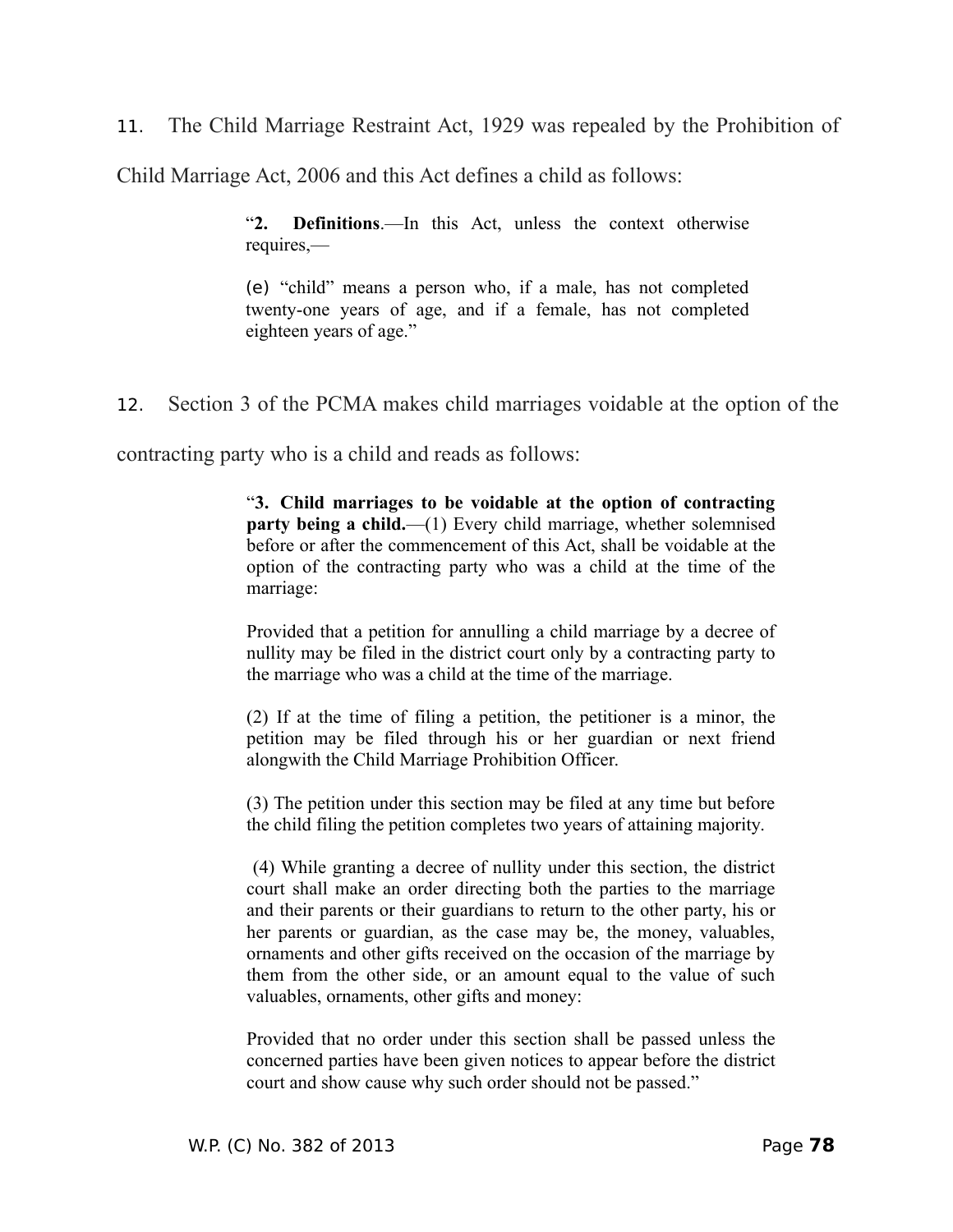13. It would be pertinent to note that under the Restraint Act the punishment under Section 3 for a male aged 18 years to 21 years, contracting a child marriage was simple imprisonment, which could extend up to 15 days or with fine up to Rs.1000/- or both and under Section 4, if a male over 21 years contracted a marriage with a female child, the punishment was simple imprisonment which could extend up to 3 months. Section 5 provided punishment of simple imprisonment up to 3 months and fine with regard to those who performed, conducted or directed any child marriage. Similar provisions existed in Section 6 with regard to the punishment of parents or guardians, who acted to promote child marriage or permitted it to be solemnized or negligently failed to prevent the child marriage to be solemnized. Surprisingly, the proviso to Section 6 provided that no women could be punished with imprisonment. The punishments provided under the Restraint Act were virtually illusory and no minimum punishment was prescribed.

14. The Restraint Act was repealed and replaced by the PCMA. The provisions of the PCMA are slightly more stringent. Under Section 9 of the PCMA, if a male adult above 18 years of age contracts a child marriage, he can be sentenced to rigorous imprisonment up to 2 years or fine which may extend up to one lakh rupees or both. However, no minimum sentence is provided even under this Act. Section 10 of the PCMA provides punishment for those persons who perform,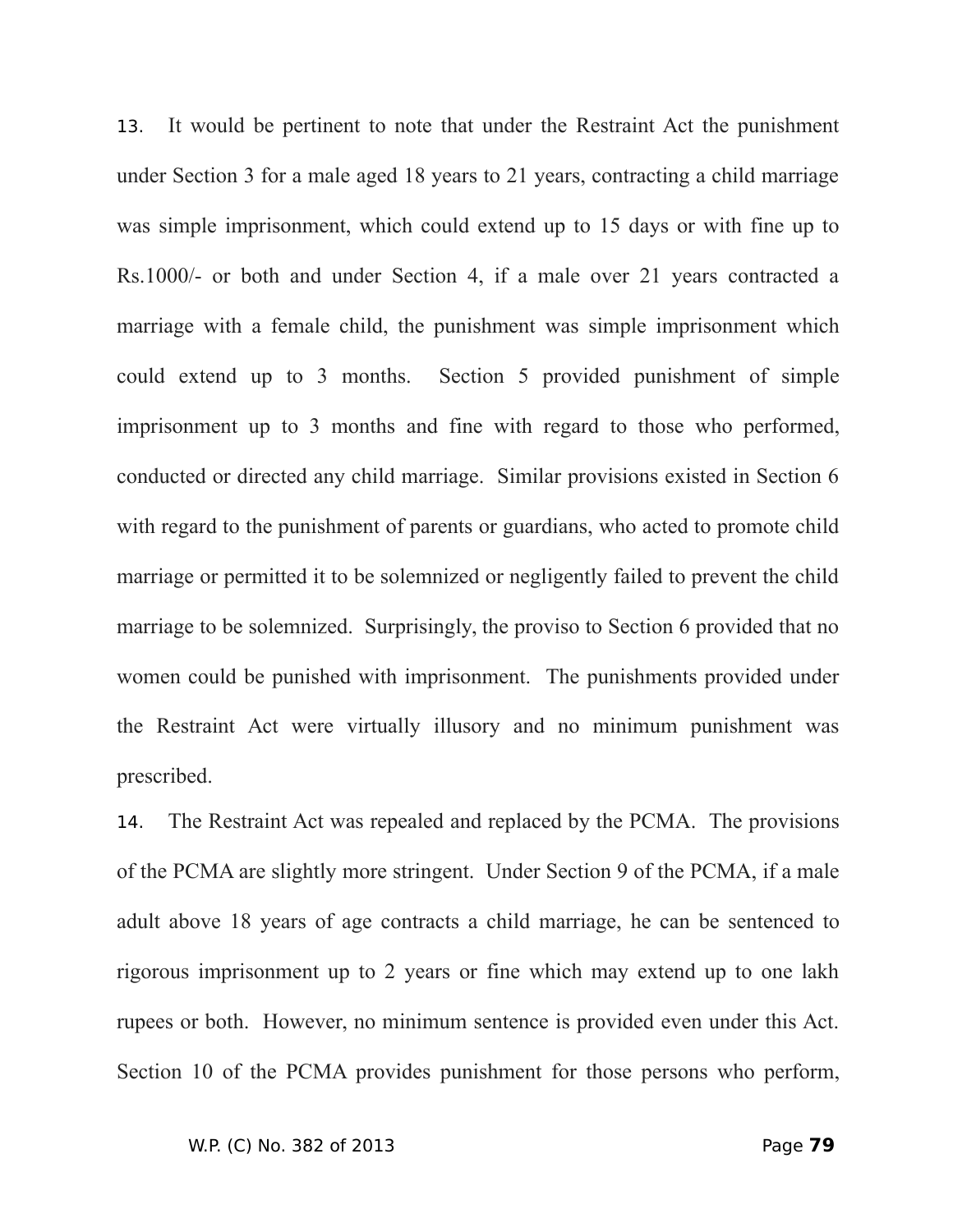conduct, direct or abet a child marriage and the same sentence is provided. As far as the guardians and parents are concerned, the punishment for them is provided under Section 11 and it is the same. Again, the proviso lays down that no woman shall be punishable with imprisonment. Though this Court is not dealing with this question directly in the present petition, it is obvious that a woman would be placed in the forefront by any person who gets a child marriage conducted. Such a woman cannot be sentenced to undergo imprisonment and at the most, a fine can be levied. The punishments provided are neither sufficiently punitive nor deterrent. Therefore, the PCMA has been breached with impunity. I think the time has come when this Act needs serious reconsideration, especially in view of the harsh reality that a lot of child trafficking is taking place under the garb of marriage including child marriage. More stringent punishments should be provided and some minimum punishment should definitely be provided especially to those mature adults who promote such marriages and who perform, conduct, direct or abet any such marriage. Otherwise, this legislation will never act as a sufficient deterrent to prevent or even reduce child marriages.

15. Under Section 2(k) of the Juvenile Justice (Care and Protection of Children) Act, 2000, a "juvenile" or "child" was defined to mean a person, who had not completed 18 years of age. The Juvenile Justice (Care and Protection of Children)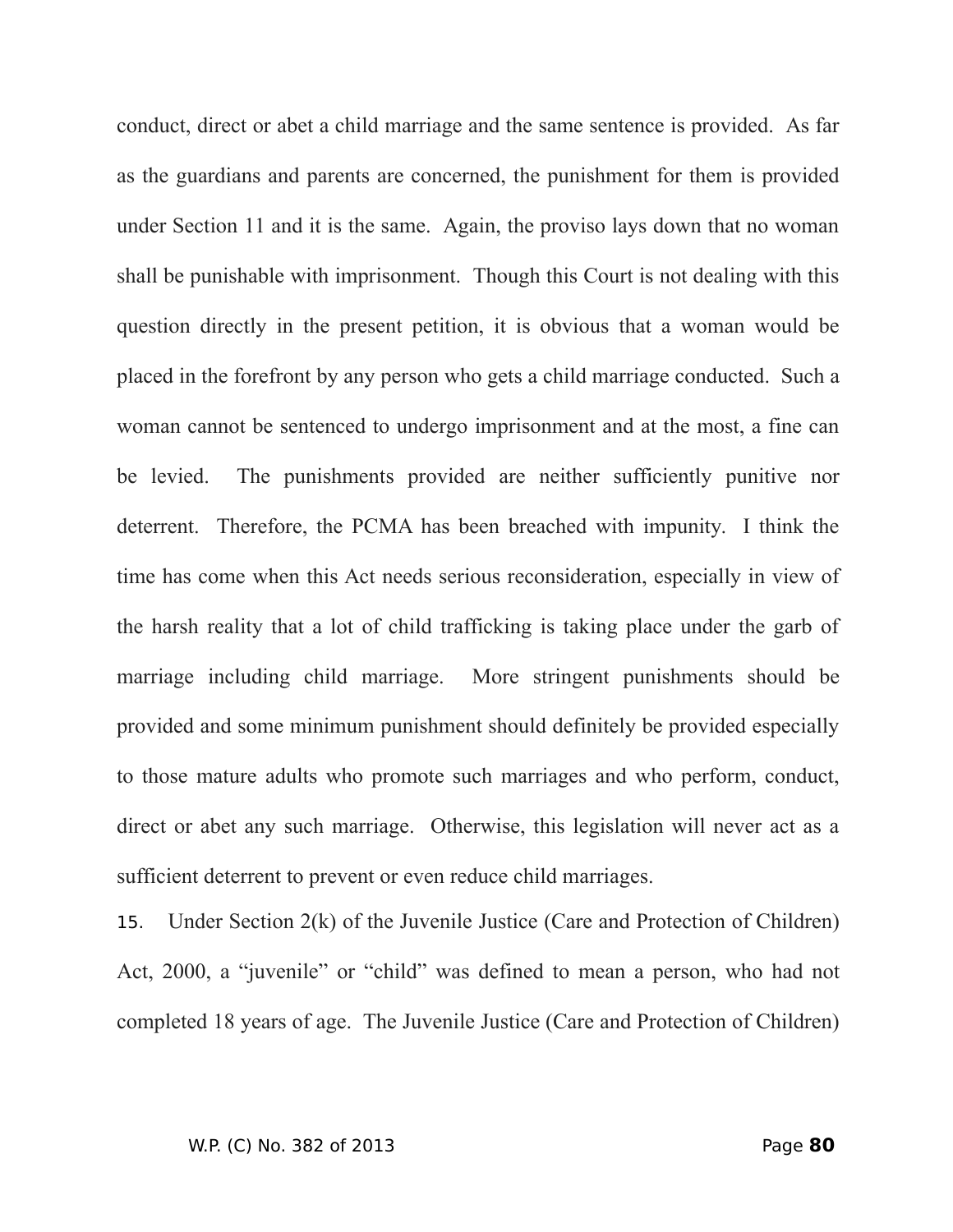Act, 2015 defines a child under section 2(12) to mean a person who has not completed 18 years of age.

16. Under the Protection of Women from Domestic Violence Act, 2005, a child has been defined under Section 2(b) to mean any person below the age of 18 years. 17. Section 2(vii) of the Dissolution of Muslim Marriages Act, 1939 entitles a women married under Muslim law to obtain a decree of dissolution of marriage if she is given in marriage by her father or other guardian before she attained the age of 15 years and she repudiates the marriage before attaining the age of 18 years provided that the marriage has not been consummated. This provision deals with girls below the age of 15 years who are got married. Such a girl is required to repudiate her marriage before she attains majority and she can only repudiate the marriage if the marriage has not been consummated. This virtually makes mockery of the PCMA. Therefore, even in a marriage which is void under PCMA, the girl will have to obtain a decree for dissolution of her marriage, that too before she attains the age of majority and only if the marriage has not been consummated. Another anomalous situation is that if the husband has forcible sex with such a girl, the marriage is consummated and the girl child is deprived of her right to get the marriage annulled.

18. Similarly under Section 13(2)(iv) of the Hindu Marriage Act, 1955, a Hindu girl can file a petition for divorce on the ground that her marriage, whether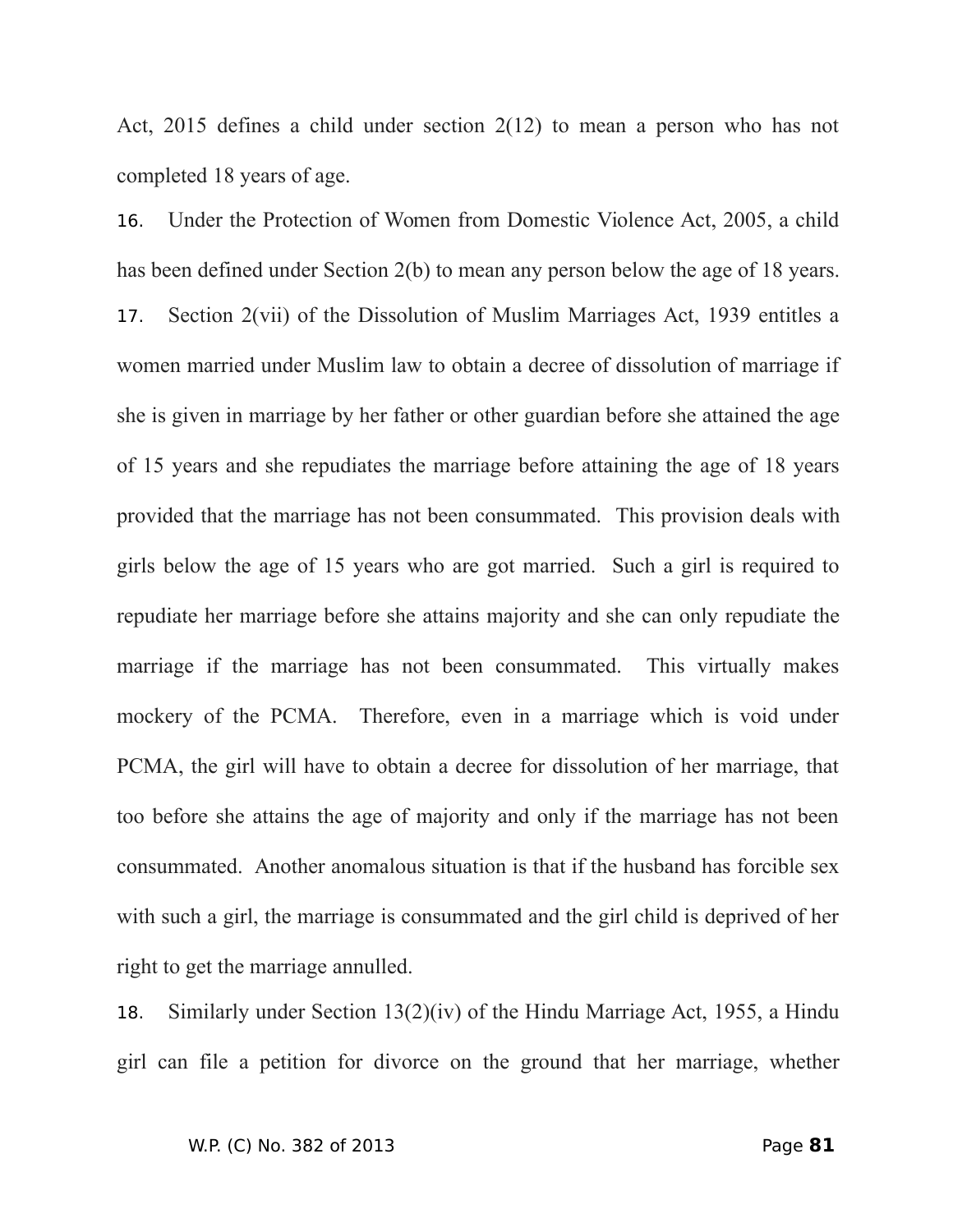consummated or not, was solemnized before she attained the age of 15 years and she has repudiated her marriage after attaining the age of 15 years but before attaining the age of 18 years. This is also not in consonance with the provisions of PCMA, according to which marriage of a child bride below the age of 15 years is void and there is no question of seeking a divorce. A void marriage is no marriage. Another anomaly is that whereas a child bride, who is above 15 years under PCMA, can apply for annulment of marriage up to the age of 20 years, under Section 13(2)(iv) of the Hindu Marriage Act, a child bride under the age of 15 years must repudiate the marriage after attaining the age of 15 years but before she attains the age of 18 years, i.e. even before she attains majority. The question that remains unanswered is who will represent or help this child, who has been forced to marry to approach the Courts.

19. It is obvious that while making amendments to various laws, some laws are forgotten and consequential amendments are not made in those laws. After the PCMA was enacted both the Hindu Marriage Act, 1955 and the Dissolution of Muslim Marriages and Divorce Act, 1939 also should have been suitably amended, but this has not been done. In my opinion, the PCMA is a secular Act applicable to all. It being a special Act dealing with children, the provisions of this Act will prevail over the provisions of both the Hindu Marriage Act and the Muslim Marriages and Divorce Act, in so far as children are concerned.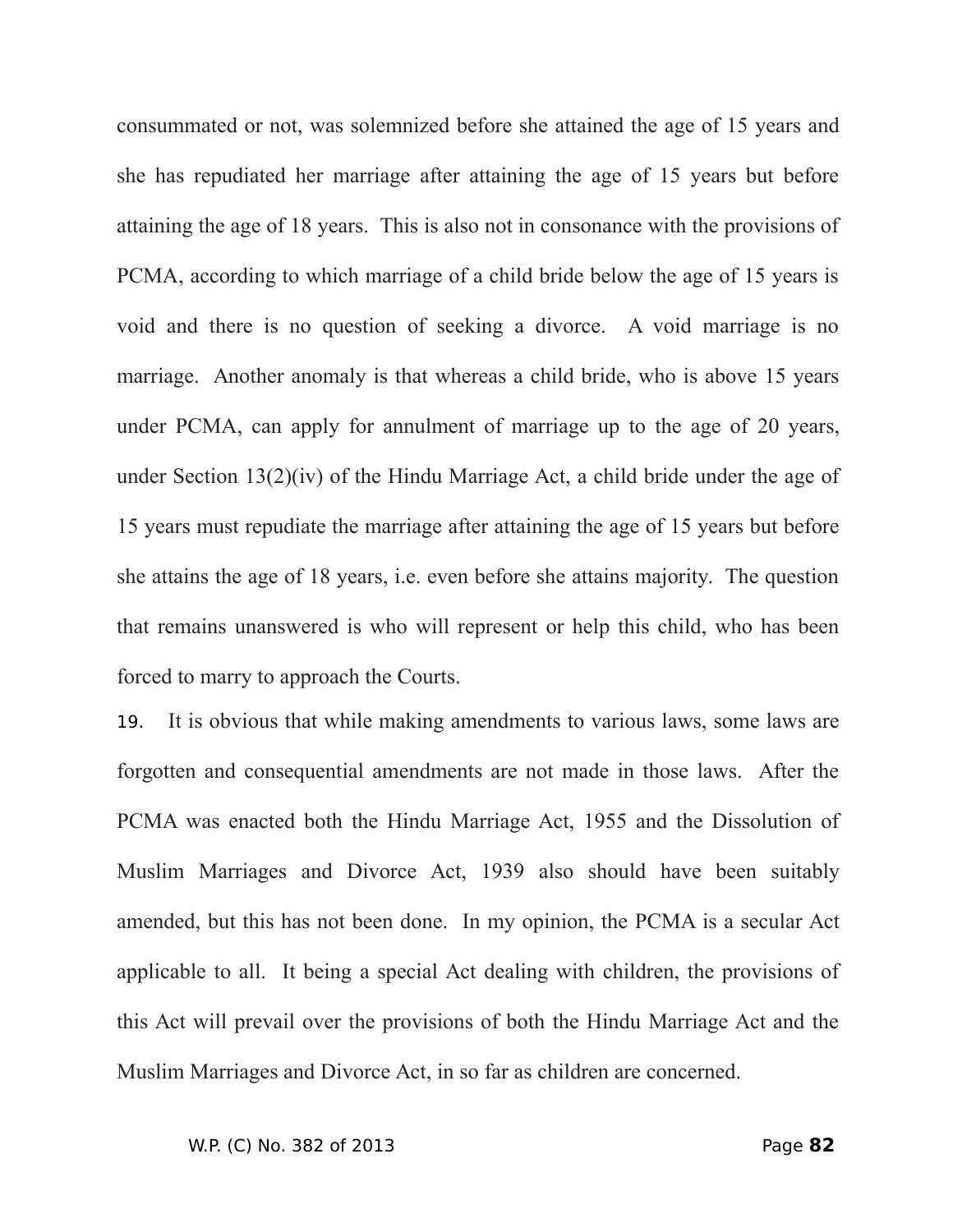20. Section 3 of the Majority Act, 1875 provides that a person shall attain the age of majority on completing the age of 18 years and not before. It would, however, be pertinent to mention that Section 2 of the Indian Majority Act contains a non-obstante clause excluding laws relating to marriage, divorce, dower and adoption from the provisions of that Act. Under Section 4(i) of the Guardians and Wards Act, 1890 a minor has been defined to mean a person, who has not attained majority under the Majority Act. Under Section 4(a) of the Hindu Minority and Guardianship Act, 1956 a minor has been defined to mean a person who has not completed the age of 18 years. Under the Representation of the People Act, 1951 a person is entitled to vote only after he attains the age of 18 years.

21. Under the provisions of the aforesaid Acts a person, who is a minor and not a major, is not entitled to deal with his property. The property of such a minor can be sold or transferred only if such sale or transfer is for the benefit of the minor and after the permission of the court. Section 11 of the Indian Contract Act, 1872 provides that only a person who has attained the age of majority and is of a sound mind is competent to enter into a contract. A contract entered into by a minor is treated to be a void contract.

22. Keeping in view the mounting crimes against children, regardless of the sex of the victim, Parliament enacted the Protection of Children from Sexual Offences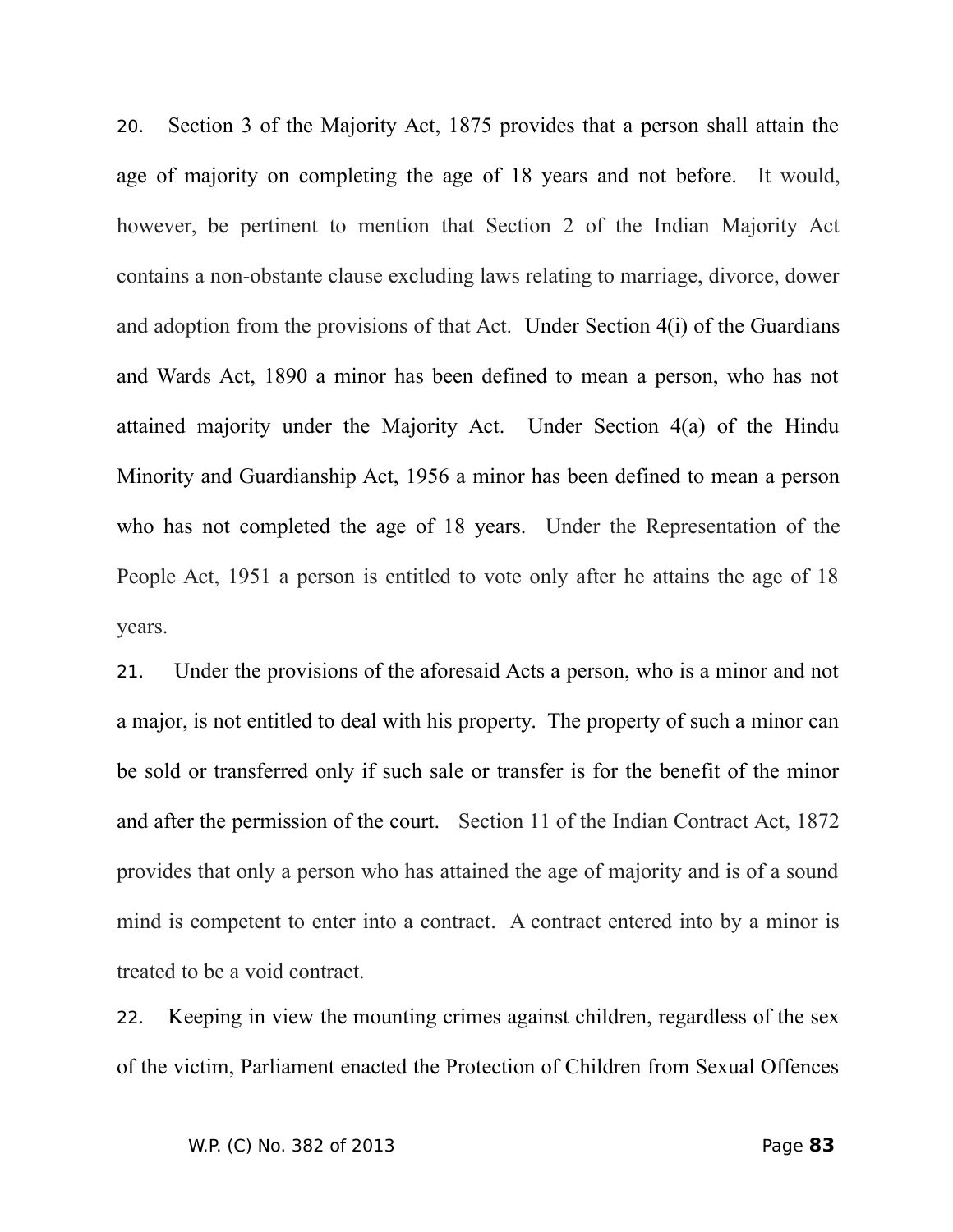Act, 2012 (for short 'POCSO'), which came into force on 14.11.2012. The

Statement of Objects and Reasons of this Act reads as follows:

"**STATEMENT OF OBJECTS AND REASONS** 1. Article 15 of the Constitution, *inter alia*, confers upon the State powers to make special provision for children. Further, article 39, *inter alia*, provides that the State shall in particular direct its policy towards securing that the tender age of children are not abused and their childhood and youth are protected against exploitation and they are given facilities to develop in a healthy manner and in conditions of freedom and dignity.

2. The United Nations Convention on the Rights of Children, ratified by India on 11th December, 1992, requires the State Parties to undertake all appropriate national, bilateral and multilateral measures to prevent (a) the inducement or coercion of a child to engage in any unlawful sexual activity; (b) the exploitative use of children in prostitution or other unlawful sexual practices; and (c) the exploitative use of children in pornographic performances and materials.

3. The data collected by the National Crime Records Bureau shows that there has been increase in cases of sexual offences against children. This is corroborated by the 'Study on Child Abuse: India 2007' conducted by the Ministry of Women and Child Development. Moreover, sexual offences against children are not adequately addressed by the existing laws. A large number of such offences are neither specifically provided for nor are they adequately penalised. The interests of the child, both as a victim as well as a witness, need to be protected. It is felt that offences against children need to be defined explicitly and countered through commensurate penalties as an effective deterrence.

4. It is, therefore, proposed to enact a self contained comprehensive legislation *inter alia* to provide for protection of children from the offences of sexual assault, sexual harassment and pornography with due regard for safeguarding the interest and well being of the child at every stage of the judicial process, incorporating child-friendly procedures for reporting, recording of evidence, investigation and trial of offences and provision for establishment of Special Courts for speedy trial of such offences.

5. The Bill would contribute to enforcement of the right of all children to safety, security and protection from sexual abuse and exploitation."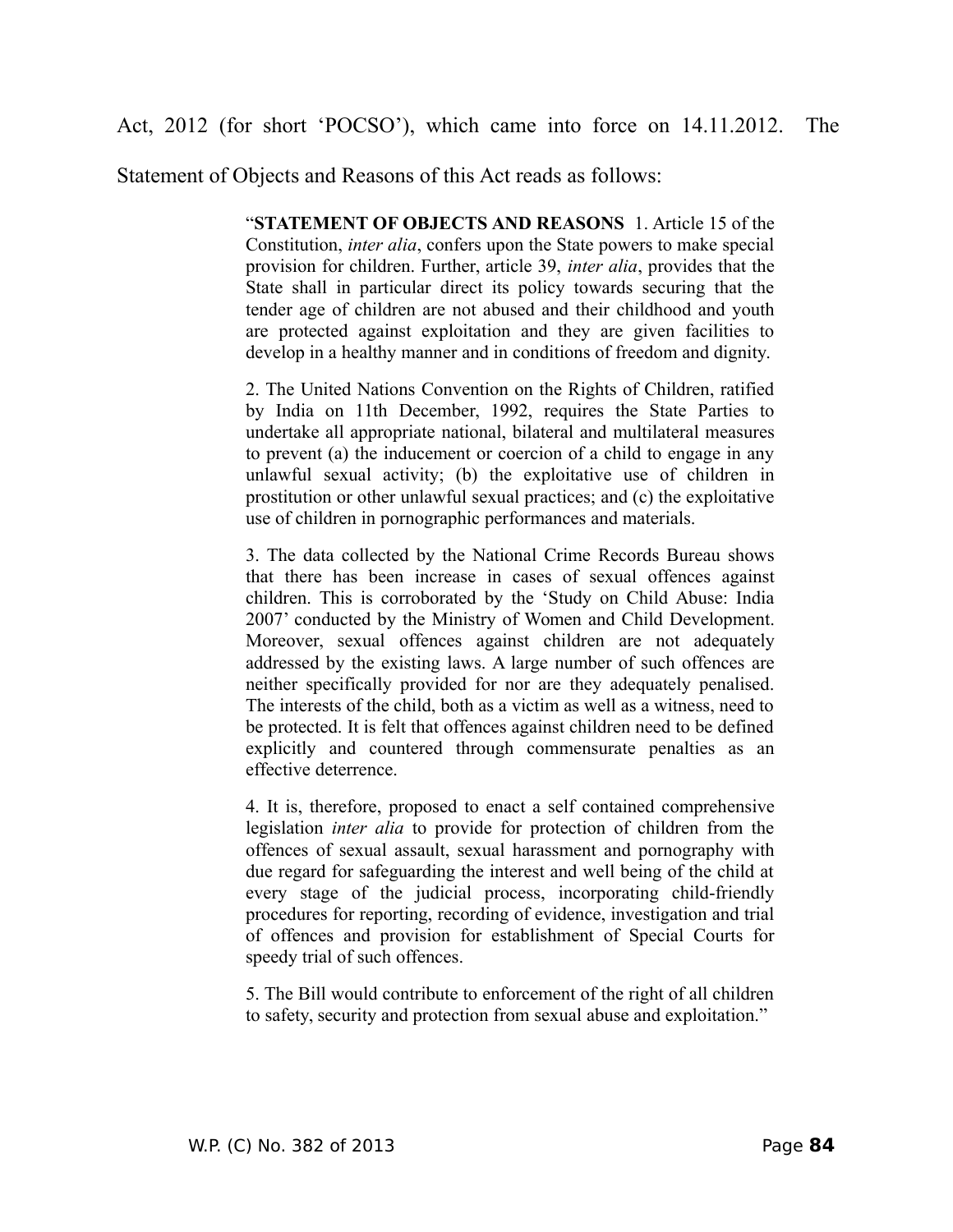23. POCSO is a landmark legislation for protection of child rights and to prevent the sexual abuse and exploitation of children. This Act deals with sexual offences committed against a child and a child has been defined to be a person below the age of 18 years under Section 2(d). POCSO does not define rape, but it defines penetrative sexual assault under Section 3 and aggravated penetrative sexual assault under Section 5 and the punishments are provided for them under Section 4 and 6 respectively. Section 7 of the POCSO defines sexual assault, Section 9 defines aggravated sexual assault and punishments for those offences are provided under Section 8 and 10 respectively. Section 11 defines sexual harassment and Section 12 provides the punishment for sexual harassment. Chapter III of the POCSO deals with use of children for pornographic purposes with which we are not concerned in the instant case. This Act creates Special Courts to deal with offences against children. Section 42 of the POCSO is very important for our purpose and it provides that where an offence is punishable both under POCSO and under IPC, then the offender found guilty would be liable for that punishment, which is more severe.

24. Section 42 and Section 42A of the POCSO read as follows:

"**42.Alternate punishment**. - Where an act or omission constitutes an offence punishable under this Act and also under sections 166A, 354A, 354B, 354C, 354D, 370, 370A, 375, 376, 376A, 376C, 376D, 376E or section 509 of the Indian Penal Code (45 of 1860), then, notwithstanding anything contained in any law for the time being in force, the offender found guilty of such offence shall be liable to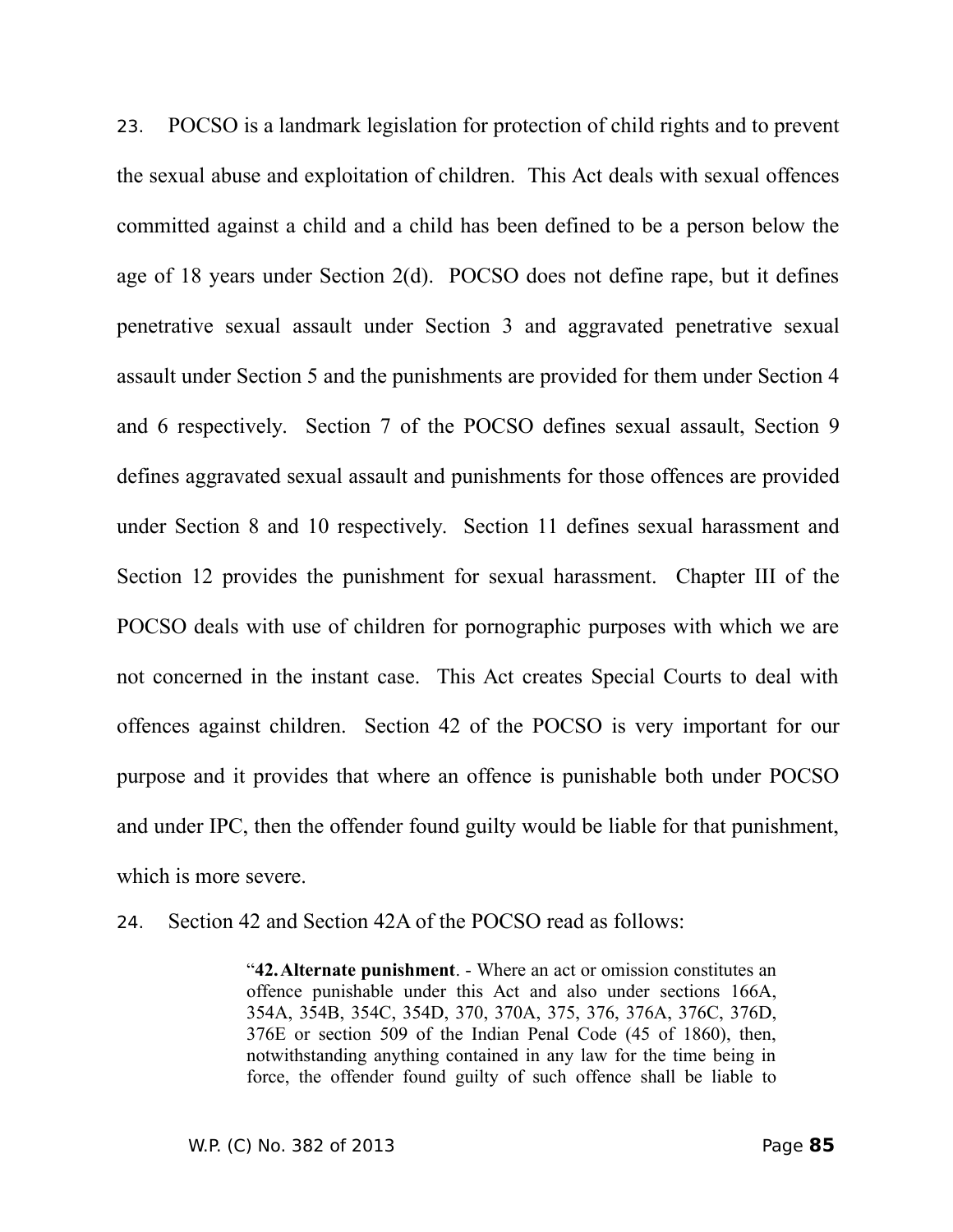punishment under this Act or under the Indian Penal Code as provides for punishment which is greater in degree."

"**42A. Act not in derogation of any other law.** – The provisions of this Act shall be in addition to and not in derogation of the provisions of any other law for the time being in force and, in case of any inconsistency, the provisions of this Act shall have overriding effect on the provisions of any such law to the extent of the inconsistency."

25. Section 42A provides that the provisions of POCSO shall be in addition to and not in derogation of the provisions of any other Act. Therefore, the legislature, in its wisdom, thought that POCSO would supplant and would be in addition to the other criminal provisions and where there was any inconsistency, the provisions of POCSO would override any other law to the extent of inconsistency.

26. Another important provision to which reference may be made is Section 198(6) of the Code of Criminal Procedure (for short 'the Code'). The same reads as follows:

#### "**198. Prosecution for offences against marriage**:

xxx xxx xxx

(6) No Court shall take cognizance of an offence under section 376 of the Indian Penal Code (45 of 1860), where such offence consists of sexual inter-course by a man with his own wife, the wife being under eighteen years of age, if more than one year has elapsed from the date of the commission of the offence."

The age "eighteen" was substituted for "fifteen" by Act 5 of 2009 w.e.f. 31.12.2009. A perusal of the aforesaid provision also makes it clear that a

W.P. (C) No. 382 of 2013 Page **86**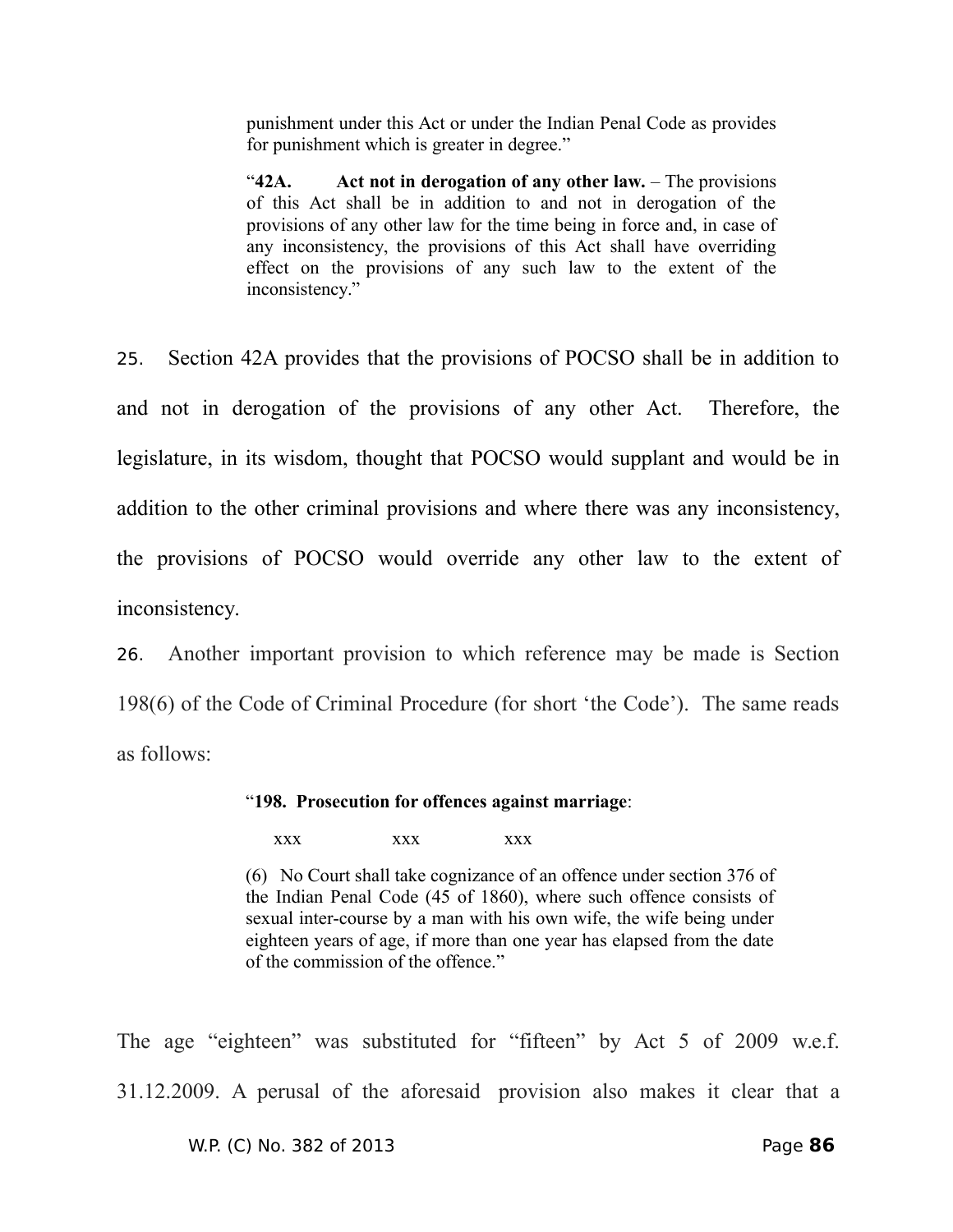complaint with regard to commission of offence under Section 375 IPC punishable under Section 376 IPC can be taken cognizance of by a court within one year of the commission of the offence even where "the wife" is below 18 years of age. It is, therefore, apparent that while amending Section 198 of the Code, the legislature was visualising that there can be marital rape with a "wife" aged less than 18 years but was prescribing a limitation of one year, for taking cognizance of such an offence. However, no consequential amendment was made to Exception 2 of Section 375 IPC.

### **WHO IS A CHILD?**

27. If one analyses the provisions of all the laws which have been referred to above, it is apparent that the legislature, in its wisdom, has universally enacted that a person below the age of 18 years is deemed to be a child unable to look after his or her own interests. It would be very important to note that, in 2013 the IPC was amended, post the unfortunate "Nirbhaya" incident and the age of consent under clause Sixthly of Section 375 IPC was increased to 18 years. The position as on date is that under the Protection of Children from Sexual Offences Act, 2012, Juvenile Justice (Care and Protection of Children) Act, Child Marriage Restraint Act, 1929, Protection of Women from Domestic Violence Act, 2005, The Majority Act, 1875, The Guardians and Wards Act, 1890, The Indian Contract Act, 1872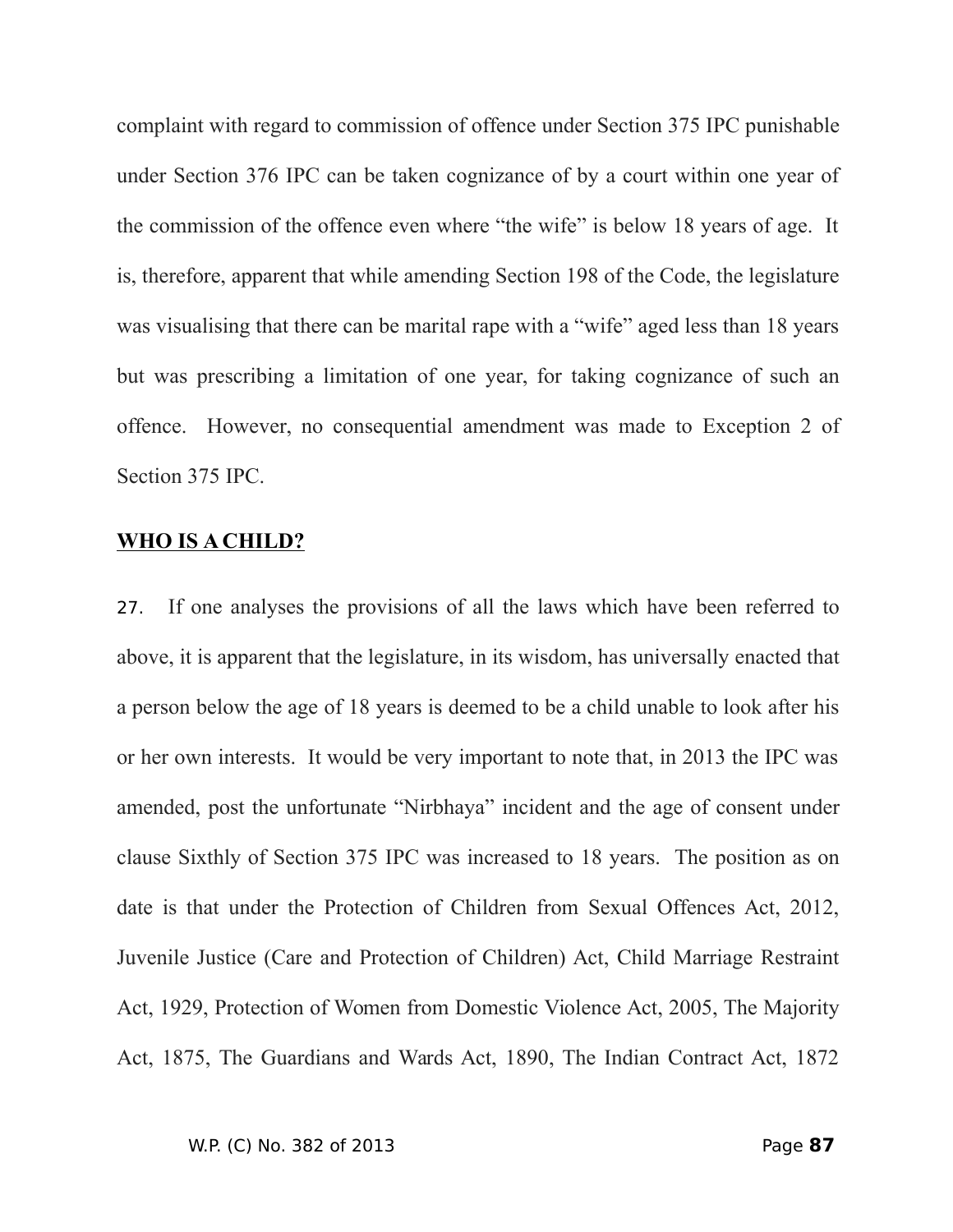and many other legislations, a person below the age of 18 years is considered to be a child unable to look after his or her own interests.

28. As far as marriage laws are concerned, as far back as 1978, the minimum age of marriage of a girl child was increased to 18 years. The Restraint Act, was replaced by the PCMA wherein also marriage of a girl child aged below 18 years is prohibited. However, Section 3 of the PCMA makes a child marriage voidable at the option of that party, who was a child at the time of marriage. The petition for annulling the child marriage must be filed within 2 years of the child attaining majority. Therefore, a girl who was married before she attained the age of 18 years, can get her marriage annulled before she attains the age of 20 years. Similarly, a male child can get the marriage annulled before attaining the age of 23 years. Even when the child is minor, a petition for annulment can be filed by the guardian or next friend of the child along with the Child Marriage Prohibition Officer. Unfortunately, both the number of prosecutions and the number of cases for annulment of marriage filed under PCMA are abysmally low.

#### **THE ILL EFFECTS OF A CHILD MARRIAGE**

29. A lot of material has been placed before us both by Mr. Gaurav Agarwal, learned counsel appearing for the petitioner and Ms. Jayna Kothari, learned Counsel appearing for the Intervener, to indicate that child marriage is not in the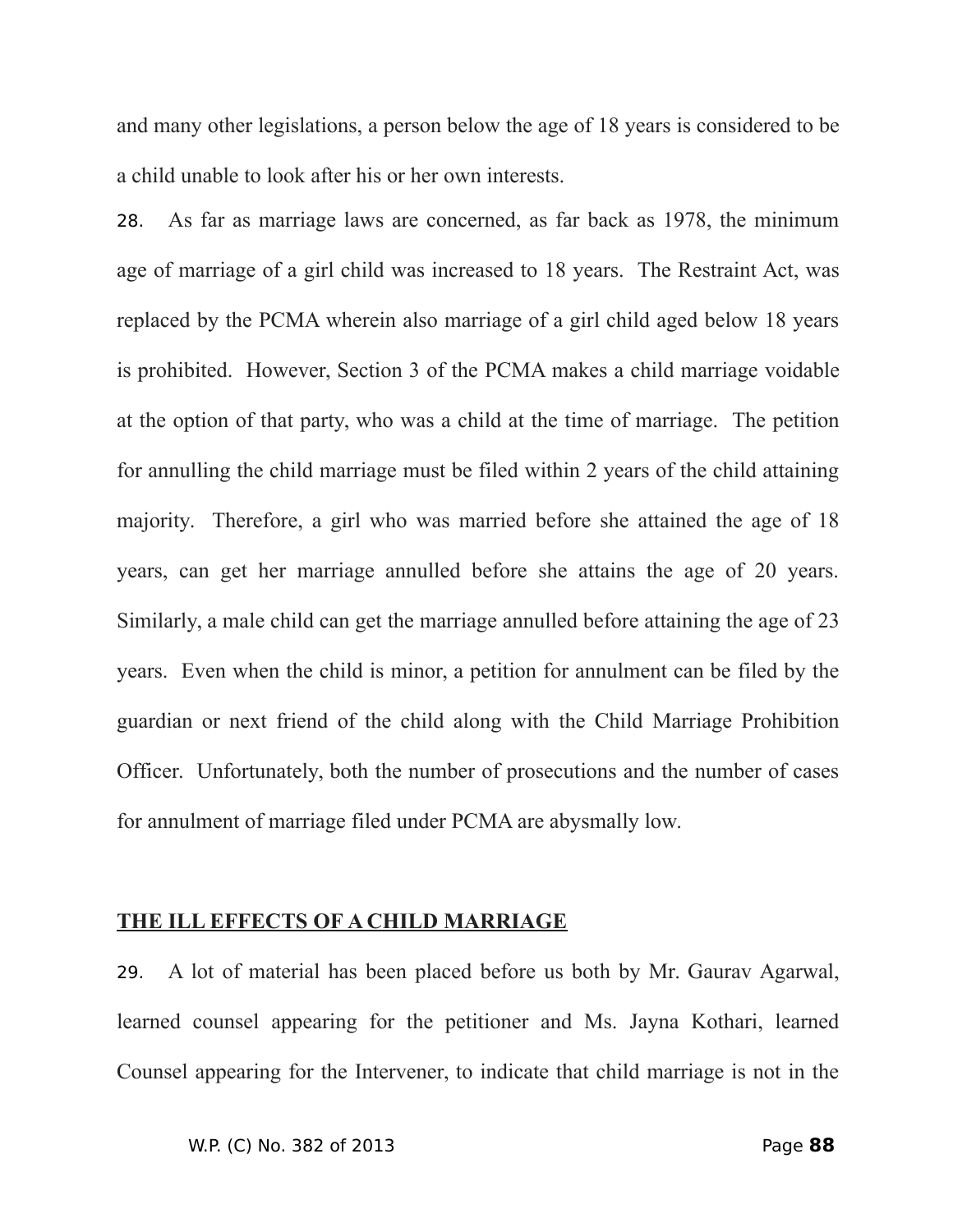interest of the girl child. In my opinion, it is not necessary to refer to all the material cited by learned counsel. The fact that child marriage is a reprehensible practice; that it is an abhorrent practice; that it violates the human rights of a child, cannot be seriously disputed. I am not oblivious to the harsh reality that most of the child brides are even below the age of 15 years. There is a practice in many parts of the country where children, both girls and boys, are married off, even before they attain puberty. They are innocent children, who do not even understand what marriage is. The practice which is widely prevalent is that a girl who is married pre-puberty is normally kept at her parents' home and is sent to her matrimonial home after she attains puberty in a ceremony which is commonly referred to as '*gauna*'. Can the marriage of a child aged 3-4 years, by any stretch of imagination, be called a legal and valid marriage?

30. A Child marriage will invariably lead to early child birth and this will adversely affect the health of the girl child. In a report by the UNICEF $32$ , there is an article on ending child marriage and the ill effects of child marriage have been set out thus:-

> "Married girls are among the world's most vulnerable people. When their education is cut short, girls lose the chance to gain the skills and knowledge to secure a good job and provide for themselves and their families. They are socially isolated. As I observed among my former schoolmates who were forced to get married, the consciousness of their isolation is in itself painful.

<span id="page-88-0"></span><sup>32</sup> Report of UNICEF "ON THE STATE OF THE WORLD'S CHILDREN 2016". A fair chance for girls - End Child Marriage by Angelique Kidjo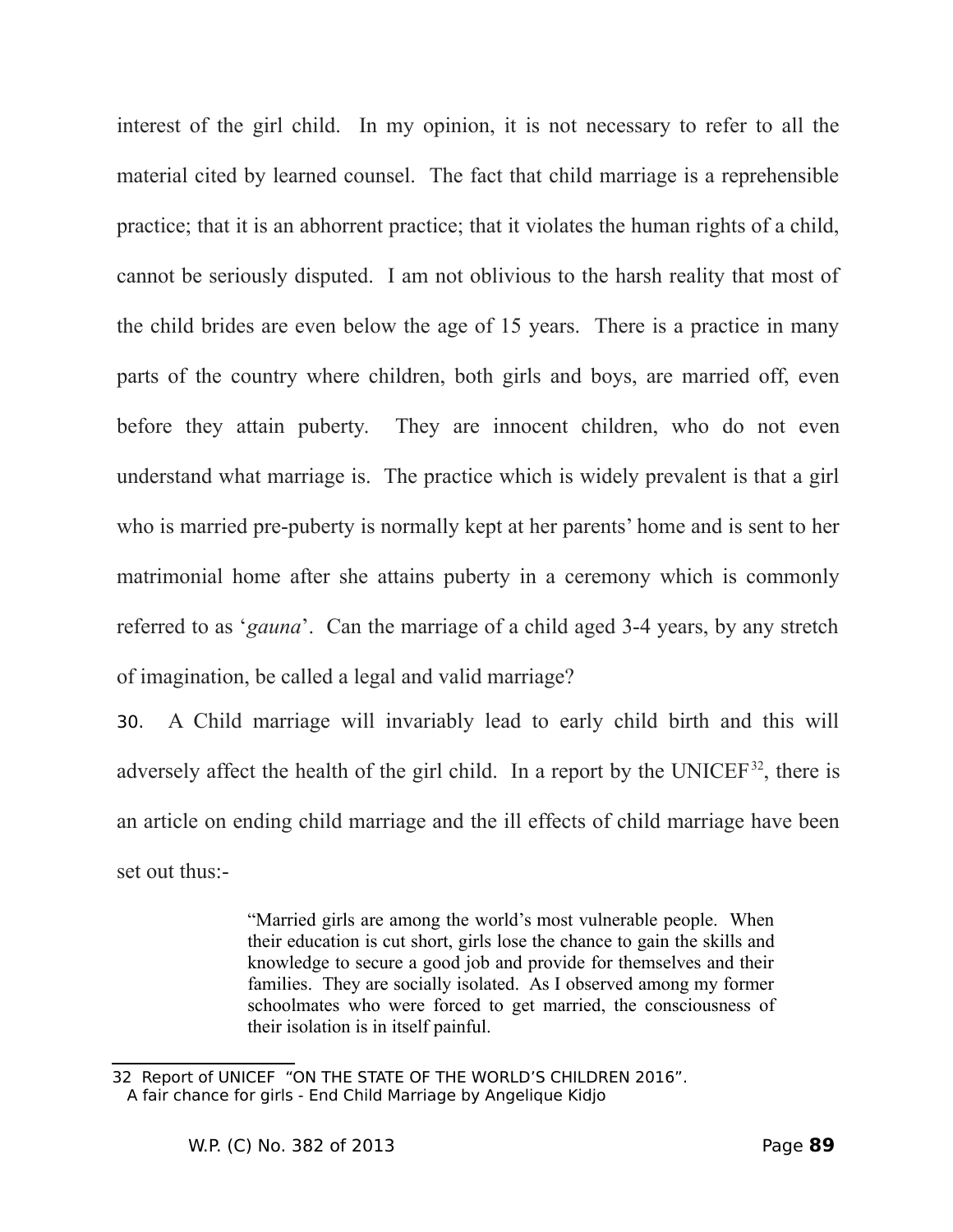Subordinate to their husbands and families, married girls are more vulnerable to domestic violence, and not in a position to make decisions about safe sex and family planning – which puts them at high risk of sexually transmitted infections, including HIV, and of pregnancy and childbearing before their bodies are fully mature. Already risky pregnancies become even riskier, as married girls are less likely to get adequate medical care. During delivery, mothers who are still children are at higher risk of potentially disabling complications, like obstetric fistula, and both they and their babies are more likely to die."

31. In a study conducted on child marriages in India, based on the census of 2011[33](#page-89-0), it was found that 3% girls in the age group of 10 to 14 years were got married and about 20% girls were married before attaining the age of 19 years. Unfortunately, this report deals with girls below the age of 19 years and not 18 years, but the report does indicate that more than 20% girls in this country are married before attaining the age of 18 years. Therefore, more than one out of every 5 marriages violates the provisions of the PCMA and the Hindu Marriage Act, 1955.

32. The World Health Organisation, in a Report<sup>[34](#page-89-1)</sup> dealing with the issue of child brides found that though 11% of the births worldwide are amongst adolescents, they account for 23% of the overall burden of diseases. Therefore, a child bride is more than doubly prone to health problems than a grown up woman.

<span id="page-89-0"></span><sup>33</sup> A Statistical analysis of CHILD MARRIAGE IN INDIA, Based on Census 2011 published by Young Lives and National Commission for Protection of Child Rights (NCPCR)

<span id="page-89-1"></span><sup>34</sup> World Health Organisation Report on "Early Marriages, Adolescent and Young Pregnancies", Sixty- Fifth World Health Assembly dated 16<sup>th</sup> March, 2012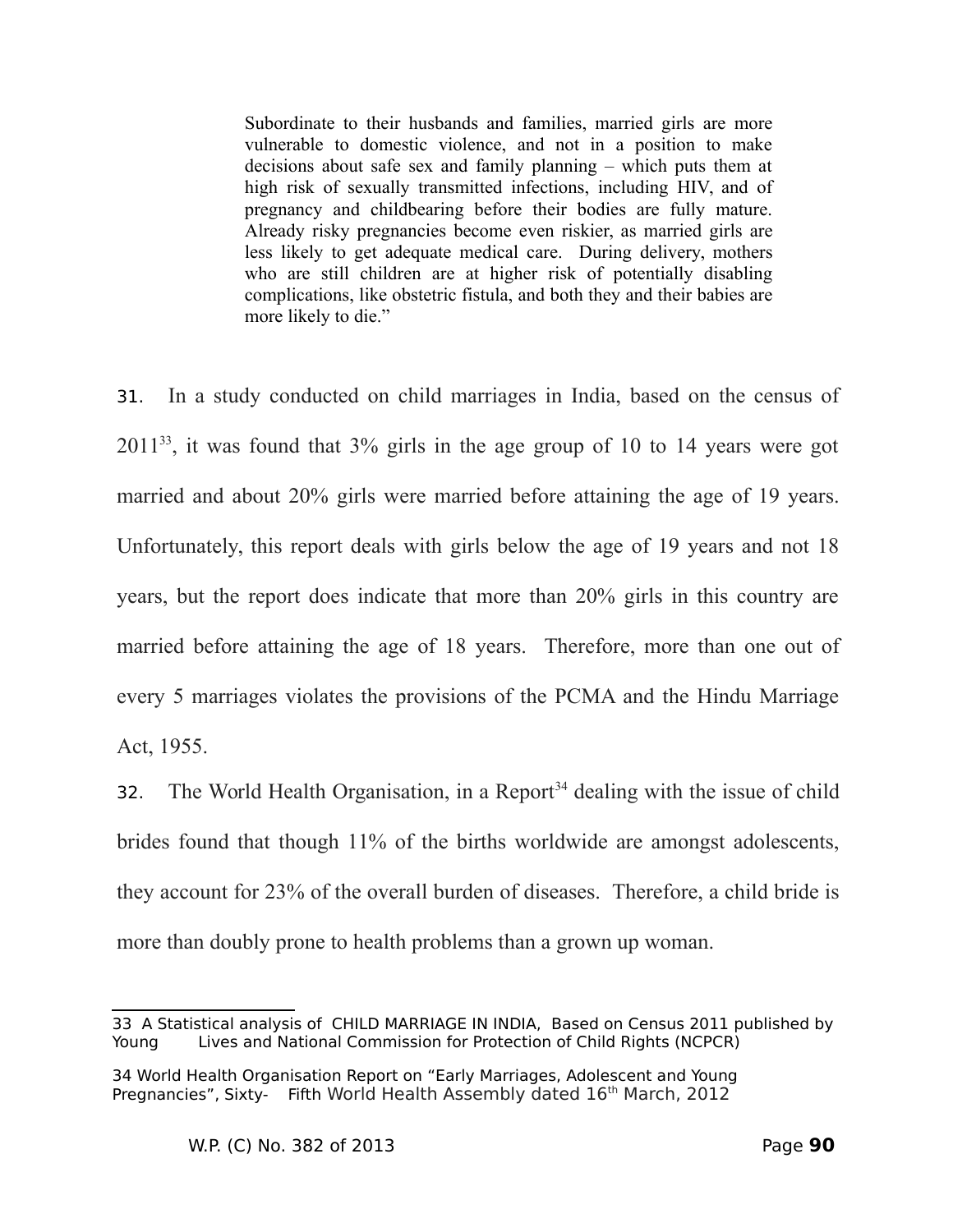33. In the Report of the Convention on the Rights of the Child<sup>[35](#page-90-0)</sup>, certain recommendations have been made and the relevant portion of the Report is as follows:-

## "**Harmful Practices**

**51**. The Committee is deeply concerned at the high prevalence of child marriages in the State party, despite the enactment of the Prohibition of Child Marriage Act (PCMA, 2006). It is further concerned at barriers impeding the full implementation of the PCMA, such as the prevalence of social norms and traditions over the legal framework, the existence of different Personal Status Laws establishing their own minimum age of marriage applicable to their respective religious community as well as the lack of awareness about the PCMA by enforcement officers. It is also concerned about the prevalence of other harmful practices against girls such as dowry and devadasi.

**52**. The Committee urges the State party to ensure the effective implementation of the Prohibition of Child Marriage Act (PCMA, 2006), including by clarifying that the PCMA supersede the different religious-based Personal Status Laws. It also recommends that the State party take the necessary measures to combat dowry, child marriage and devadasi including by conducting awareness-raising programmes and campaigns with a view to changing attitudes, as well as counselling and reproductive education, to prevent and combat child marriages, which are harmful to the health and well-being of girls."

34. The General Assembly of United Nations adopted a Resolution<sup>[36](#page-90-1)</sup>, relevant

portion of which, reads as follows:

"Expressing concern about the continued prevalence of child, early and forced marriage worldwide, including the fact that there are still approximately 15 million girls married every year before they reach 18

<span id="page-90-0"></span><sup>35</sup> Report of the United Nations Committee on the Rights of the Child (CRC) on the Convention of the Rights of the Child, dated  $13<sup>th</sup>$  June, 2014, dealing with India

<span id="page-90-1"></span><sup>36</sup> Resolution adopted by the United Nations General Assembly on 19th December, 2016 on "Child, early and forced marriage", Seventy-first session, Agenda Item 64(a)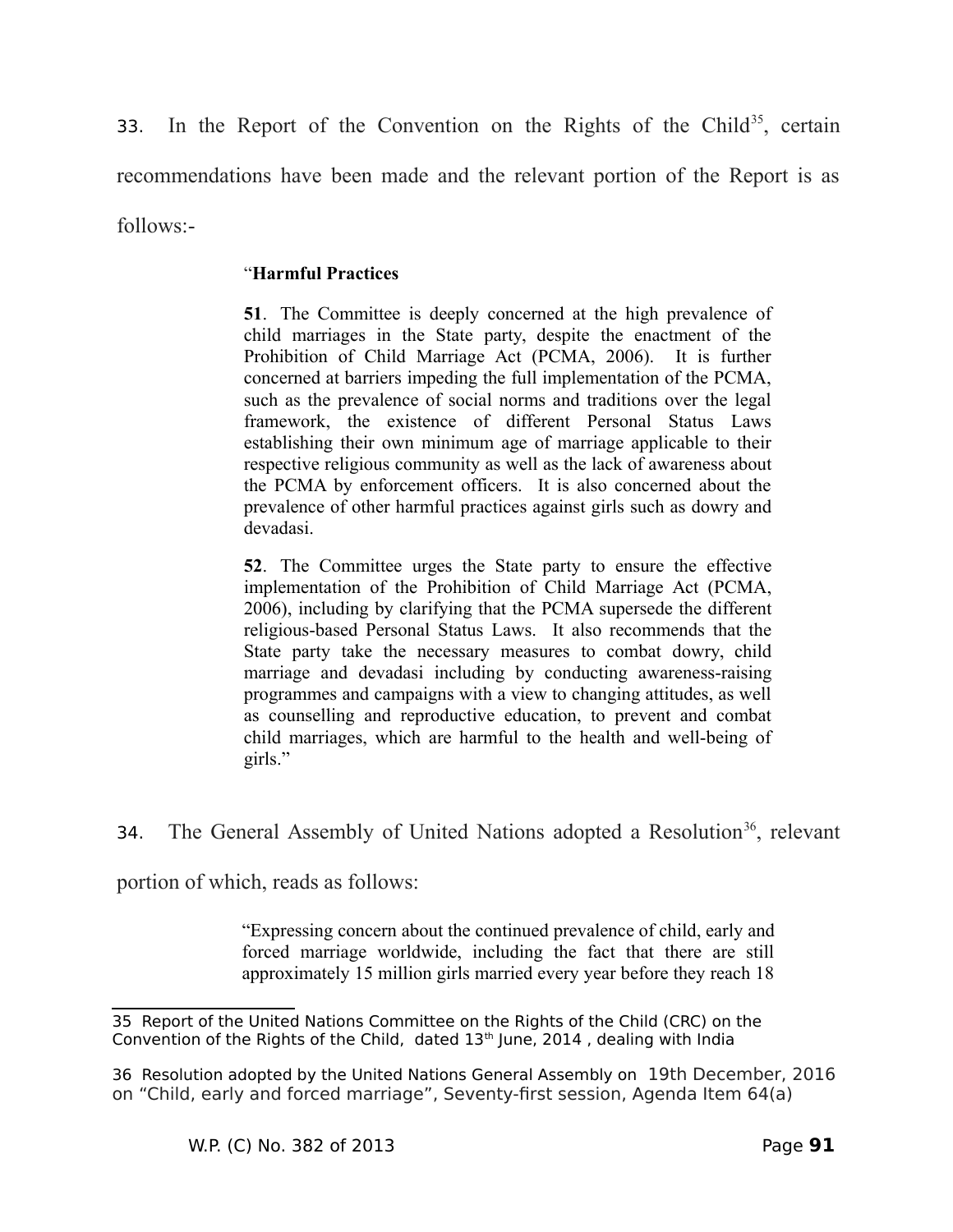years of age and that more than 720 million women and girls alive today were married before their eighteenth birthday.

Recognizing that child, early and forced marriage is a harmful practice that violates, abuses or impairs human rights and is linked to and perpetuates other harmful practices and human rights violations and that such violations have a disproportionately negative impact on women and girls, and underscoring the human rights obligations and commitments of States to promote and protect the human rights and fundamental freedoms of women and girls and to prevent and eliminate the practice of child, early and forced marriage."

35. In the National Family Health Survey-4,  $2015{\text -}2016^{37}$  $2015{\text -}2016^{37}$  $2015{\text -}2016^{37}$  some startling figures are revealed. It was found that at the time of carrying out the survey in 2014, amongst women in the age group of 20-24 years, almost 26.8% women were married before they attained the age of 18 years, i.e. more than one out of 4 marriages was of a girl child. In the urban areas the percentage is 17.5% and it rises to 31.5% in the rural areas.

36. In the National Plan of Action for Children, 2016<sup>[38](#page-91-1)</sup>, the Government of India itself has recognised the high rate of child marriages prevalent in the country and the fact that a child marriage violates the basic rights of health, development and protection of the child. Relevant portion of the report reads as follows:

> "A large number of children, especially girls are married before the legal age in India. According to NFHS 3 (2005-06), 47.4 percent of women in the age 20-24 were married before 18, the percentage being higher for rural areas. The situation has improved in 2013-14 as the RSOC data shows that 30.3 percent women in the age 20-24 were

<span id="page-91-0"></span><sup>37</sup> India Fact Sheet- Issued by Government of India, Ministry of Health and Family Welfare

<span id="page-91-1"></span><sup>38</sup> Drawn up by the Ministry of Women and Child Development, Government of India,

 <sup>(</sup>Published on 14th January, 2017)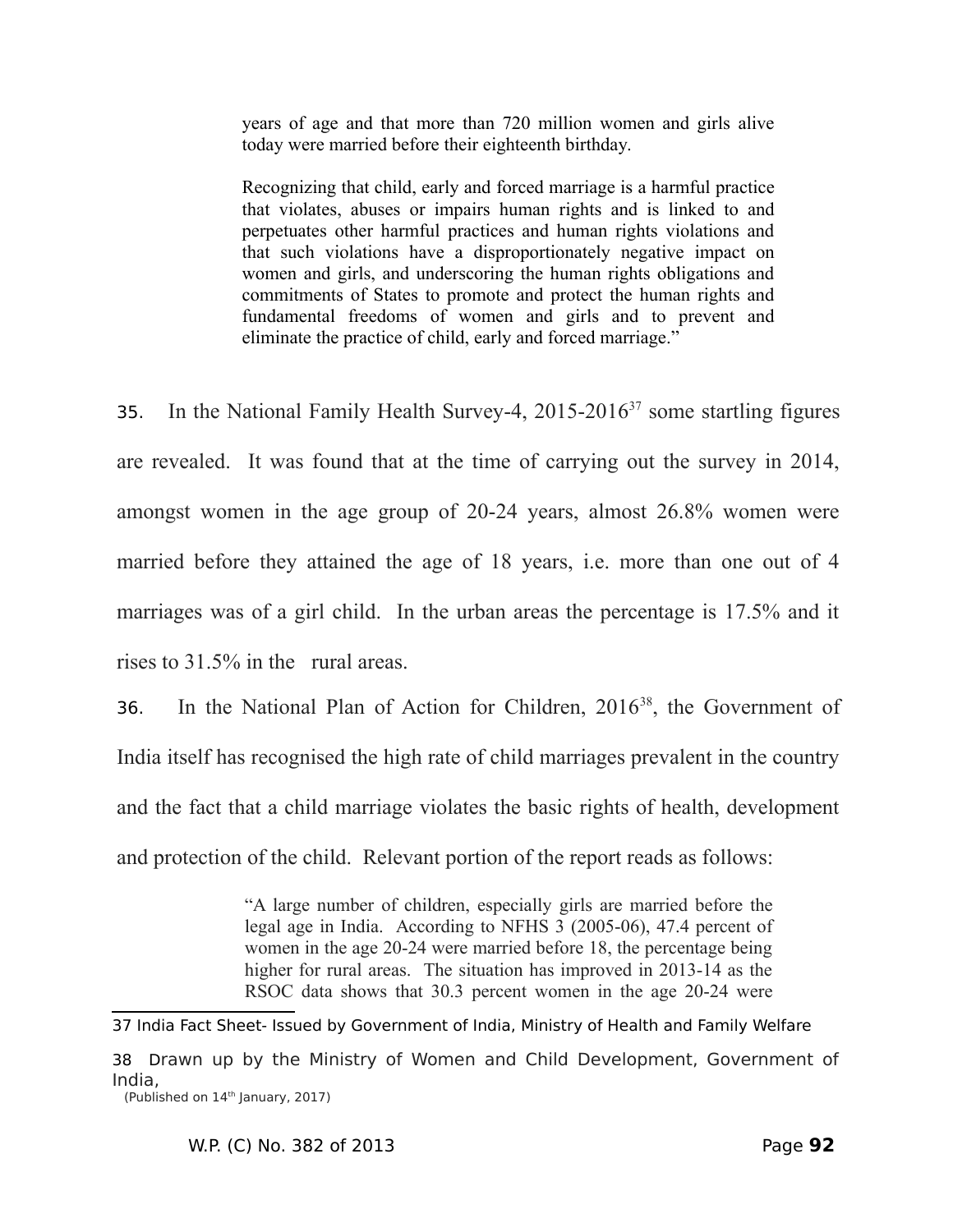married before their legal age. Early marriage poses various risks for the survival, health and development of young girls and to children born to them. It is also used as a means of trafficking."

# 37. In a Report<sup>[39](#page-92-0)</sup> based on the Census, 2011, the consequences of child

marriages have been dealt with in the following terms:

#### "**5.1 Consequences**

Child marriage is not only a violation of human rights, but is also recognized as an obstacle to the development of young people. The practice of child marriage cut shorts a critical stage of self-discovery and exploring one's identity. Child marriage is an imposition of a marriage partner on children or adolescents who are in no way ready and matured, and thus, are at a loss to understand the significance of marriage. Their development gets comprised due to being deprived of freedom, opportunity for personal development, and other rights including health and well-being, education; and participation in civic life and nullifies their basic rights as envisaged in the United Nation's Convention on the Right of the Child ratified by India in 1989. Marriage at a young age prevents both girls and boys from exercising agency in making important life decisions and securing basic freedoms, including pursuing opportunities for education, earning a sustainable livelihood and accessing sexual health and rights.

The prevalent practice of child marriage has detrimental consequences for both boys and girls, but has more grave and far-reaching adverse effects on girls. Within a patriarchal family structure, girls have relatively little power, but young and newly married women are particularly powerless, secluded and voiceless. Adolescent girls have little choice about whom and when to marry, whether or not to have sexual relations, and when to bear children. This is well elaborated in a study of girls in the age group 10-16 years. It was found that they were oppressed in several ways such as:

They had to submit unquestioningly to the parents' decision regarding their marriage.

- They were over-burdened with household chores.
- They had limited knowledge of their body and its functioning.
- They were unaware of sexual changes, contraception, child bearing and rearing.

<span id="page-92-0"></span><sup>39</sup> A Statistical Analysis of Child Marriage in India, Based on Census, 2011 (Published by Young Lives and National Commission for Protection of Child Rights(NCPCR) June 2017, New Delhi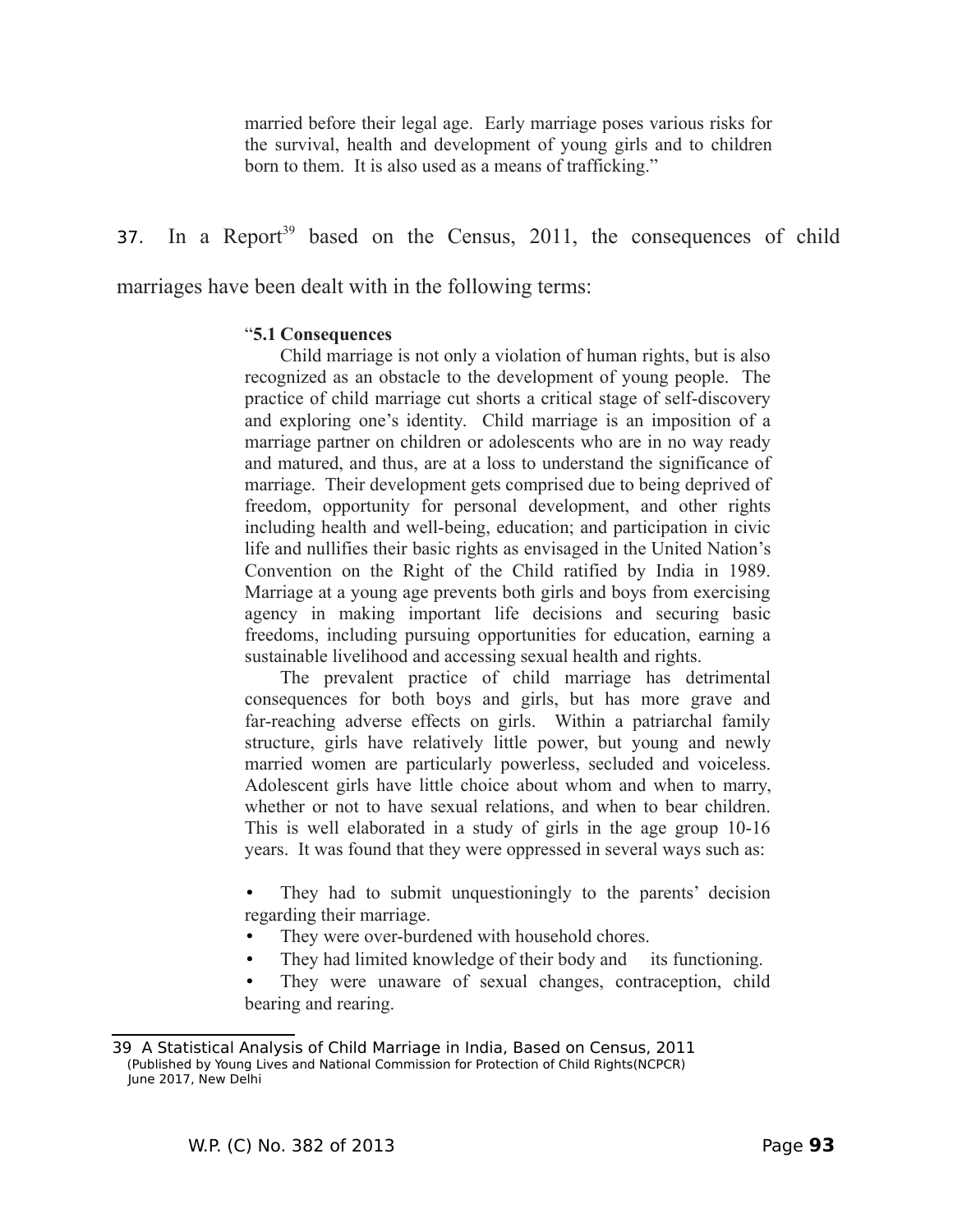- They dropped out of school on attaining puberty.
- They had no time for leisure and social interaction.

They were discriminated in matters of food intake and expressing their views within the family.

Imagine the fate of a young girl with the above profile if she is to face marital life and its challenges during adolescence. The adolescent married girl is more at risk. She is less likely to be allowed out of the house, to have access to services and usually, not be given space or freedom to exert agency. Within the marital home, which in majority of the cases is a joint family, she will probably not have much communication with her husband, and will end up socially isolated, with very little contact with her parental home."

38. This Report<sup>[40](#page-93-0)</sup> also notices upswing of female deaths during pregnancy in the

age groups of 15-19 years and attributes these deaths to the death of teenage

mothers. The relevant portion of the report reads as follows:

"Census data have demonstrated an upswing of female deaths in the age group of 15-19 years. This high mortality rate could be attributed to the deaths of teenage mothers. Child marriage virtually works like a double-edged sword; lower age at marriage is significantly associated with worse outcomes for the child and worse pregnancy outcomes for the mother. All these factors push girls and their families into perpetuation of intergenerational poverty and marginalisation....."

39. This Report<sup>[41](#page-93-1)</sup> deals with various other aspects and some apposite

observations are as follows:

"A young girl who is still struggling to understand her own anatomy, when forced to make conjugal relations, often shows signs of post-traumatic stress and depression owing to sexual abuse by her

<span id="page-93-0"></span><sup>40</sup> A Statistical Analysis of Child Marriage in India, Based on Census, 2011 (Published by Young Lives and National Commission for Protection of Child Rights(NCPCR), June 2017, New Delhi

<span id="page-93-1"></span><sup>41</sup> A Statistical Analysis of Child Marriage in India, Based on Census, 2011 (Published by Young Lives and National Commission for Protection of Child Rights(NCPCR) June 2017, New Delhi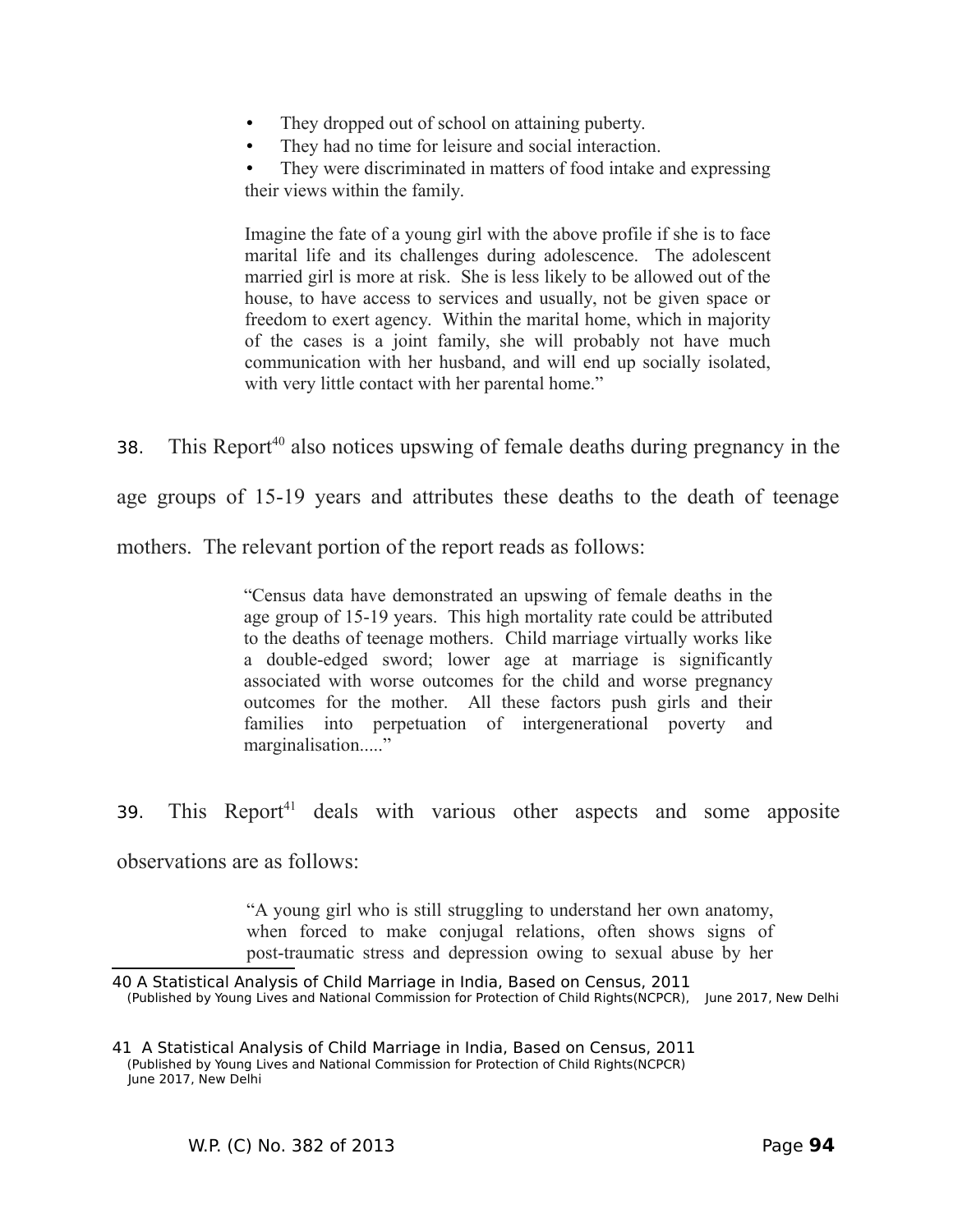older partner. Neither the bodies of these young brides nor their innocent little minds are prepared, therefore, forced sexual encounters can lead to irreversible physical and psychological damage. A study conducted in 2013 showed that young girls are three times more likely to experience marital rape."

This report reveals a shocking aspect that girls below the age of 18 years are subjected to three times more marital rape as compared to the grown up women.

40. A perusal of the various reports and data placed before us clearly shows that marriage of the child not only violates the human rights of a child but also affects the health of the child.

41. Reference may be made to certain decisions cited before us. The Delhi High Court in *Association for Social Justice & Research v. Union of India & Ors.[42](#page-94-0)* , was dealing with a case where a girl aged between 16 to 18 years was married off to a man stated to be over 40 years of age. The Court noted the ill effects of child marriage and gave a direction that the child will remain with her parents and her marriage will not be consummated till she attains the age of 18 years. Thereafter, a Full Bench of the Delhi High Court in *Court on its own motion (Lajja Devi) &* Ors. *v.* State & Ors.<sup>[43](#page-94-1)</sup>, while dealing with the provisions of PCMA and also referring to the provisions of Sections 375 and 376 IPC and after noticing the judgment passed in the case of *Association For Social Justice & Research* (supra), again reiterated that child marriage is a social evil, which endangers the

<span id="page-94-0"></span><sup>42</sup> [2010 (118) DRJ 324(DB)]

<span id="page-94-1"></span><sup>43</sup> W.P.(Crl.) No.338 of 2008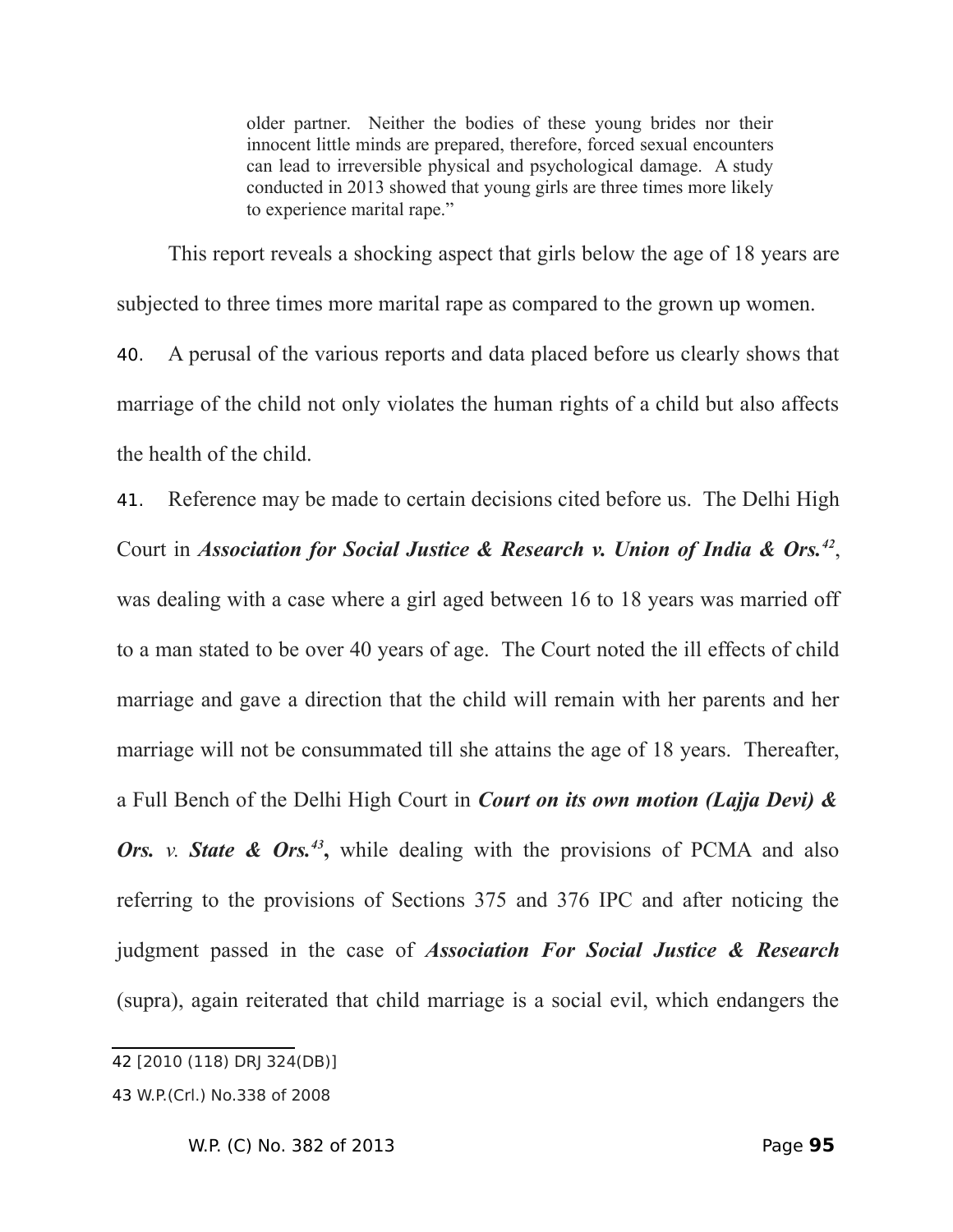life and health of the child. The ill effects of child marriage have been

summarised in the following manner:

"(i) Girls who get married at an early age are often more susceptible to the health risks associated with early sexual initiation and childbearing, including HIV and obstetric fistula.

(ii) Young girls who lack status, power and maturity are often subjected to domestic violence, sexual abuse and social isolation.

(iii) Early marriage almost always deprives girls of their education or meaningful work, which contributes to persistent poverty.

(iv) Child Marriage perpetuates an unrelenting cycle of gender inequality, sickness and poverty.

(v) Getting the girls married at an early age when they are not physically mature, leads to highest rates of maternal and child mortality."

42. The Full Bench, with regard to Section 375 IPC before its amendment in

2013, made the following observations:

"**32**. It is distressing to note that the Indian Penal Code, 1860 acquiesces child marriage. The exception to Section 375 specifically lays down that sexual intercourse of man with his own wife, the wife not being under fifteen years of age is not rape, thus ruling out the possibility of marital rape when the age of wife is above fifteen years. On the other hand, if the girl is not the wife of the man, but is below sixteen, then the sexual intercourse even with the consent of the girl amounts to rape? It is rather shocking to note the specific relaxation is given to a husband who rapes his wife, when she happens to be between 15-16 years. This provision in the Indian Penal Code, 1860 is a specific illustration of legislative endorsement and sanction to child marriages."

43. A Full Bench of Madras High Court in *T. Sivakumar v. Inspector of* **Police<sup>[44](#page-95-0)</sup>**, dealt with the provisions of the PCMA. It held that a marriage contracted

<span id="page-95-0"></span><sup>44</sup> H.C.P. No. 907 of 2011, vide its judgment dated 3rd November, 2011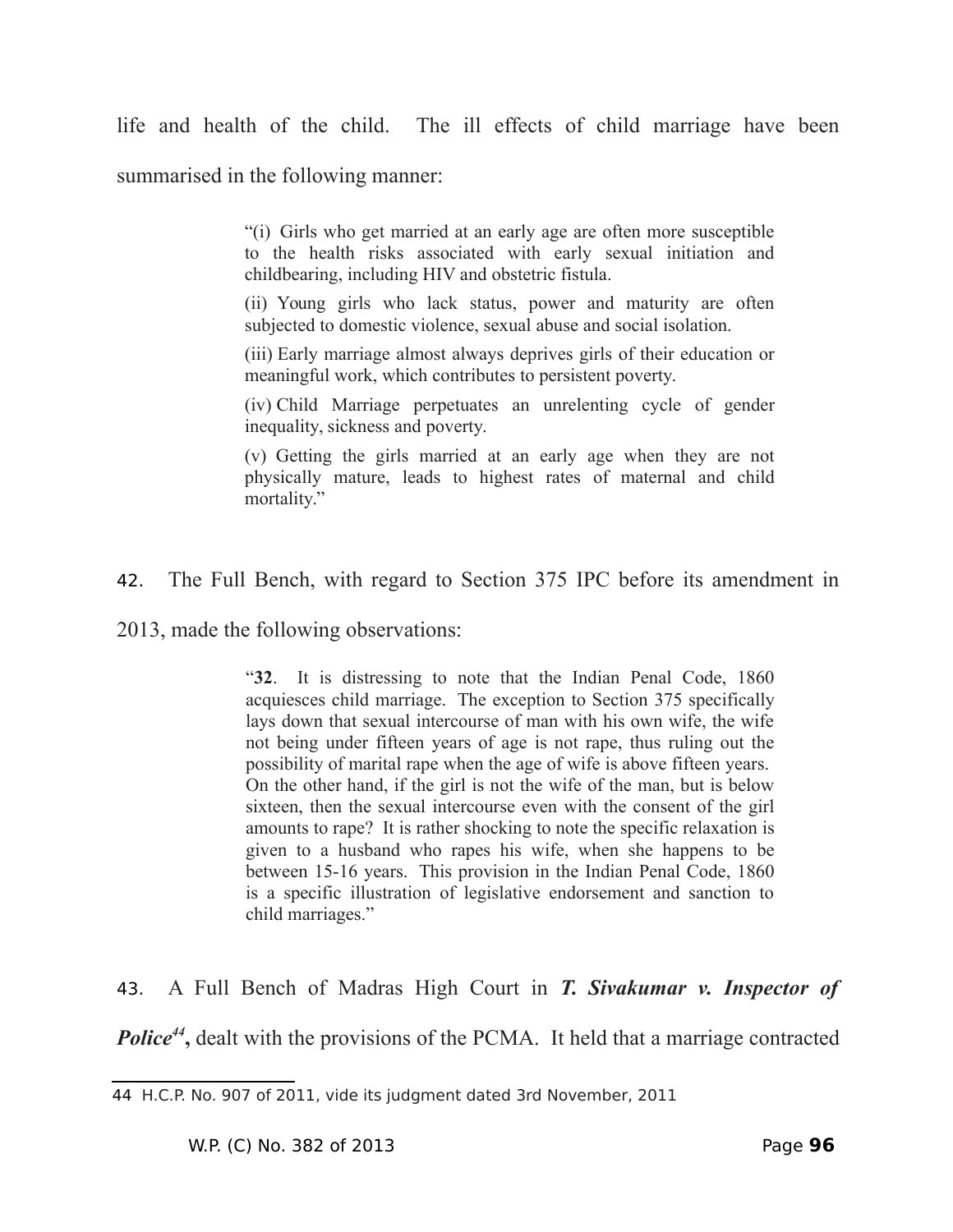with a female less than 18 years and more than 15 years is not a void marriage but is only a voidable marriage. However, the Court went on to hold that *stricto sensu* the marriage could not be called a valid marriage since the child bride had the option of getting the marriage annulled till she attains the age of 20 years. It held as follows:

> "The marriage contracted by a person with a female of less than 18 years is voidable and the same shall be subsisting until it is annulled by a competent Court under Section 3 of the Prohibition of Child Marriage Act. The said marriage is not a "valid marriage" *stricto sensu* as per the classification but it is "not invalid". The male contracting party shall not enjoin all the rights which would otherwise emanate from a valid marriage *stricto sensu*, instead he will enjoin only limited rights."

Reference to these judgments has been made only for the purpose of highlighting the concern shown by the Courts with regard to child marriage and the manner in which the Courts have consistently held that the child marriage is an evil which should be avoided.

# **THE KARNATAKA EXPERIENCE**

44. A writ petition<sup>[45](#page-96-0)</sup> was filed in the Karnataka High Court, raising the issue of validity of child marriages. In its order dated 10th November, 2010 the Karnataka High Court noted as follows:

<span id="page-96-0"></span><sup>45</sup> Writ Petition No.11154/2006 (GM-RES-PIL), Muthamma Devaya & Anr. v. Union of India & Ors.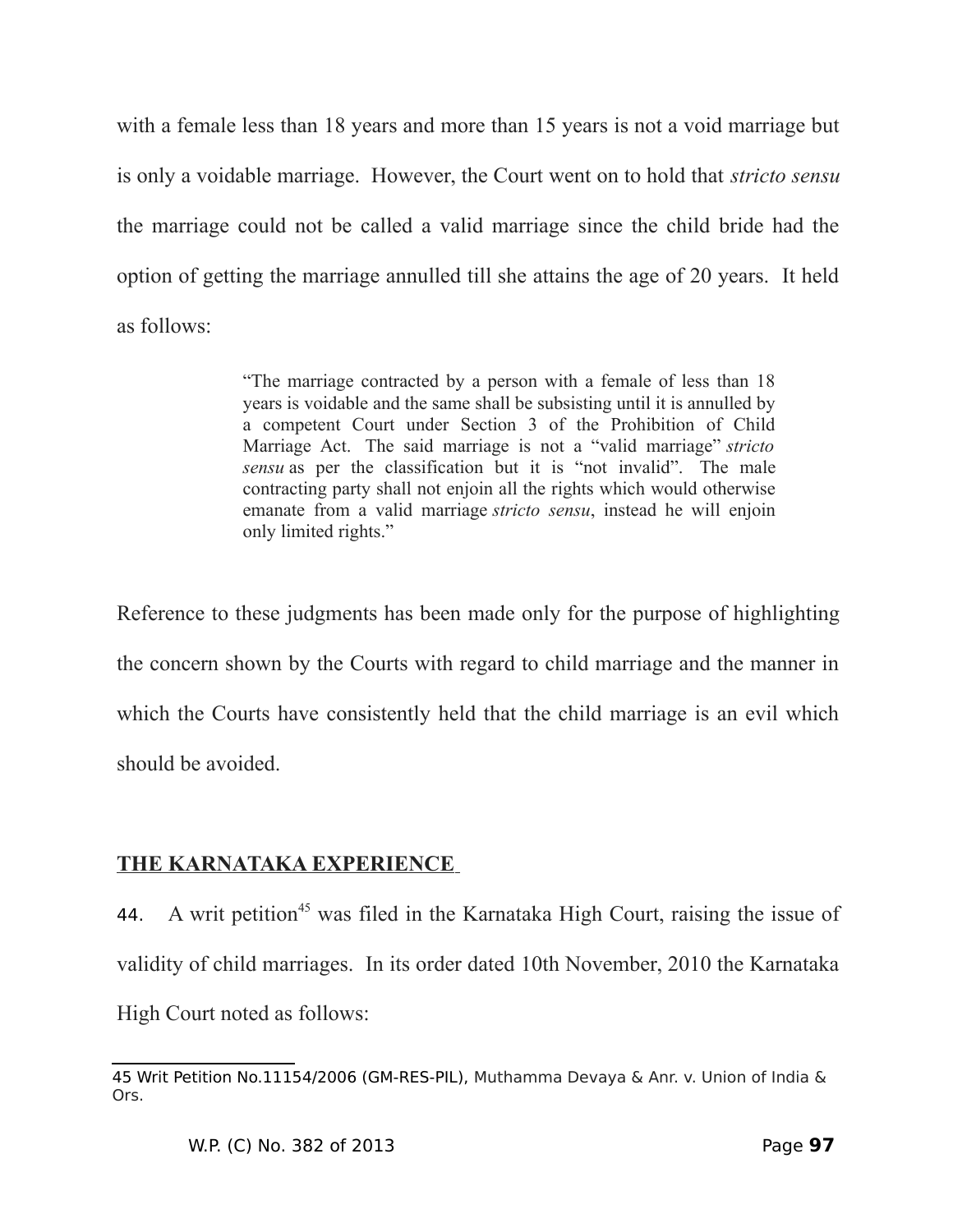"The narration of facts in the present writ petition is heart rendering. The photographs appended to the writ petition have been a cause of deep distress to us. The photographs reveal, the marriage of minor girls, not yet in their teens, to fully grown men. In one of the photographs, the girl has been made to stand on a chair, so that she could garland her tall and fully grown groom. Forced marriage of the girl child, one realises, is one of the manifestations of cruelty, possibly without any equivalent comparison. It seems that the practice is common place in this part of the world. It may have remained unchecked for a variety of reasons including, poverty, lack of education, culture and ignorance. We are of the view that allowing the evil to continue without redressing it, would make us a party to the disgraceful activity."

45. After making the aforesaid observations, the Karnataka High Court constituted a four Member committee, headed by Dr. Justice Shivraj V. Patil, former Judge of this Court, to expose the extent of practice of child marriage. The Committee was also requested to suggest ways and means to root out the evil of child marriage from society and to prevent it to the maximum extent possible. The Core Committee submitted its report and made various recommendations. One of its recommendations was that marriage of a girl child below the age of 18 years should be declared *void ab initio*. Pursuant to the report of the Core Committee, in the State of Karnataka an amendment was made in the PCMA and Section 1(A) has been inserted after sub-section 2 Section 3, which reads as under:

> "(1A) Notwithstanding anything contained in sub-section (1) every child marriage solemnized on or after the date of coming into force of the Prohibition of Child Marriage (Karnataka Amendment) Act, 2016 shall be void ab initio."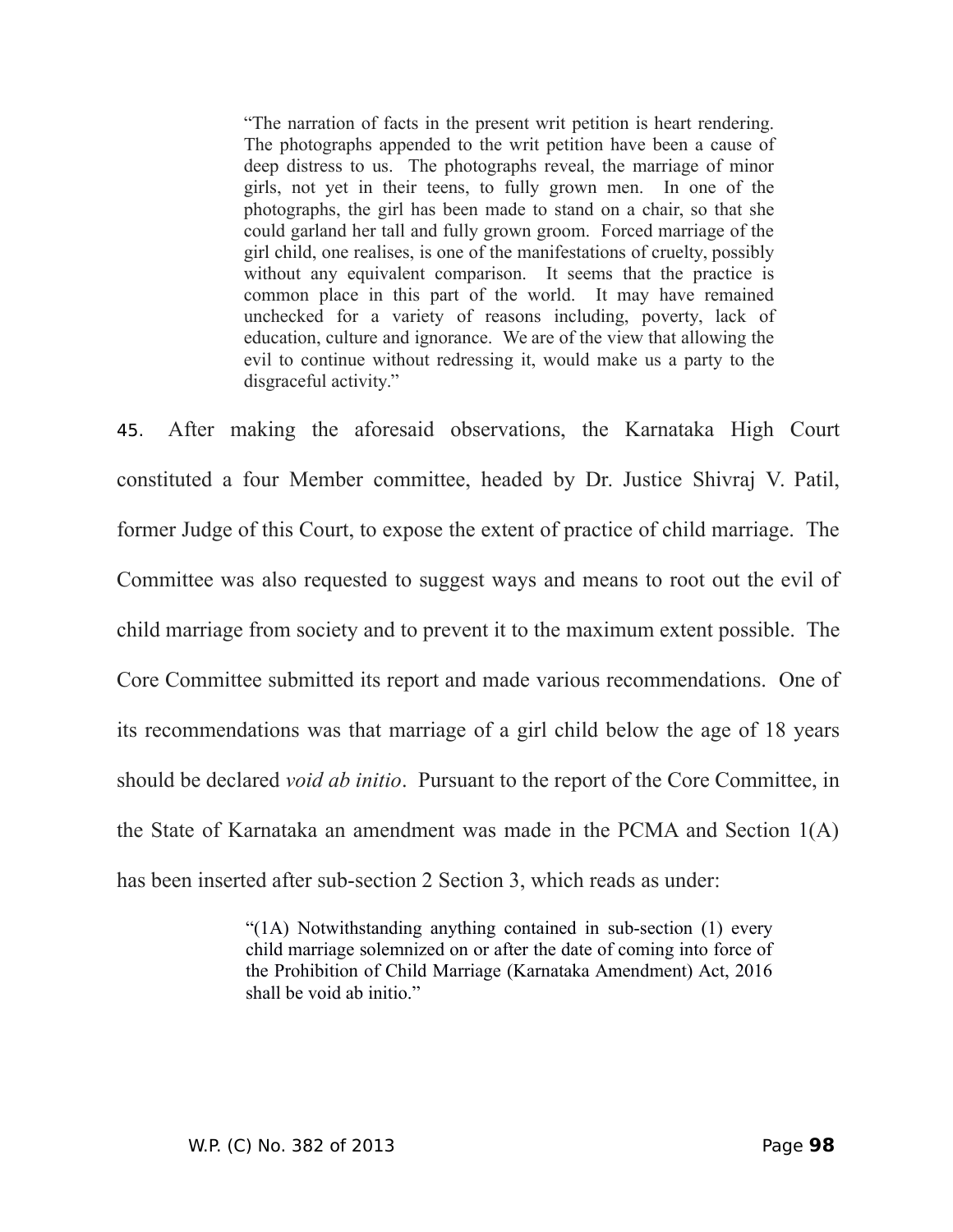46. Therefore, any marriage of a child, i.e. a female aged below 18 years and a male below 21 years is *void ab initio* in the State of Karnataka. This is how the law should have been throughout the country. Where the marriage is void, there cannot be a husband or a wife and I have no doubt that protection of Exception 2 to Section 375 IPC cannot be availed of by those persons, who claim to be "husband" of "child brides" pursuant to a marriage which is illegal and void.

47. This leads to an anomalous situation. In Karnataka, if a husband has sexual intercourse with his "wife" aged below 18 years, since such marriage would be *void ab initio*, the wife cannot be treated to be a legal wife and, therefore, the husband cannot get the benefit of Exception 2 to Section 375 IPC whereas in rest of the country he would be entitled to the benefit of such exception and be immune from prosecution.

### **THE DEFENCE OF SOCIAL REALITY**

48. The main defence raised on behalf of the Union of India is that though the practice of child marriage may be reprehensible, though it may have been made illegal, the harsh reality is that 20% to 30% of female children below the age of 18 years are got married in total violation of the PCMA. According to the Union of India, keeping in view this stark reality and also keeping in view the sanctity which is attached to a union like marriage, the Parliament, in its wisdom, thought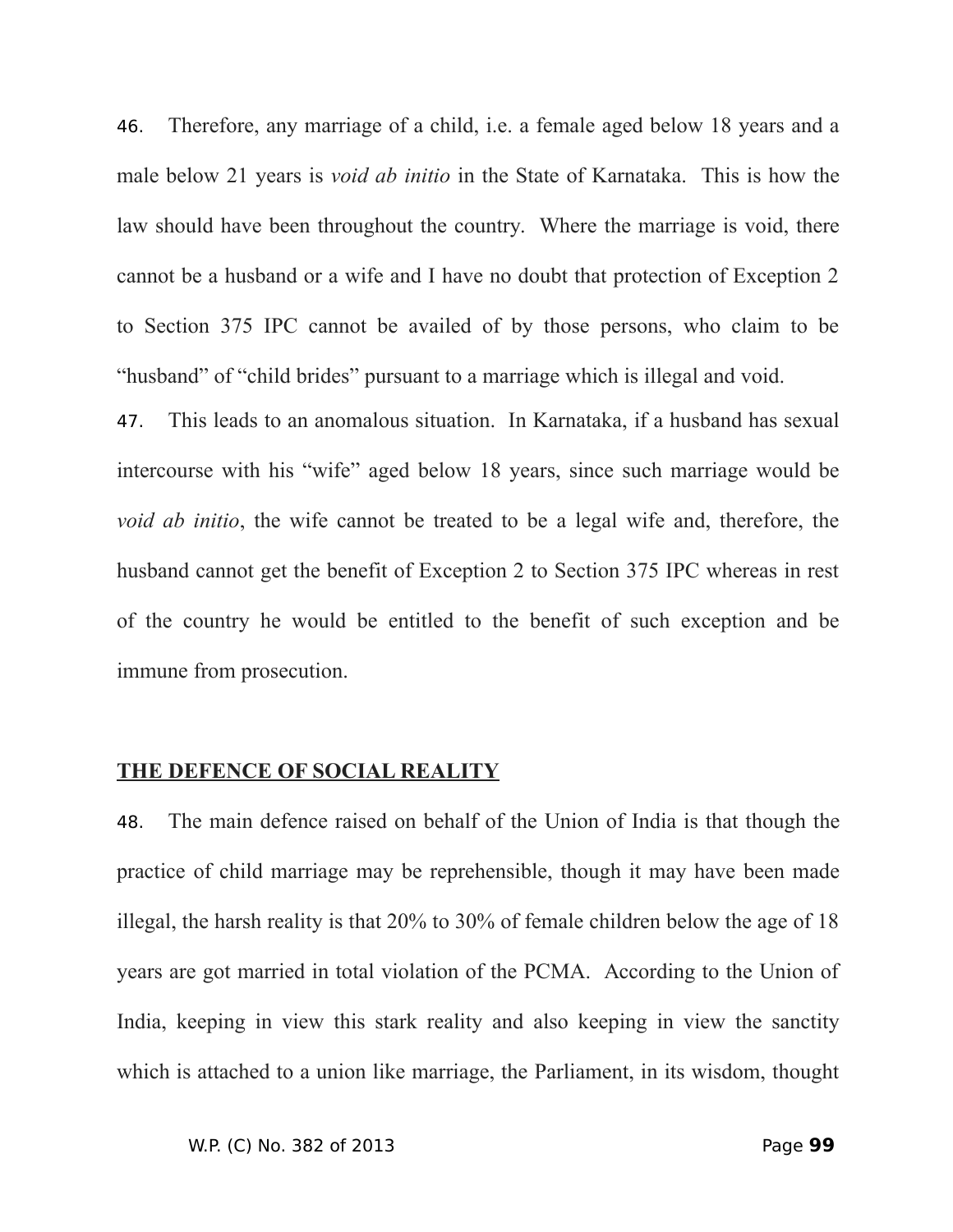it fit to retain the age of fifteen in Exception 2 to Section 375 IPC. It has also been urged that when Parliament enacts any law which falls within its jurisdiction, then this Court should not normally interfere with that Act. When any law is passed, the Court must presume that the Parliament has gone into all aspects of the matter. Though it was faintly urged before us by learned counsel for the petitioner that the Parliament did not go into certain aspects, this Court is clearly of the view that such ignorance cannot be imputed to Parliament. In our constitutional framework, where there is division of powers, each repository of power must respect the other and this Court must extend to the Parliament the respect it deserves. One cannot and should not impute ignorance to the legislature.

49. The stand of the Union of India may be summarised as follows:-

(i) "Economic and educational development in the country is still uneven and child marriages are still taking place. It has been, therefore, decided to retain the age of 15 years under Exception 2 of Section 375 of IPC so as to give protection to husband and wife against criminalizing the sexual activity between them.

(ii) As per National Family Health Survey-III, 46% of women between the ages 18-29 years in India were married before the age of 18. It is also estimated that there are 23 million child brides in the country. Hence, criminalizing the consummation of a marriage union with a serious offence such as rape would not be appropriate and practical.

(iii) Providing punishment for child marriage with consent does not appear to be appropriate in view of socio-economic conditions of the country. Thus, the age prescribed in Exception 2 of Section 375 of IPC has been retained considering the basic facts of the still evolving social norms and issues.

(iv) The Law Commission also recommended for raising the age from 15 years to 16 years and it was incorporated in the Criminal Law (Amendment) Ordinance, 2013. However, after wide ranging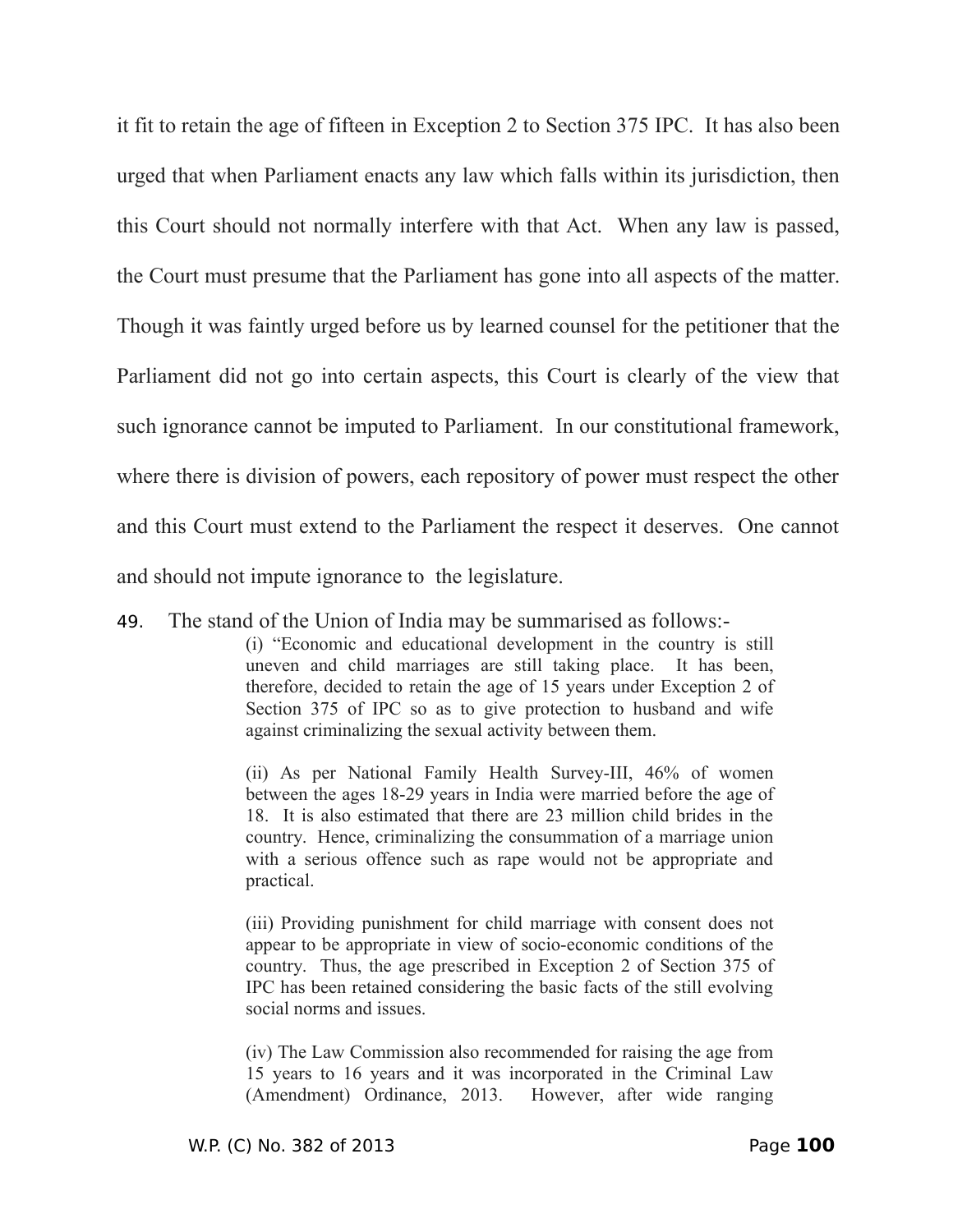consultations with various stakeholders it was further decided to retain the age at 15 years.

(v) Exception 2 of Section 375 of IPC envisages that if the marriage is solemnized at the age of 15 years due to traditions, it should not be a reason to book the husband in the case of offence of rape under the IPC.

(vi) It is also necessary that the provisions of law should be in such a manner that it cannot affect a particular class of society. Retaining the age of 15 years in Exception 2 of Section 375 of IPC has been provided considering the social realities of the nation."

50. Certain other facts may be noted which, though not strictly necessary for deciding the legal issues, are necessary to decide the background in which amendment to Section 375 IPC and other criminal laws were carried out. These facts clearly show that Parliament knowingly took a decision not to criminalize sexual activity between husband and wife. In the 84th Report of the Law Commission, it was recommended that the age of consent under clause Sixthly of Section 375 IPC, should be increased to 18 years and Exception 2 should be deleted. In the 172nd Report of the Law Commission, it was recommended that the age of consent under clause Sixthly should be retained at 16 years, but the Law Commission specifically opined that there should be no distinction on account of marriage of the girl child and the age in Exception 2 be raised from 15 to 16 years. The Justice Verma Committee did not make any recommendation to change the age of consent under clause Sixthly. However Parliament, while amending the IPC in the year 2014, in the wake of the "Nirbhaya" incident, decided to increase the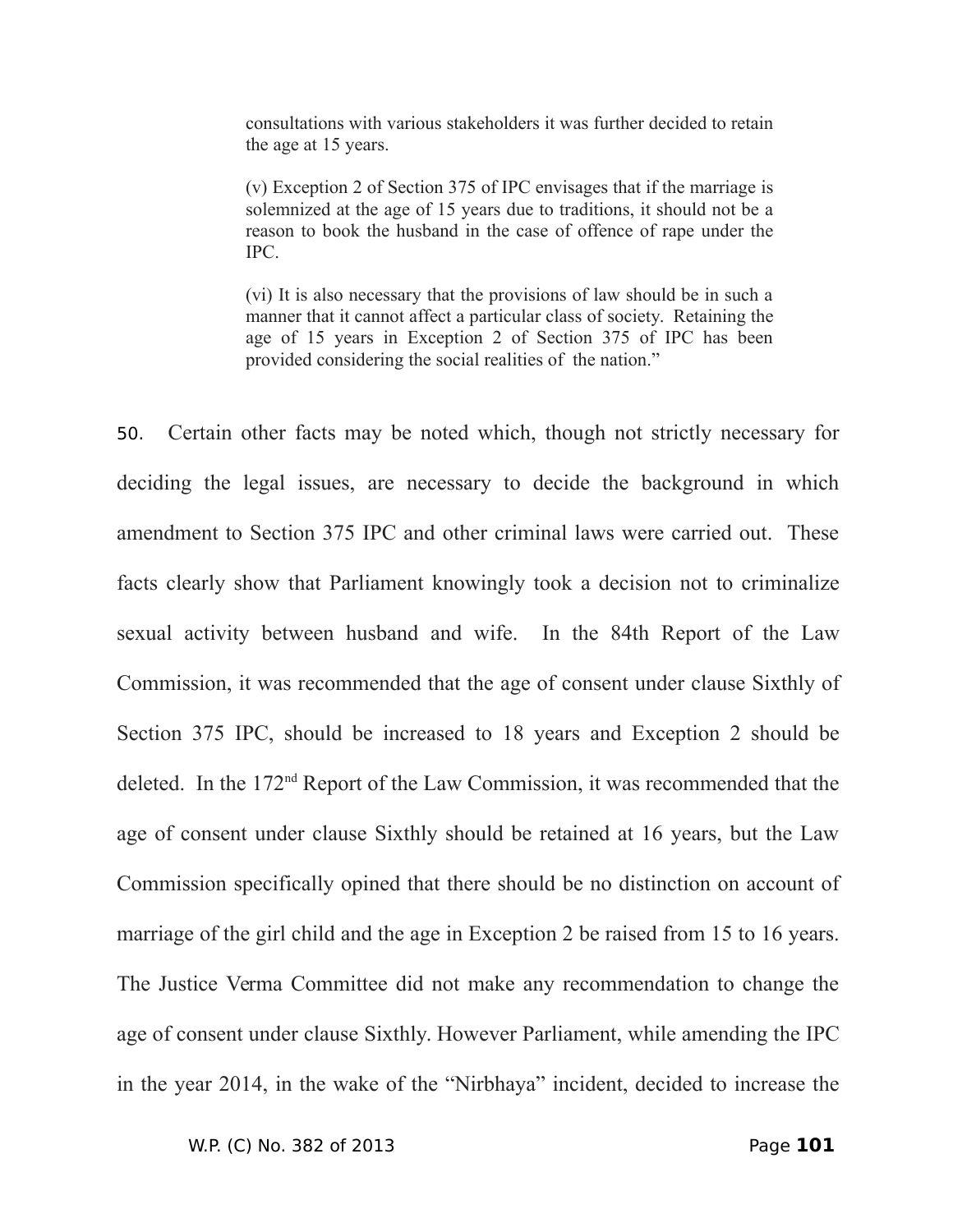age of consent to 18 years under clause Sixthly, but did not make any change in Exception 2 of Section 375 IPC.

51. Interestingly, though the Verma Committee did not recommend that the age of consent should be increased under clause Sixthly from 16 to 18 years, but it did recommend that Exception 2 should be completely deleted. The Parliament took note of the Verma Committee report. It also took note of the recommendations of the Law Commission and a Standing Committee was constituted and Parliament enacted this law pursuant to the recommendations of the Standing Committee. It would also be pertinent to mention that one Member of Parliament, Mr. Saugata Roy moved a Private Member's Bill to fix the age at 18 years in Exception 2 of Section 375 IPC, but that amendment was not carried. Interestingly, the amendment to Section 375 IPC and other sections relating to offences against women and the POCSO were incorporated by one Amending Act i.e., The Criminal Law (Amendment) Act, 2013. After the "Nirbhaya" case, the Juvenile Justice (Care and Protection of Children) Act, 2015 was also amended in 2016 and a child in conflict with law over the age of 16 years, if charged with a heinous offence, can be tried in a court of law if the Juvenile Justice Board feels that he was mature enough to commit a crime.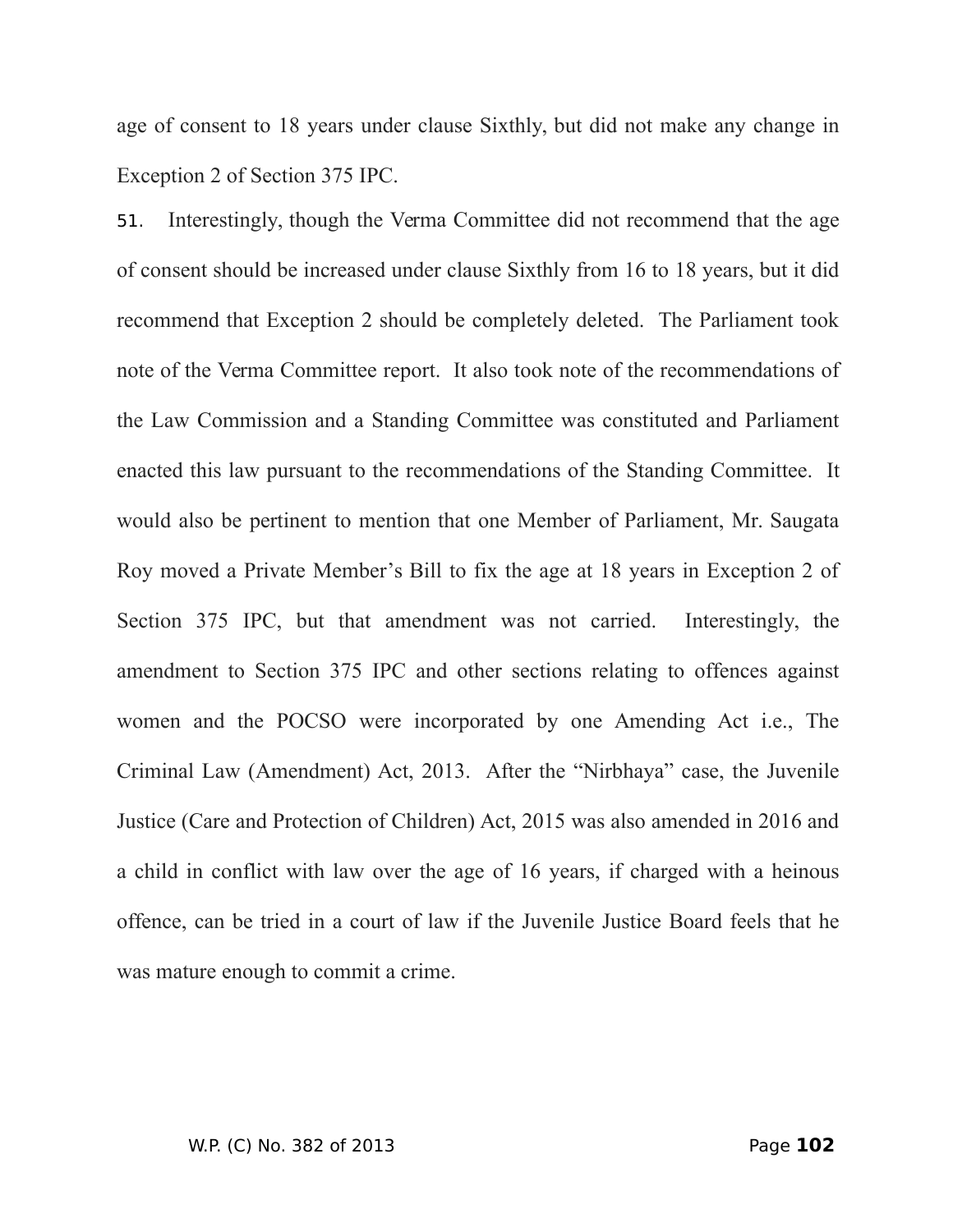## **POWER OF THE COURT TO INTERFERE**

52. It is a well settled principle of law that when the constitutional validity of the law enacted by the legislature is under challenge and there is no challenge to the legislative competence, the Court will always raise a presumption of the constitutionality of the legislation. The courts are reluctant to strike down laws as unconstitutional unless it is shown that the law clearly violates the constitutional provisions or the fundamental rights of the citizens. The Courts must show due deference to the legislative process.

53. There can be no dispute with the proposition that Courts must draw a presumption of constitutionality in favour of laws enacted by the legislature. In

*Sub-Divisional Magistrate v. Ram Kali[46](#page-102-0)*, this Court observed as follows:

".....The presumption is always in favour of the constitutionality of an enactment, since it must be assumed that the legislature understands and correctly appreciates the needs of its own people, and its laws are directed to problems made manifest by experience and its discriminations are based on adequate grounds."

54. Thereafter, in *Pathumma & Ors. v. State of Kerala & Ors.[47](#page-102-1)*, this Court held that the Court would interfere only when the statute clearly violates the rights of the citizens provided under Part III of the Constitution or where the Act is beyond

<span id="page-102-0"></span><sup>46</sup> (1968) 1 SCR 205

<span id="page-102-1"></span><sup>47</sup> (1978) 2 SCC 1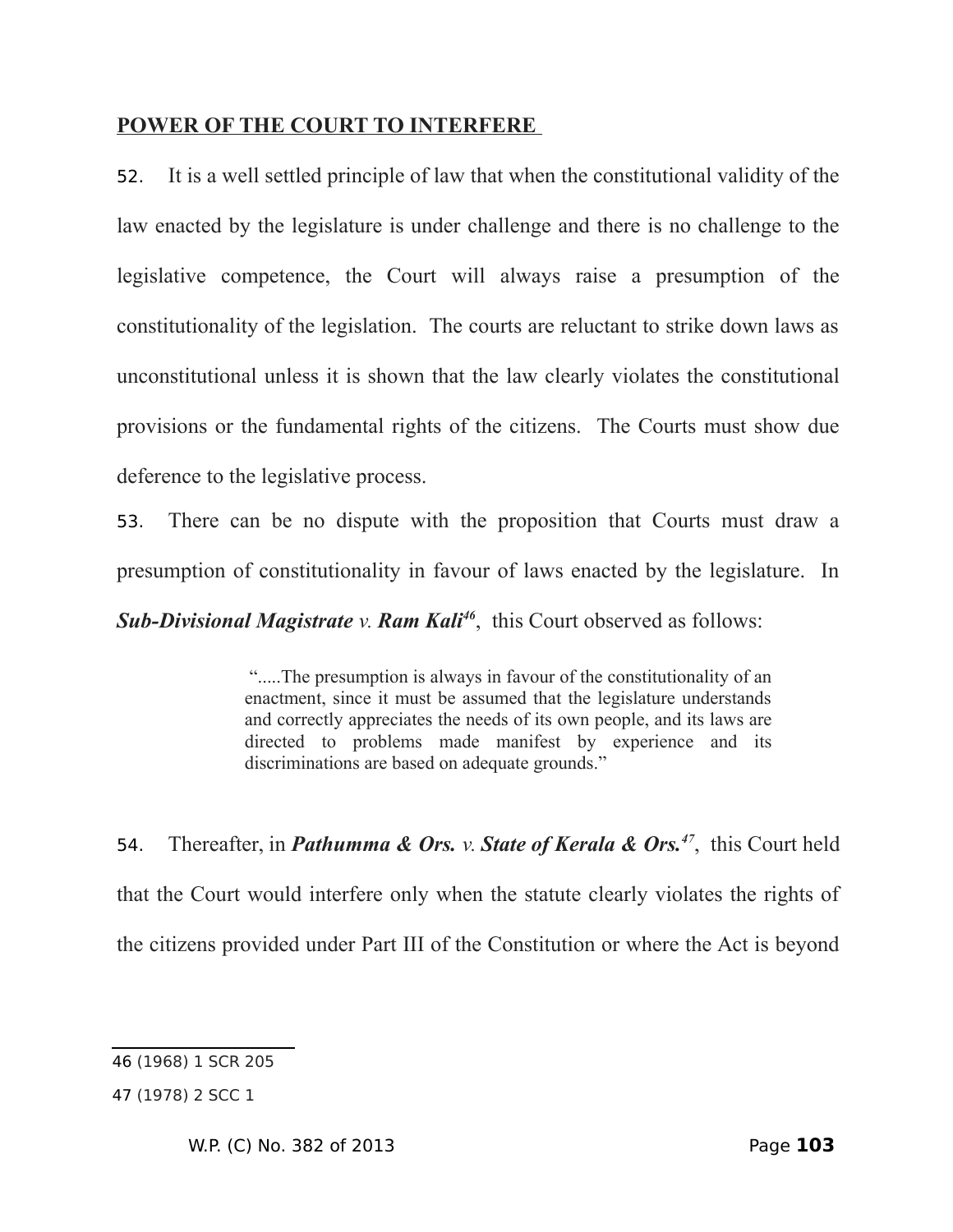the legislative competence or such similar grounds. The relevant observations are

as follows:

"**6**. It is obvious that the Legislature is in the best position to understand and appreciate the needs of the people as enjoined by the Constitution to bring about social reforms for the upliftment of the backward and the weaker sections of the society and for the improvement of the lot of poor people. The Court will, therefore, interfere in this process only when the statute is clearly violative of the right conferred on the citizen under Part III of the Constitution or when the Act is beyond the legislative competence of the legislature or such other grounds. It is for this reason that the Courts have recognised that there is always a presumption in favour of the constitutionality of a statute and the onus to prove its invalidity lies on the party which assails the same..."

## 55. In *Government of A.P. v. P. Laxmi Devi[48](#page-103-0)*, this Court held thus:

"**66**. As observed by the Privy Council in Shell Co. of Australia v. Federal Commr. of Taxation [1931 AC 275:1930 All ER Rep 671 (PC)] (All ER p. 680 G-H)

"...unless it becomes clear beyond reasonable doubt that the legislation in question transgresses the limits laid down by the organic law of the Constitution, it must be allowed to stand as the true expression of the national will..."

**67**. Hence if two views are possible, one making the provision in the statute constitutional, and the other making it unconstitutional, the former should be preferred vide Kedar Nath Singh v. State of Bihar [AIR 1962 SC 955]. Also, if it is necessary to uphold the constitutionality of a statute to construe its general words narrowly or widely, the court should do so vide G.P. Singh's Principles of Statutory Interpretation,  $9<sup>th</sup>$  Edn., 2004, p. 497......"

# 56. In *Subramanian Swamy v. Director, CBI[49](#page-103-1)*, a Constitution Bench of this

Court laid down the following principle:

<span id="page-103-0"></span>48 (2008) 4 SCC 720

<span id="page-103-1"></span>49 (2014) 8 SCC 682

W.P. (C) No. 382 of 2013 Page **104**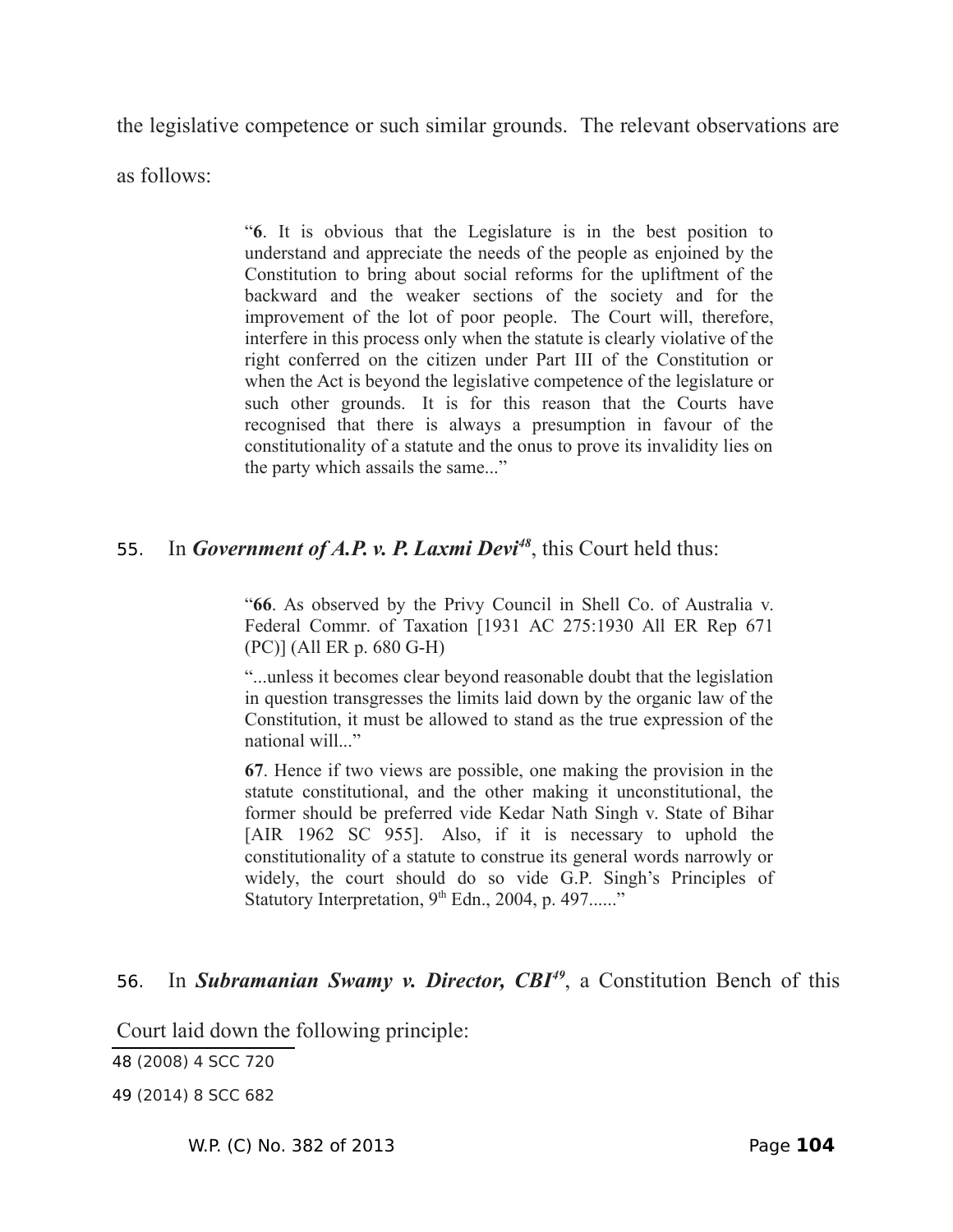### "**Court's approach**

**49**. Where there is challenge to the constitutional validity of a law enacted by the legislature, the Court must keep in view that there is always a presumption of constitutionality of an enactment, and a clear transgression of constitutional principles must be shown. The fundamental nature and importance of the legislative process needs to be recognised by the Court and due regard and deference must be accorded to the legislative process. Where the legislation is sought to be challenged as being unconstitutional and violative of Article 14 of the Constitution, the Court must remind itself to the principles relating to the applicability of Article 14 in relation to invalidation of legislation. The two dimensions of Article 14 in its application to legislation and rendering legislation invalid are now well recognised and these are: (i) discrimination, based on an impermissible or invalid classification, and (ii) excessive delegation of powers; conferment of uncanalised and unguided powers on the executive, whether in the form of delegated legislation or by way of conferment of authority to pass administrative orders – if such conferment is without any guidance, control or checks, it is violative of Article 14 of the Constitution. The Court also needs to be mindful that a legislation does not become unconstitutional merely because there is another view or because another method may be considered to be as good or even more effective, like any issue of social, or even economic policy. It is well settled that the courts do not substitute their views on what the policy is."

57. I am conscious of the self imposed limitations laid down by this Court while deciding the issue whether a law is constitutional or not. However, if the law is discriminatory, arbitrary or violative of the fundamental rights or is beyond the legislative competence of the legislature then the Court is duty bound to invalidate such a law.

58. Justice H.R. Khanna in the case of *State of Punjab v. Khan Chand[50](#page-104-0)* held that when Courts strike down laws they are only doing their duty and no element

<span id="page-104-0"></span><sup>50</sup> (1974) 1 SCC 549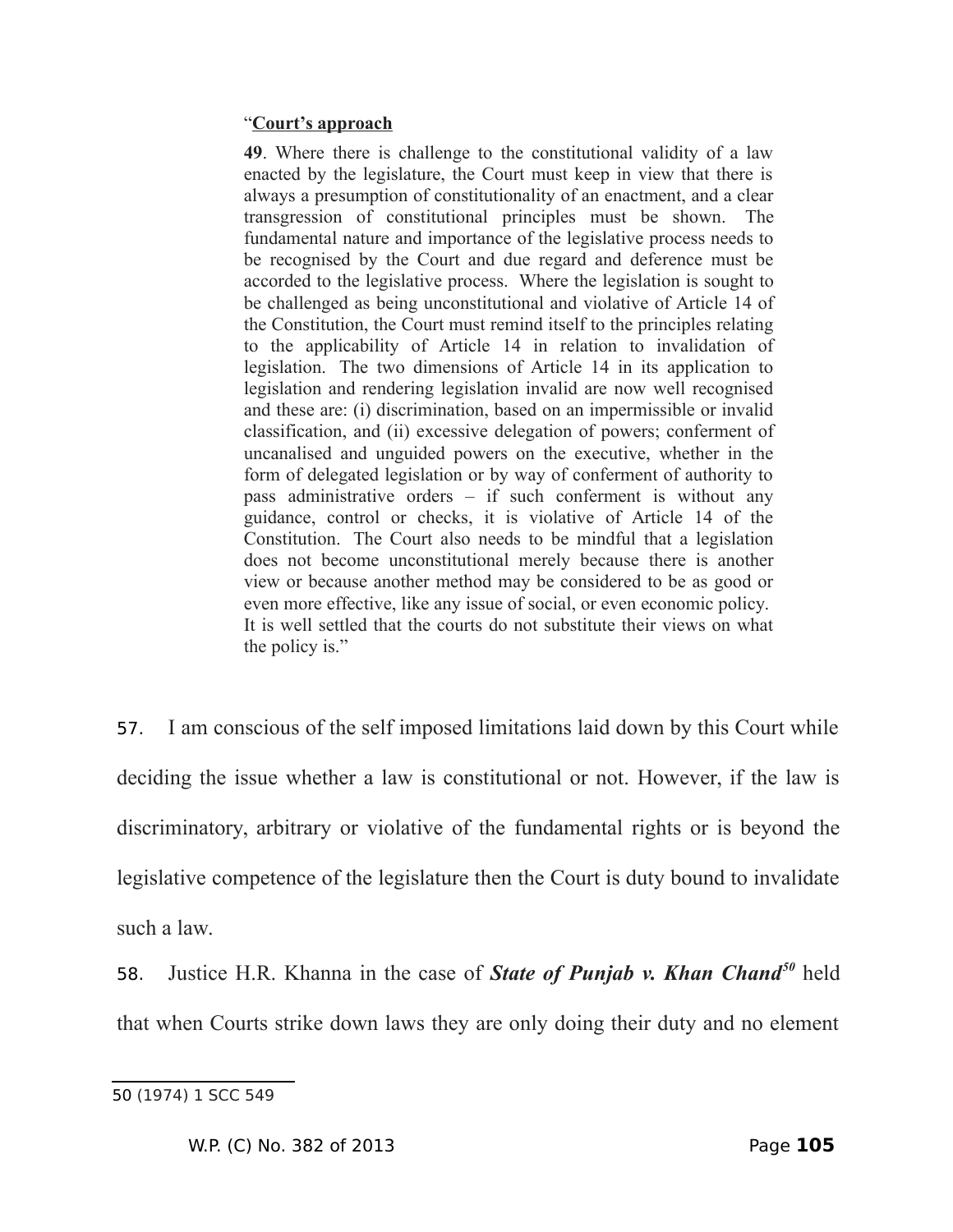of judicial arrogance should be attributed to the Courts when they do their duty under the Constitution and determine whether the law made by the legislature is in conformity with the provisions of the Constitution or not. The relevant observations are as follows:

> "**12**. It would be wrong to assume that there is an element of judicial arrogance in the act of the Courts in striking down an enactment. The Constitution has assigned to the Courts the function of determining as to whether the laws made by the Legislature are in conformity with the provisions of the Constitution. In adjudicating the constitutional validity of statutes, the Courts discharge an obligation which has been imposed upon them by the Constitution. The Courts would be shirking their responsibility if they hesitate to declare the provisions of a statute to be unconstitutional, even though those provisions are found to be violative of the Articles of the Constitution. Articles 32 and 226 are an integral part of the Constitution and provide remedies for enforcement of fundamental rights and other rights conferred by the Constitution. Hesitation or refusal on the part of the Courts to declare the provisions of an enactment to be unconstitutional, even though they are found to infringe the Constitution because of any notion of judicial humility would in a large number of cases have the effect of taking away or in any case eroding the remedy provided to the aggrieved parties by the Constitution. Abnegation in matters affecting one's own interest may sometimes be commendable but abnegation in a matter where power is conferred to protect the interest of others against measures which are violative of the Constitution is fraught with serious consequences. It is as much the duty of the Courts to declare a provision of an enactment to be unconstitutional if it contravenes any Article of the Constitution as it is theirs to uphold its validity in case it is found to suffer from no such infirmity."

59. Therefore, the principle is that normally the Courts should raise a presumption in favour of the impugned law; however, if the law under challenge violates the fundamental rights of the citizens, the law is arbitrary, or is discriminatory, the Courts can either hold the law to be totally unconstitutional and strike down the law or the Court may read down the law in such a manner that the

W.P. (C) No. 382 of 2013 Page **106**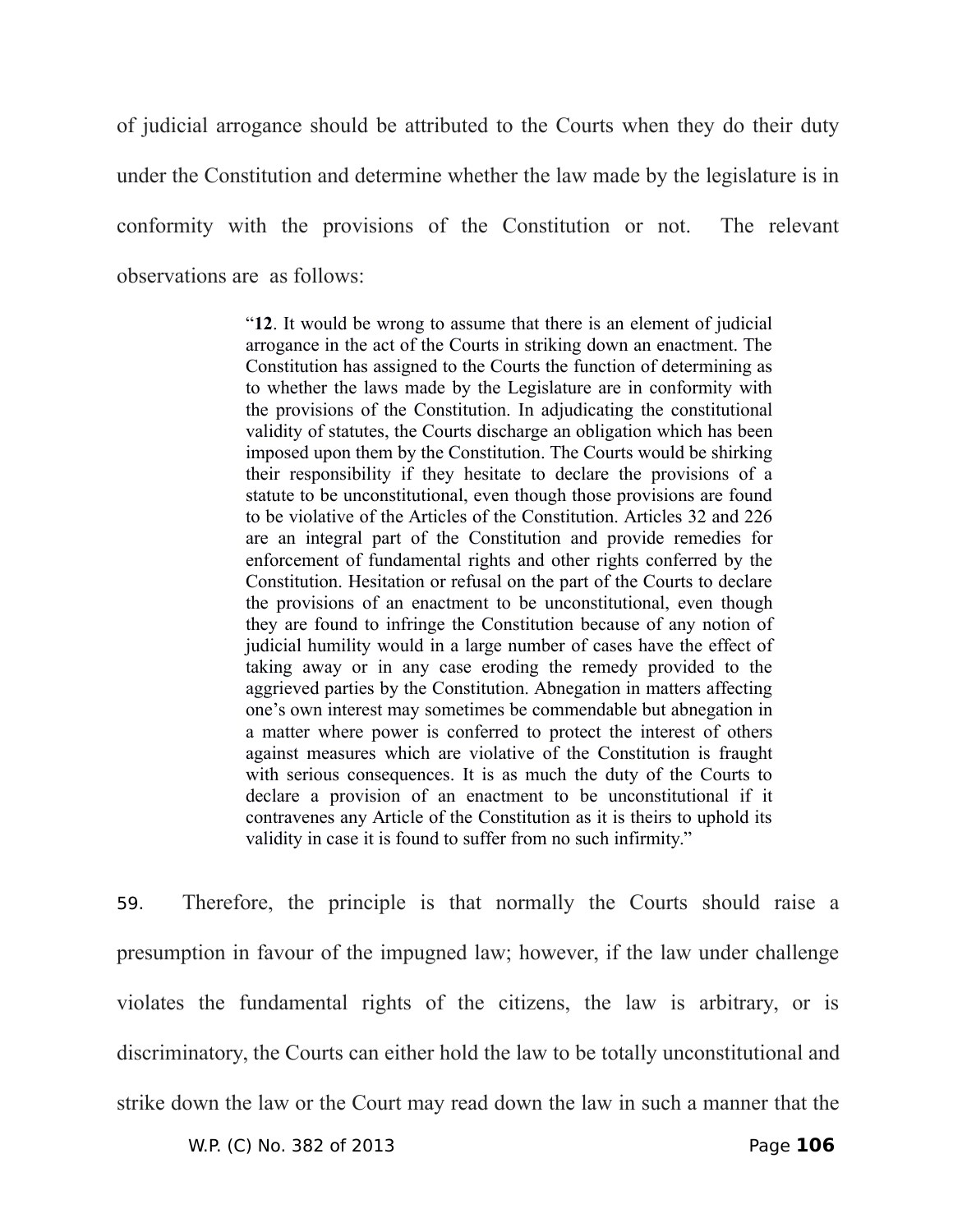law when read down does not violate the Constitution. While the Courts must show restraint while dealing with such issues, the Court cannot shut its eyes to the violations of the fundamental rights of the citizens. Therefore, if the legislature enacts a law which is violative of the fundamental rights of the citizens, is arbitrary and discriminatory, then the Court would be failing in its duty if it does not either strike down the law or read down the law in such a manner that it falls within the four corners of the Constitution.

60. It is not the job of the Court to decide whether a law is good or bad. Policy matters fall within the realm of legislature and not of the Courts. The Court, however, is empowered and has the jurisdiction to decide whether a law is unconstitutional or not.

61. "The law is an ass" said Mr. Bumble<sup>[51](#page-106-0)</sup>. That may be so. The law, however, cannot be arbitrary or discriminatory. Merely because a law is asinine, it cannot be set aside. However, if the law is arbitrary, discriminatory and violates the fundamental rights guaranteed to the citizens of the country, then the law can either be struck down or can be read down to make it in consonance with the Constitution of India.

<span id="page-106-0"></span><sup>51</sup> Oliver Twist: Author Charles Dickens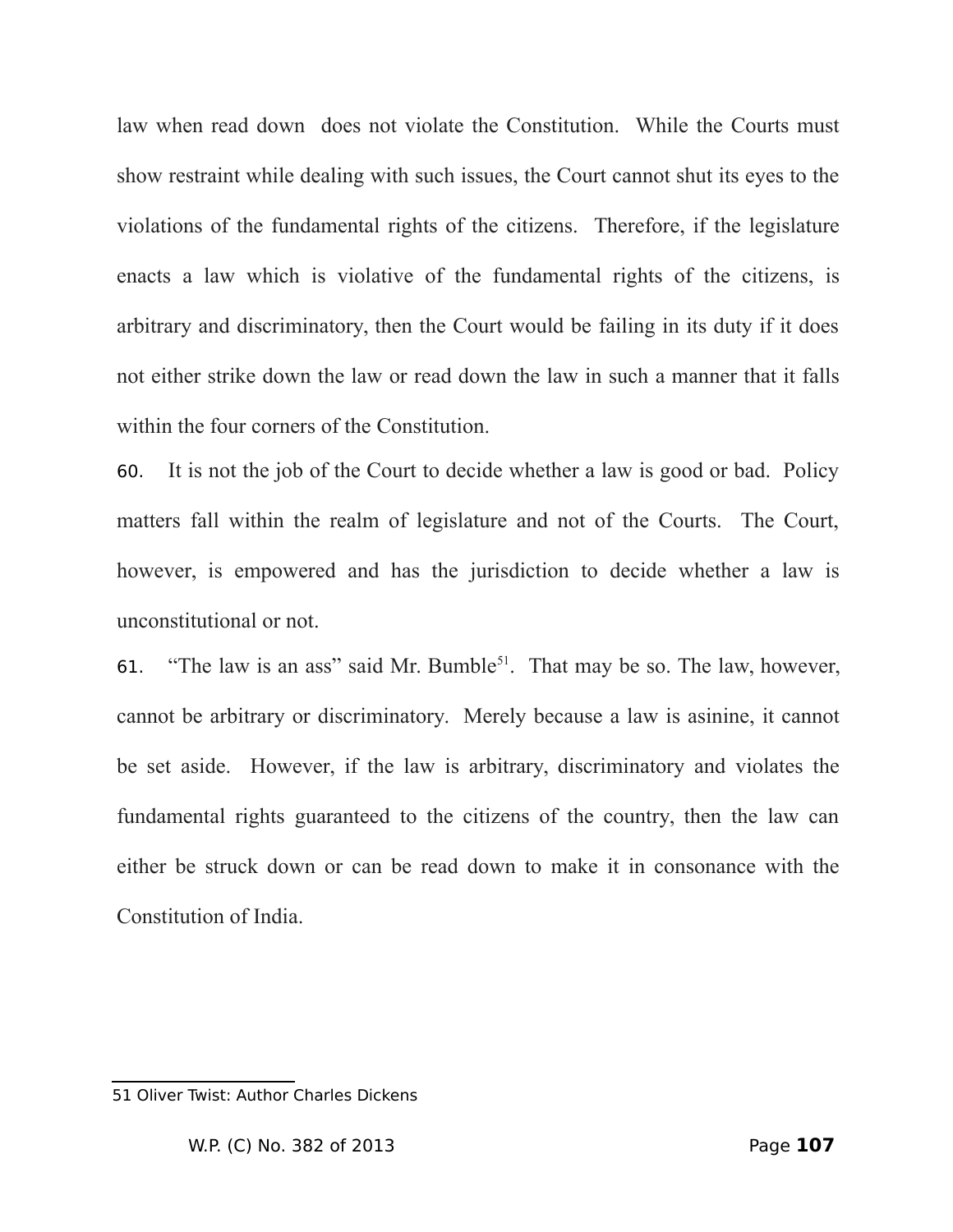## **WHETHER EXCEPTION 2 TO SECTION 375 IPC IS ARBITRARY?**

62. Before dealing with this issue, it would be necessary to point out that earlier there was divergence of opinion as to whether a law could be struck down only on the ground that it was arbitrary. In *Indira Nehru Gandhi* v. *Raj Narain[52](#page-107-0)* the Court struck down clauses 4 and 5 of Article 329A of the Constitution on the ground of arbitrariness. Reliance was placed on the celebrated judgment of this Court passed in the case of *Keshavananda Bharati* v. *State of Kerala[53](#page-107-1) .* In Para 681 of *Raj Narain* (supra), Chandrachud J., held as follows:

> "**681**. It follows that clauses (4) and (5) of Article 329A are arbitrary and are calculated to damage or destroy the rule of law. Imperfections of language hinder a precise definition of the rule of law as of the definition of 'law' itself. And the Constitutional Law of 1975 has undergone many changes since A.V. Dicey, the great expounder of the rule of law, delivered his lectures as Vinerian Professor of English Law at Oxford, which were published in 1885 under the title, "*Introduction to the Study of the Law of the Constitution*". But so much, I suppose, can be said with reasonable certainty that the rule of law means that the exercise of powers of government shall be conditioned by law and that subject to the exceptions to the doctrine of equality, no one shall be exposed to the arbitrary will of the Government. Dicey gave three meanings to rule of law: Absence of arbitrary power, equality before the law or the equal subjection of all classes to the ordinary law of the land administered by ordinary law courts and that the Constitution is not the source but the consequence of the rights of individuals, as defined and enforced by the courts………."

<span id="page-107-0"></span><sup>52</sup> 1975 (Supp.) SCC 1

<span id="page-107-1"></span><sup>53</sup> (1973) 4 SCC 225.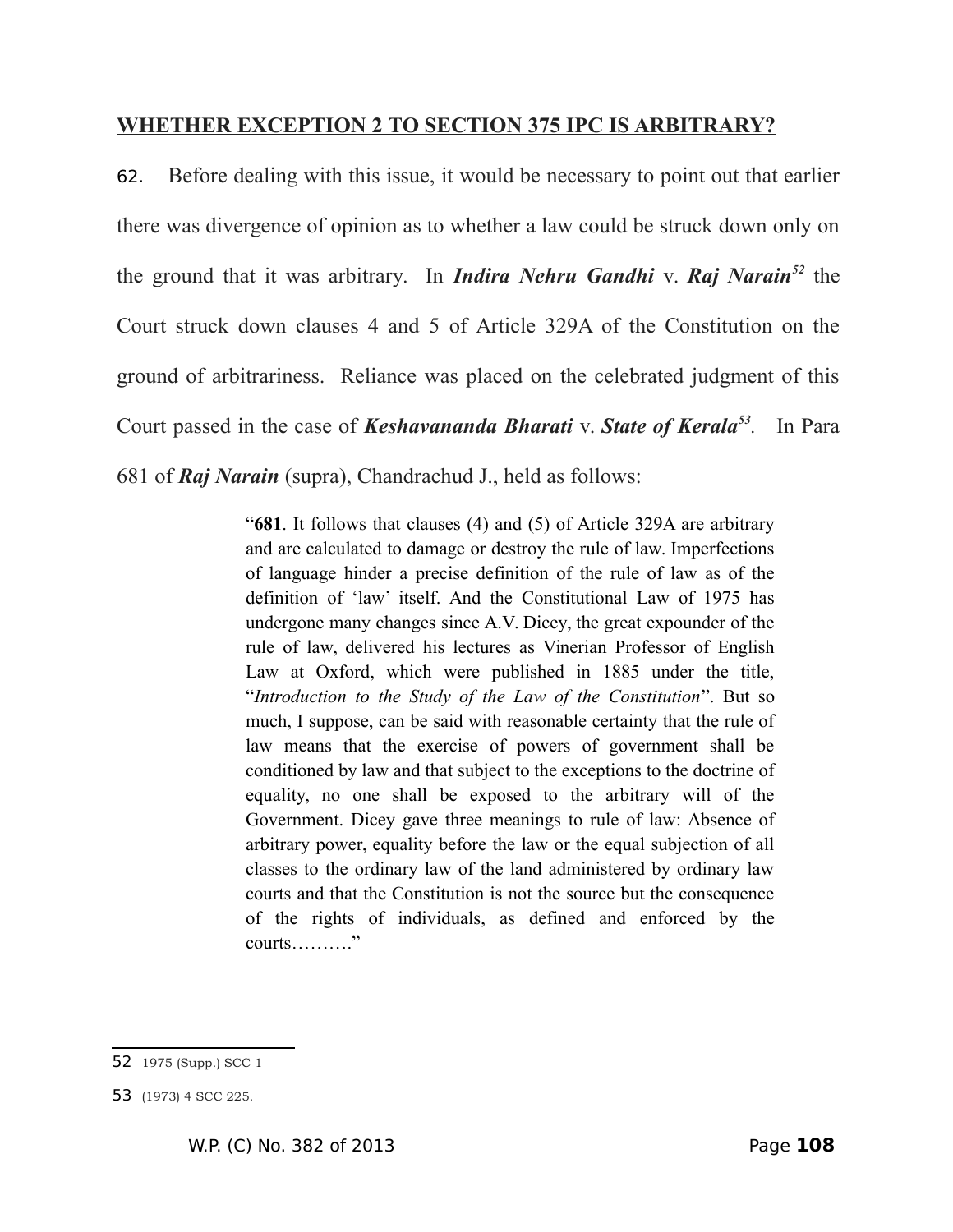63. The aforesaid case was one of the first cases in which a law was set aside on the ground of being arbitrary. In *E.P. Royappa* v. *State of Tamil Nadu<sup>54</sup>* the doctrine of arbitrariness was further expanded. Bhagwati, J., eruditely explained the principle in the following terms.

> "**85**.............From a positivistic point of view, equality is antithetic to arbitrariness. In fact equality and arbitrariness are sworn enemies; one belongs to the rule of law in a republic while the other, to the whim and caprice of an absolute monarch. Where an act is arbitrary, it is implicit in it that it is unequal both according to political logic and constitutional law and is therefore violative of Article 14, and if it affects any matter relating to public employment, it is also violative of Article 16. Articles 14 and 16 strike at arbitrariness in State action and ensure fairness and equality of treatment. They require that State action must be based on valid relevant principles applicable alike to all similarly situate and it must not be guided by any extraneous or irrelevant considerations because that would be denial of equality. Where the operative reason for State action, as distinguished from motive inducing from the antechamber of the mind, is not legitimate and relevant but is extraneous and outside the area of permissible considerations, it would amount to mala fide exercise of power and that is hit by Articles 14 and 16. Mala fide exercise of power and arbitrariness are different lethal radiations emanating from the same vice: in fact the latter comprehends the former. Both are inhibited by Articles 14 and 16"

64. The doctrine developed in *Royappa***'s** case (supra) was further advanced in

the case of *Maneka Gandhi* v. *Union of India[55](#page-108-1) .* In this case, the test of

reasonableness was introduced and it was held that a law which is not "right, just

and fair" is arbitrary. The following observations are apposite:-

"**7**...........The principle of reasonableness, which legally as well as philosophically, is an essential element of equality or non-arbitrariness

<span id="page-108-0"></span><sup>54 (</sup>1974) 4 SCC 3

<span id="page-108-1"></span><sup>55</sup> (1978) 1 SCC 248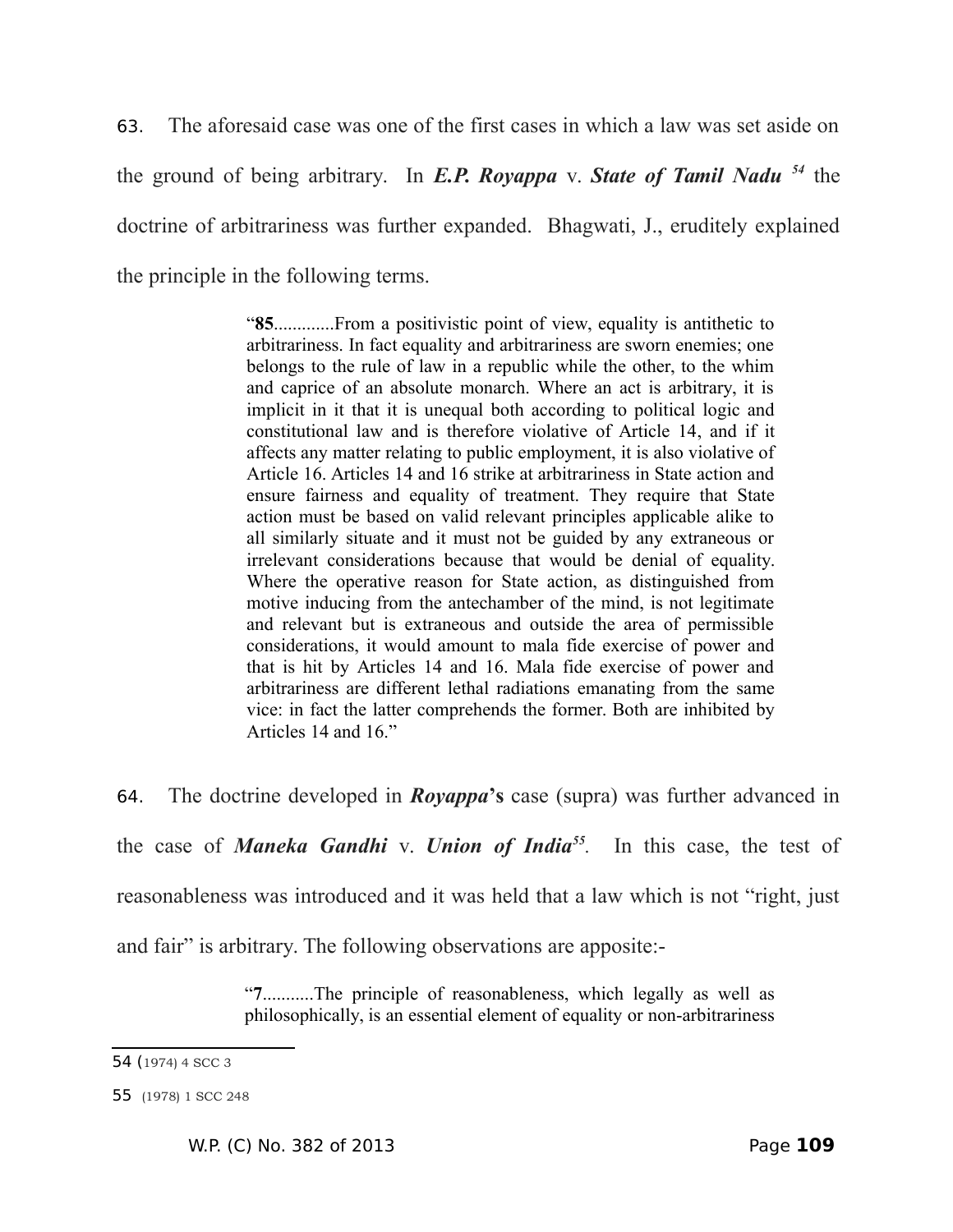pervades Article 14 like a brooding omnipresence and the procedure contemplated by Article 21 must answer the test of reasonableness in order to be in conformity with Article 14. It must be "right and just and fair" and not arbitrary, fanciful or oppressive; otherwise, it would be no procedure at all and the requirement of Article 21 would not be satisfied."

65. This principle was followed in the cases of *A.L. Kalra* v. *Project and Equipment Corpn.[56](#page-109-0) , Babita Prasad* v. *State of Bihar[57](#page-109-1)* , *Ajay Hasia* v. *Khalid Mujib Sehravardi[58](#page-109-2)* and *Dr. K.R. Lakshmanan* v. *State of Tamil Nadu[59](#page-109-3)*. In the case of *Ajay Hasia (*supra), a Constitution Bench of this Court held as follows:

> "**16**......Wherever therefore there is arbitrariness in State action whether it be of the legislature or of the executive or of an 'authority' under Article 12, Article 14 immediately springs into action and strikes down such State action. In fact, the concept of reasonableness and non-arbitrariness pervades the entire constitutional scheme and is a golden thread which runs through the whole of the fabric of the Constitution."

66. In *State of A.P.* v. *McDowell & Co.[60](#page-109-4)*, a three-Judge Bench of this Court struck a discordant note and rejected the plea of the Amending Act being arbitrary. The Court held that an enactment could be struck down if it is being challenged as violative of Article 14 only if it is found that it is violative of equality clause, equal protection clause or violative of fundamental rights. The Court went on to hold

<span id="page-109-0"></span><sup>56</sup> (1984) 3 SCC 316,

<span id="page-109-1"></span><sup>57</sup> 1993 Supp (3) SCC 268

<span id="page-109-2"></span><sup>58</sup> (1981) 1 SCC 722

<span id="page-109-3"></span><sup>59</sup> ( 1996) 2 SCC 226

<span id="page-109-4"></span><sup>60</sup> (1996) 3 SCC 709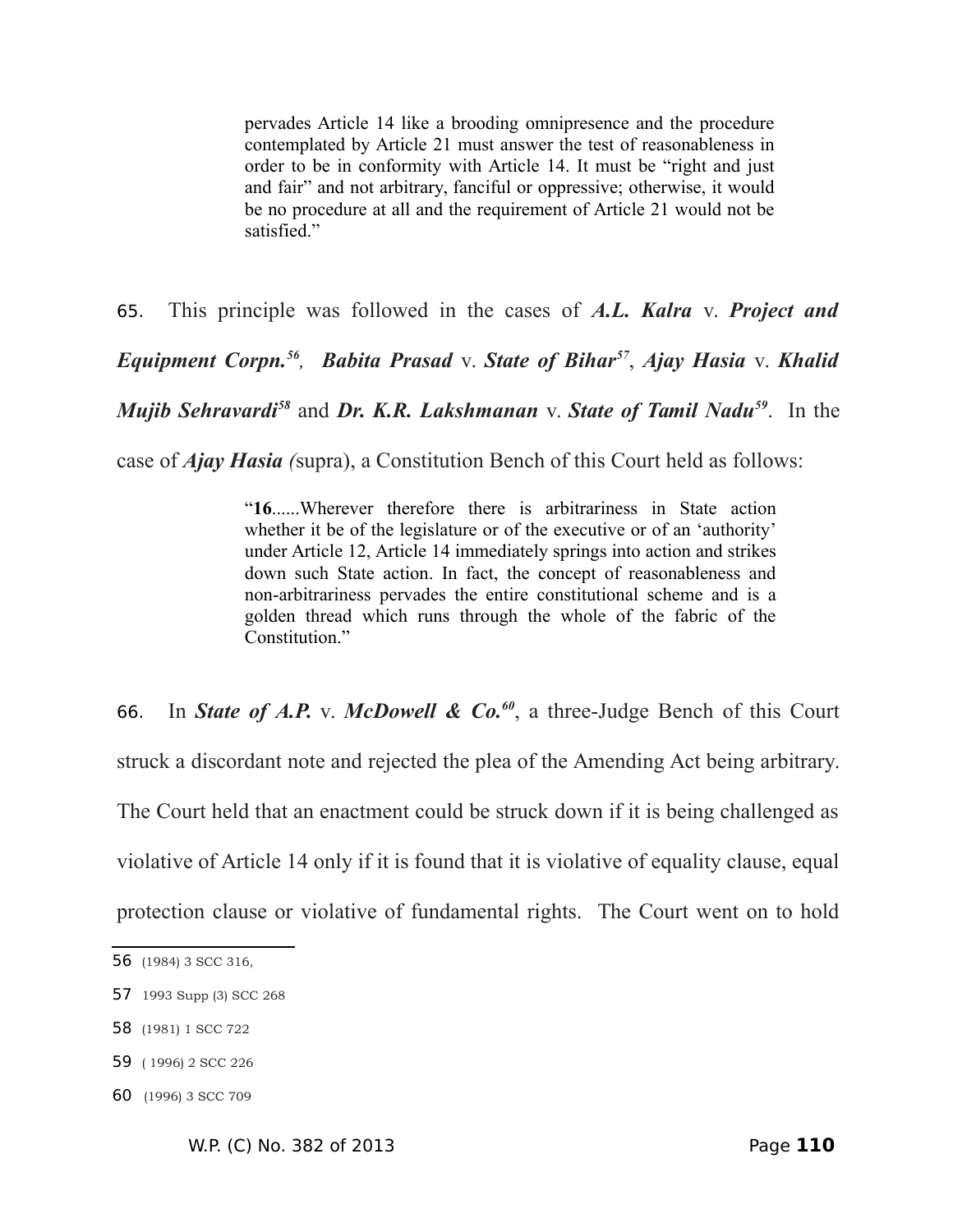that an enactment cannot be stuck down only on the ground that the Court thinks that it is unjustified. This judgment need not detain us for long because in *Shayara Bano* v. *Union of India & Ors.[61](#page-110-0)* popularly known as the "Triple Talaq case", this Court held that this judgment did not take note of binding judgments of this Court passed by a Constitution Bench, in the case of *Ajay Hasia* (supra) and a three-Judge Bench in the case of *Dr.K.R. Lakshmanan* (supra). After discussing the entire law on the subject, Nariman, J., in his judgment held as follows:

> "It is, therefore, clear from a reading of even the aforesaid two Constitution Bench judgments that Article 14 has been referred to in the context of the constitutional invalidity of statutory law to show that such statutory law will be struck down if it is found to be "arbitrary".

|           |     | <b>XXX</b> | <b>XXX</b> | <b>XXX</b> |
|-----------|-----|------------|------------|------------|
| $\rm XXX$ | XXX | XXX        |            |            |

"**55**.........The test of manifest arbitrariness, therefore, as laid down in the aforesaid judgments would apply to invalidate legislation as well as subordinate legislation under Article 14. Manifest arbitrariness, therefore, must be something done by the legislature capriciously, irrationally and/or without adequate determining principle. Also, when something is done which is excessive and disproportionate, such legislation would be manifestly arbitrary. We are, therefore, of the view that arbitrariness in the sense of manifest arbitrariness as pointed out by us above would apply to negate legislation as well under Article 14"

Therefore, there can be no dispute that a law can be struck down if the Court

find it is arbitrary and falls foul of Article 14 and other fundamental rights.

<span id="page-110-0"></span><sup>61</sup> WP(C) No.118/2016 and connected matters [(2017) Vol. 8 SCALE 178]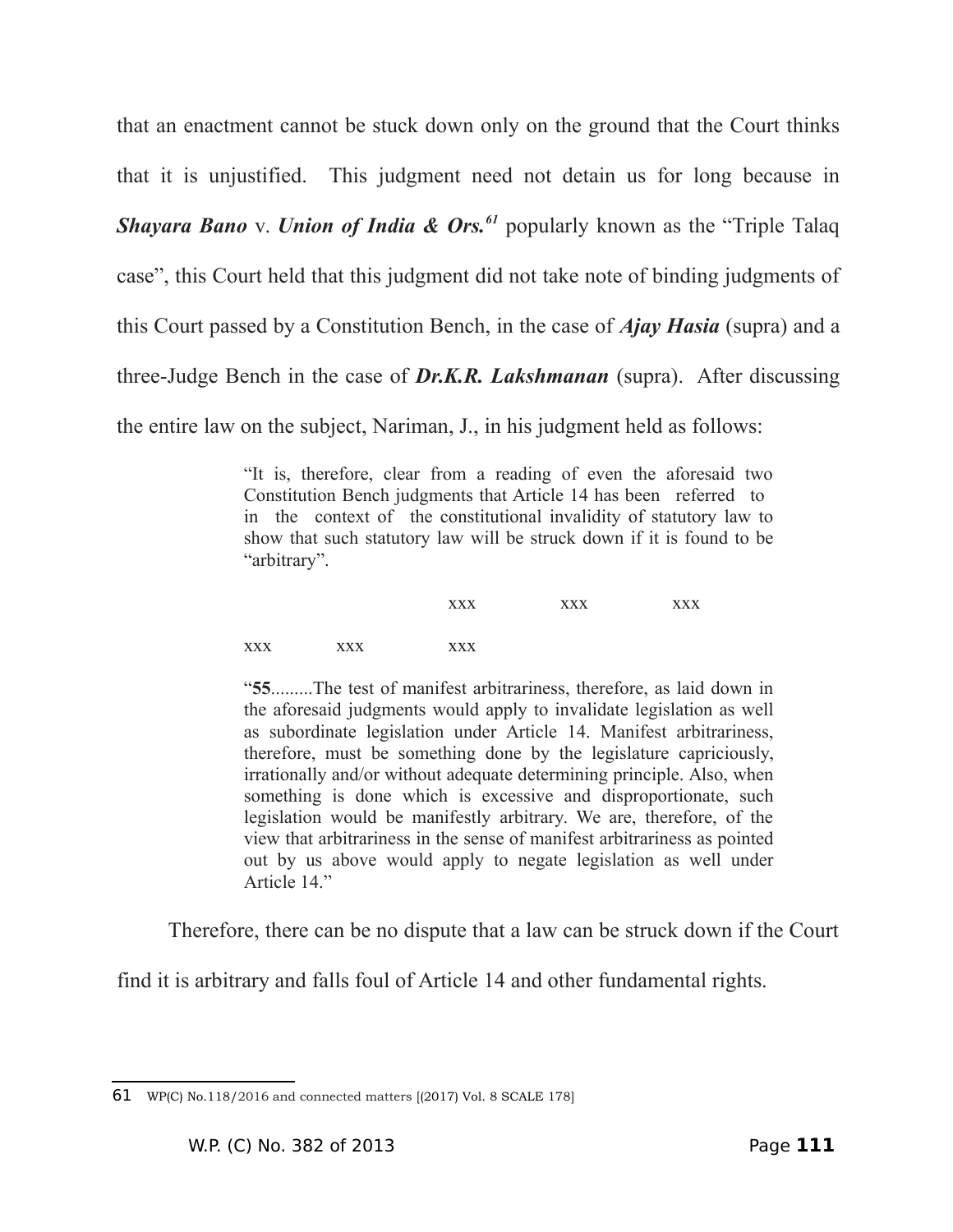67. In this case, we are concerned mainly with Article 14 and 21 of the Constitution of India. The legislative history given above clearly indicates that a child has universally been defined as a person below 18 years of age in all the enactments. This has been done for the reason that it is perceived that a person below the age of 18 years is not fully developed and does not know the consequences of his/her actions. Not only is a person below the age of 18 years treated to be a child, but is also not even entitled to deal with his property, enter into a contract or even vote.

68. The fact that child marriage is an abhorrent practice and is violative of human rights of the child is not seriously disputed by the Union of India. The only justification given is that since a large number of child marriages are taking place, it would not be proper to criminalize the consummation of such child marriages. It is urged that, keeping in view age old traditions and evolving social norms, the practice of child marriage cannot be wished away and, therefore, legislature in its wisdom has thought it fit not to criminalize the consummation of such child marriages.

69. I am not impressed with the arguments raised by the Union of India. Merely because something is going on for a long time is no ground to legitimise and legalise an activity which is *per se* illegal and a criminal offence. No doubt, it is totally within the realm of Parliament to decide what should be the age of consent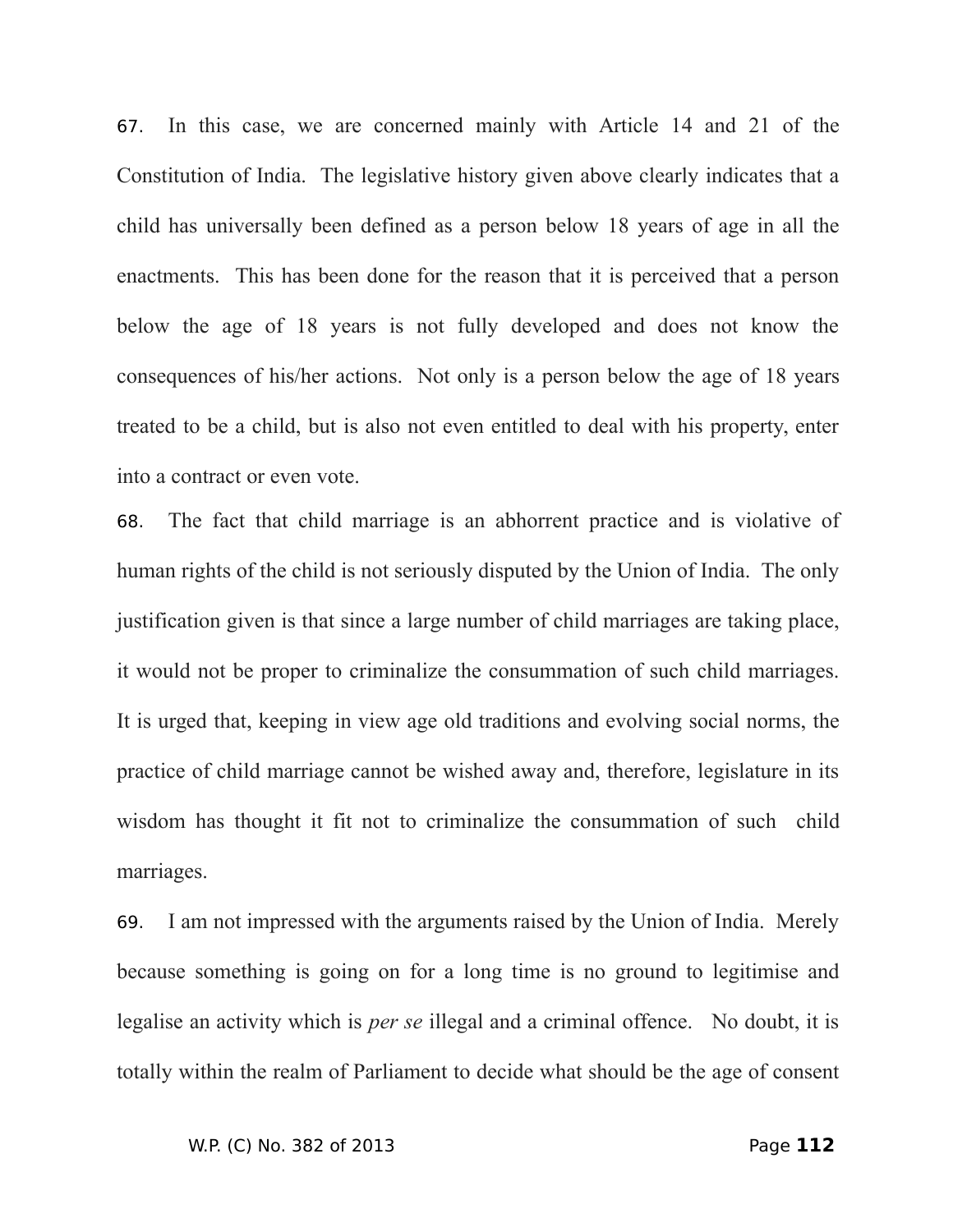under clause Sixthly of Section 375 IPC. It is also within the domain of the Parliament to decide what should be the minimum age of marriage. The Parliament has decided in both the enactments that a girl below 18 years is not capable of giving consent to have sex and legally she cannot marry. Parliament has also, in no uncertain terms, prohibited child marriage and come to the conclusion that child marriage is an activity which must come to an end. If that be so, can the practice of child marriage which is admittedly "an evil", and is also a criminal offence be set up as an exception in a case of a girl child, who is subjected to sexual intercourse by her so called husband. Shockingly, even if this sexual intercourse is forcible and without the consent of the girl child, then also the husband is not liable for any offence. This law is definitely not right, just and fair and is, therefore, arbitrary.

70. There can be no dispute that every citizen of this country has the right to get good healthcare. Every citizen can expect that the State shall make best endeavours for ensuring that the health of the citizen is not adversely affected. By now it is well settled by a catena of judgments of this Court that the "right to life" envisaged in Article 21 of the Constitution of India is not merely a right to live an animal existence. This Court has repeatedly held that right to life means a right to live with human dignity. Life should be meaningful and worth living. Life has many shades. Good health is the *raison d'etre* of a good life. Without good health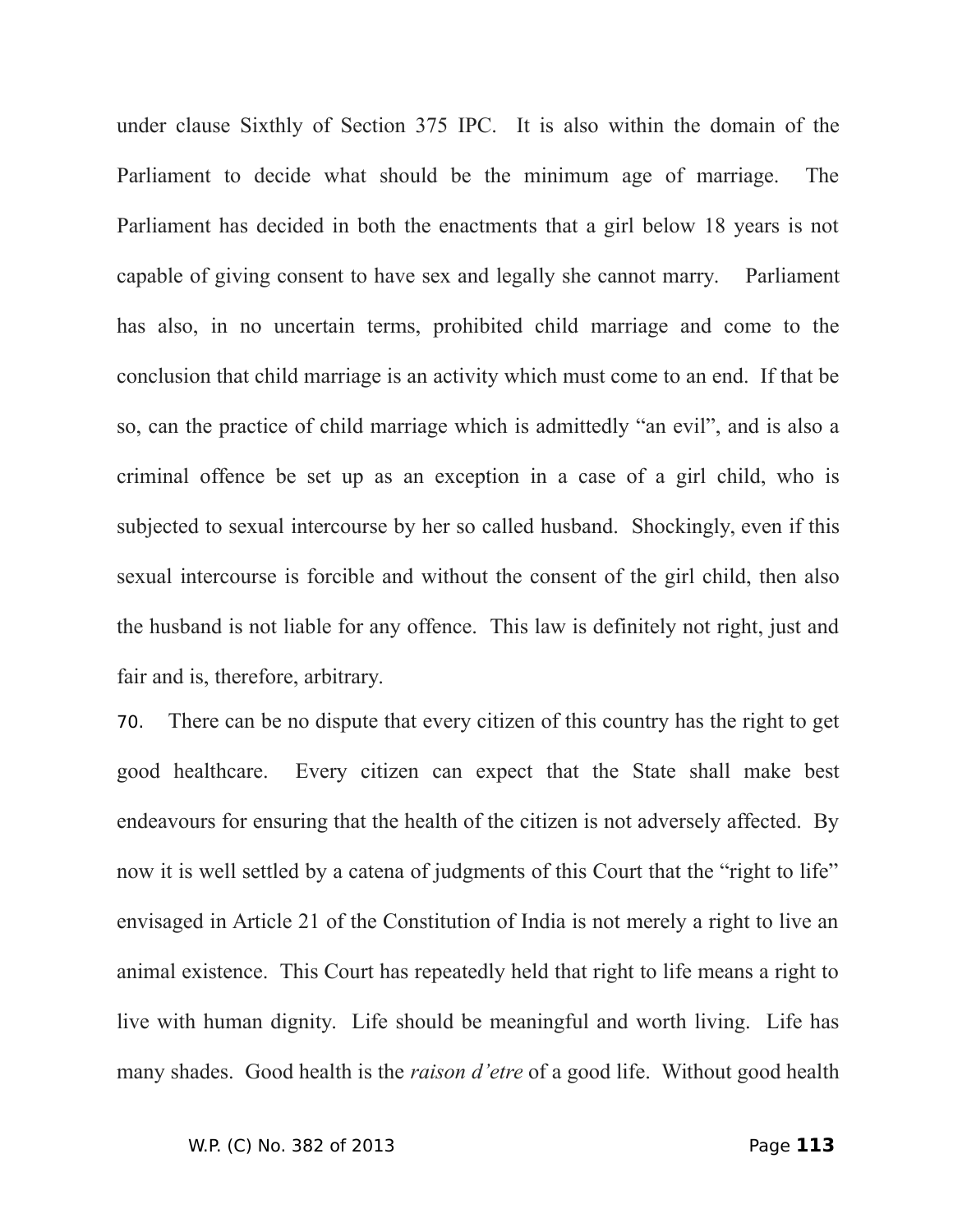there cannot be a good life. In the case of a minor girl child good health would mean her right to develop as a healthy woman. This not only requires good physical health but also good mental health. The girl child must be encouraged to bloom into a healthy woman. The girl child must not be deprived of her right of choice. The girl child must not be deprived of her right to study further. When the girl child is deprived of her right to study further, she is actually deprived of her right to develop into a mature woman, who can earn independently and live as a self sufficient independent woman. In the modern age, when we talk of gender equality, the girl child must be given equal opportunity to develop like a male child. In fact, in my view, because of the patriarchal nature of our society, some extra benefit must be showered upon the girl child to ensure that she is not deprived of her right to life, which would include her right to grow and develop physically, mentally and economically as an independent self sufficient female adult.

71. It is true that at times the State, because of paucity of funds, or other reasons beyond its control, cannot live up to the expectations of the people. At the same time, it is not expected that the State should frame a law, which adversely affects the health of a citizen, that too a minor girl child. The State, under Article 15 of the Constitution, is in fact, empowered to make laws favouring women. Reservation for women is envisaged under Article 15 of the Constitution. In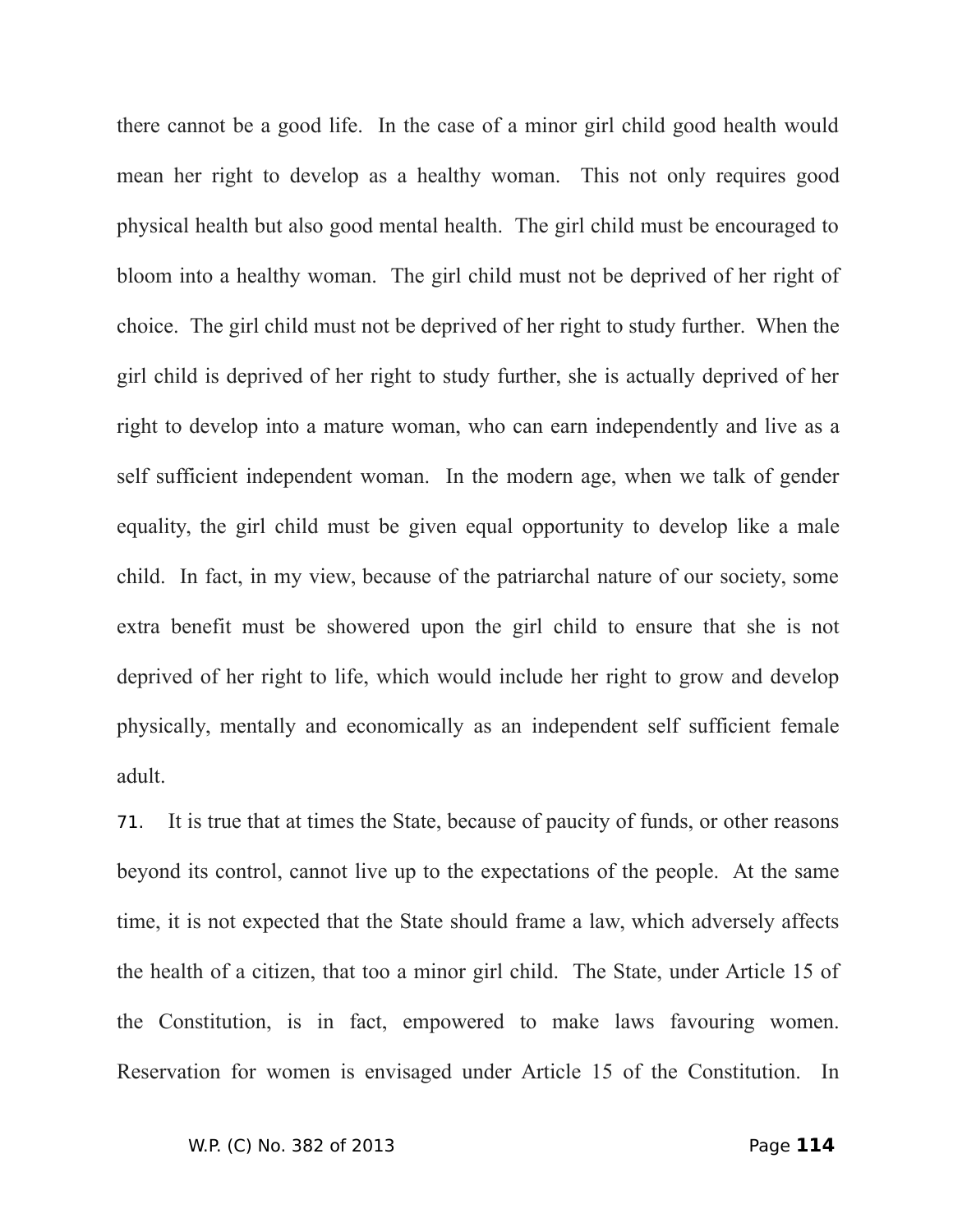*Vishakha v. State of Rajasthan*<sup>[62](#page-114-0)</sup>, this Court held that sexual harassment of working women amounts to violation of the rights guaranteed by Articles 14, 15 and 23 of the Constitution.

72. When a girl is compelled to marry before she attains the age of 18 years, her health is put in serious jeopardy. As is evident from various reports referred to above, girls who were married before the age of 19 years are likely to suffer medical and psychological problems. A 15 or 16 year old girl, when forcibly subjected to sexual intercourse by her "husband", undergoes a trauma, which her body and mind is not ready to face. The girl child is also twice as more likely to die in child birth than a grown up woman. The least, that one would expect in such a situation, is that the State would not take the defence of tradition and sanctity of marriage in respect of girl child, which would be totally violative of Article 14, 15 and 21 of the Constitution. Therefore, this Court is of the view that Exception 2 to Section 375 IPC is arbitrary since it is violative of the principles enshrined in Article 14, 15 and 21 of the Constitution of India.

73. Approaching this aspect from another angle. As is evident from various reports filed in this case, child marriages are not restricted to girls aged above 15 years. Even as per the National Plan of Action for Children, 2016 prepared by the Ministry of Women and Child Development, Government of India, 30.3%

<span id="page-114-0"></span><sup>62</sup> (1997) 6 SCC 241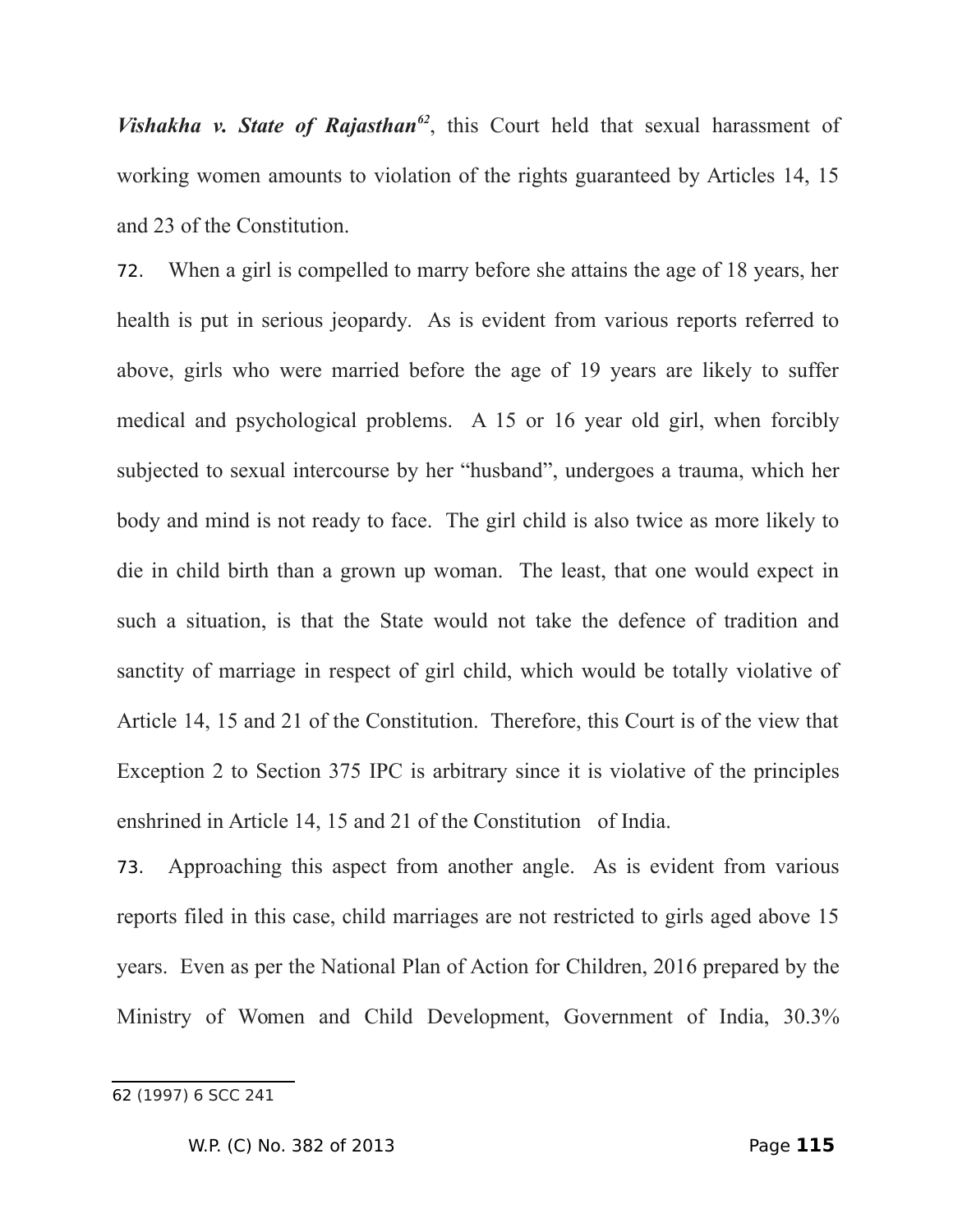marriages i.e. almost 1 in every 3 marriage takes place in violation of the PCMA. Many of these relate to child brides aged less than 15 years. A girl may be married when she is 3-4 years or may be 10-11 years old. She may be sent to her matrimonial home on attaining the age of puberty, which may be well before she attains the age of 15 years. In such an eventuality, what is the reason for fixing the magic figure of 15 years. This figure had relevance when under the criminal law and the marriage laws the age was similar. In the year 1940, the age of consent was 16 years, the age of marriage was 15 years and the age under the exception was also 15 years; in 1975, the age of consent was 16 years, the age of marriage was 18 years, but the age under the exception remained 15 years. That may have been there because there was no change in the age of consent under Clause Sixthly. Now when the age of consent is changed to 18 years, the minimum age of marriage is also 18 years and, therefore, fixing a lower age under Exception 2 is totally irrational. It strikes against the concept of equality. It violates the right of fair treatment of the girl child, who is unable to look after herself. The magic figure of 15 years is not based on any scientific evaluation, but is based on the mere fact that it has been existing for a long time. The age of 15 years in Exception 2 was fixed in the year 1940 when the minimum age for marriage was also 15 and the age of consent under clause Sixthly was 16. In the present context when the age for marriage has been fixed at 18 years and when the age of consent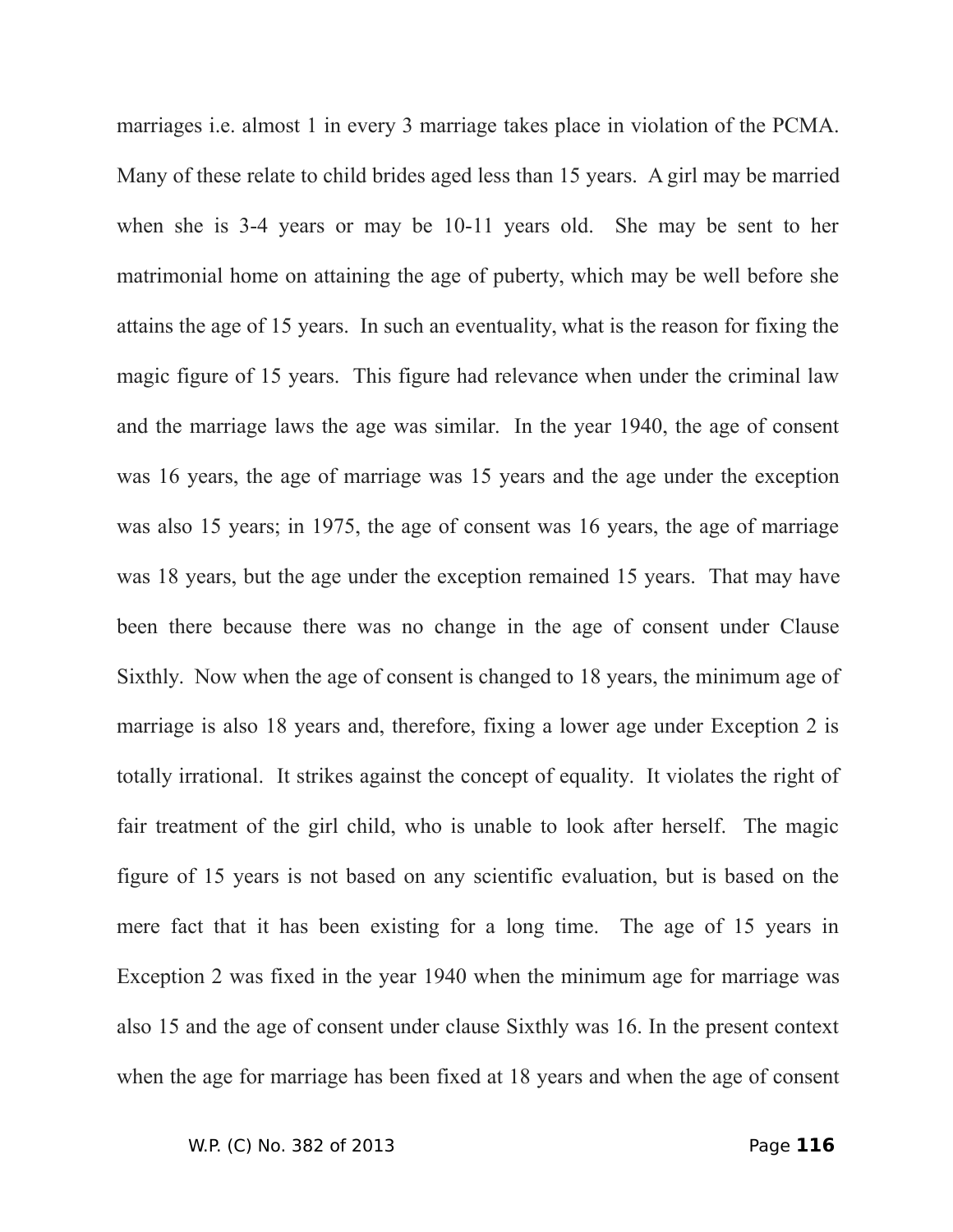is also fixed at 18 years, keeping the age under Exception 2 at 15 years, cannot be said to be right, just and fair. In fact, it is arbitrary and oppressive to the girl child. 74. Law cannot be hidebound and static. It has to evolve and change with the needs of the society. Recognising these factors, the Parliament increased the minimum age for marriage. The Parliament also increased the minimum age of consent but the inaction in raising the age in Exception 2 is by itself an arbitrary non-exercise of power. When the age was being raised in all other laws, the age under Exception 2 should also have been raised to bring it in line with the evolving laws especially the laws to protect women and the girl child aged below 18 years. Therefore, I have no hesitation in holding that the Exception 2, in so far as it relates to the girl child below eighteen years, is unreasonable, unjust, unfair and violative of the rights of the girl child. To that extent the same is arbitrary and liable to be set aside.

# **WHETHER EXCEPTION 2 TO SECTION 375 IPC IS DISCRIMINATORY?**

75. There can be no dispute that a law can be set aside if it is discriminatory. Some elements of discrimination have already been dealt with while dealing with the issue of arbitrariness. However, there are certain other aspects which make Exception 2 to Section 375 IPC in so far as it deals with the girl child totally discriminatory. The law discriminates between a girl child aged less than 18 years,

W.P. (C) No. 382 of 2013 Page **117**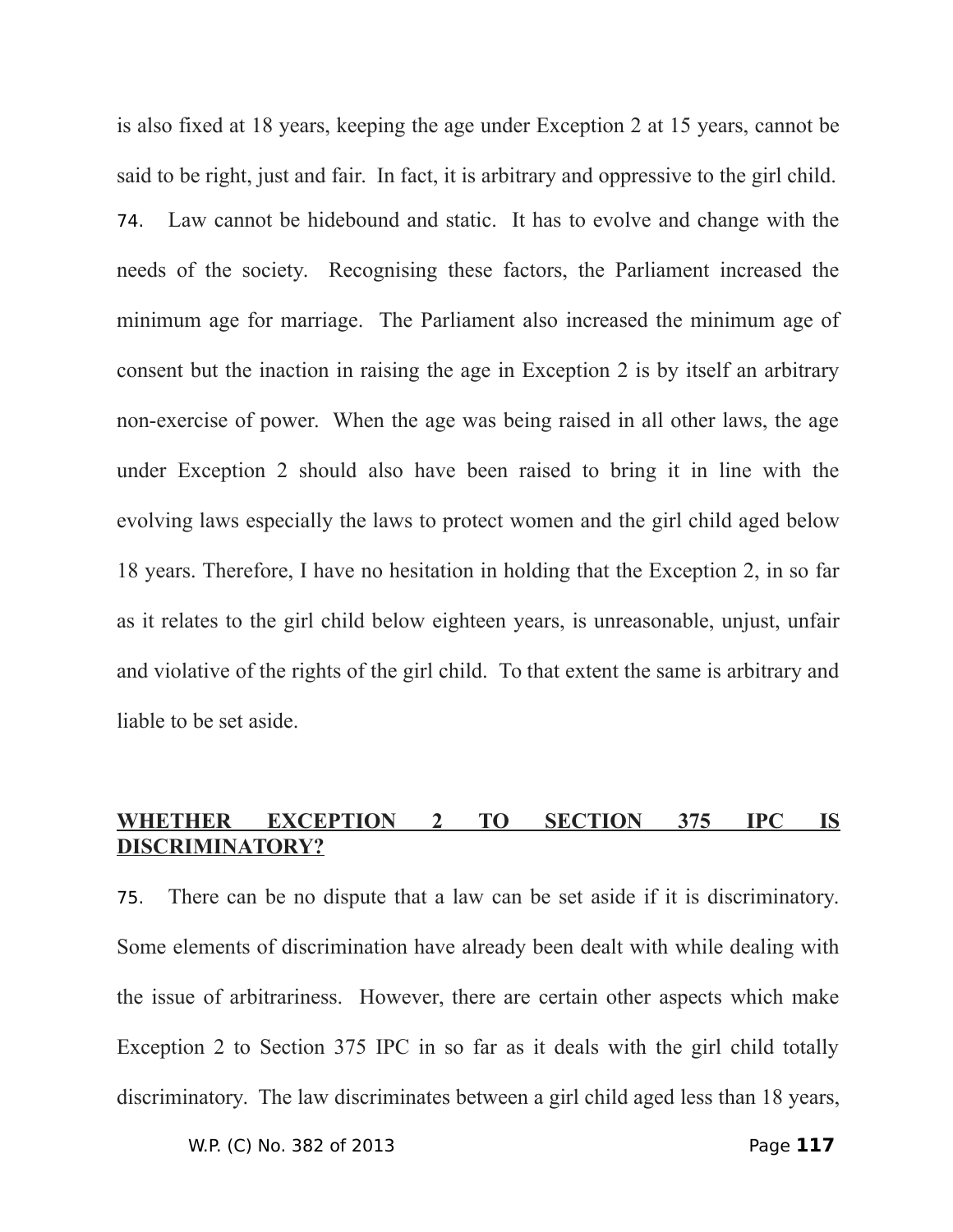who may be educated and has sexual intercourse with her consent and a girl child who may be married even before the age of 15 years, but her marriage has been consummated after 15 years even against her consent. This is invidious discrimination which is writ large. The discrimination is between a consenting girl child, who is almost an adult and non-consenting child bride. To give an example, if a girl aged 15 years is married off by her parents without her consent and the marriage is consummated against her consent, then also this girl child cannot file a criminal case against her husband. The State is talking of the reality of the child marriages. What about the reality of the rights of the girl child? Can this helpless, underprivileged girl be deprived of her rights to say 'yes' or 'no' to marriage? Can she be deprived of her right to say 'yes' or 'no' to having sex with her husband, even if she has consented for the marriage? In my view, there is only one answer to this and the answer must be a resounding "NO". While interpreting such a law the interpretation which must be preferred is the one which protects the human rights of the child, which protects the fundamental rights of the child, the one which ensures the good health of the child and not the one which tries to say that though the practice is "evil" but since it is going on for a long time, such "criminal" acts should be decriminalised.

76. The State is entitled and empowered to fix the age of consent. The State can make reasonable classification but while making any classification it must show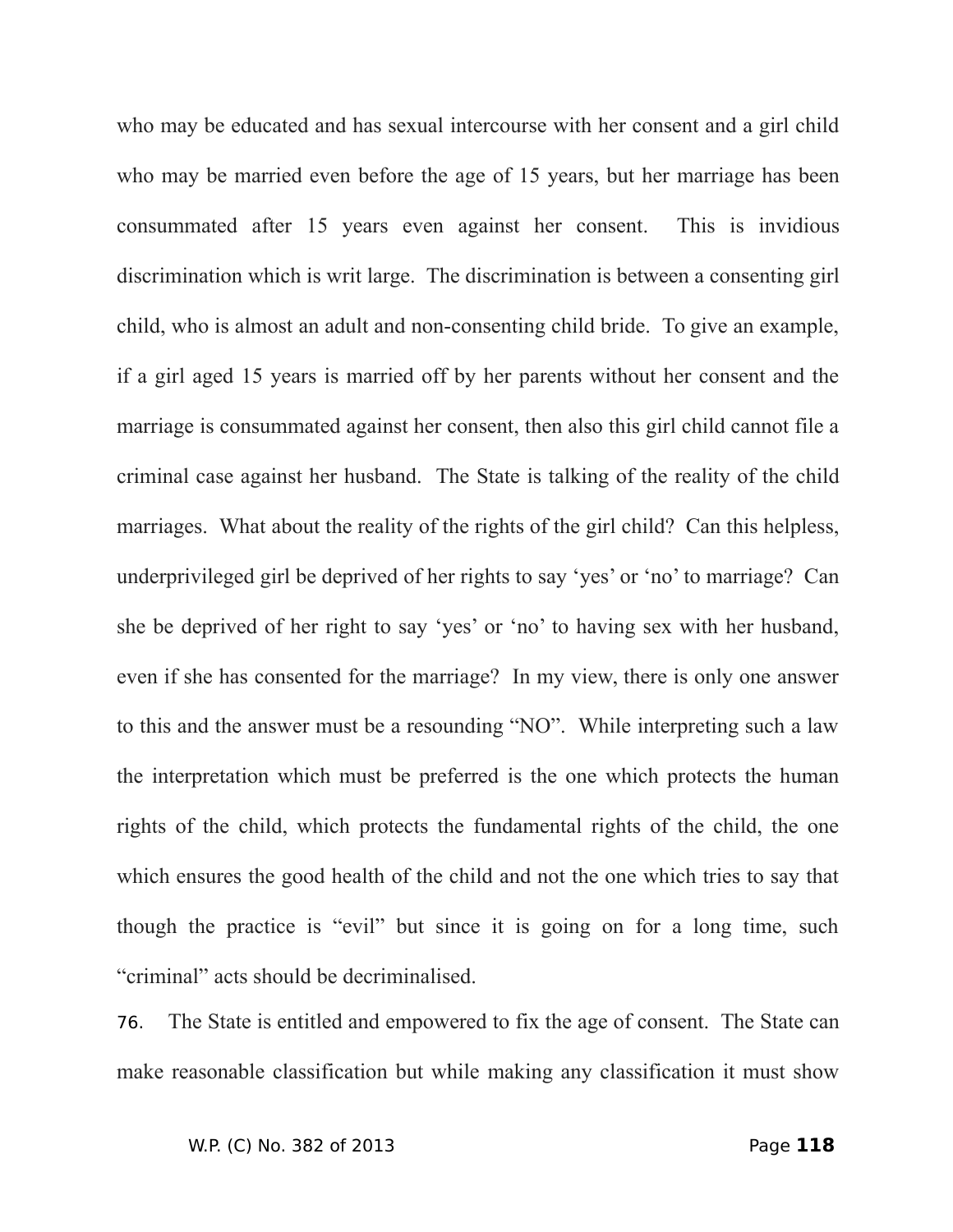that the classification has been made with the object of achieving a certain end. The classification must have a reasonable nexus with the object sought to be achieved. In this case the justification given by the State is only that it does not want to punish those who consummate their marriage. The stand of the State is that keeping in view the sanctity attached to the institution of marriage, it has decided to make a provision in the nature of Exception 2 to Section 375 IPC. This begs the question as to why in this exception the age has been fixed as 15 years and not 18 years. As pointed out earlier, a girl can legally consent to have sex only after she attains the age of 18 years. She can legally enter into marriage only after attaining the age of 18 years. When a girl gets married below the age of 18 years, the persons who contract such a marriage or abet in contracting such child marriage, commit a criminal offence and are liable for punishment under the PCMA. In view of this position there is no rationale for fixing the age at 15 years. This age has no nexus with the object sought to be achieved viz., maintaining the sanctity of marriage because by law such a marriage is not legal. It may be true that this marriage is voidable and not *void ab initio* (except in the State of Karnataka) but the fact remains that if the girl has got married before the age of 18 years, she has right to get her marriage annulled. Irrespective of the fact that the right of the girl child to get her marriage annulled, it is indisputable that a criminal offence has been committed and other than the girl child, all other persons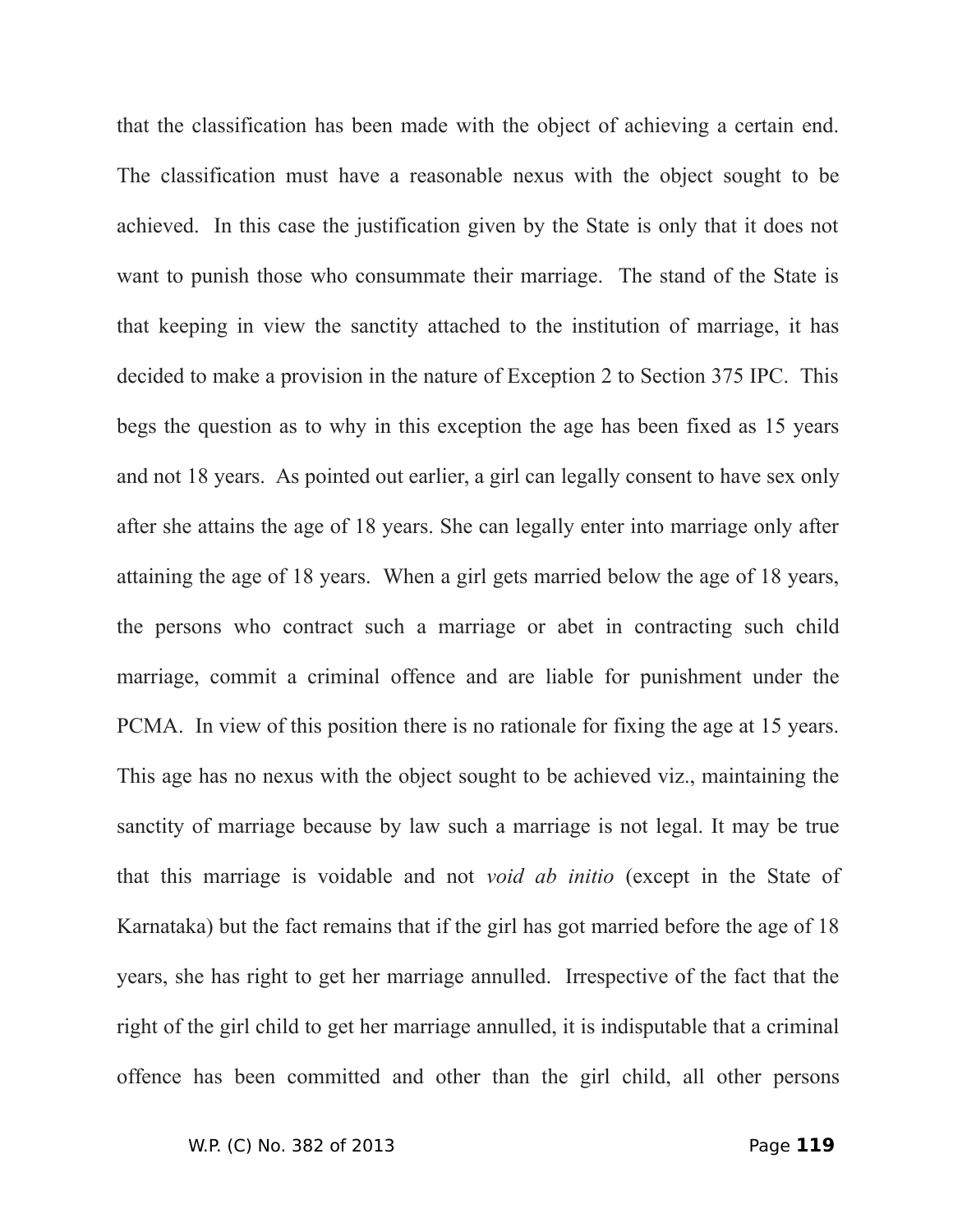including her husband, and those persons who were involved in getting her married are guilty of having committed a criminal act. In my opinion, when the State on the one hand, has, by legislation, laid down that abetting child marriage is a criminal offence, it cannot, on the other hand defend this classification of girls below 18 years on the ground of sanctity of marriage because such classification has no nexus with the object sought to be achieved. Therefore, also Exception 2 in so far as it relates to girls below 18 years is discriminatory and violative of Article 14 of the Constitution.

77. One more ground for holding that Exception 2 to Section 375 IPC is discriminatory is that this is the only provision in various penal laws which gives immunity to the husband. The husband is not immune from prosecution as far as other offences are concerned. Therefore, if the husband beats a girl child and has forcible sexual intercourse with her, he may be charged for offences under Sections 323, 324, 325 IPC etc. but he cannot be charged with rape. This leads to an anomalous and astounding situation where the husband can be charged with lesser offences, but not with the more serious offence of rape. As far as sexual crimes against women are concerned, these are covered by Sections 354, 354A, 354B, 354C, 354D of the IPC. These relate to assault or use of criminal force against a woman with intent to outrage her modesty; sexual harassment and punishment for sexual harassment; assault or use of criminal force to woman with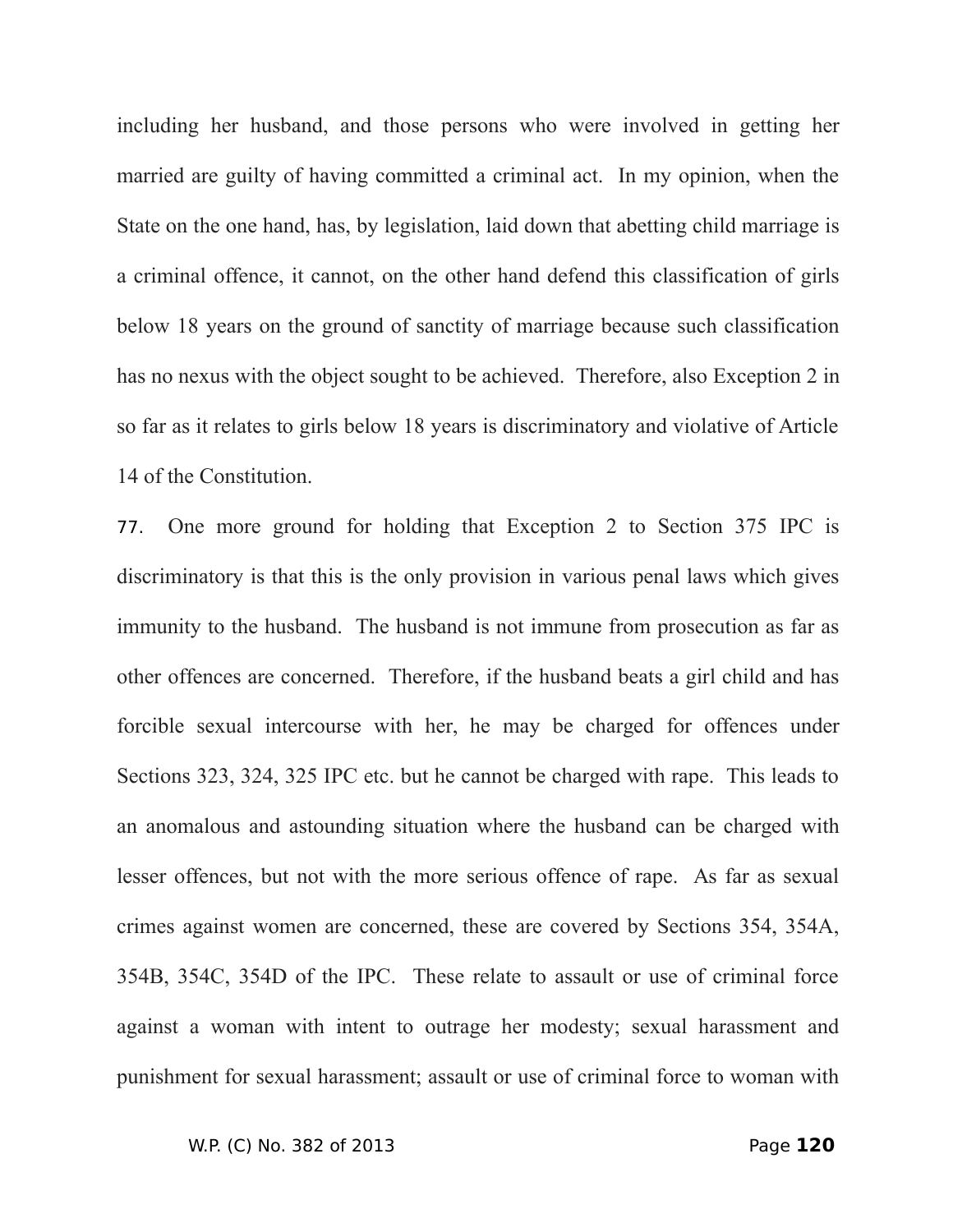intent to disrobe; voyeurism; and stalking respectively. There is no exception clause giving immunity to the husband for such offences. The Domestic Violence Act will also apply in such cases and the husband does not get immunity. There are many other offences where the husband is either specifically liable or may be one of the accused. The husband is not given the immunity in any other penal provision except in Exception 2 to Section 375 IPC. It does not stand to reason that only for the offence of rape the husband should be granted such an immunity especially where the "victim wife" is aged below 18 years i.e. below the legal age of marriage and is also not legally capable of giving consent to have sexual intercourse. Exception 2 to Section 375 IPC is, therefore, discriminatory and violative of Article 14 of the Constitution of India, on this count also.

78. The discrimination is absolutely patent and, therefore, in my view, Exception 2, in so far as it relates to the girl child between 15 to 18 years is not only arbitrary but also discriminatory, against the girl child.

## **LAW IN CONFLICT WITH POCSO**

79. Another aspect of the matter is that the POSCO was enacted by Parliament in the year 2012 and it came into force on 14th November, 2012. Certain amendments were made by Criminal Law Amendment Act of 2013, whereby Section 42 and Section 42A, which have been enumerated above, were added. It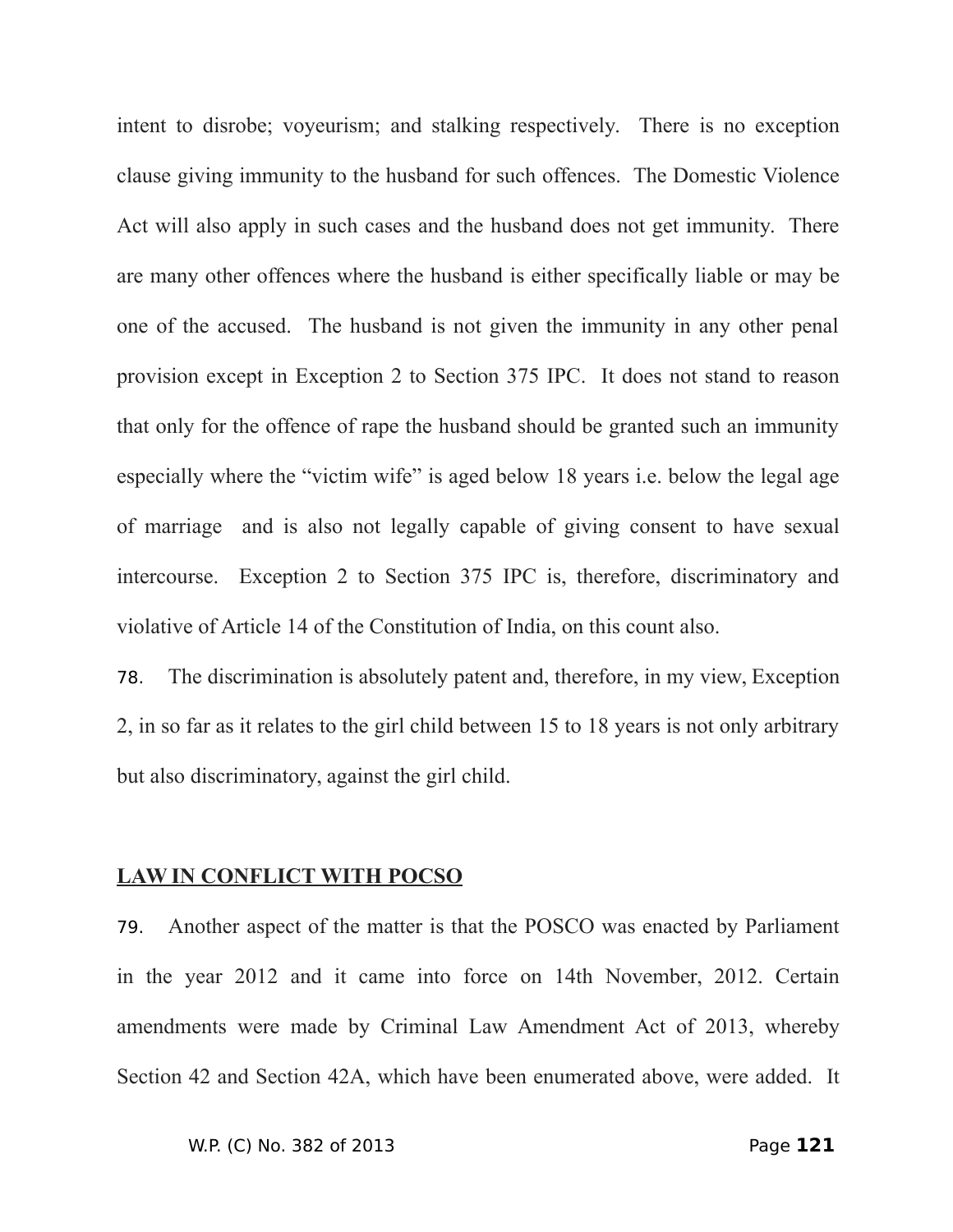would be pertinent to note that these amendments in POCSO were brought by the same Amendment Act by which Section 375, Section 376 and other sections of IPC relating to crimes against women were amended. The definition of rape was enlarged and the punishment under Section 375 IPC was made much more severe. Section 42 of POCSO, as mentioned above, makes it clear that where an offence is punishable, both under POCSO and also under IPC, then the offender, if found guilty of such offence, is liable to be punished under that Act, which provides for more severe punishment. This is against the traditional concept of criminal jurisprudence that if two punishments are provided, then the benefit of the lower punishment should be given to the offender. The legislature knowingly introduced Section 42 of POCSO to protect the interests of the child. As the objects and reasons of the POCSO show, this Act was enacted as a special provision for protection of children, with a view to ensure that children of tender age are not abused during their childhood and youth. These children were to be protected from exploitation and given facilities to develop in a healthy manner. When a girl is married at the age of 15 years, it is not only her human right of choice, which is violated. She is also deprived of having an education; she is deprived of leading a youthful life. Early marriage and consummation of child marriage affects the health of the girl child. All these ill effects of early marriage have been recognised by the Government of India in its own documents, referred to hereinabove.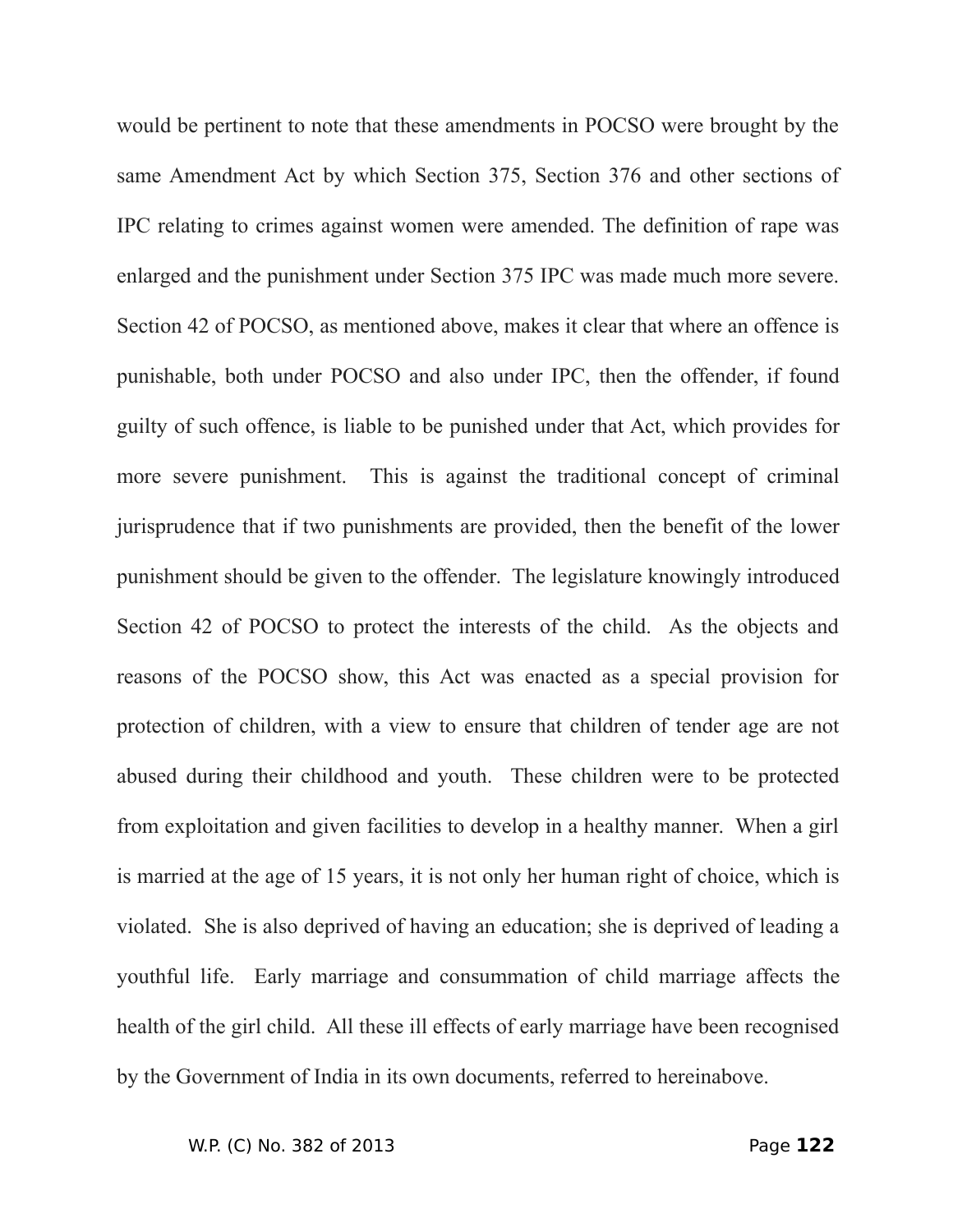80. Section 42A of POCSO has two parts. The first part of the Section provides that the Act is in addition to and not in derogation of any other law. Therefore, the provisions of POCSO are in addition to and not above any other law. However, the second part of Section 42A provides that in case of any inconsistency between the provisions of POCSO and any other law, then it is the provisions of POCSO, which will have an overriding effect to the extent of inconsistency. POCSO defines a child to be a person below the age of 18 years. Penetrative sexual assault and aggravated penetrative sexual assault have been defined in Section 3 and Section 5 of POCSO. Provisions of Section 3 and 5 are by and large similar to Section 375 and Section 376 of IPC. Section 3 of the POCSO is identical to the opening portion of Section 375 of IPC whereas Section 5 of POCSO is similar to Section 376(2) of the IPC. Exception 2 to Section 375 of IPC, which makes sexual intercourse or acts of consensual sex of a man with his own "wife" not being under 15 years of age, not an offence, is not found in any provision of POCSO. Therefore, this is a major inconsistency between POCSO and IPC. As provided in Section 42A, in case of such an inconsistency, POCSO will prevail. Moreover, POCSO is a special Act, dealing with the children whereas IPC is the general criminal law. Therefore, POCSO will prevail over IPC and Exception 2 in so far as it relates to children, is inconsistent with POCSO.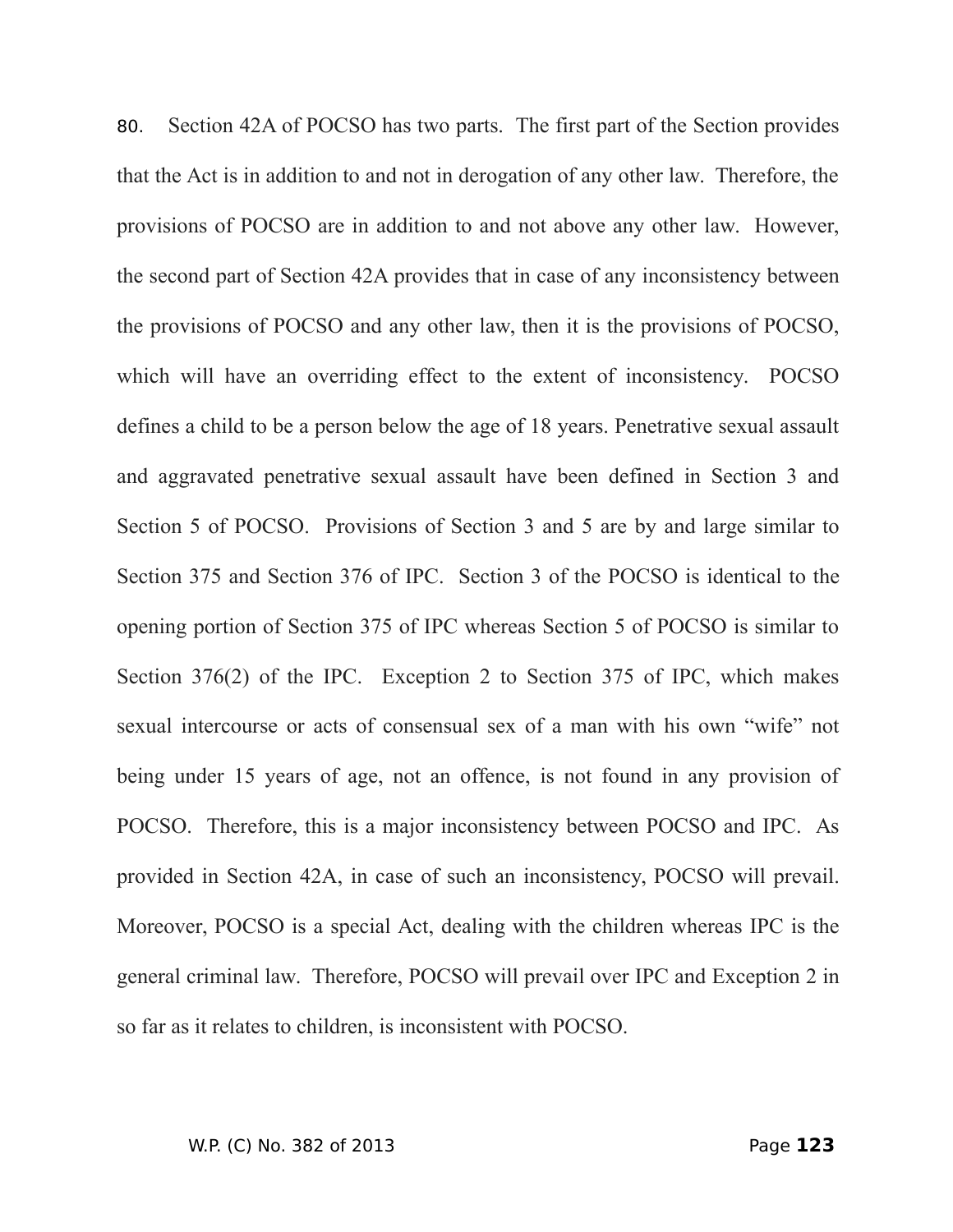## **IS THE COURT CREATING A NEW OFFENCE?**

81. One of the doubts raised was if this Court strikes down, partially or fully, Exception 2 to Section 375 IPC, is the Court creating a new offence. There can be no cavil of doubt that the Courts cannot create an offence. However, there can be no manner of doubt that by partly striking down Section 375 IPC, no new offence is being created. The offence already exists in the main part of Section 375 IPC as well as in Section 3 and 5 of POCSO. What has been done is only to read down Exception 2 to Section 375 IPC to bring it in consonance with the Constitution and POCSO.

82. In this behalf, reference may be made to some English decisions. In England, there was never any such statutory exception granting immunity to the husband from the offence of marital rape. However, Sir Mathew Hale, who was Chief Justice of England for five years prior to his death in 1676, was credited with having laid down the following principle:

> "But the husband cannot be guilty of a rape committed by himself upon his lawful wife, for by their mutual matrimonial consent and contract the wife hath given up herself in this kind unto her husband which she cannot retract."

83. The aforesaid principle, commonly known as Hale's principle, was recorded in the History of the Pleas of the Crown<sup>[63](#page-123-0)</sup> and was followed in England for many years. Under Hale's principle a husband could not be held guilty of raping his 63 (1736), Vol. 1, Ch. 58, P. 629

<span id="page-123-0"></span>W.P. (C) No. 382 of 2013 Page **124**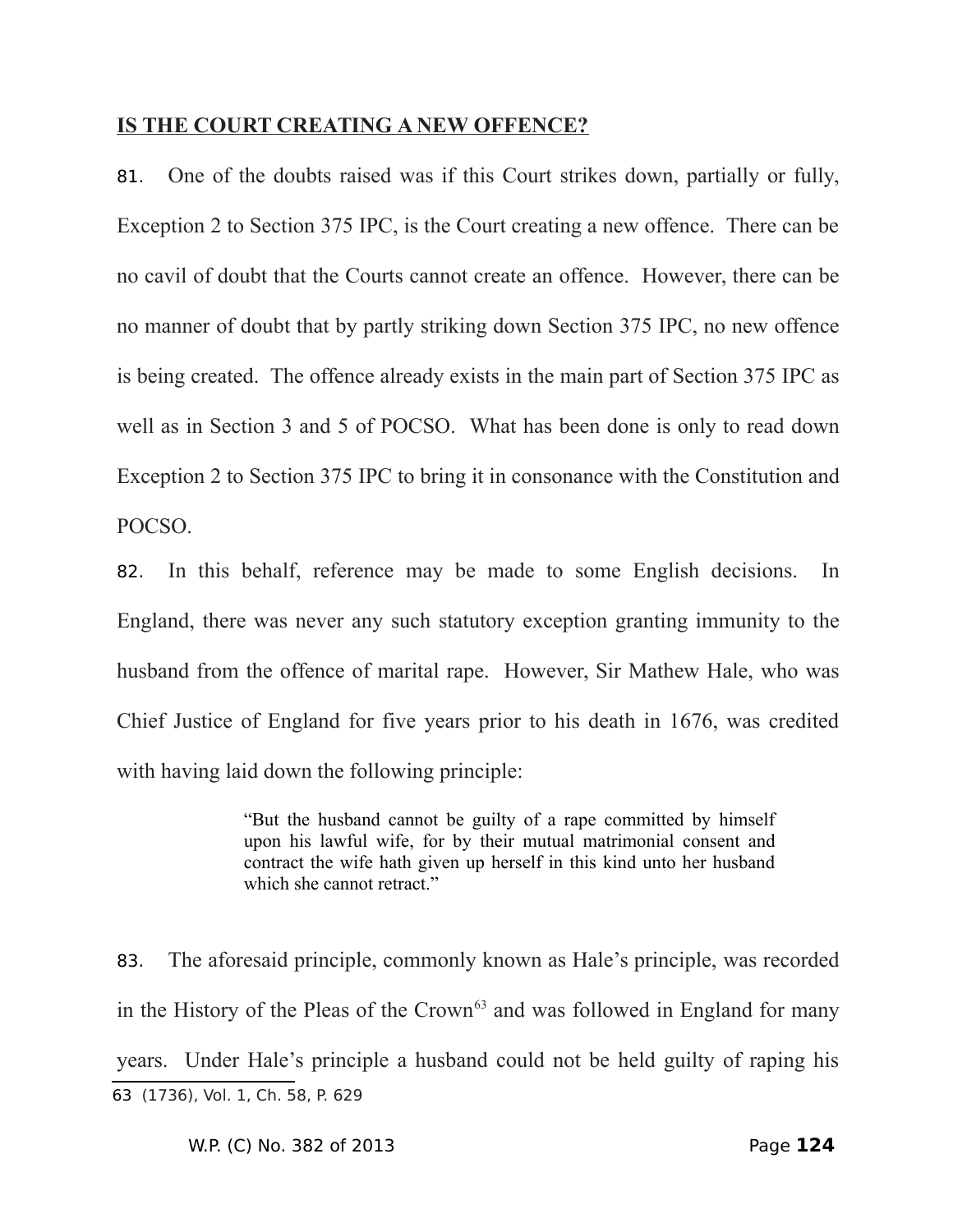wife. This principle was based on the proposition that the wife gives up her body to her husband at the time of marriage. Women, at that time, were considered to be chattel. It was also presumed that on marriage, a woman had given her irrevocable consent to have sexual intercourse with her husband.

84. The aforesaid principle was followed in England for more than two centuries. For the first time in *Reg* v. *Clarence[64](#page-124-0)*, some doubts were raised by Justice Wills with regard to this proposition. In *Rex* v. *Clarke[65](#page-124-1)*, Hale's principle was given the burial it deserved and it was held that the husband's immunity as expounded by Hale, no longer exists. Dealing with the creation of new offence, the House of Lords held as follows:

> "The remaining and no less difficult question is whether, despite that view, this is an area where the court should step aside to leave the matter to the Parliamentary process. This is not the creation of a new offence, it is the removal of a common law fiction which has become anachronistic and offensive and we consider that it is our duty having reached that conclusion to act upon it."

85. In my view, as far as this case is concerned, this Court is not creating any new offence but only removing what was unconstitutional and offensive.

## **THE PRIVACY DEBATE**

86. Ms. Jayna Kothari, learned counsel for the Intervener, had raised the issue of privacy and made reference to the judgment of this Court in the case of *Justice*

W.P. (C) No. 382 of 2013 Page **125**

<span id="page-124-0"></span><sup>64</sup> (1888) 22 Q.B.D. 23

<span id="page-124-1"></span><sup>65</sup> (1949) 2 All E.R. 448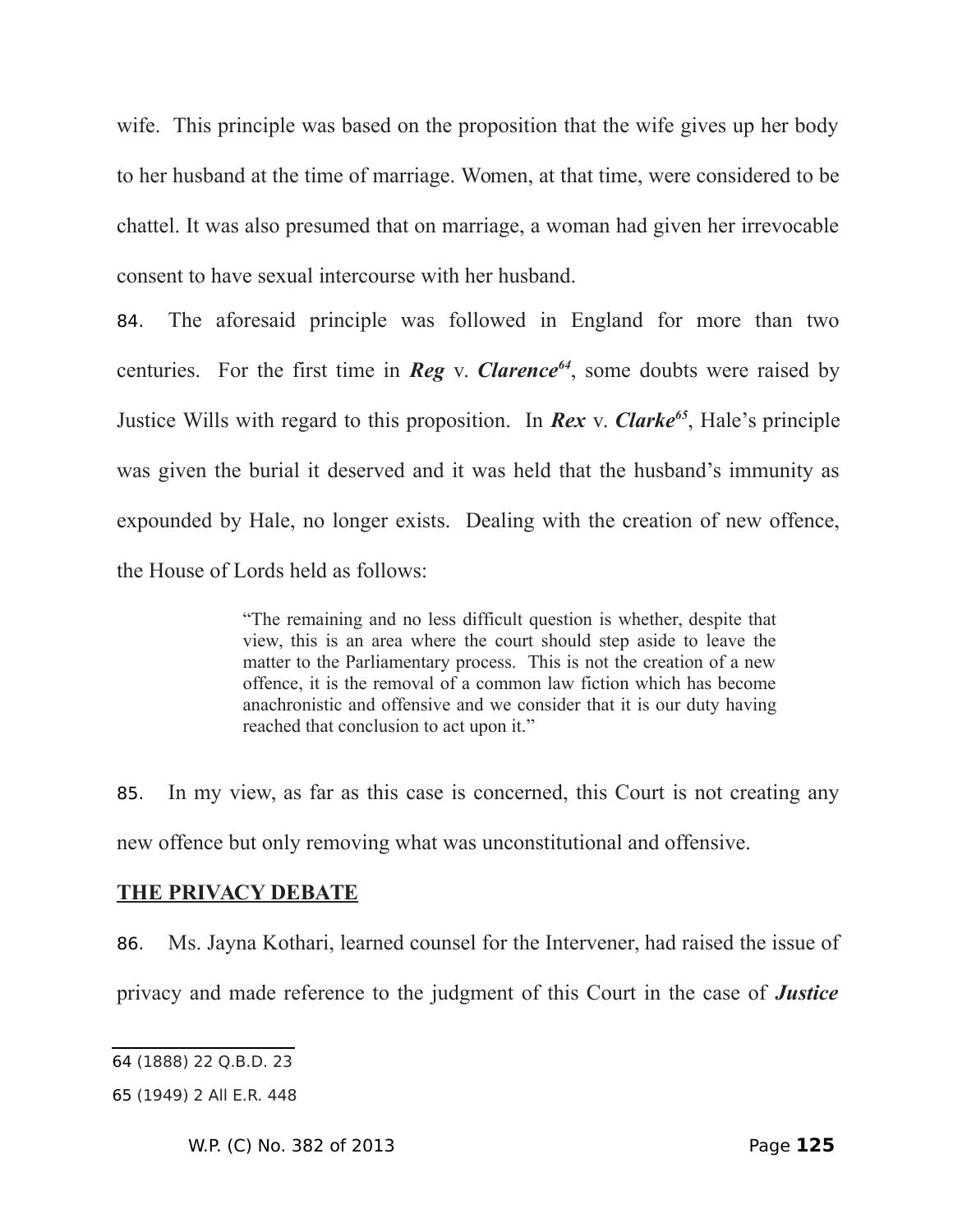*K.S. Puttaswamy (Retd.) & Anr.* v. *Union of India and Ors.[66](#page-125-0)* to urge that the right of privacy of the girl child is also violated by Exception 2 to Section 375 IPC. I have purposely not gone into this aspect of the matter because anything said or urged in this behalf would affect any case being argued on "marital rape" even in relation to "women over 18 years of age". In this case, the issue raised is only with regard to the girl child and, therefore, I do not think it proper to deal with this issue which may have wider ramifications especially when the case of girl child can be decided without dealing with the issue of privacy.

#### **RELIEF**

87. Since this Court has not dealt with the wider issue of "marital rape", Exception 2 to Section 375 IPC should be read down to bring it within the four corners of law and make it consistent with the Constitution of India.

88. In view of the above discussion, I am clearly of the opinion that Exception 2 to Section 375 IPC in so far as it relates to a girl child below 18 years is liable to be struck down on the following grounds:–

> (i) it is arbitrary, capricious, whimsical and violative of the rights of the girl child and not fair, just and reasonable and, therefore, violative of Article 14, 15 and 21 of the Constitution of India;

> (ii) it is discriminatory and violative of Article 14 of the Constitution of India and;

<span id="page-125-0"></span><sup>66</sup> (2017) 10 SCALE 1